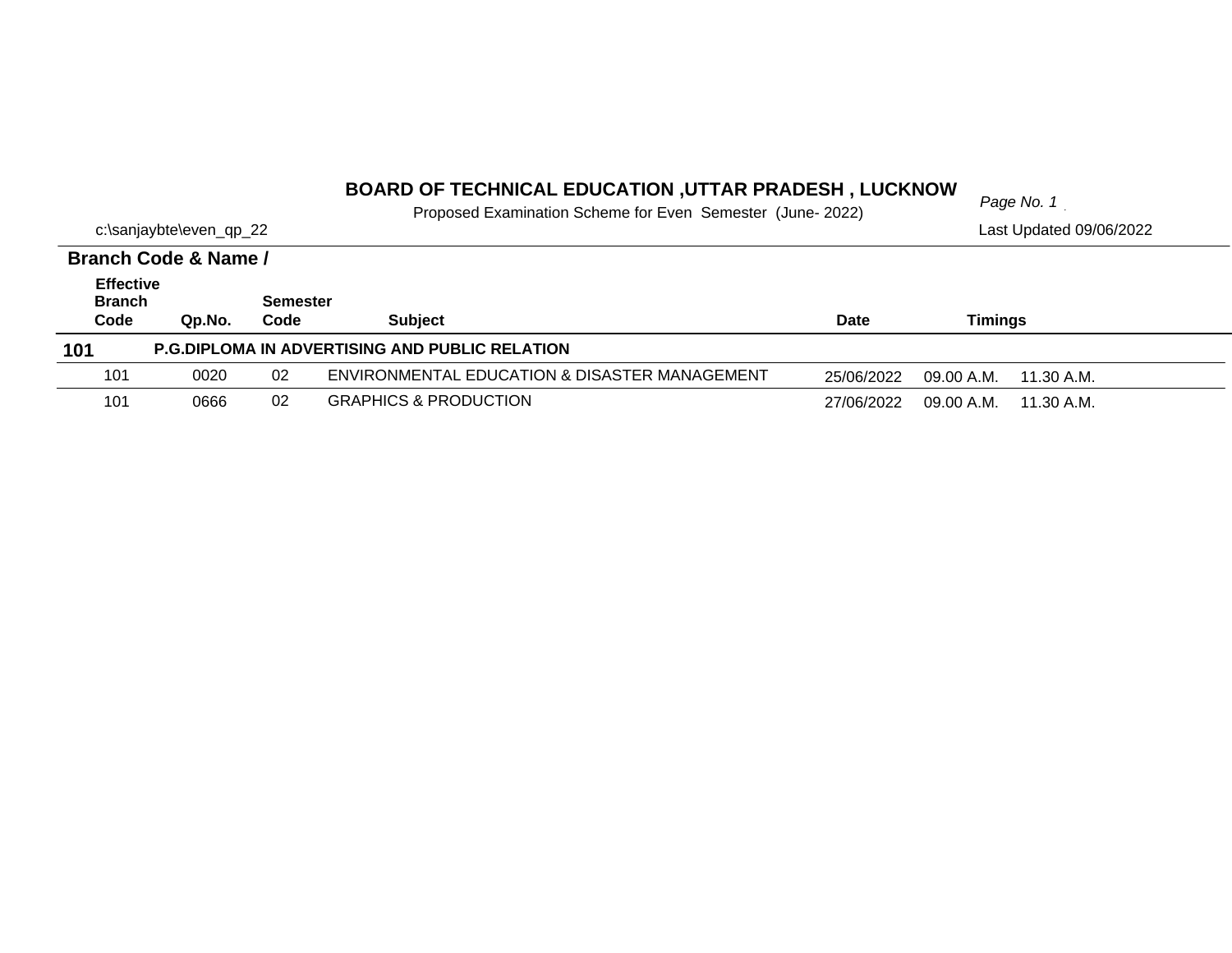#### *Page No. 2* **BOARD OF TECHNICAL EDUCATION ,UTTAR PRADESH , LUCKNOW**

Proposed Examination Scheme for Even Semester (June- 2022)

|                                           | Branch Code & Name / |                         |                                                       |            |            |            |
|-------------------------------------------|----------------------|-------------------------|-------------------------------------------------------|------------|------------|------------|
| <b>Effective</b><br><b>Branch</b><br>Code | Qp.No.               | <b>Semester</b><br>Code | <b>Subject</b>                                        | Date       | Timings    |            |
| 102                                       |                      |                         | <b>P.G.DIPLOMA IN BIO TECHNOLOGY (TISSUE CULTURE)</b> |            |            |            |
| 102                                       | 0020                 | 02                      | ENVIRONMENTAL EDUCATION & DISASTER MANAGEMENT         | 25/06/2022 | 09.00 A.M. | 11.30 A.M. |
| 102                                       | 0655                 | 02                      | <b>GREEN HOUSE TECHNOLOGY</b>                         | 27/06/2022 | 09.00 A.M. | 12.00 NOON |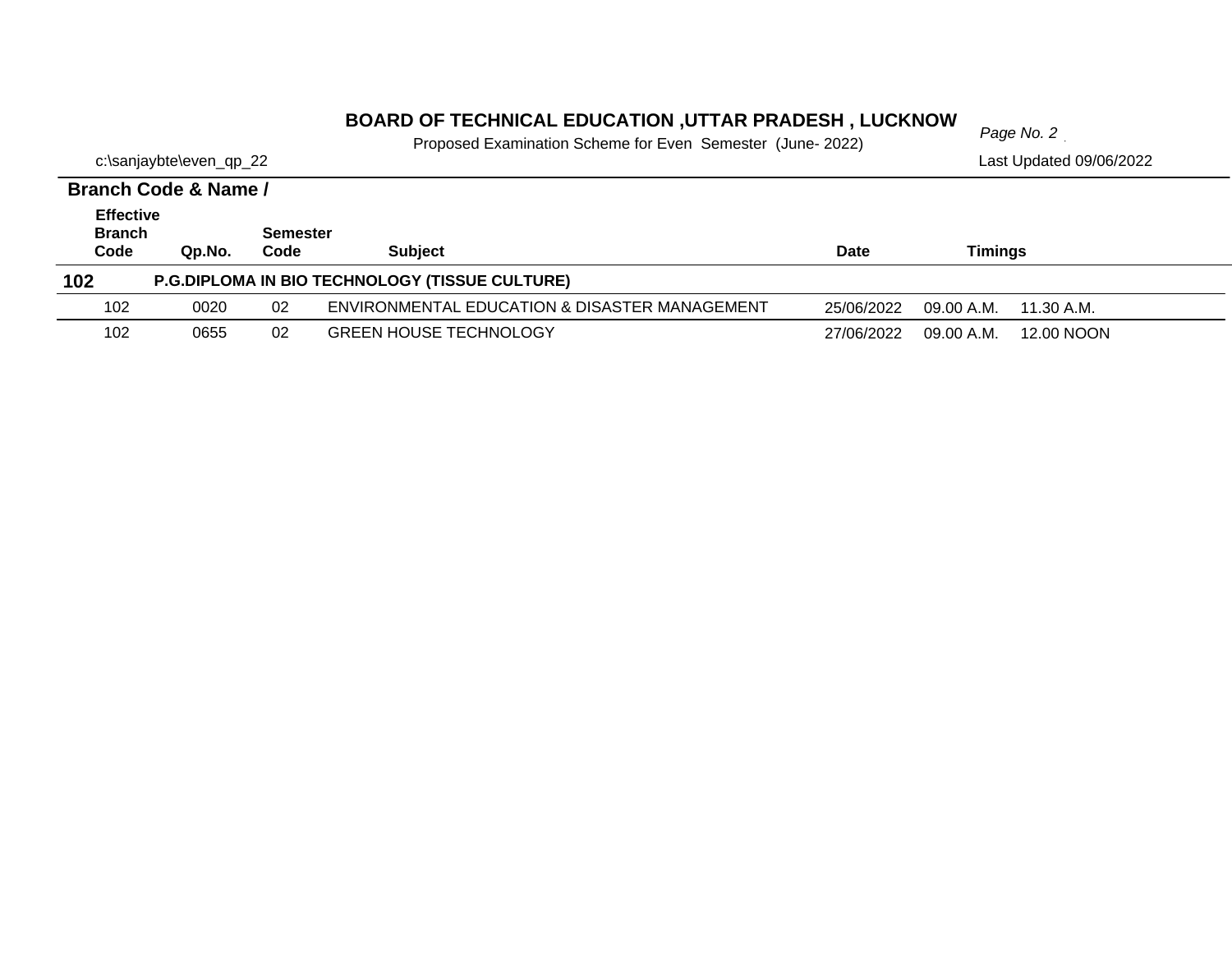# *Page No. 3* **BOARD OF TECHNICAL EDUCATION ,UTTAR PRADESH , LUCKNOW**

Proposed Examination Scheme for Even Semester (June- 2022)

|                                           | Branch Code & Name / |                         |                                                     |             |                          |  |
|-------------------------------------------|----------------------|-------------------------|-----------------------------------------------------|-------------|--------------------------|--|
| <b>Effective</b><br><b>Branch</b><br>Code | Qp.No.               | <b>Semester</b><br>Code | <b>Subject</b>                                      | <b>Date</b> | Timings                  |  |
| 103                                       |                      |                         | <b>P.G.DIPLOMA IN TOURISM AND TRAVEL MANAGEMENT</b> |             |                          |  |
| 103                                       | 0674                 | 02                      | AIR TRAVEL SYSTEM & CARGO MANAGEMENT                | 25/06/2022  | 09.00 A.M.<br>11.30 A.M. |  |
| 103                                       | 0677                 | 02                      | TOUR OPERATION & TRAVEL AGENCY MANAGEMENT           | 27/06/2022  | 09.00 A.M.<br>11.30 A.M. |  |
| 103                                       | 2013                 | 02                      | ECOLOGY & ENVIRONMENT IN TOURISM                    | 28/06/2022  | 09.00 A.M.<br>11.30 A.M. |  |
| 103                                       | 2020                 | 02                      | <b>TOURISM MARKETING</b>                            | 29/06/2022  | 09.00 A.M.<br>11.30 A.M. |  |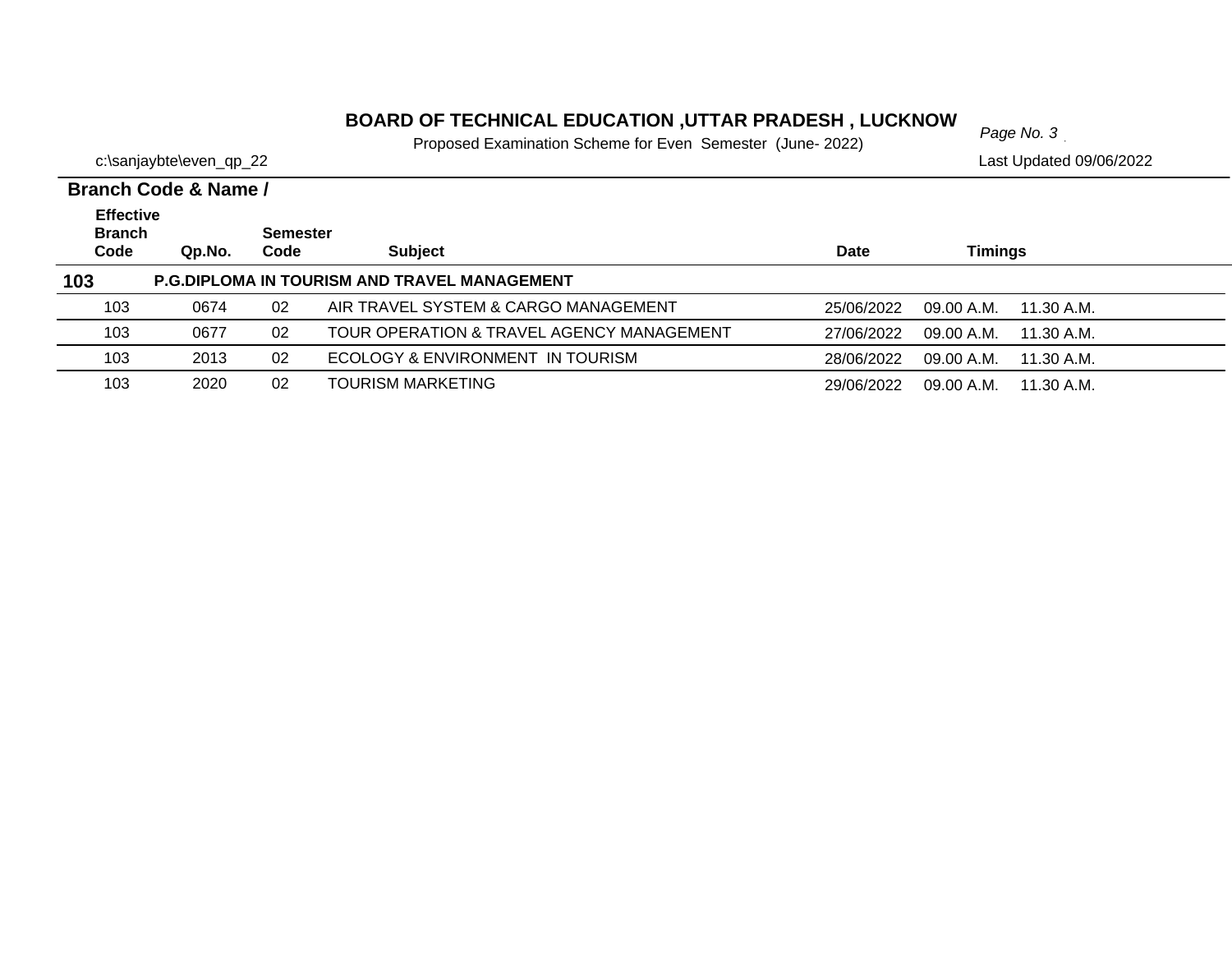# *Page No. 4* **BOARD OF TECHNICAL EDUCATION ,UTTAR PRADESH , LUCKNOW**

Proposed Examination Scheme for Even Semester (June- 2022)

|                                           | Branch Code & Name / |                         |                                      |             |                            |  |
|-------------------------------------------|----------------------|-------------------------|--------------------------------------|-------------|----------------------------|--|
| <b>Effective</b><br><b>Branch</b><br>Code | Qp.No.               | <b>Semester</b><br>Code | <b>Subject</b>                       | <b>Date</b> | <b>Timings</b>             |  |
| 104                                       |                      |                         | <b>P.G.DIPLOMA IN TEXTILE DESIGN</b> |             |                            |  |
| 104                                       | 0086                 | 02                      | INTRODUCTION TO CAD                  | 27/06/2022  | 09.00 A.M.<br>11.30 A.M.   |  |
| 104                                       | 0087                 | 02                      | <b>FABRIC PRODUCTION</b>             | 28/06/2022  | 09.00 A.M.<br>11.30 A.M.   |  |
| 104                                       | 2362                 | 02                      | ENVIRONMENTAL STUDIES                | 29/06/2022  | $02.00$ P.M.<br>04.30 P.M. |  |
| 104                                       | 1631                 | 02                      | INDIAN TRADITIONAL TEXTILE           | 30/06/2022  | 09.00 A.M.<br>11.30 A.M.   |  |
| 104                                       | 0082                 | 02                      | <b>TEXTILE DESIGN -II</b>            | 01/07/2022  | 02.00 P.M.<br>04.30 P.M.   |  |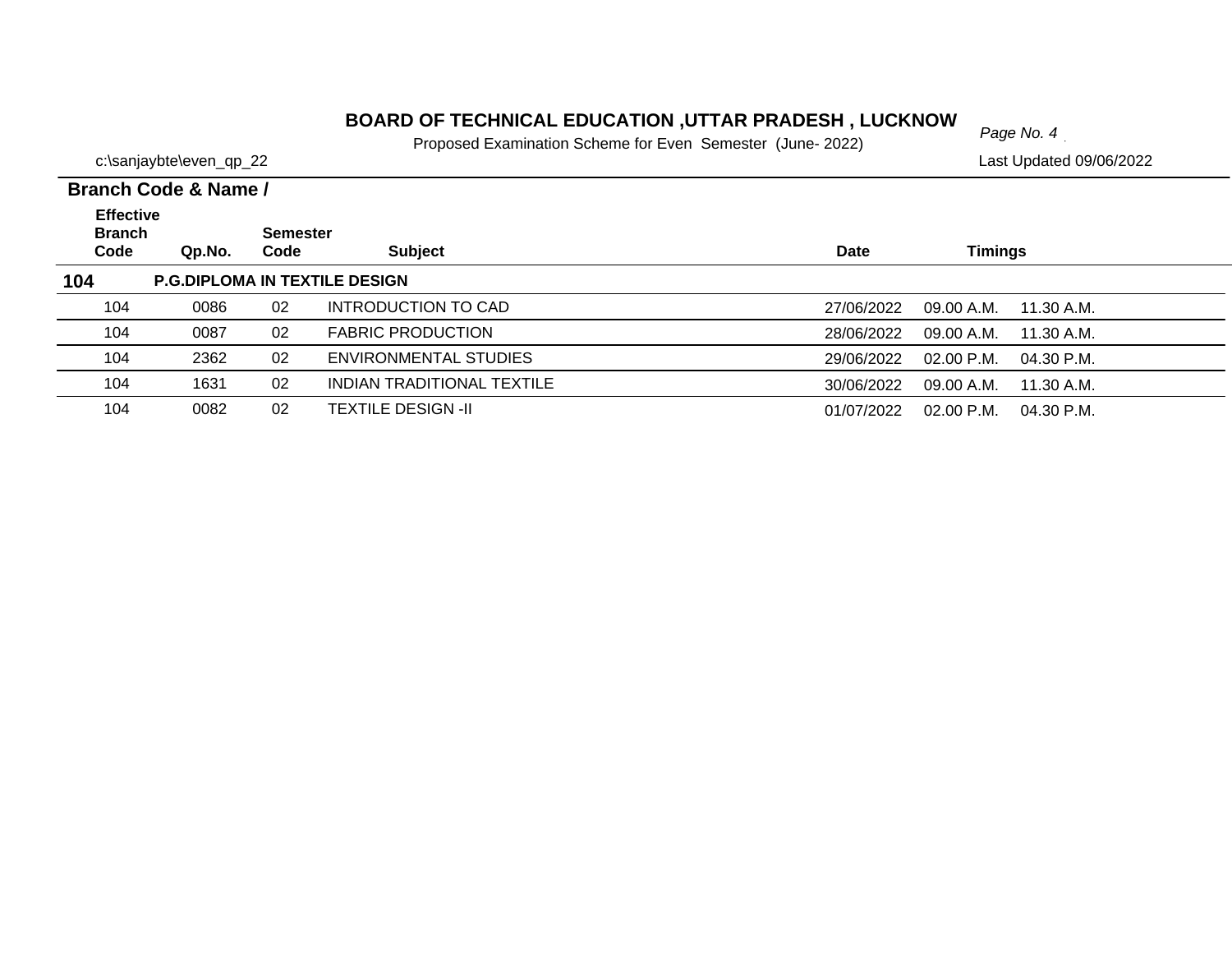# *Page No. 5* **BOARD OF TECHNICAL EDUCATION ,UTTAR PRADESH , LUCKNOW**

Proposed Examination Scheme for Even Semester (June- 2022)

|                                           | <b>Branch Code &amp; Name /</b> |                         |                                                 |            |                          |  |
|-------------------------------------------|---------------------------------|-------------------------|-------------------------------------------------|------------|--------------------------|--|
| <b>Effective</b><br><b>Branch</b><br>Code | Qp.No.                          | <b>Semester</b><br>Code | <b>Subject</b>                                  | Date       | <b>Timings</b>           |  |
| 107                                       |                                 |                         | P.G.DIPLOMA IN MARKETING AND SALES MANAGEMENT   |            |                          |  |
| 107                                       | 0020                            | 02                      | ENVIRONMENTAL EDUCATION & DISASTER MANAGEMENT   | 25/06/2022 | 09.00 A.M.<br>11.30 A.M. |  |
| 107                                       | 0606                            | 02                      | INTERNATIONAL MARKETING [ELECTIVE]              | 27/06/2022 | 09.00 A.M.<br>11.30 A.M. |  |
| 107                                       | 0607                            | 02                      | PRINCIPLES OF ADVERTISING MANAGEMENT [ELECTIVE] | 27/06/2022 | 09.00 A.M.<br>11.30 A.M. |  |
| 107                                       | 0608                            | 02                      | RURAL MARKETING MANAGEMENT [ELECTIVE]           | 27/06/2022 | 09.00 A.M.<br>11.30 A.M. |  |
| 107                                       | 0604                            | 02                      | <b>MARKETING LEGISLATION</b>                    | 28/06/2022 | 09.00 A.M.<br>11.30 A.M. |  |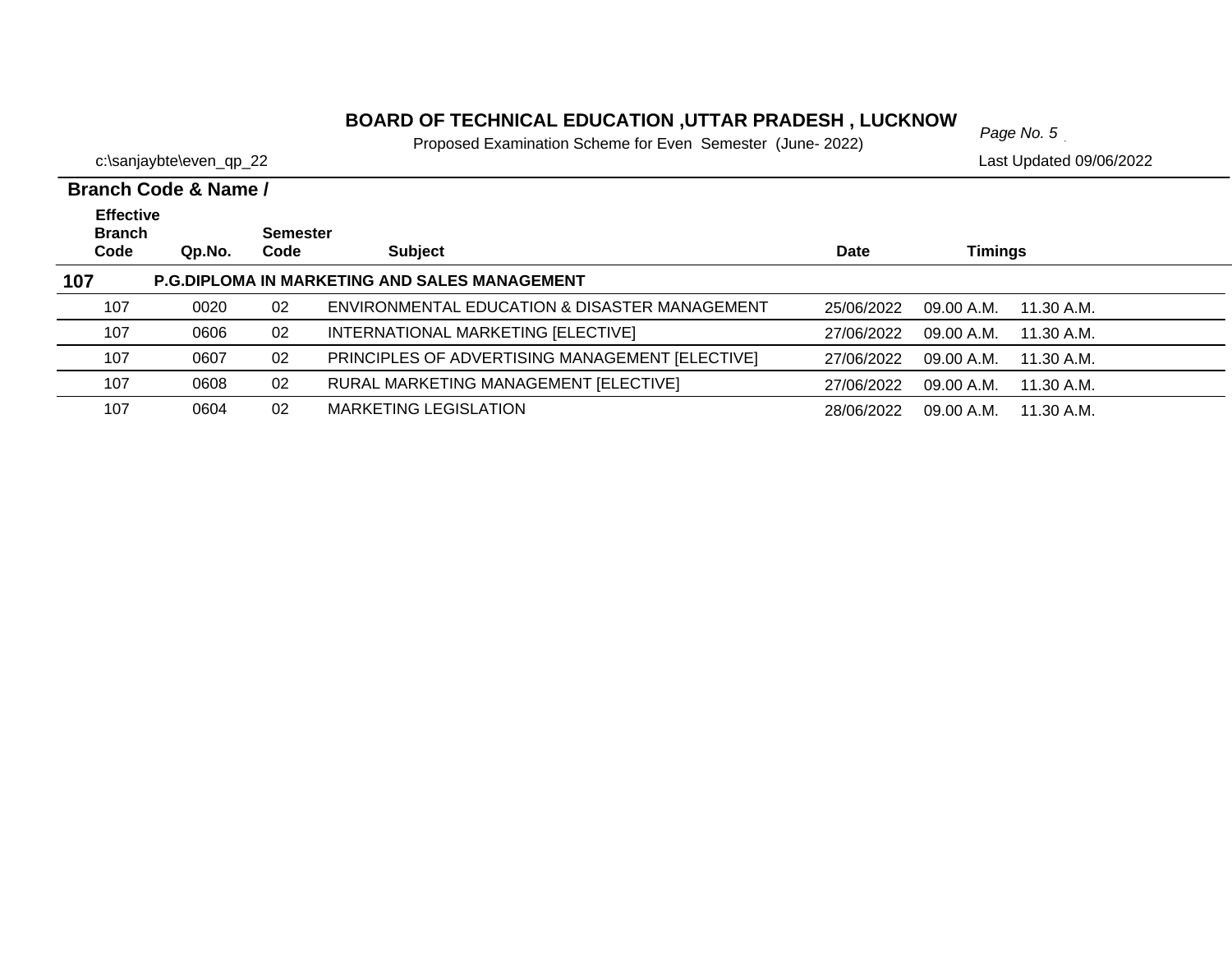# *Page No. 6* **BOARD OF TECHNICAL EDUCATION ,UTTAR PRADESH , LUCKNOW**

Proposed Examination Scheme for Even Semester (June- 2022)

|                                           | Branch Code & Name / |                         |                                                                           |             |                            |  |
|-------------------------------------------|----------------------|-------------------------|---------------------------------------------------------------------------|-------------|----------------------------|--|
| <b>Effective</b><br><b>Branch</b><br>Code | Qp.No.               | <b>Semester</b><br>Code | <b>Subject</b>                                                            | <b>Date</b> | <b>Timings</b>             |  |
| 109                                       |                      |                         | P.G.DIPLOMA IN BEAUTY AND HEALTH CARE                                     |             |                            |  |
| 109                                       | 0642                 | 02                      | FITNESS AND DIETETICS                                                     | 25/06/2022  | 09.00 A.M.<br>11.30 A.M.   |  |
| 109                                       | 0282                 | 02                      | <b>BUSINESS ORGANISATION &amp; ENTREPRENEURSHIP</b><br><b>DEVELOPMENT</b> | 27/06/2022  | 09.00 A.M.<br>11.30 A.M.   |  |
| 109                                       | 2103                 | 02                      | <b>COMMUNICATION SKILLS-II</b>                                            | 28/06/2022  | $02.00$ P.M.<br>04.30 P.M. |  |
| 109                                       | 2362                 | 02                      | ENVIRONMENTAL STUDIES                                                     | 29/06/2022  | $02.00$ P.M.<br>04.30 P.M. |  |
| 109                                       | 0644                 | 02                      | <b>BEAUTY CARE</b>                                                        | 01/07/2022  | 09.00 A.M.<br>11.30 A.M.   |  |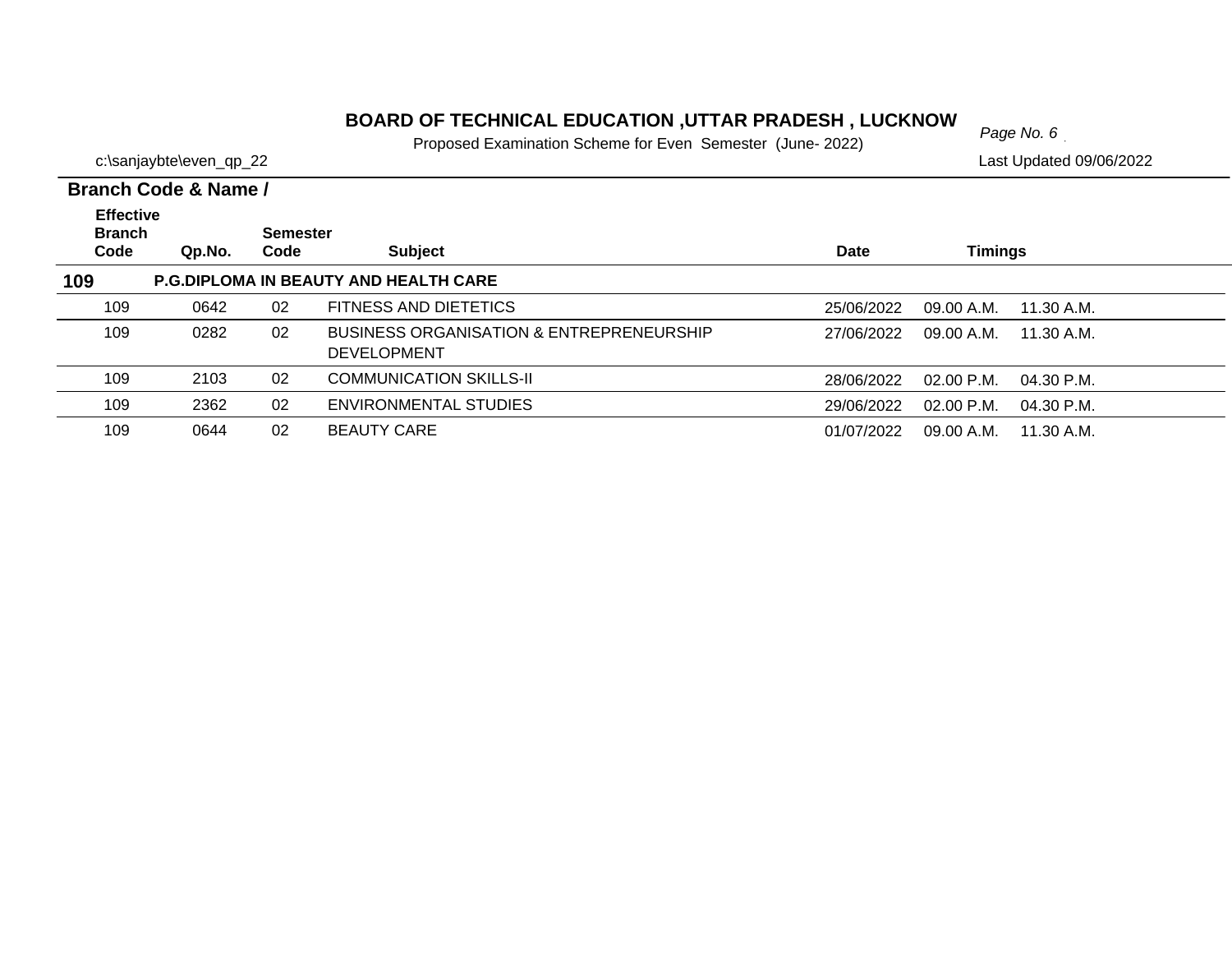# *Page No. 7* **BOARD OF TECHNICAL EDUCATION ,UTTAR PRADESH , LUCKNOW**

Proposed Examination Scheme for Even Semester (June- 2022)

|                         | Proposed Examination Scribing for Even Semester (June-Z022) |                         |  |
|-------------------------|-------------------------------------------------------------|-------------------------|--|
| c:\sanjaybte\even_qp_22 |                                                             | Last Updated 09/06/2022 |  |

|                                           | Branch Code & Name / |                         |                                            |             |                           |  |  |  |  |
|-------------------------------------------|----------------------|-------------------------|--------------------------------------------|-------------|---------------------------|--|--|--|--|
| <b>Effective</b><br><b>Branch</b><br>Code | Qp.No.               | <b>Semester</b><br>Code | <b>Subject</b>                             | <b>Date</b> | Timings                   |  |  |  |  |
| 110                                       |                      |                         | <b>P.G.DIPLOMA IN FASHION TECHNOLOGY</b>   |             |                           |  |  |  |  |
| 110                                       | 0684                 | 02                      | <b>COMPUTER BASICS &amp; CAD</b>           | 25/06/2022  | $09.00$ A.M. $11.30$ A.M. |  |  |  |  |
| 110                                       | 1933                 | 02                      | <b>GARMENT FABRICATION</b>                 | 27/06/2022  | $09.00$ A.M. $11.30$ A.M. |  |  |  |  |
| 110                                       | 0687                 | 02                      | APPAREL INDUSTRY AND PRODUCTION MANAGEMENT | 29/06/2022  | 09.00 A.M.<br>11.30 A.M.  |  |  |  |  |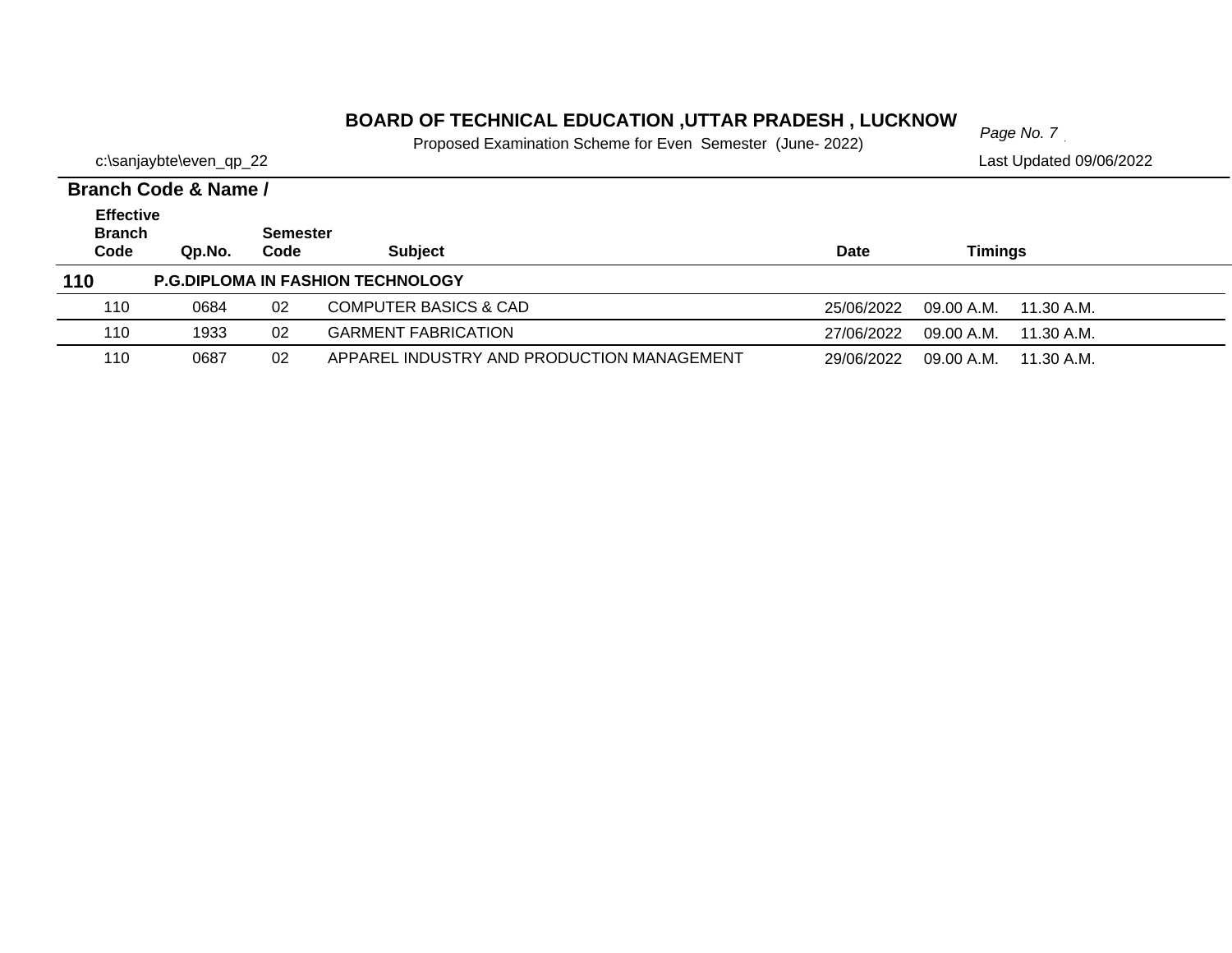# *Page No. 8* **BOARD OF TECHNICAL EDUCATION ,UTTAR PRADESH , LUCKNOW**

Proposed Examination Scheme for Even Semester (June- 2022)

c:\sanjaybte\even\_qp\_22

| Branch Code & Name /                      |        |                         |                                               |            |            |            |  |  |  |
|-------------------------------------------|--------|-------------------------|-----------------------------------------------|------------|------------|------------|--|--|--|
| <b>Effective</b><br><b>Branch</b><br>Code | Qp.No. | <b>Semester</b><br>Code | <b>Subject</b>                                | Date       | Timings    |            |  |  |  |
|                                           |        |                         |                                               |            |            |            |  |  |  |
| 111                                       |        |                         | P G DIPLOMA IN RETAIL MANAGEMENT              |            |            |            |  |  |  |
| 111                                       | 2355   | 02                      | ENVIRONMENTAL EDUCATION & DISASTER MANAGEMENT | 25/06/2022 | 09.00 A.M. | 11.30 A.M. |  |  |  |
| 111                                       | 0614   | 02                      | <b>BUSINESS LAWS FOR RETAIL</b>               | 27/06/2022 | 09.00 A.M. | 11.30 A.M. |  |  |  |
| 111                                       | 0615   | 02                      | RETAIL SERVICE MANAGEMENT                     | 28/06/2022 | 09.00 A.M. | 11.30 A.M. |  |  |  |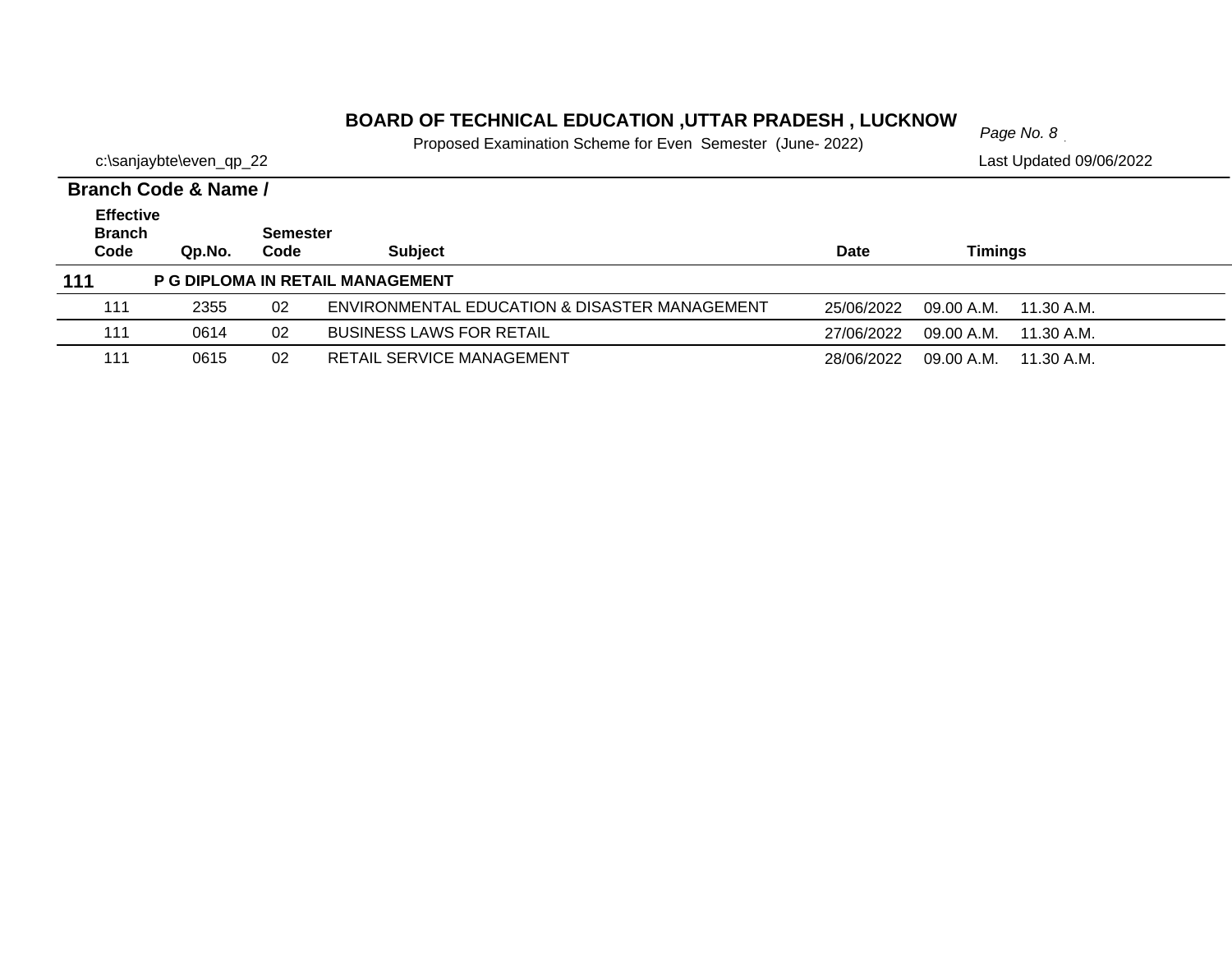#### *Page No. 9* **BOARD OF TECHNICAL EDUCATION ,UTTAR PRADESH , LUCKNOW**

Proposed Examination Scheme for Even Semester (June- 2022)

|                       | Branch Code & Name / |                         |                                                                    |             |                          |  |
|-----------------------|----------------------|-------------------------|--------------------------------------------------------------------|-------------|--------------------------|--|
| <b>Effective</b>      |                      |                         |                                                                    |             |                          |  |
| <b>Branch</b><br>Code | Qp.No.               | <b>Semester</b><br>Code | <b>Subject</b>                                                     | <b>Date</b> | Timings                  |  |
| $112$                 |                      |                         | P G DIPLOMA IN ACCOUNTANCY (WITH COMPUTERISED ACCOUNTS & TAXATION) |             |                          |  |
| 112                   | 0020                 | 02                      | ENVIRONMENTAL EDUCATION & DISASTER MANAGEMENT                      | 25/06/2022  | 09.00 A.M.<br>11.30 A.M. |  |
| 112                   | 2350                 | 02                      | <b>PRACTICE &amp; PROCEDURES OF TAX ACCOUNT</b>                    | 27/06/2022  | 09.00 A.M.<br>11.30 A.M. |  |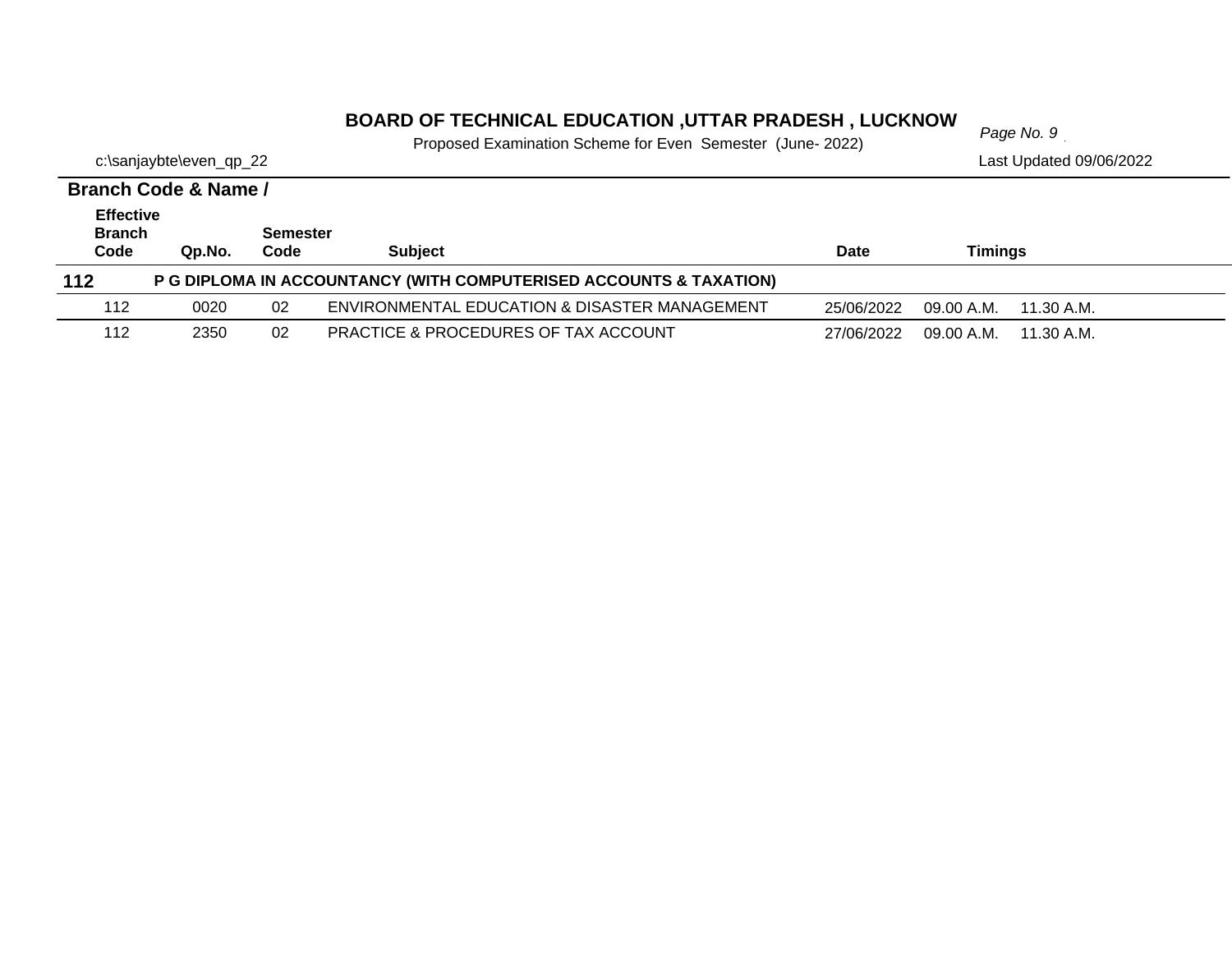#### *Page No. 10* **BOARD OF TECHNICAL EDUCATION ,UTTAR PRADESH , LUCKNOW**

Proposed Examination Scheme for Even Semester (June- 2022)

|                         | Proposed Examination Scriente for Even Semester (June-Z022) |                         |  |
|-------------------------|-------------------------------------------------------------|-------------------------|--|
| c:\sanjaybte\even_qp_22 |                                                             | Last Updated 09/06/2022 |  |

|  | _ _ _                |  |
|--|----------------------|--|
|  | Rranch Code & Name / |  |

|                                           | <u>Dialiuli Cuut &amp; Nallit /</u> |                         |                                         |                                          |  |
|-------------------------------------------|-------------------------------------|-------------------------|-----------------------------------------|------------------------------------------|--|
| <b>Effective</b><br><b>Branch</b><br>Code | Qp.No.                              | <b>Semester</b><br>Code | <b>Subject</b>                          | Timings<br><b>Date</b>                   |  |
| 113                                       |                                     |                         | <b>P G DIPLOMA IN WEB DESIGNING</b>     |                                          |  |
| 113                                       | 2325                                | 02                      | WEB SERVER ADMINISTRATION               | 28/06/2022<br>09.00 A.M.<br>11.30 A.M.   |  |
| 113                                       | 2264                                | 02                      | <b>INFORMATION SECURITY AND IT LAWS</b> | $02.00$ P.M.<br>01/07/2022<br>04.30 P.M. |  |
| 113                                       | 2307                                | 02                      | <b>SOFT SKILLS</b>                      | 04/07/2022<br>$02.00$ P.M.<br>04.30 P.M. |  |
| 113                                       | 2319                                | 02                      | WEB DEVELOPMENT USING PHP               | 05/07/2022<br>02.00 P.M.<br>04.30 P.M.   |  |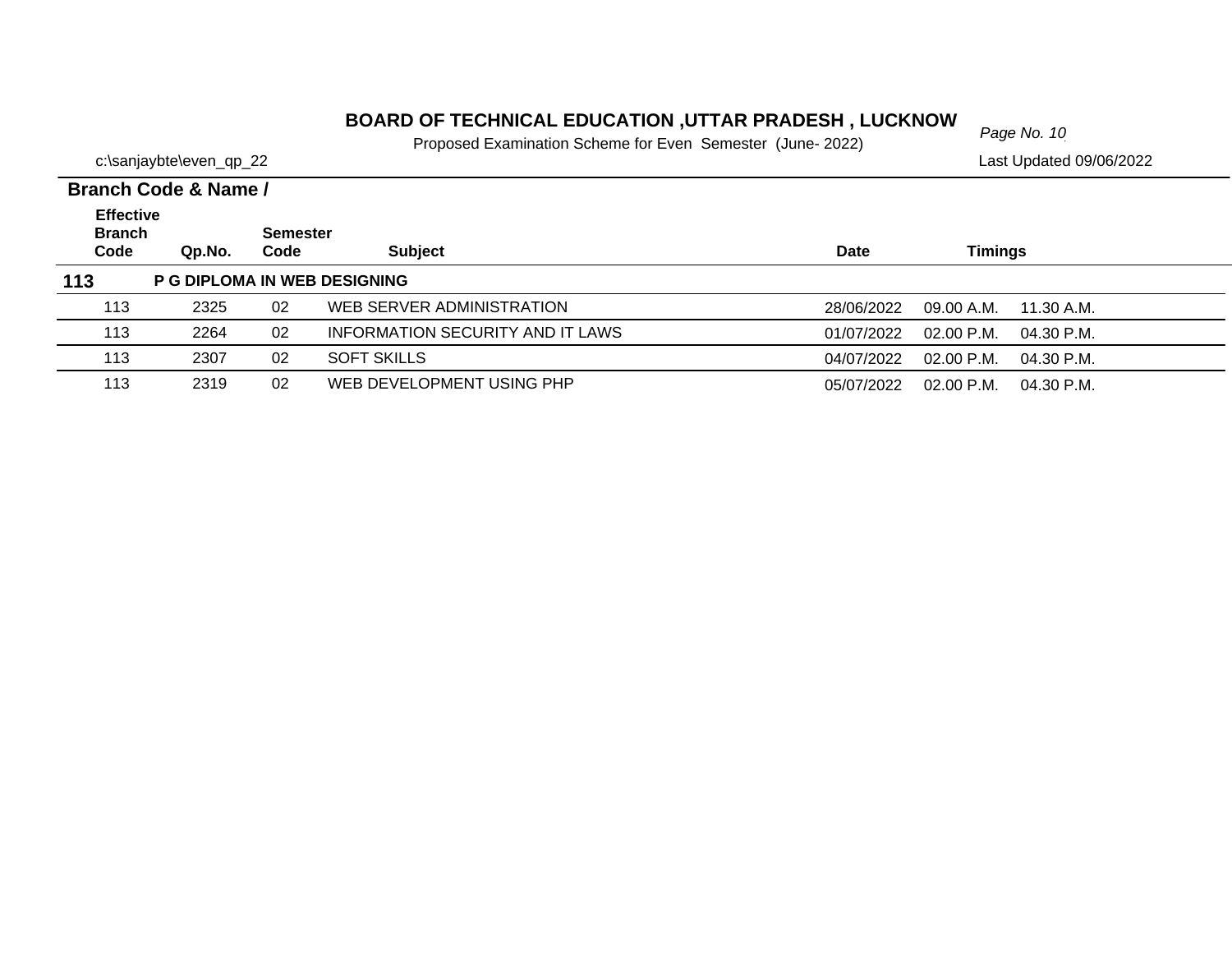# *Page No. 11* **BOARD OF TECHNICAL EDUCATION ,UTTAR PRADESH , LUCKNOW**

Proposed Examination Scheme for Even Semester (June- 2022)

|                         | I TOPOSCO EXAMINIANON OCHONO TOI EVON OCHICSICI TUGHO ZUZZI |                         |
|-------------------------|-------------------------------------------------------------|-------------------------|
| c:\sanjaybte\even_qp_22 |                                                             | Last Updated 09/06/2022 |

|                                           | Branch Code & Name / |                         |                                               |            |                          |  |
|-------------------------------------------|----------------------|-------------------------|-----------------------------------------------|------------|--------------------------|--|
| <b>Effective</b><br><b>Branch</b><br>Code | Qp.No.               | <b>Semester</b><br>Code | <b>Subject</b>                                | Date       | Timings                  |  |
| 114                                       |                      |                         | P G DIPLOMA IN COMPUTER HARDWARE & NETWORKING |            |                          |  |
| 114                                       | 2213                 | 02                      | ADVANCE NETWORKING                            | 25/06/2022 | 09.00 A.M.<br>11.30 A.M. |  |
| 114                                       | 2312                 | 02                      | SYSTEM ADMINISTRATION                         | 28/06/2022 | 09.00 A.M.<br>11.30 A.M. |  |
| 114                                       | 2268                 | 02                      | INTERNET OF THINGS                            | 29/06/2022 | 09.00 A.M.<br>11.30 A.M. |  |
| 114                                       | 2264                 | 02                      | <b>INFORMATION SECURITY AND IT LAWS</b>       | 01/07/2022 | 02.00 P.M.<br>04.30 P.M. |  |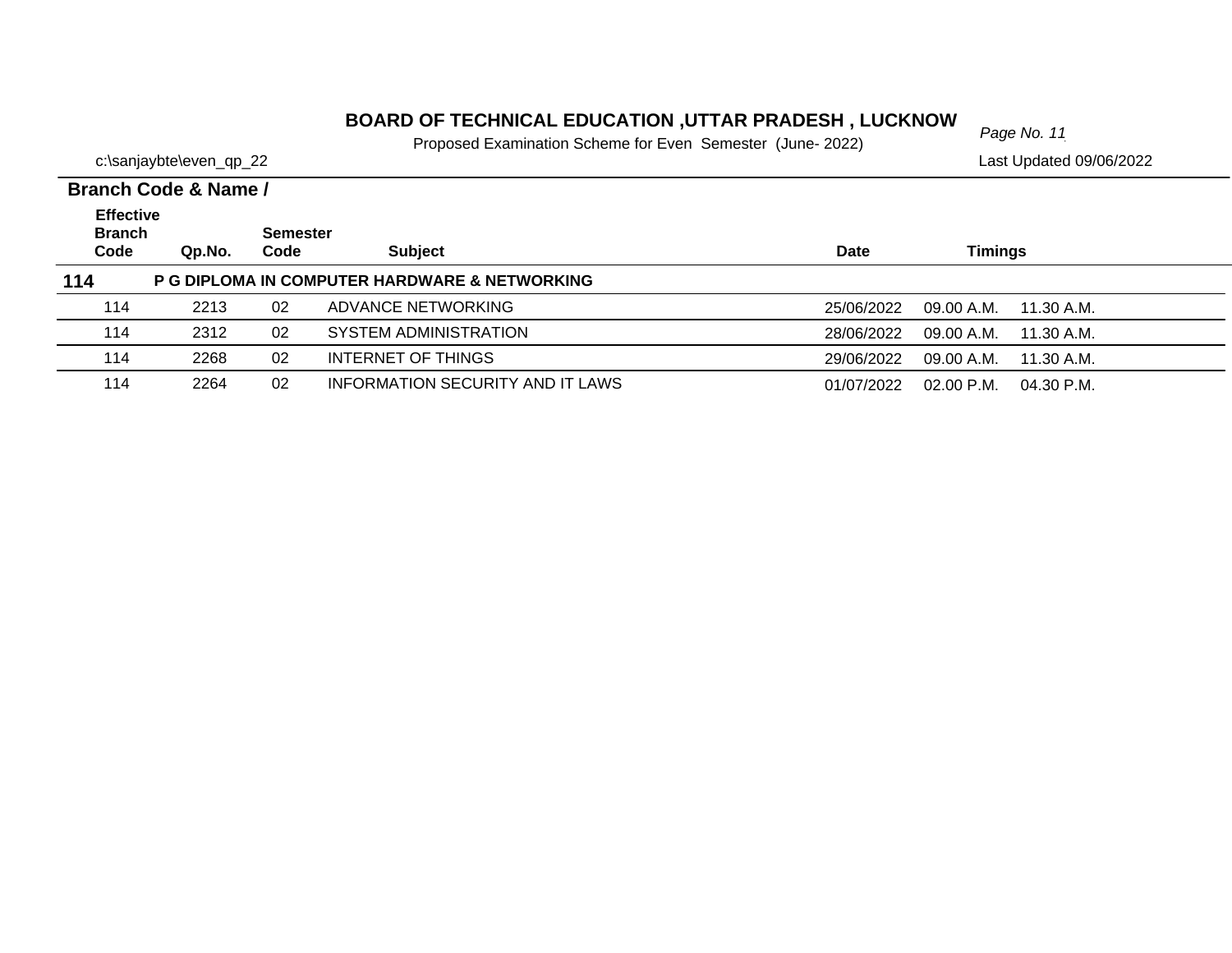#### **BOARD OF TECHNICAL EDUCATION ,UTTAR PRADESH , LUCKNOW**<br>Page No. 12

Proposed Examination Scheme for Even Semester (June- 2022)

**Branch Code & Name /**

| <b>Effective</b><br><b>Branch</b><br>Code | Qp.No. | <b>Semester</b><br>Code | <b>Subject</b>                             | <b>Date</b> | <b>Timings</b>                                                        |  |
|-------------------------------------------|--------|-------------------------|--------------------------------------------|-------------|-----------------------------------------------------------------------|--|
|                                           |        |                         | <b>P.G.DIPLOMA IN COMPUTER APPLICATION</b> |             |                                                                       |  |
| 202                                       | 2239   | 02                      | DATA STRUCTURE USING PYTHON                | 25/06/2022  | $02.00$ P.M.                                                          |  |
| 202                                       | 2439   | 02                      | WEB DESIGNING TOOLS                        | 28/06/2022  | $02.00$ P.M.                                                          |  |
| 202                                       | 2131   | 02                      | DATABASE MANAGEMENT SYSTEM                 | 01/07/2022  | 09.00 A.M.                                                            |  |
| 202                                       | 2308   | 02                      | SOFTWARE ENGINEERING                       | 02/07/2022  | $02.00$ P.M.                                                          |  |
| 202                                       | 2207   | በጋ                      | OPERATING SYSTEM                           | 01/07/2022  | $\bigcap$ $\bigcap$ $\bigcap$ $\bigcap$ $\bigcap$ $\bigcap$ $\bigcap$ |  |

| 202 | <b>P.G.DIPLOMA IN COMPUTER APPLICATION</b> |    |                                                       |            |              |            |  |  |
|-----|--------------------------------------------|----|-------------------------------------------------------|------------|--------------|------------|--|--|
| 202 | 2239                                       | 02 | DATA STRUCTURE USING PYTHON                           | 25/06/2022 | 02.00 P.M.   | 04.30 P.M. |  |  |
| 202 | 2439                                       | 02 | WEB DESIGNING TOOLS                                   | 28/06/2022 | $02.00$ P.M. | 04.30 P.M. |  |  |
| 202 | 2131                                       | 02 | DATABASE MANAGEMENT SYSTEM                            | 01/07/2022 | 09.00 A.M.   | 11.30 A.M. |  |  |
| 202 | 2308                                       | 02 | SOFTWARE ENGINEERING                                  | 02/07/2022 | 02.00 P.M.   | 04.30 P.M. |  |  |
| 202 | 2207                                       | 02 | <b>OPERATING SYSTEM</b>                               | 04/07/2022 | 09.00 A.M.   | 11.30 A.M. |  |  |
| 202 | 2409                                       | 04 | <b>INFORMATION SECURITY AND IT LAWS</b>               | 25/06/2022 | 09.00 A.M.   | 11.30 A.M. |  |  |
| 202 | 2226                                       | 04 | <b>BIG DATA (ELECTIVE)</b>                            | 27/06/2022 | 09.00 A.M.   | 11.30 A.M. |  |  |
| 202 | 2374                                       | 04 | COMPUTER BASED ACCOUNTING (ELECTIVE)                  | 27/06/2022 | 09.00 A.M.   | 11.30 A.M. |  |  |
| 202 | 2440                                       | 04 | WEB DEVELOPMENT USING LARAVEL FRAMEWORK<br>(ELECTIVE) | 27/06/2022 | 09.00 A.M.   | 11.30 A.M. |  |  |
| 202 | 2228                                       | 04 | <b>CLOUD COMPUTING</b>                                | 28/06/2022 | 09.00 A.M.   | 11.30 A.M. |  |  |
| 202 | 2362                                       | 04 | <b>ENVIRONMENTAL STUDIES</b>                          | 29/06/2022 | 02.00 P.M.   | 04.30 P.M. |  |  |
| 202 | 2242                                       | 04 | DEVELOPMENT OF ANDROID APPLICATIONS (ELECTIVE)        | 30/06/2022 | 09.00 A.M.   | 11.30 A.M. |  |  |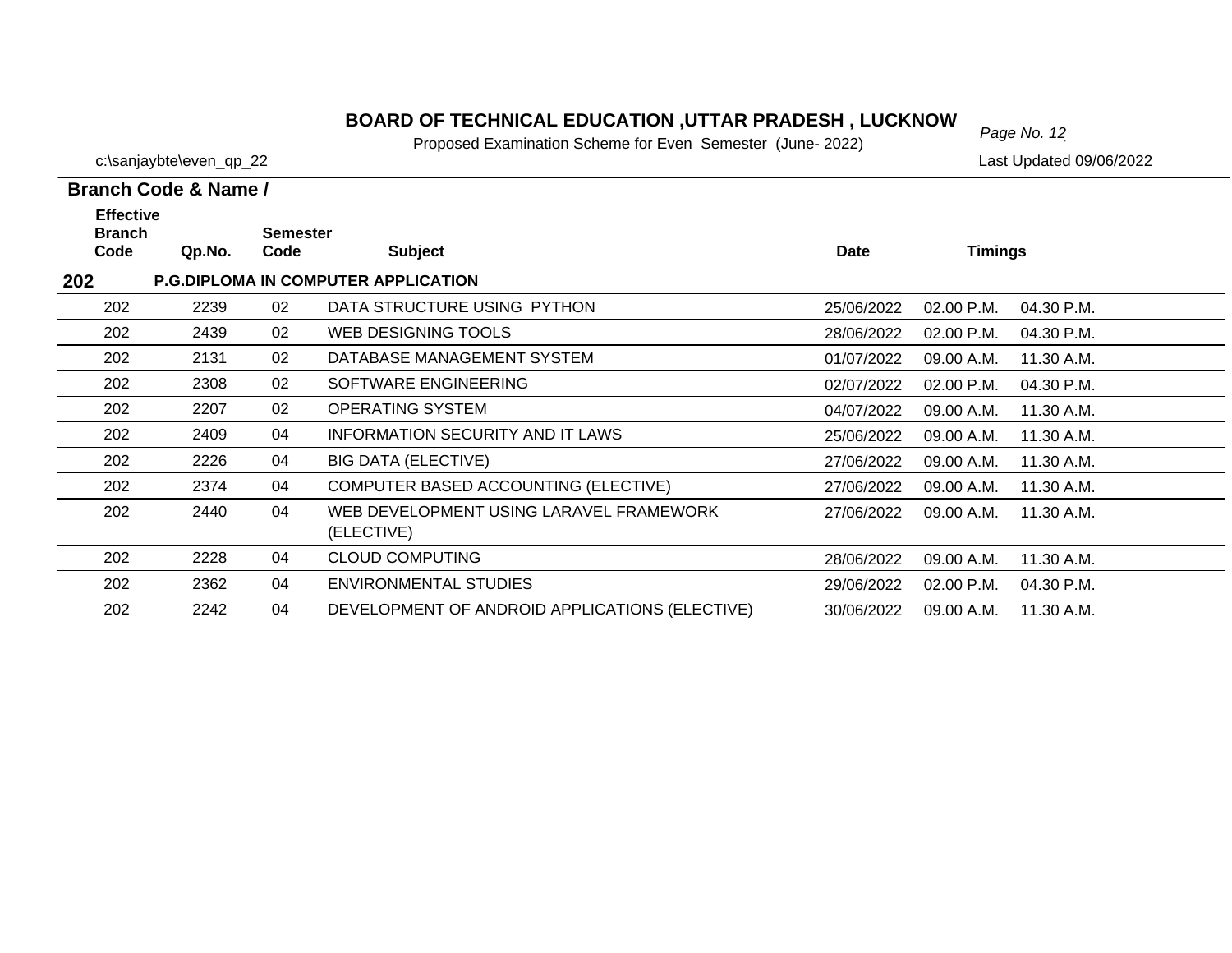#### **BOARD OF TECHNICAL EDUCATION ,UTTAR PRADESH , LUCKNOW** Page No. 13

Proposed Examination Scheme for Even Semester (June- 2022)

28/06/2022 09.00 A.M.

29/06/2022 09.00 A.M.

30/06/2022 09.00 A.M. 11.30 A.M.

**211**

211

211

211

c:\sanjaybte\even\_qp\_22 Last Updated 09/06/2022

11.30 A.M.

11.30 A.M.

|                                           | Branch Code & Name / |                         |                                               |             |              |              |
|-------------------------------------------|----------------------|-------------------------|-----------------------------------------------|-------------|--------------|--------------|
| <b>Effective</b><br><b>Branch</b><br>Code | Qp.No.               | <b>Semester</b><br>Code | <b>Subject</b>                                | <b>Date</b> | Timings      |              |
| 211                                       | <b>HOME SCIENCE</b>  |                         |                                               |             |              |              |
| 211                                       | 1801                 | 02                      | PHYSIOLOGY & FIRST AID                        | 25/06/2022  | $02.00$ P.M. | 04.30 P.M.   |
| 211                                       | 1802                 | 02                      | FUNDAMENTALS OF TEXTILE & CLOTHING            | 27/06/2022  | $02.00$ P.M. | $04.30$ P.M. |
| 211                                       | 1805                 | 02                      | CHILD DEVELOPMENT                             | 28/06/2022  | $02.00$ P.M. | 04.30 P.M.   |
| 211                                       | 1806                 | 02                      | <b>EXTENSION EDUCATION</b>                    | 29/06/2022  | $02.00$ P.M. | $04.30$ P.M. |
| 211                                       | 0020                 | 04                      | ENVIRONMENTAL EDUCATION & DISASTER MANAGEMENT | 25/06/2022  | 09.00 A.M.   | 11.30 A.M.   |
| 211                                       | 0402                 | 04                      | INTERIOR DECORATION & KITCHEN MANAGEMENT      | 27/06/2022  | 09.00 A.M.   | 11.30 A.M.   |

0404 04 INSTITUTIONAL FOOD SERVICE MANAGEMENT

0408 04 COSTUME DESIGN

0406 04 ENTREPRENEURSHIP IN CHILD CARE SERVICES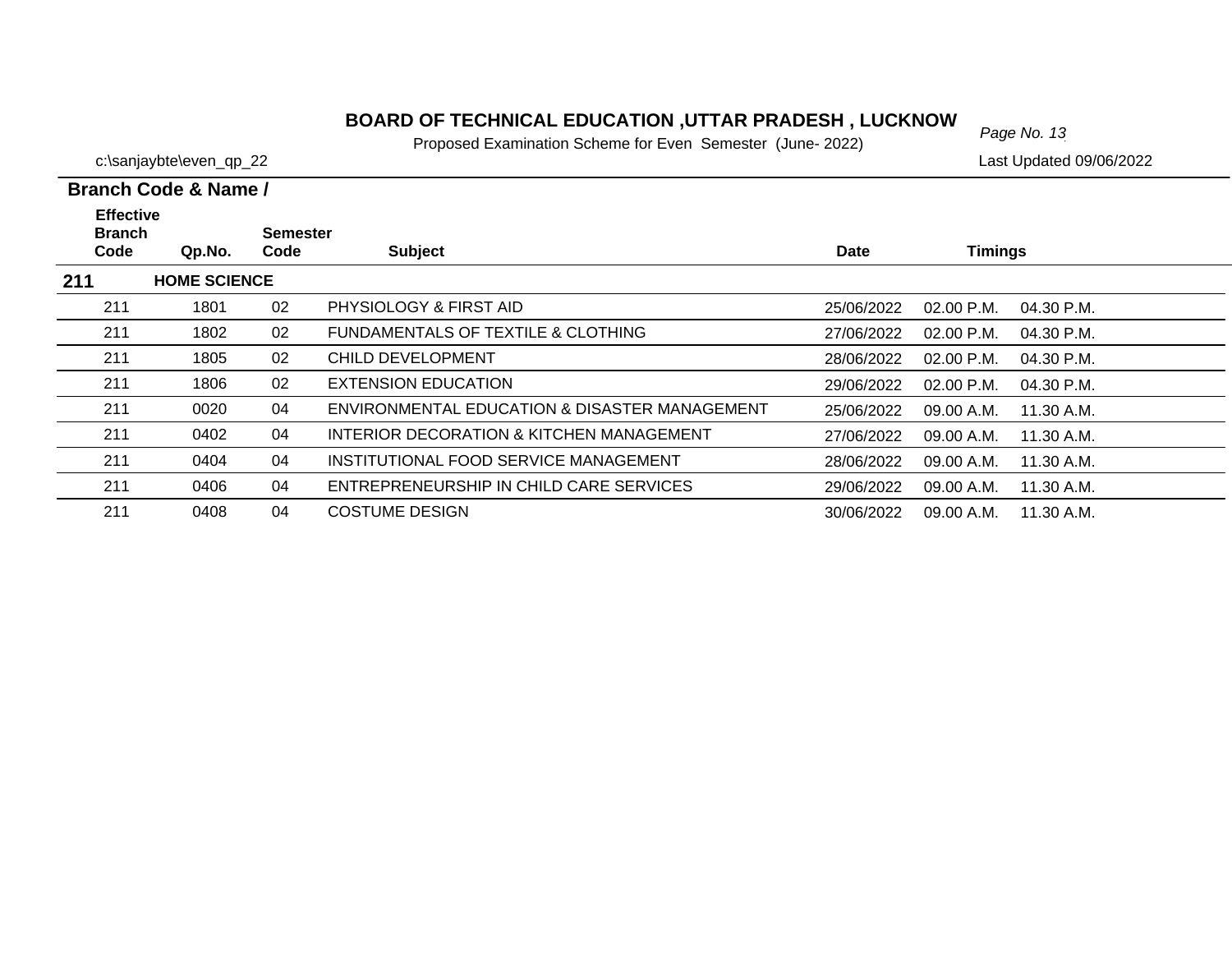#### *Page No. 14* **BOARD OF TECHNICAL EDUCATION ,UTTAR PRADESH , LUCKNOW**

Proposed Examination Scheme for Even Semester (June- 2022)

c:\sanjaybte\even\_qp\_22 Last Updated 09/06/2022

| <b>Effective</b><br><b>Branch</b> |        | <b>Semester</b> |                                                                |             |                                      |  |
|-----------------------------------|--------|-----------------|----------------------------------------------------------------|-------------|--------------------------------------|--|
| Code                              | Qp.No. | Code            | <b>Subject</b>                                                 | <b>Date</b> | <b>Timings</b>                       |  |
| 212                               |        |                 | <b>LIBRARY AND INFORMATION SCIENCE</b>                         |             |                                      |  |
| 212                               | 1813   | 02              | <b>INFORMATION PROCESSING &amp; RETRIEVAL-I</b>                | 25/06/2022  | $02.00 \text{ P.M.}$<br>04.30 P.M.   |  |
| 212                               | 1814   | 02              | REFERENCE SOURCES & SERVICES                                   | 27/06/2022  | $02.00 \text{ P.M.}$<br>$04.30$ P.M. |  |
| 212                               | 1815   | 02              | LIBRARY CORRESPONDENCE                                         | 28/06/2022  | 02.00 P.M.<br>$04.30$ P.M.           |  |
| 212                               | 0020   | 04              | ENVIRONMENTAL EDUCATION & DISASTER MANAGEMENT                  | 25/06/2022  | 09.00 A.M.<br>11.30 A.M.             |  |
| 212                               | 0413   | 04              | INFORMATION PROCESSING & RETRIEVAL-II                          | 27/06/2022  | 09.00 A.M.<br>11.30 A.M.             |  |
| 212                               | 0415   | 04              | LIBRARY AUTOMATION & INFORMATION TECHNOLOGY :<br><b>BASICS</b> | 28/06/2022  | 11.30 A.M.<br>09.00 A.M.             |  |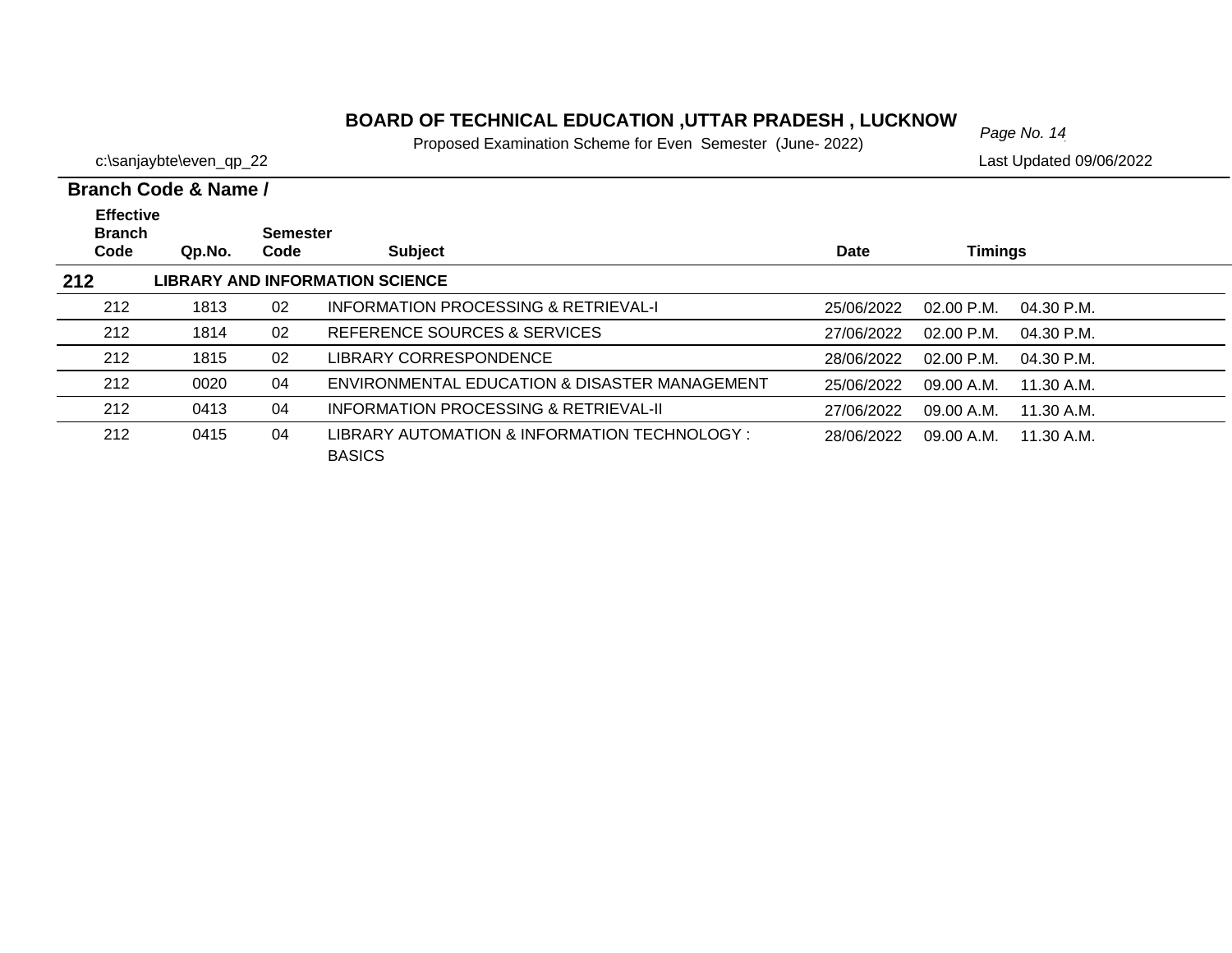#### *Page No. 15* **BOARD OF TECHNICAL EDUCATION ,UTTAR PRADESH , LUCKNOW**

Proposed Examination Scheme for Even Semester (June- 2022)

c:\sanjaybte\even\_qp\_22 Last Updated 09/06/2022

| <b>Effective</b><br><b>Branch</b> |        | Semester |                                                              |            |                              |  |
|-----------------------------------|--------|----------|--------------------------------------------------------------|------------|------------------------------|--|
| Code                              | Qp.No. | Code     | <b>Subject</b>                                               | Date       | <b>Timings</b>               |  |
| 213                               |        |          | <b>P.G. DIPLOMA IN JOURNALISM AND MASS COMMUNICATION</b>     |            |                              |  |
| 213                               | 1856   | 02       | <b>COMPUTER APPLICATION IN MEDIA</b>                         | 25/06/2022 | $02.00$ P.M.<br>04.30 P.M.   |  |
| 213                               | 1951   | 02       | PRINCIPLE OF ADVERTISING & PUBLIC RELATIONS                  | 27/06/2022 | $02.00$ P.M.<br>$04.30$ P.M. |  |
| 213                               | 1952   | 02       | REPORTING & EDITING                                          | 28/06/2022 | $02.00$ P.M.<br>$04.30$ P.M. |  |
| 213                               | 1956   | 02       | WEB JOURNALISM                                               | 29/06/2022 | $02.00$ P.M.<br>$04.30$ P.M. |  |
| 213                               | 1907   | 04       | TELEVISION JOURNALISM AND PRODUCTION                         | 25/06/2022 | 09.00 A.M.<br>11.30 A.M.     |  |
| 213                               | 1922   | 04       | <b>COMMUNICATION RESEARCH METHODS</b>                        | 27/06/2022 | 11.30 A.M.<br>09.00 A.M.     |  |
| 213                               | 2018   | 04       | CONTEMPORARY MEDIA ISSUE & GLOBAL INFORMATION<br><b>FLOW</b> | 28/06/2022 | 09.00 A.M.<br>11.30 A.M.     |  |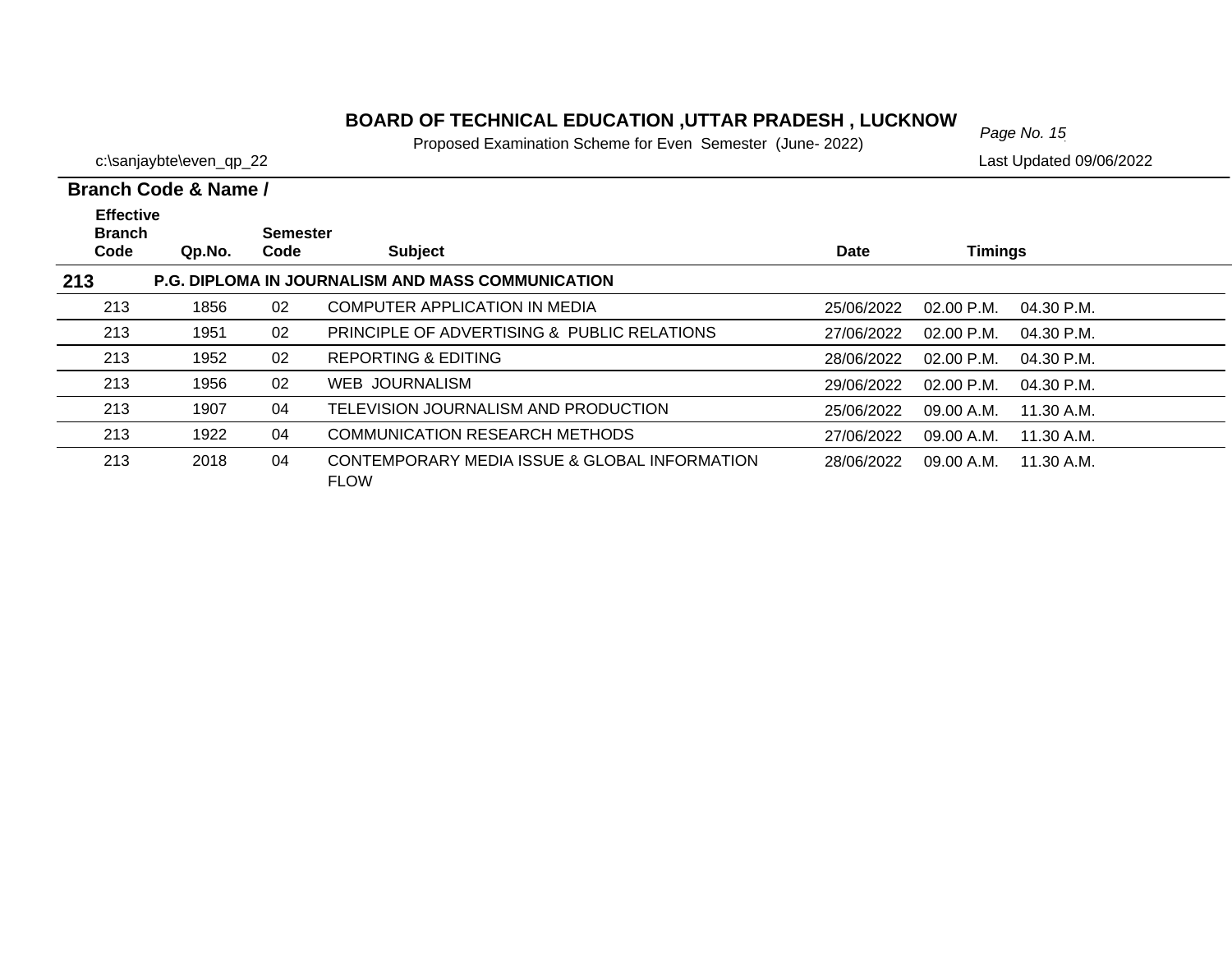#### *Page No. 16* **BOARD OF TECHNICAL EDUCATION ,UTTAR PRADESH , LUCKNOW**

Proposed Examination Scheme for Even Semester (June- 2022)

c:\sanjaybte\even\_qp\_22 Last Updated 09/06/2022

| <b>Effective</b><br><b>Branch</b><br>Code | Qp.No. | Semester<br>Code | <b>Subject</b>                                           | Date       | Timings                      |  |
|-------------------------------------------|--------|------------------|----------------------------------------------------------|------------|------------------------------|--|
| 215                                       |        |                  | <b>MODERN OFFICE MANAGEMENT AND SECRETARIAL PRACTICE</b> |            |                              |  |
| 215                                       | 1842   | 02               | ELEMENTARY BOOK-KEEPING & ACCOUNTANCY                    | 25/06/2022 | $02.00$ P.M.<br>$04.30$ P.M. |  |
| 215                                       | 1843   | 02               | SHORT HAND HINDI THEORY                                  | 27/06/2022 | $02.00$ P.M.<br>$04.30$ P.M. |  |
| 215                                       | 1844   | 02               | SHORT HAND ENGLISH THEORY                                | 28/06/2022 | $02.00$ P.M.<br>$04.30$ P.M. |  |
| 215                                       | 0020   | 04               | ENVIRONMENTAL EDUCATION & DISASTER MANAGEMENT            | 25/06/2022 | 09.00 A.M.<br>11.30 A.M.     |  |
| 215                                       | 0472   | 04               | ELEMENTS OF COMPANY LAW & BANKING SERVICES               | 27/06/2022 | 09.00 A.M.<br>11.30 A.M.     |  |
| 215                                       | 0473   | 04               | <b>VOCATIONAL HINDI &amp; CORRESPONDENCE</b>             | 28/06/2022 | 09.00 A.M.<br>11.30 A.M.     |  |
| 215                                       | 0474   | 04               | PERSONALITY DEVELOPMENT AND BEHAVIOUR                    | 29/06/2022 | 09.00 A.M.<br>11.30 A.M.     |  |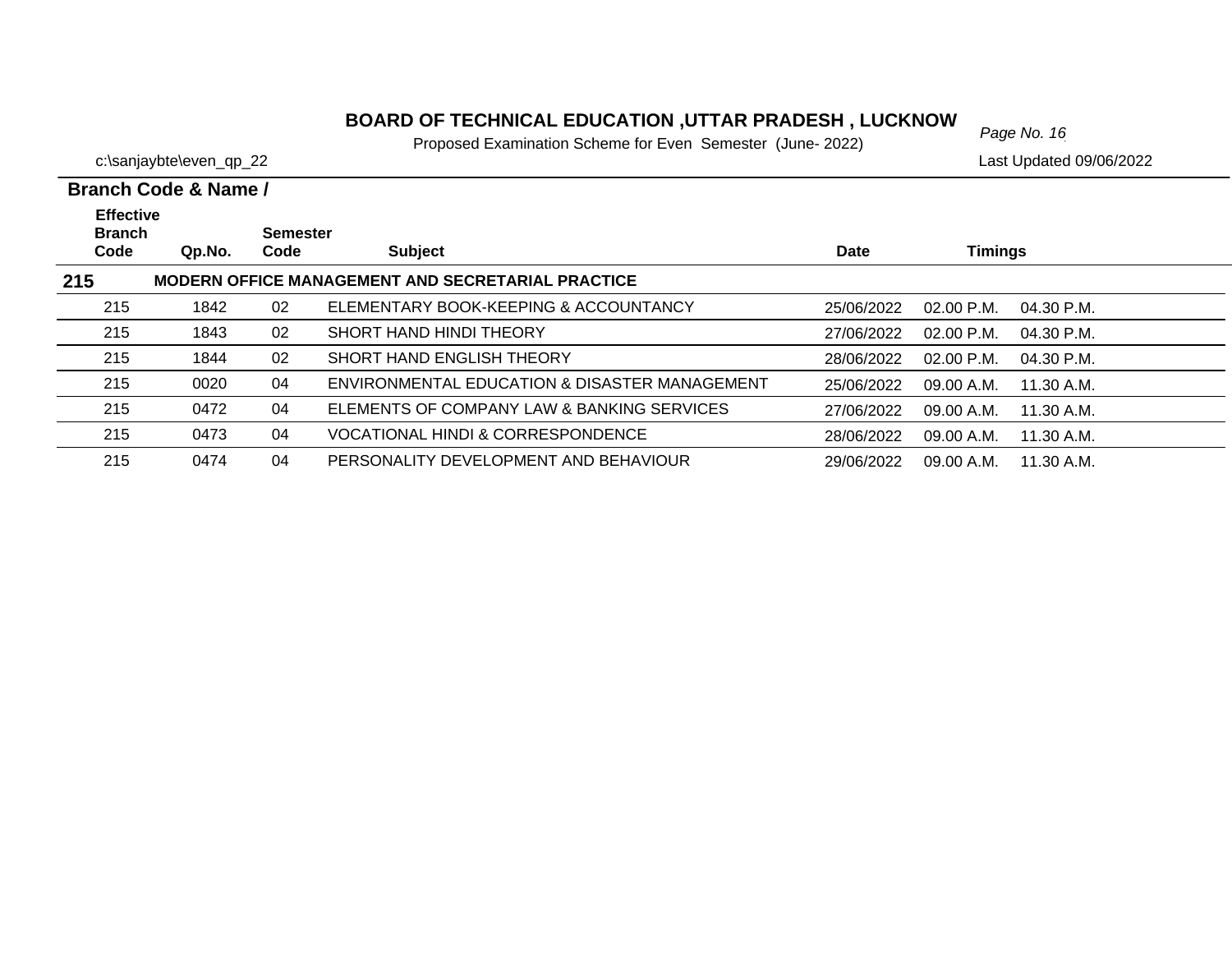#### **BOARD OF TECHNICAL EDUCATION ,UTTAR PRADESH , LUCKNOW**

Proposed Examination Scheme for Even Semester (June- 2022)

**Branch Code & Name /**

**316**

716

| c:\sanjaybte\even_qp_22 |  |  | Last Updated 09/06/2022 |
|-------------------------|--|--|-------------------------|
|                         |  |  |                         |

| <b>Effective</b><br><b>Branch</b> |                                | <b>Semester</b> |                                                      |             |                |            |
|-----------------------------------|--------------------------------|-----------------|------------------------------------------------------|-------------|----------------|------------|
| Code                              | Qp.No.                         | Code            | <b>Subject</b>                                       | <b>Date</b> | <b>Timings</b> |            |
| 6                                 | <b>AGRICULTURE ENGINEERING</b> |                 |                                                      |             |                |            |
| 316                               | 2076                           | 02              | <b>APPLIED MATHEMATICS-II</b>                        | 25/06/2022  | 02.00 P.M.     | 04.30 P.M. |
| 316                               | 2079                           | 02              | <b>APPLIED PHYSICS-II</b>                            | 27/06/2022  | 02.00 P.M.     | 04.30 P.M. |
| 316                               | 2085                           | 02              | <b>ENGINEERING DRAWING-II</b>                        | 01/07/2022  | 02.00 P.M.     | 05.00 P.M. |
| 316                               | 2272                           | 02              | MATERIAL AND RURAL CONSTRUCTION TECHNOLOGY           | 02/07/2022  | 02.00 P.M.     | 04.30 P.M. |
| 316                               | 2077                           | 02              | <b>APPLIED MECHANICS</b>                             | 04/07/2022  | 02.00 P.M.     | 04.30 P.M. |
| 316                               | 2103                           | 04              | <b>COMMUNICATION SKILLS-II</b>                       | 28/06/2022  | 02.00 P.M.     | 04.30 P.M. |
| 316                               | 2362                           | 04              | <b>ENVIRONMENTAL STUDIES</b>                         | 29/06/2022  | 02.00 P.M.     | 04.30 P.M. |
| 316                               | 2097                           | 04              | <b>ENERGY CONSERVATION</b>                           | 30/06/2022  | 02.00 P.M.     | 04.30 P.M. |
| 316                               | 0904                           | 04              | ELECTRICAL ENGINEERING & RURAL ELECTRIFICATION       | 01/07/2022  | 09.00 A.M.     | 11.30 A.M. |
| 316                               | 0906                           | 04              | <b>FARM POWER ENGINEERING &amp; NON CONVENTIONAL</b> | 02/07/2022  | 09.00 A.M.     | 11.30 A.M. |
|                                   |                                |                 | SOURCES OF ENERGY                                    |             |                |            |
| 316                               | 0907                           | 04              | AGRICULTURE ENGINEERING DRAWING                      | 04/07/2022  | 09.00 A.M.     | 12.00 NOON |
| 316                               | 2448                           | 04              | <b>MECHANICS OF SOLIDS</b>                           | 05/07/2022  | 09.00 A.M.     | 11.30 A.M. |
| 716                               | 0020                           | 06              | ENVIRONMENTAL EDUCATION & DISASTER MANAGEMENT        | 25/06/2022  | 09.00 A.M.     | 11.30 A.M. |
| 716                               | 0143                           | 06              | SOIL WATER CONSERVATION & LAND RECLAMATION ENGG.     | 27/06/2022  | 09.00 A.M.     | 11.30 A.M. |
| 716                               | 0146                           | 06              | R C C & STEEL STRUCTURES                             | 28/06/2022  | 09.00 A.M.     | 11.30 A.M. |
| 716                               | 0149                           | 06              | <b>FARM &amp; LAND DEVELOPMENT MACHINERY</b>         | 29/06/2022  | 09.00 A.M.     | 11.30 A.M. |

06 IRRIGATION & DRAINAGE ENGINEERING ,RAIN WATER 2201 30/06/2022 09.00 A.M. 11.30 A.M.HARVESTING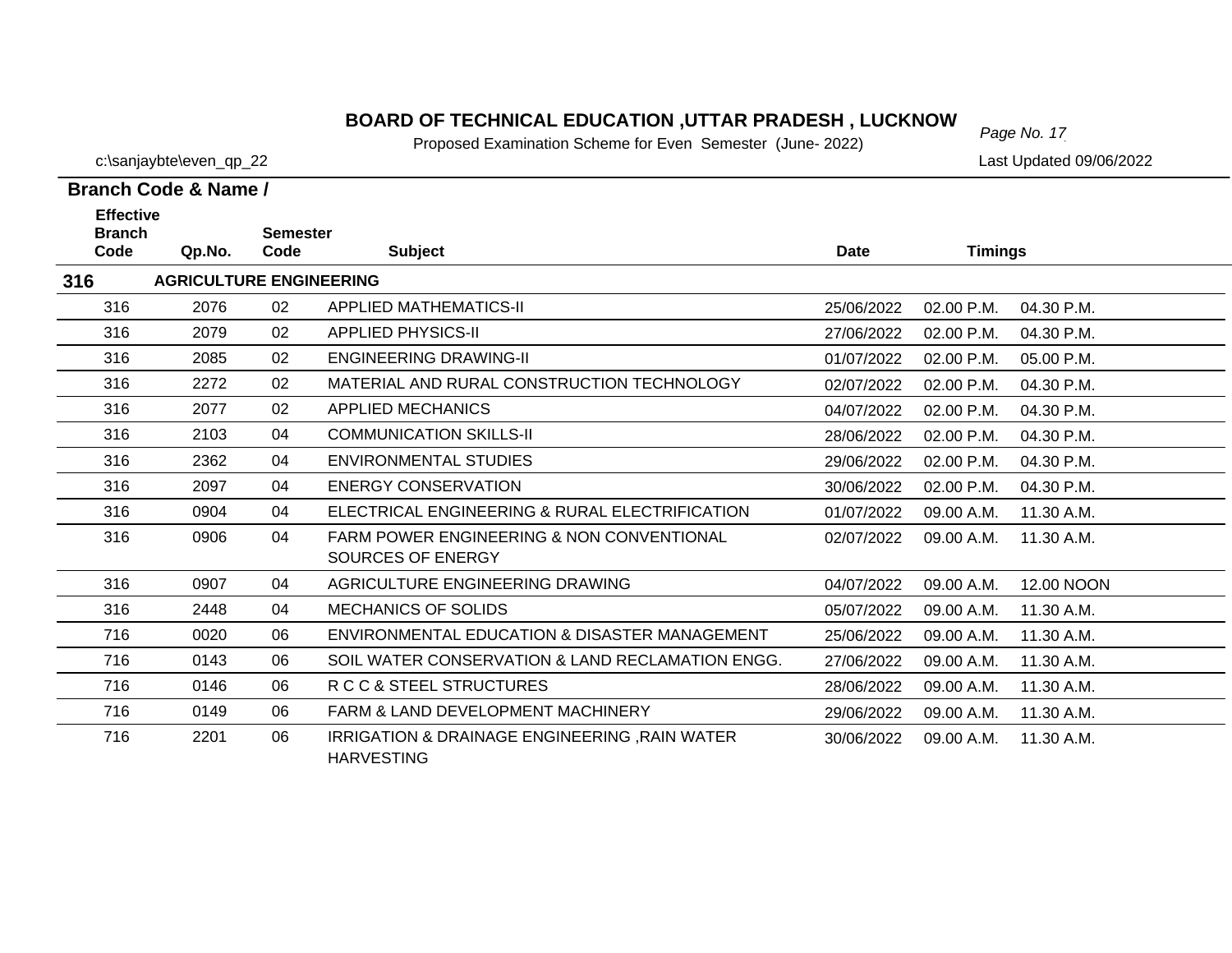#### **BOARD OF TECHNICAL EDUCATION ,UTTAR PRADESH , LUCKNOW**<br>Page No. 18

Proposed Examination Scheme for Even Semester (June- 2022)

|                                   | Branch Code & Name / |                 |                                                        |            |            |            |  |
|-----------------------------------|----------------------|-----------------|--------------------------------------------------------|------------|------------|------------|--|
| <b>Effective</b><br><b>Branch</b> |                      | <b>Semester</b> |                                                        |            |            |            |  |
| Code                              | Qp.No.               | Code            | <b>Subject</b>                                         | Date       | Timings    |            |  |
| 317                               |                      |                 | DIPLOMA IN AIRCRAFT MAINTENANCE ENGINEERING            |            |            |            |  |
| 317                               | 1618                 | 02              | <b>BASIC ELECTRICITY &amp; ELECTRONICS ENGINEERING</b> | 25/06/2022 | 02.00 P.M. | 04.30 P.M. |  |
| 317                               | 1621                 | 02              | AIR CRAFT MATERIALS & MATERIAL SCIENCE                 | 28/06/2022 | 02.00 P.M. | 04.30 P.M. |  |
| 317                               | 1917                 | 02              | AIR LAW, C.A.R. & HUMAN FACTORS & LIMITATION-II        | 30/06/2022 | 09.00 A.M. | 11.30 A.M. |  |
| 317                               | 1941                 | 02              | <b>MATHEMATICS-II</b>                                  | 01/07/2022 | 09.00 A.M. | 11.30 A.M. |  |
| 317                               | 1950                 | 02              | PHYSICS-II                                             | 02/07/2022 | 09.00 A.M. | 11.30 A.M. |  |
| 317                               | 1624                 | 02              | <b>MECHANICS</b>                                       | 04/07/2022 | 09.00 A.M. | 11.30 A.M. |  |
| 317                               | 1061                 | 04              | THEORY OF FLIGHT                                       | 27/06/2022 | 02.00 P.M. | 04.30 P.M. |  |
| 317                               | 1063                 | 04              | AIR CRAFT RECIPROCATING ENGINES                        | 29/06/2022 | 02.00 P.M. | 04.30 P.M. |  |
| 317                               | 2097                 | 04              | <b>ENERGY CONSERVATION</b>                             | 30/06/2022 | 02.00 P.M. | 04.30 P.M. |  |
| 317                               | 1064                 | 04              | AIR CRAFT INSTRUMENTS                                  | 01/07/2022 | 02.00 P.M. | 04.30 P.M. |  |
| 317                               | 1066                 | 04              | AIR CRAFT COMPASS                                      | 02/07/2022 | 02.00 P.M. | 04.30 P.M. |  |
| 317                               | 0020                 | 06              | ENVIRONMENTAL EDUCATION & DISASTER MANAGEMENT          | 25/06/2022 | 09.00 A.M. | 11.30 A.M. |  |
| 317                               | 0202                 | 06              | <b>JET ENGINES</b>                                     | 27/06/2022 | 09.00 A.M. | 11.30 A.M. |  |
| 317                               | 2215                 | 06              | AERO ENGINE (CONTINENTAL IO-550-B/E-185) SERIES        | 28/06/2022 | 09.00 A.M. | 11.30 A.M. |  |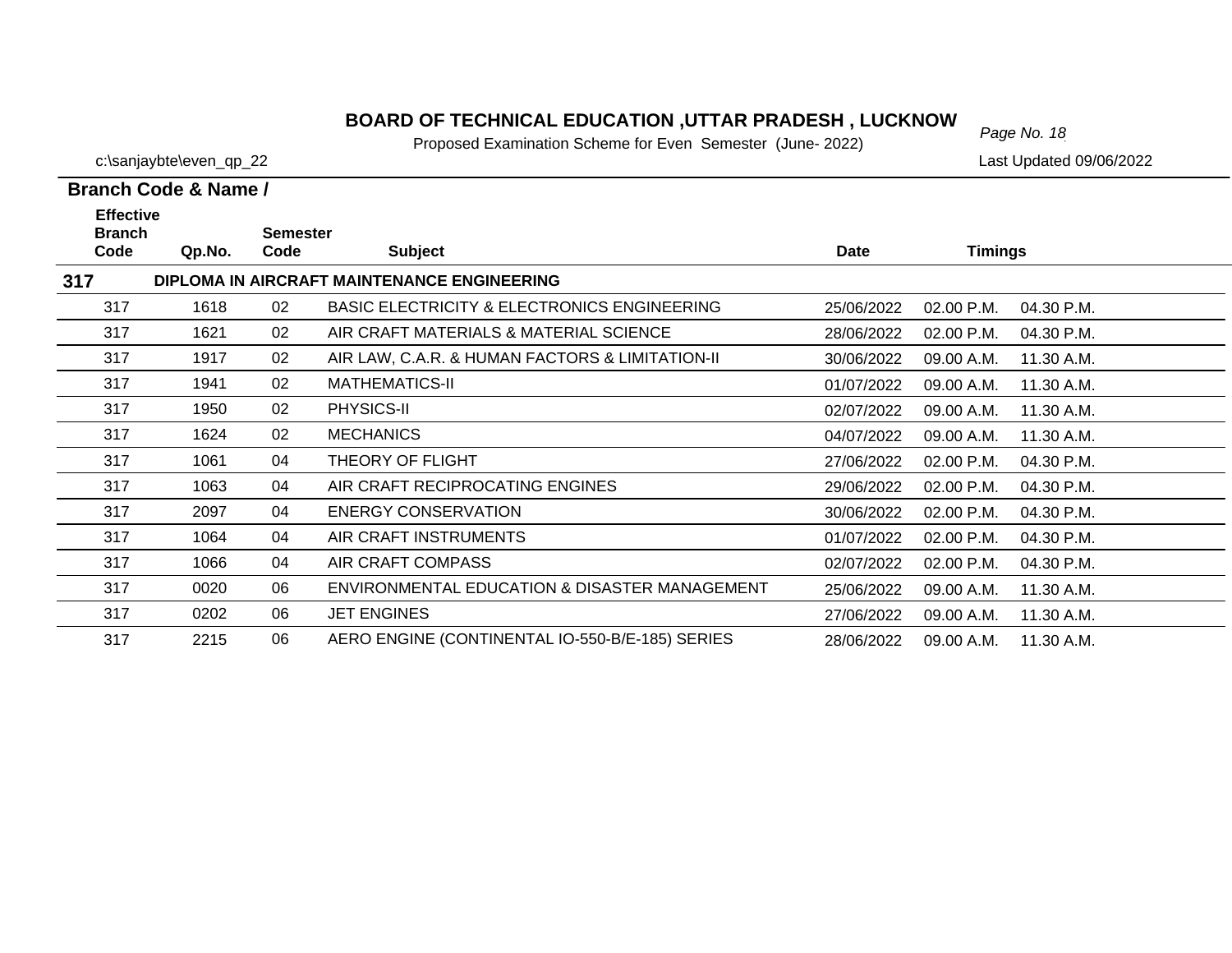#### *Page No. 19* **BOARD OF TECHNICAL EDUCATION ,UTTAR PRADESH , LUCKNOW**

Proposed Examination Scheme for Even Semester (June- 2022)

c:\sanjaybte\even\_qp\_22 Last Updated 09/06/2022

| <b>Effective</b><br><b>Branch</b> |        | <b>Semester</b> |                                               |            |                |            |
|-----------------------------------|--------|-----------------|-----------------------------------------------|------------|----------------|------------|
| Code                              | Qp.No. | Code            | <b>Subject</b>                                | Date       | <b>Timings</b> |            |
| 318                               |        |                 | <b>ARCHITECTURAL ASSISTANTSHIP</b>            |            |                |            |
| 318                               | 2076   | 02              | APPLIED MATHEMATICS-II                        | 25/06/2022 | 02.00 P.M.     | 04.30 P.M. |
| 318                               | 1653   | 02              | ARCHITECTURAL DESIGN-'A' (BASIC DESIGN)       | 28/06/2022 | 09.00 A.M.     | 01.00 P.M. |
| 318                               | 2234   | 02              | CONSTRUCTION AND MATERIAL -I                  | 29/06/2022 | 09.00 A.M.     | 11.30 A.M. |
| 318                               | 2077   | 02              | APPLIED MECHANICS                             | 04/07/2022 | 02.00 P.M.     | 04.30 P.M. |
| 318                               | 2430   | 04              | ESTIMATING COSTING & SPECIFICATION            | 25/06/2022 | 09.00 A.M.     | 11.30 A.M. |
| 318                               | 2404   | 04              | <b>HISTORY OF ARCHITECTURE-B</b>              | 27/06/2022 | $02.00$ P.M.   | 04.30 P.M. |
| 318                               | 2103   | 04              | <b>COMMUNICATION SKILLS-II</b>                | 28/06/2022 | 02.00 P.M.     | 04.30 P.M. |
| 318                               | 2436   | 04              | <b>STRUCTURE-A</b>                            | 30/06/2022 | 02.00 P.M.     | 04.30 P.M. |
| 318                               | 2368   | 04              | ARCHITECTURAL DESIGN-C                        | 01/07/2022 | 09.00 A.M.     | 03.00 P.M  |
| 318                               | 2368   | 04              | ARCHITECTURAL DESIGN-C                        | 02/07/2022 | 09.00 A.M.     | 03.00 P.M  |
| 318                               | 1125   | 04              | <b>TOWN PLANNING</b>                          | 05/07/2022 | 02.00 P.M.     | 04.30 P.M. |
| 718                               | 0262   | 06              | CONSTRUCTION & MATERIALS-'C'                  | 27/06/2022 | 09.00 A.M.     | 11.30 A.M. |
| 718                               | 0185   | 06              | MANAGEMENT ACCOUNTS AND PROFESSIONAL PRACTICE | 04/07/2022 | 09.00 A.M.     | 11.30 A.M. |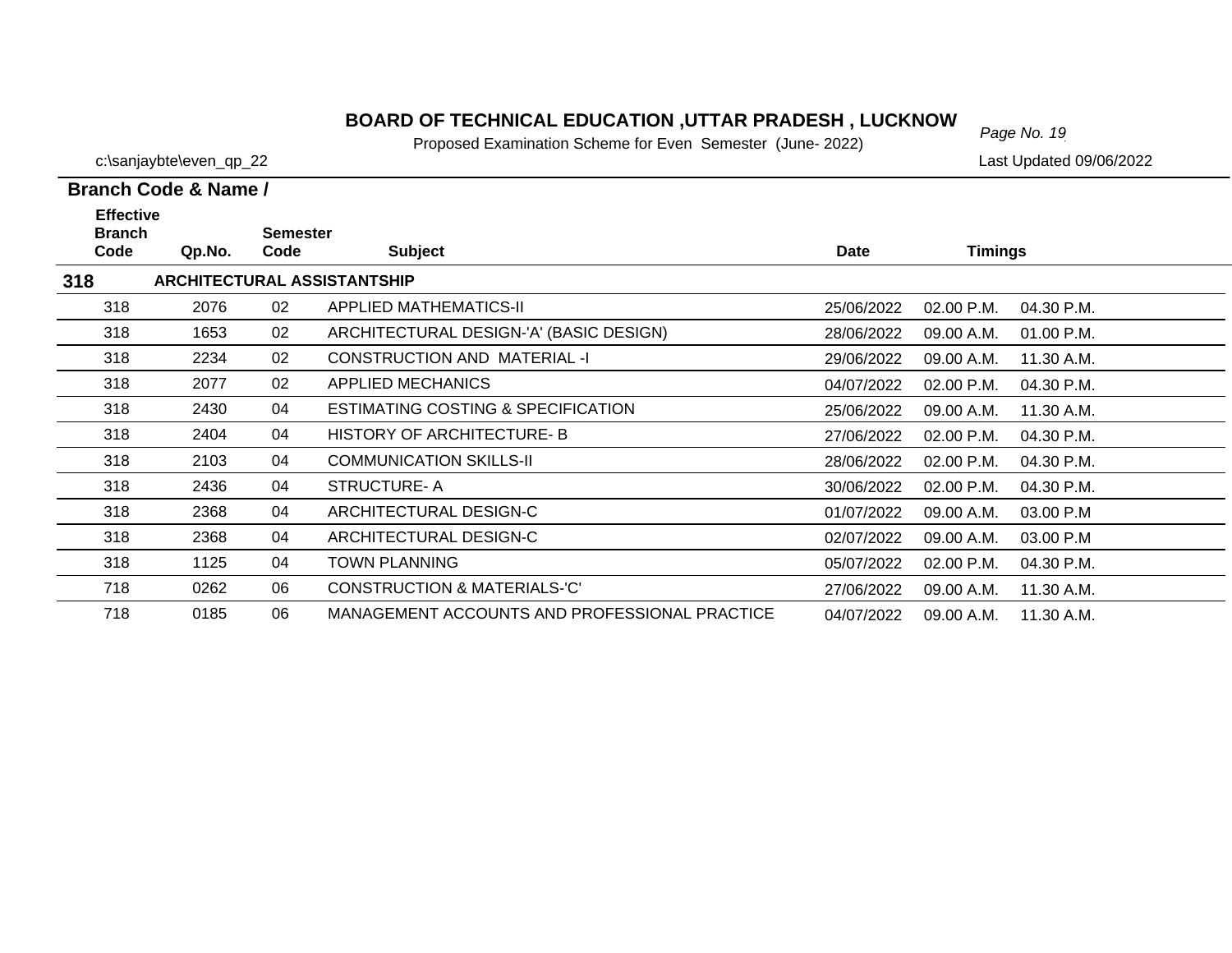#### *Page No. 20* **BOARD OF TECHNICAL EDUCATION ,UTTAR PRADESH , LUCKNOW**

Proposed Examination Scheme for Even Semester (June- 2022)

| Branch Code & Name /                                 |        |      |                                                                    |             |                |            |  |  |  |
|------------------------------------------------------|--------|------|--------------------------------------------------------------------|-------------|----------------|------------|--|--|--|
| <b>Effective</b><br><b>Branch</b><br><b>Semester</b> |        |      |                                                                    |             |                |            |  |  |  |
| Code                                                 | Qp.No. | Code | <b>Subject</b>                                                     | <b>Date</b> | <b>Timings</b> |            |  |  |  |
| 319                                                  |        |      | <b>GLASS AND CERAMIC ENGINEERING</b>                               |             |                |            |  |  |  |
| 319                                                  | 2076   | 02   | <b>APPLIED MATHEMATICS-II</b>                                      | 25/06/2022  | 02.00 P.M.     | 04.30 P.M. |  |  |  |
| 319                                                  | 2079   | 02   | <b>APPLIED PHYSICS-II</b>                                          | 27/06/2022  | 02.00 P.M.     | 04.30 P.M. |  |  |  |
| 319                                                  | 2352   | 02   | ELEMENTARY OF ELECTRICAL, MECHANICAL & CIVIL<br><b>ENGINEERING</b> | 01/07/2022  | 02.00 P.M.     | 04.30 P.M. |  |  |  |
| 319                                                  | 2353   | 02   | INTRODUCTION TO GLASS & CERAMIC ENGINEERING                        | 02/07/2022  | 09.00 A.M.     | 11.30 A.M. |  |  |  |
| 319                                                  | 2077   | 02   | <b>APPLIED MECHANICS</b>                                           | 04/07/2022  | 02.00 P.M.     | 04.30 P.M. |  |  |  |
| 319                                                  | 2103   | 04   | <b>COMMUNICATION SKILLS-II</b>                                     | 28/06/2022  | 02.00 P.M.     | 04.30 P.M. |  |  |  |
| 319                                                  | 2390   | 04   | ELEMENTARY GEOLOGY & MINERALOGY                                    | 29/06/2022  | $02.00$ P.M.   | 04.30 P.M. |  |  |  |
| 319                                                  | 2097   | 04   | <b>ENERGY CONSERVATION</b>                                         | 30/06/2022  | 02.00 P.M.     | 04.30 P.M. |  |  |  |
| 319                                                  | 2401   | 04   | <b>GLASS &amp; CERAMIC ENGG. DRAWING-II</b>                        | 02/07/2022  | 02.00 P.M.     | 05.00 P.M. |  |  |  |
| 319                                                  | 2402   | 04   | GLASS, ENAMEL & CERAMIC COATING                                    | 04/07/2022  | 09.00 A.M.     | 11.30 A.M. |  |  |  |
| 719                                                  | 0020   | 06   | ENVIRONMENTAL EDUCATION & DISASTER MANAGEMENT                      | 25/06/2022  | 09.00 A.M.     | 11.30 A.M. |  |  |  |
| 719                                                  | 0154   | 06   | <b>CEMENT AND LIME</b>                                             | 27/06/2022  | 09.00 A.M.     | 11.30 A.M. |  |  |  |
| 719                                                  | 0156   | 06   | CERAMIC MACHINERY AND FURNACE DESIGN                               | 28/06/2022  | 09.00 A.M.     | 11.30 A.M. |  |  |  |
| 719                                                  | 0157   | 06   | <b>GLASS &amp; CERAMIC ENGINEERING DRAWING-II</b>                  | 29/06/2022  | 09.00 A.M.     | 11.30 A.M. |  |  |  |
| 719                                                  | 0158   | 06   | <b>GLASS TECHNOLOGY-II</b>                                         | 30/06/2022  | 09.00 A.M.     | 11.30 A.M. |  |  |  |
| 719                                                  | 0159   | 06   | POTTERY & PORCELAIN-II                                             | 01/07/2022  | 09.00 A.M.     | 11.30 A.M. |  |  |  |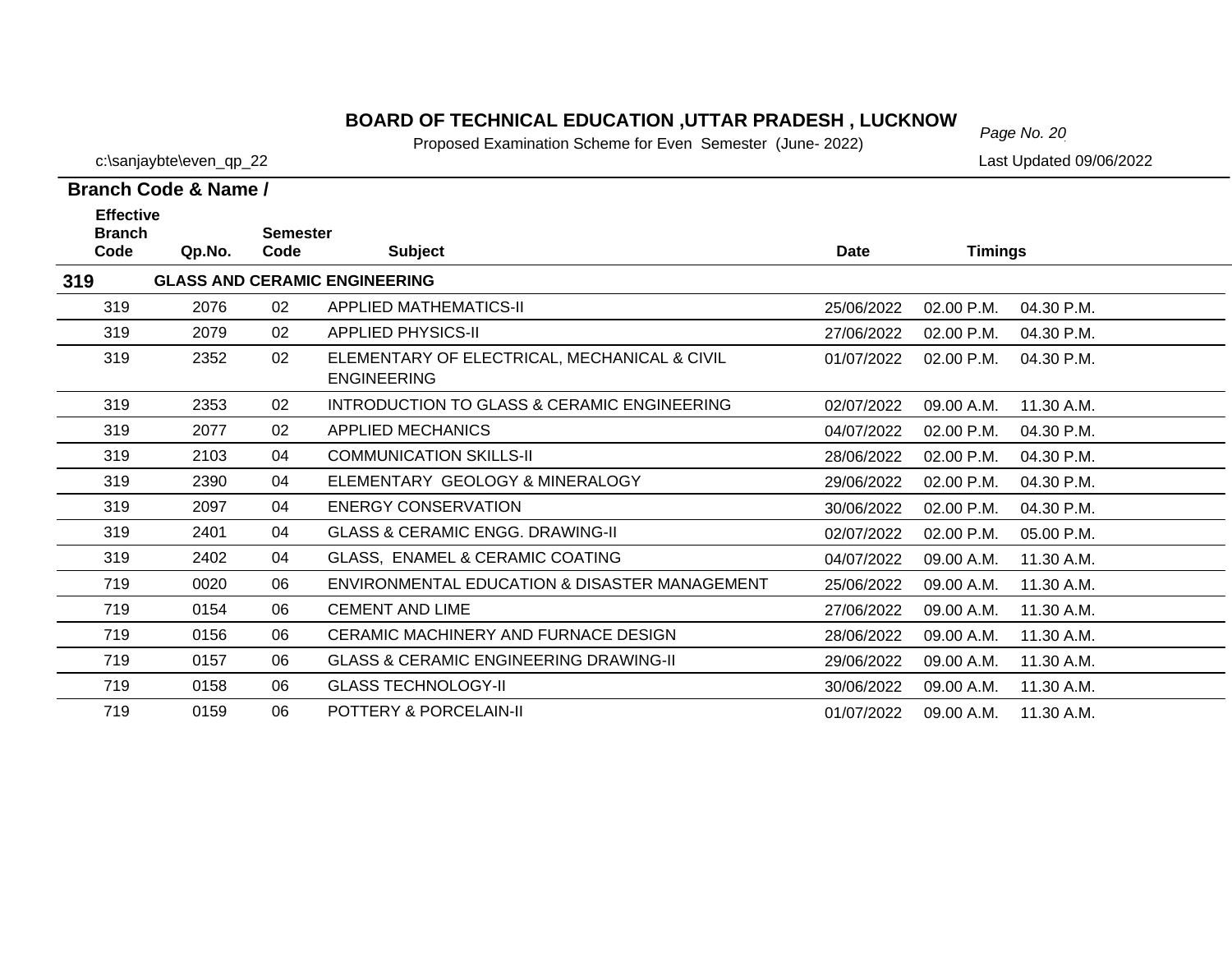#### *Page No. 21* **BOARD OF TECHNICAL EDUCATION ,UTTAR PRADESH , LUCKNOW**

Proposed Examination Scheme for Even Semester (June- 2022)

c:\sanjaybte\even\_qp\_22 Last Updated 09/06/2022

| <b>Effective</b><br><b>Branch</b> |        | <b>Semester</b> |                                                 |             |                |            |
|-----------------------------------|--------|-----------------|-------------------------------------------------|-------------|----------------|------------|
| Code                              | Qp.No. | Code            | <b>Subject</b>                                  | <b>Date</b> | <b>Timings</b> |            |
| 320                               |        |                 | <b>CHEMICAL TECHNOLOGY (FERTILIZER)</b>         |             |                |            |
| 320                               | 2076   | 02              | <b>APPLIED MATHEMATICS-II</b>                   | 25/06/2022  | 02.00 P.M.     | 04.30 P.M. |
| 320                               | 2079   | 02              | <b>APPLIED PHYSICS-II</b>                       | 27/06/2022  | 02.00 P.M.     | 04.30 P.M. |
| 320                               | 2086   | 02              | BASICS OF MECHANICAL & CIVIL ENGINEERING        | 30/06/2022  | 09.00 A.M.     | 11.30 A.M. |
| 320                               | 2090   | 02              | MECHANICAL OPERATION AND SOLID HANDLING         | 01/07/2022  | 09.00 A.M.     | 11.30 A.M. |
| 320                               | 2077   | 02              | APPLIED MECHANICS                               | 04/07/2022  | 02.00 P.M.     | 04.30 P.M. |
| 320                               | 2103   | 04              | <b>COMMUNICATION SKILLS-II</b>                  | 28/06/2022  | 02.00 P.M.     | 04.30 P.M. |
| 320                               | 2088   | 04              | BASIC OF ELECTRICAL AND ELECTRONICS ENGINEERING | 29/06/2022  | 02.00 P.M.     | 04.30 P.M. |
| 320                               | 2396   | 04              | FERTILIZER TECHNOLOGY -I                        | 30/06/2022  | 02.00 P.M.     | 04.30 P.M. |
| 320                               | 2128   | 04              | <b>HEAT TRANSFER OPERATIONS</b>                 | 01/07/2022  | 02.00 P.M.     | 04.30 P.M. |
| 320                               | 2129   | 04              | <b>MASS TRANSFER OPERATIONS-I</b>               | 02/07/2022  | 02.00 P.M.     | 04.30 P.M. |
| 320                               | 2126   | 04              | CHEMICAL REACTION ENGINEERING                   | 04/07/2022  | 09.00 A.M.     | 11.30 A.M. |
| 720                               | 0223   | 06              | CHEMICAL REACTION ENGINEERING                   | 25/06/2022  | 09.00 A.M.     | 11.30 A.M. |
| 720                               | 0224   | 06              | AUTOMATIC PROCESS CONTROL                       | 27/06/2022  | 09.00 A.M.     | 11.30 A.M. |
| 720                               | 0227   | 06              | <b>FERTILIZER TECHNOLOGY-II</b>                 | 29/06/2022  | 09.00 A.M.     | 11.30 A.M. |
| 720                               | 0225   | 06              | PROCESS EQUIPMENT DESIGN                        | 05/07/2022  | 09.00 A.M.     | 11.30 A.M. |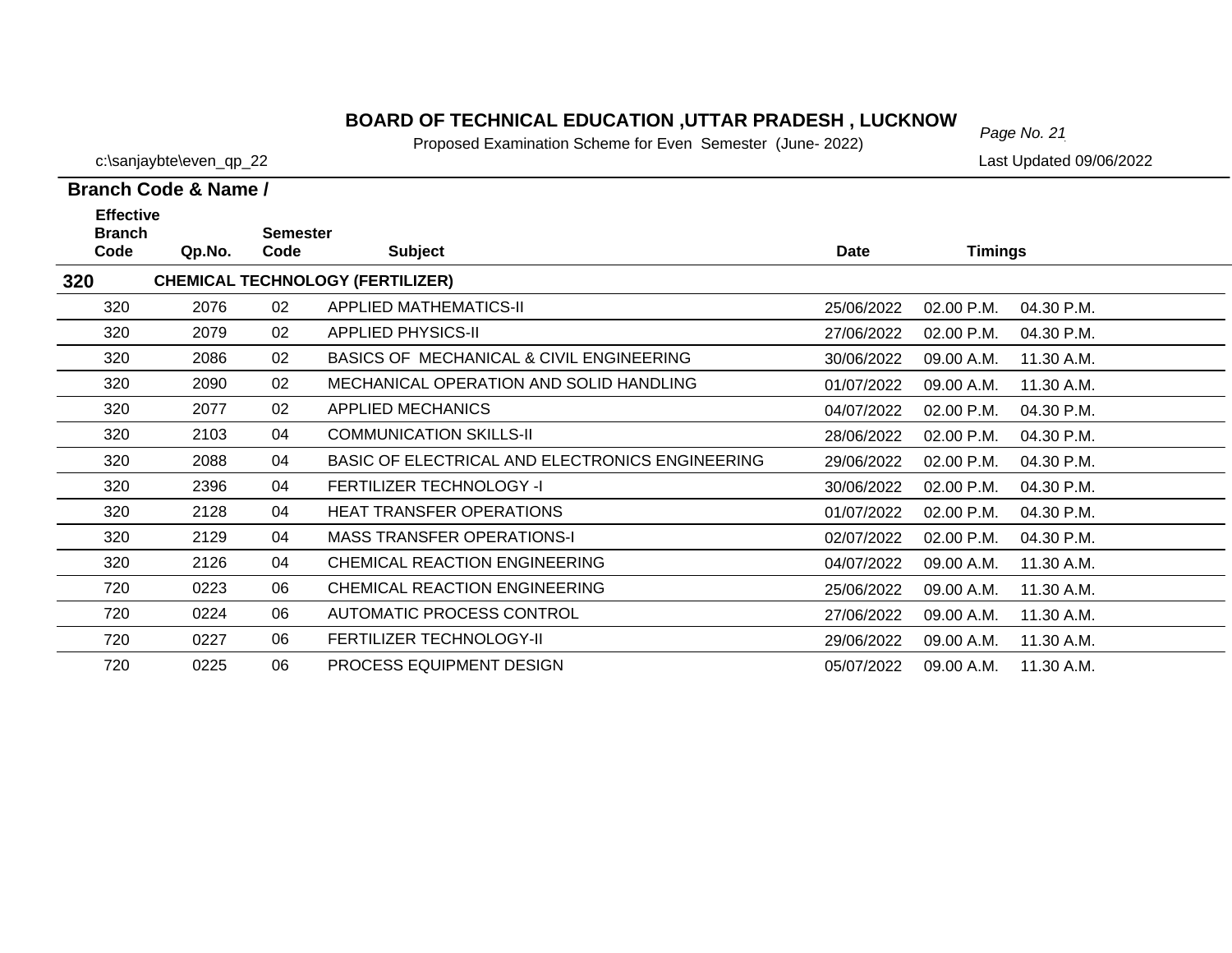#### *Page No. 22* **BOARD OF TECHNICAL EDUCATION ,UTTAR PRADESH , LUCKNOW**

Proposed Examination Scheme for Even Semester (June- 2022)

|                                           | Branch Code & Name / |                         |                                                  |             |                |            |
|-------------------------------------------|----------------------|-------------------------|--------------------------------------------------|-------------|----------------|------------|
| <b>Effective</b><br><b>Branch</b><br>Code | Qp.No.               | <b>Semester</b><br>Code | <b>Subject</b>                                   | <b>Date</b> | <b>Timings</b> |            |
| 321                                       |                      |                         | <b>CHEMICAL TECHNOLOGY (RUBBER AND PLASTIC)</b>  |             |                |            |
| 321                                       | 2076                 | 02                      | APPLIED MATHEMATICS-II                           | 25/06/2022  | 02.00 P.M.     | 04.30 P.M. |
| 321                                       | 2079                 | 02                      | <b>APPLIED PHYSICS-II</b>                        | 27/06/2022  | 02.00 P.M.     | 04.30 P.M. |
| 321                                       | 2294                 | 02                      | POLYMER CHEMISTRY                                | 30/06/2022  | 09.00 A.M.     | 11.30 A.M. |
| 321                                       | 1506                 | 02                      | <b>ENGINEERING DRAWING</b>                       | 02/07/2022  | 09.00 A.M.     | 12.00 NOON |
| 321                                       | 2077                 | 02                      | <b>APPLIED MECHANICS</b>                         | 04/07/2022  | 02.00 P.M.     | 04.30 P.M. |
| 321                                       | 2314                 | 02                      | TECHNOLOGY OF PLASTIC MATERIAL                   | 05/07/2022  | 09.00 A.M.     | 11.30 A.M. |
| 321                                       | 2103                 | 04                      | <b>COMMUNICATION SKILLS-II</b>                   | 28/06/2022  | 02.00 P.M.     | 04.30 P.M. |
| 321                                       | 2088                 | 04                      | BASIC OF ELECTRICAL AND ELECTRONICS ENGINEERING  | 29/06/2022  | 02.00 P.M.     | 04.30 P.M. |
| 321                                       | 2422                 | 04                      | PLASTIC & RUBBER COMPOUNDING                     | 30/06/2022  | 02.00 P.M.     | 04.30 P.M. |
| 321                                       | 2423                 | 04                      | PLASTIC & RUBBER PROCESSING -I                   | 01/07/2022  | 02.00 P.M.     | 04.30 P.M. |
| 321                                       | 2431                 | 04                      | QUALITY CONTROL & TESTING OF POLYMER             | 02/07/2022  | 02.00 P.M.     | 04.30 P.M. |
| 321                                       | 2438                 | 04                      | TECHNOLOGY OF NATURAL & SYNTHETIC RUBBER         | 04/07/2022  | 09.00 A.M.     | 11.30 A.M. |
| 721                                       | 0236                 | 06                      | <b>QUALITY CONTROL &amp; TESTING OF POLYMERS</b> | 25/06/2022  | 09.00 A.M.     | 11.30 A.M. |
| 721                                       | 0237                 | 06                      | PLASTIC & RUBBER MOULD DIE DESIGN & CONSTRUCTION | 27/06/2022  | 09.00 A.M.     | 11.30 A.M. |
| 721                                       | 2200                 | 06                      | COMPUTER AIDED DESIGN OF PIASTIC MOULD AND DIE   | 28/06/2022  | 09.00 A.M.     | 11.30 A.M. |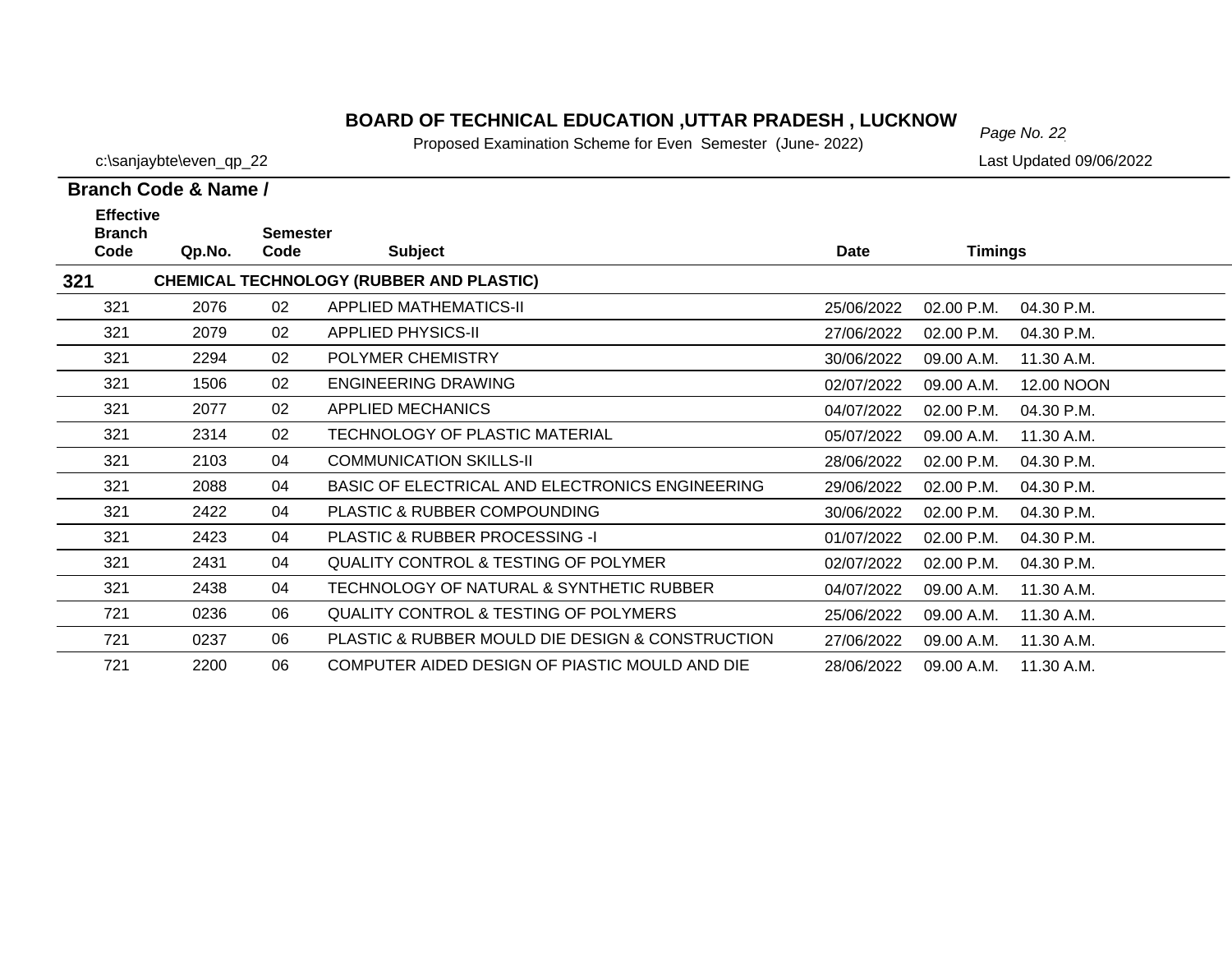#### *Page No. 23* **BOARD OF TECHNICAL EDUCATION ,UTTAR PRADESH , LUCKNOW**

Proposed Examination Scheme for Even Semester (June- 2022)

| c:\sanjaybte\even_qp_22 | Last Updated 09/06/2022 |
|-------------------------|-------------------------|
| anch Code & Name /      |                         |
| <b>Effoctive</b>        |                         |

| <b>Effective</b>      |                          |                         |                                                                               |             |                |            |
|-----------------------|--------------------------|-------------------------|-------------------------------------------------------------------------------|-------------|----------------|------------|
| <b>Branch</b><br>Code | Qp.No.                   | <b>Semester</b><br>Code | <b>Subject</b>                                                                | <b>Date</b> | <b>Timings</b> |            |
| 322                   | <b>CIVIL ENGINEERING</b> |                         |                                                                               |             |                |            |
| 322                   | 2076                     | 02                      | <b>APPLIED MATHEMATICS-II</b>                                                 | 25/06/2022  | 02.00 P.M.     | 04.30 P.M. |
| 322                   | 2078                     | 02                      | BASICS OF MECHANICAL AND ELECTRICAL ENGG.                                     | 02/07/2022  | 02.00 P.M.     | 04.30 P.M. |
| 322                   | 2077                     | 02                      | <b>APPLIED MECHANICS</b>                                                      | 04/07/2022  | 02.00 P.M.     | 04.30 P.M. |
| 322                   | 2104                     | 04                      | <b>HIGHWAY ENGINEERING</b>                                                    | 27/06/2022  | 02.00 P.M.     | 04.30 P.M. |
| 322                   | 2103                     | 04                      | <b>COMMUNICATION SKILLS-II</b>                                                | 28/06/2022  | 02.00 P.M.     | 04.30 P.M. |
| 322                   | 2105                     | 04                      | <b>IRRIGATION ENGINEERING</b>                                                 | 29/06/2022  | 02.00 P.M.     | 04.30 P.M. |
| 322                   | 2097                     | 04                      | <b>ENERGY CONSERVATION</b>                                                    | 30/06/2022  | 02.00 P.M.     | 04.30 P.M. |
| 322                   | 2106                     | 04                      | REINFORCED CEMENT CONCRETE (RCC) DRAWING                                      | 01/07/2022  | 09.00 A.M.     | 12.00 NOON |
| 322                   | 2107                     | 04                      | REINFORCED CEMENT CONCRETE STRUCTURES (RCC<br>STRUCTURES)                     | 02/07/2022  | 09.00 A.M.     | 11.30 A.M. |
| 322                   | 2108                     | 04                      | SURVEYING-I                                                                   | 04/07/2022  | 09.00 A.M.     | 11.30 A.M. |
| 322                   | 2219                     | 06                      | ANALYSIS OF STRUCTURES (ELECTIVE)                                             | 25/06/2022  | 09.00 A.M.     | 11.30 A.M. |
| 322                   | 2293                     | 06                      | PLUMBING SERVICES (ELECTIVE)                                                  | 25/06/2022  | 09.00 A.M.     | 11.30 A.M. |
| 322                   | 2342                     | 06                      | REPAIR AND MAINTENANCE OF BUILDINGS (ELECTIVE)                                | 25/06/2022  | 09.00 A.M.     | 11.30 A.M. |
| 322                   | 2241                     | 06                      | <b>DESIGN OF STEEL STRUCTURE</b>                                              | 27/06/2022  | 09.00 A.M.     | 11.30 A.M. |
| 322                   | 2300                     | 06                      | QUANTITY SURVEYING AND VALUATION                                              | 28/06/2022  | 09.00 A.M.     | 11.30 A.M. |
| 322                   | 2310                     | 06                      | STEEL STRUCTURE DRAWING                                                       | 29/06/2022  | 09.00 A.M.     | 12.00 NOON |
| 322                   | 2341                     | 06                      | <b>CONSTRUCTION MANAGEMENT ACCOUNTS &amp;</b><br>ENTREPRENEURSHIP DEVELOPMENT | 30/06/2022  | 09.00 A.M.     | 11.30 A.M. |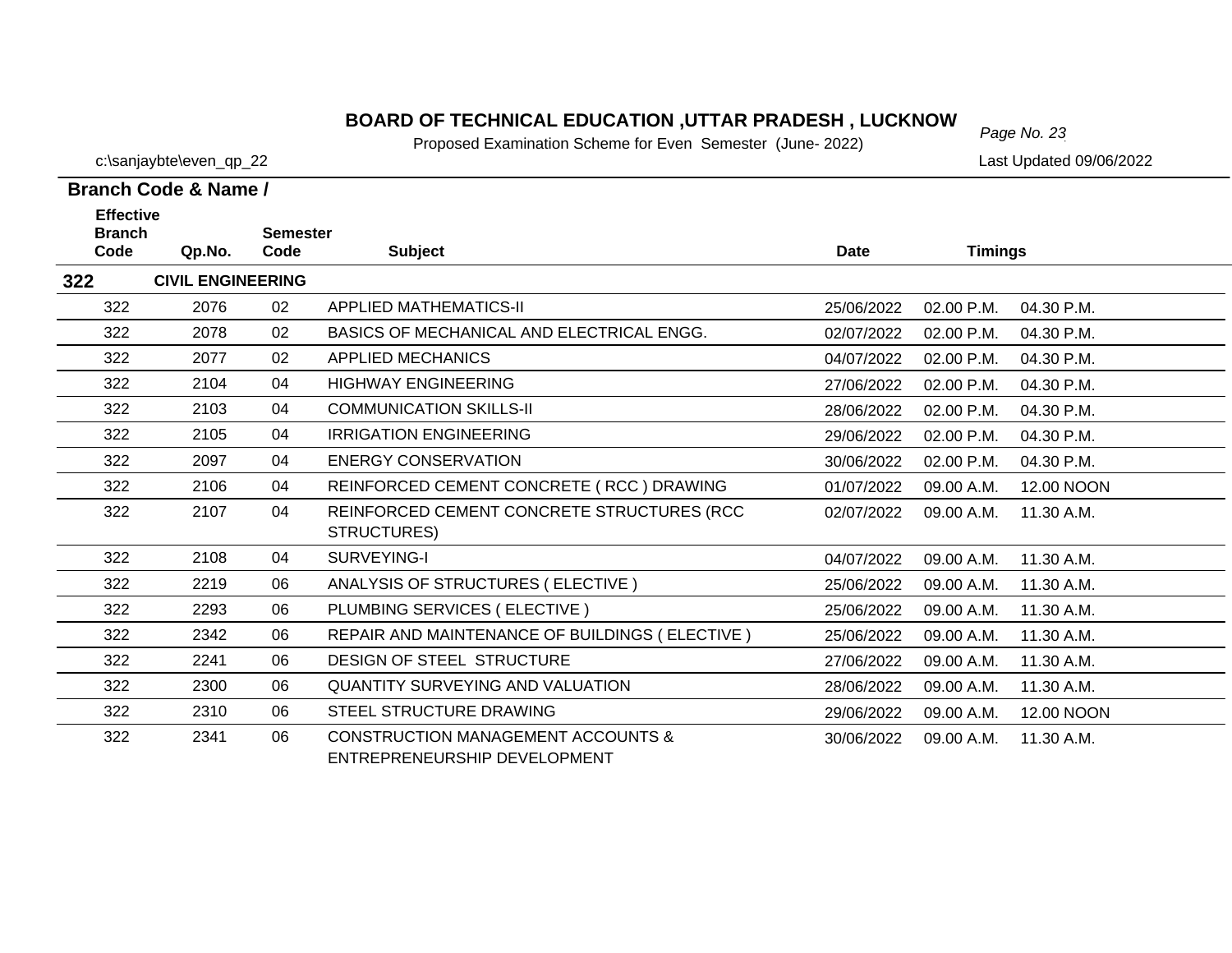#### *Page No. 24* **BOARD OF TECHNICAL EDUCATION ,UTTAR PRADESH , LUCKNOW**

Proposed Examination Scheme for Even Semester (June- 2022)

c:\sanjaybte\even\_qp\_22 Last Updated 09/06/2022

#### **Branch Code Qp.No. Semester Branch Code & Name / Effective**

| Code | Qp.No. | Code | <b>Subject</b>                                                                | Date       | <b>Timings</b> |            |
|------|--------|------|-------------------------------------------------------------------------------|------------|----------------|------------|
| 323  |        |      | CIVIL ENGINEERING (ENVIRONMENTAL POLLUTION & CONTROL)                         |            |                |            |
| 323  | 2076   | 02   | <b>APPLIED MATHEMATICS-II</b>                                                 | 25/06/2022 | 02.00 P.M.     | 04.30 P.M. |
| 323  | 2078   | 02   | BASICS OF MECHANICAL AND ELECTRICAL ENGG.                                     | 02/07/2022 | 02.00 P.M.     | 04.30 P.M. |
| 323  | 2077   | 02   | <b>APPLIED MECHANICS</b>                                                      | 04/07/2022 | 02.00 P.M.     | 04.30 P.M. |
| 323  | 2104   | 04   | <b>HIGHWAY ENGINEERING</b>                                                    | 27/06/2022 | 02.00 P.M.     | 04.30 P.M. |
| 323  | 2103   | 04   | <b>COMMUNICATION SKILLS-II</b>                                                | 28/06/2022 | 02.00 P.M.     | 04.30 P.M. |
| 323  | 2105   | 04   | <b>IRRIGATION ENGINEERING</b>                                                 | 29/06/2022 | 02.00 P.M.     | 04.30 P.M. |
| 323  | 2097   | 04   | <b>ENERGY CONSERVATION</b>                                                    | 30/06/2022 | 02.00 P.M.     | 04.30 P.M. |
| 323  | 2106   | 04   | REINFORCED CEMENT CONCRETE (RCC) DRAWING                                      | 01/07/2022 | 09.00 A.M.     | 12.00 NOON |
| 323  | 2107   | 04   | REINFORCED CEMENT CONCRETE STRUCTURES (RCC<br>STRUCTURES)                     | 02/07/2022 | 09.00 A.M.     | 11.30 A.M. |
| 323  | 2108   | 04   | SURVEYING-I                                                                   | 04/07/2022 | 09.00 A.M.     | 11.30 A.M. |
| 323  | 2252   | 06   | ENVIRONMENTAL MANAGEMENT                                                      | 25/06/2022 | 09.00 A.M.     | 11.30 A.M. |
| 323  | 2241   | 06   | DESIGN OF STEEL STRUCTURE                                                     | 27/06/2022 | 09.00 A.M.     | 11.30 A.M. |
| 323  | 2300   | 06   | <b>QUANTITY SURVEYING AND VALUATION</b>                                       | 28/06/2022 | 09.00 A.M.     | 11.30 A.M. |
| 323  | 2310   | 06   | STEEL STRUCTURE DRAWING                                                       | 29/06/2022 | 09.00 A.M.     | 12.00 NOON |
| 323  | 2341   | 06   | <b>CONSTRUCTION MANAGEMENT ACCOUNTS &amp;</b><br>ENTREPRENEURSHIP DEVELOPMENT | 30/06/2022 | 09.00 A.M.     | 11.30 A.M. |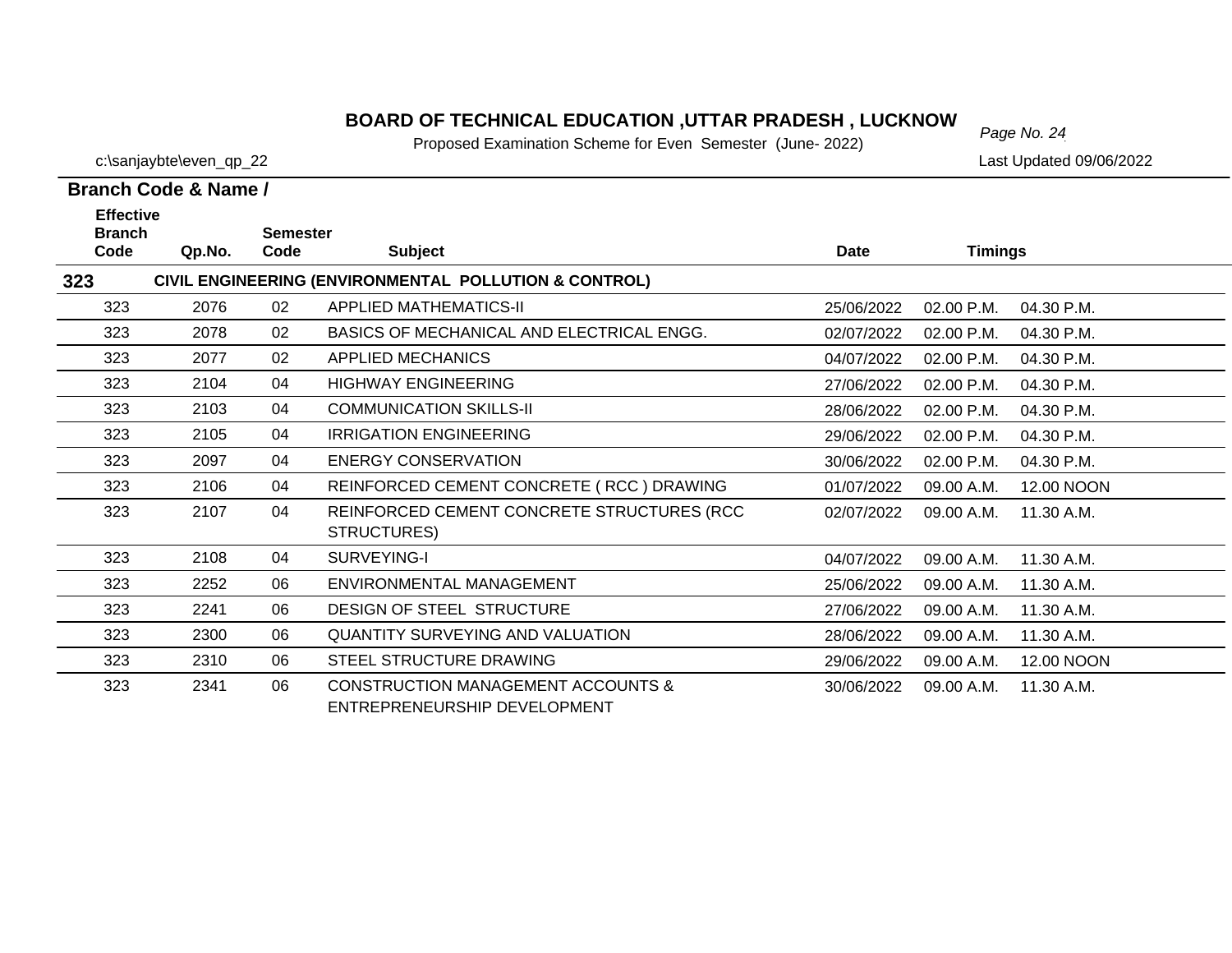#### *Page No. 25* **BOARD OF TECHNICAL EDUCATION ,UTTAR PRADESH , LUCKNOW**

Proposed Examination Scheme for Even Semester (June- 2022)

c:\sanjaybte\even\_qp\_22 Last Updated 09/06/2022

 $\overline{\phantom{a}}$ 

 $\overline{\phantom{0}}$ 

|                                           | Branch Code & Name / |                         |                                                                           |             |                |            |
|-------------------------------------------|----------------------|-------------------------|---------------------------------------------------------------------------|-------------|----------------|------------|
| <b>Effective</b><br><b>Branch</b><br>Code | Qp.No.               | <b>Semester</b><br>Code | <b>Subject</b>                                                            | <b>Date</b> | <b>Timings</b> |            |
| 326                                       |                      |                         | <b>FASHION DESIGNING &amp; GARMENT TECHNOLOGY</b>                         |             |                |            |
| 326                                       | 1658                 | 02                      | INDUSTRIAL MACHINES TOOLS & EQUIPMENTS                                    | 28/06/2022  | 02.00 P.M.     | 04.30 P.M. |
| 326                                       | 2024                 | 02                      | <b>TEXTILE SCIENCE</b>                                                    | 30/06/2022  | 09.00 A.M.     | 11.30 A.M. |
| 326                                       | 1152                 | 04                      | CAD FOR COSTUME-I                                                         | 25/06/2022  | $02.00$ P.M.   | 04.30 P.M. |
| 326                                       | 1154                 | 04                      | <b>KNITTING</b>                                                           | 27/06/2022  | $02.00$ P.M.   | 04.30 P.M. |
| 326                                       | 1906                 | 04                      | FUNCTIONAL COMMUNICATION                                                  | 29/06/2022  | $02.00$ P.M.   | 04.30 P.M. |
| 326                                       | 0020                 | 06                      | ENVIRONMENTAL EDUCATION & DISASTER MANAGEMENT                             | 25/06/2022  | 09.00 A.M.     | 11.30 A.M. |
| 326                                       | 0282                 | 06                      | <b>BUSINESS ORGANISATION &amp; ENTERPRENEURSHIP</b><br><b>DEVELOPMENT</b> | 27/06/2022  | 09.00 A.M.     | 11.30 A.M. |
| 326                                       | 0287                 | 06                      | <b>FASHION ILLUSTRATION &amp; MODEL DRAWING</b>                           | 28/06/2022  | 09.00 A.M.     | 12.00 NOON |
| 326                                       | 0687                 | 06                      | APPAREL INDUSTRY AND PRODUCTION MANAGEMENT                                | 29/06/2022  | 09.00 A.M.     | 11.30 A.M. |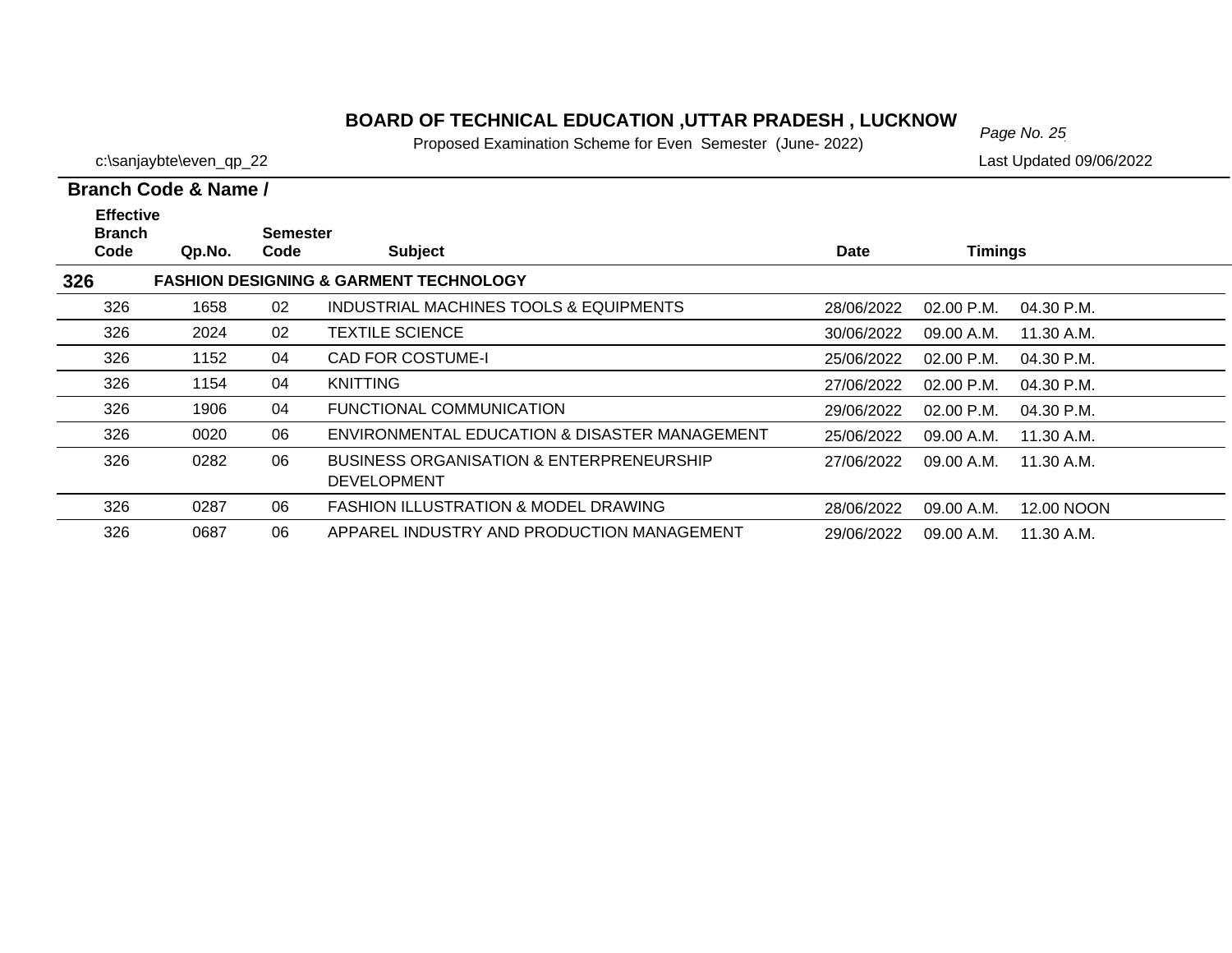#### *Page No. 26* **BOARD OF TECHNICAL EDUCATION ,UTTAR PRADESH , LUCKNOW**

Proposed Examination Scheme for Even Semester (June- 2022)

|  | Branch Code & Name / |
|--|----------------------|

| <b>Effective</b><br><b>Branch</b> |                          | <b>Semester</b> |                                               |            |                |            |
|-----------------------------------|--------------------------|-----------------|-----------------------------------------------|------------|----------------|------------|
| Code                              | Qp.No.                   | Code            | <b>Subject</b>                                | Date       | <b>Timings</b> |            |
| 327                               | <b>DAIRY ENGINEERING</b> |                 |                                               |            |                |            |
| 327                               | 1902                     | 02              | APPLIED MATHEMATICS-I(B)                      | 25/06/2022 | 02.00 P.M.     | 04.30 P.M. |
| 327                               | 1904                     | 02              | <b>APPLIED PHYSICS-II</b>                     | 27/06/2022 | 02.00 P.M.     | 04.30 P.M. |
| 327                               | 1504                     | 02              | <b>APPLIED CHEMISTRY</b>                      | 28/06/2022 | 02.00 P.M.     | 04.30 P.M. |
| 327                               | 1521                     | 02              | ELEMENTARY WORKSHOP TECHNOLOGY                | 01/07/2022 | 09.00 A.M.     | 11.30 A.M. |
| 327                               | 1906                     | 04              | FUNCTIONAL COMMUNICATION                      | 29/06/2022 | 02.00 P.M.     | 04.30 P.M. |
| 327                               | 2097                     | 04              | <b>ENERGY CONSERVATION</b>                    | 30/06/2022 | 02.00 P.M.     | 04.30 P.M. |
| 327                               | 0844                     | 04              | <b>HYDRAULICS &amp; HYDRAULIC MACHINES</b>    | 01/07/2022 | 02.00 P.M.     | 04.30 P.M. |
| 327                               | 0855                     | 04              | DAIRY MICROBIOLOGY                            | 04/07/2022 | 02.00 P.M.     | 04.30 P.M. |
| 327                               | 0856                     | 04              | <b>REFRIGERATION-I</b>                        | 05/07/2022 | 09.00 A.M.     | 11.30 A.M. |
| 327                               | 0020                     | 06              | ENVIRONMENTAL EDUCATION & DISASTER MANAGEMENT | 25/06/2022 | 09.00 A.M.     | 11.30 A.M. |
| 327                               | 0092                     | 06              | <b>DAIRY ENGINEERING-III</b>                  | 27/06/2022 | 09.00 A.M.     | 11.30 A.M. |
| 327                               | 0096                     | 06              | DAIRY PLANT LAYOUT MAINTENANCE & AUTOMATION   | 28/06/2022 | 09.00 A.M.     | 11.30 A.M. |
| 327                               | 1926                     | 06              | <b>DESIGN OF DAIRY EQUIPMENT</b>              | 29/06/2022 | 09.00 A.M.     | 11.30 A.M. |
| 327                               | 1930                     | 06              | ECONOMIC ANALYSIS AND COST ACCOUNTING         | 30/06/2022 | 09.00 A.M.     | 11.30 A.M. |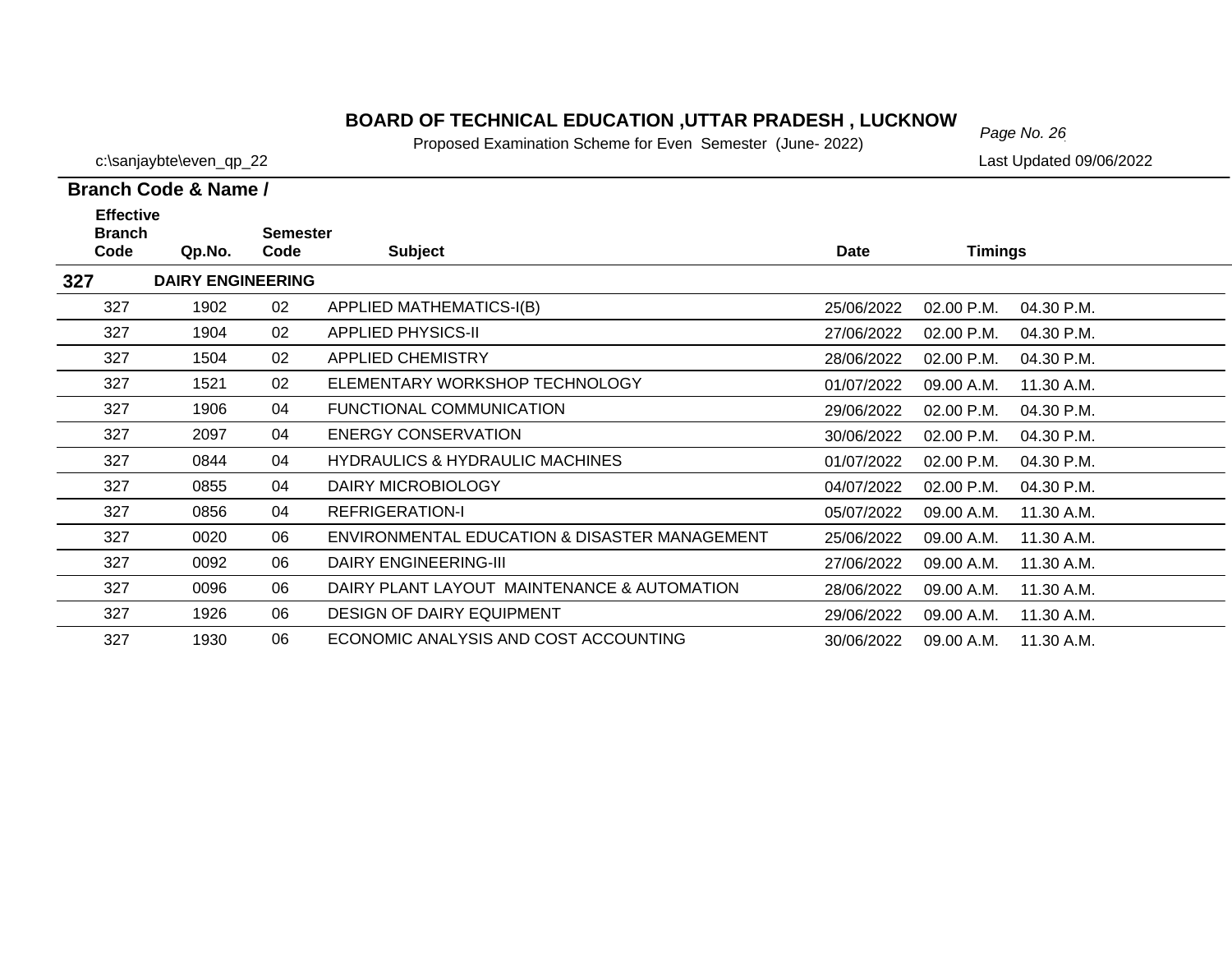#### *Page No. 27* **BOARD OF TECHNICAL EDUCATION ,UTTAR PRADESH , LUCKNOW**

Proposed Examination Scheme for Even Semester (June- 2022)

| Branch Code & Name / |  |  |
|----------------------|--|--|

| <b>Effective</b><br><b>Branch</b> |                               | <b>Semester</b> |                                                                     |             |                |            |
|-----------------------------------|-------------------------------|-----------------|---------------------------------------------------------------------|-------------|----------------|------------|
| Code                              | Qp.No.                        | Code            | <b>Subject</b>                                                      | <b>Date</b> | <b>Timings</b> |            |
| 328                               | <b>ELECTRICAL ENGINEERING</b> |                 |                                                                     |             |                |            |
| 328                               | 2076                          | 02              | <b>APPLIED MATHEMATICS-II</b>                                       | 25/06/2022  | 02.00 P.M.     | 04.30 P.M. |
| 328                               | 2079                          | 02              | <b>APPLIED PHYSICS-II</b>                                           | 27/06/2022  | 02.00 P.M.     | 04.30 P.M. |
| 328                               | 2086                          | 02              | BASICS OF MECHANICAL AND CIVIL ENGINEERING                          | 30/06/2022  | 09.00 A.M.     | 11.30 A.M. |
| 328                               | 2081                          | 02              | <b>ANALOG ELECTRONICS</b>                                           | 01/07/2022  | 09.00 A.M.     | 11.30 A.M. |
| 328                               | 2080                          | 02              | <b>BASICS ELECTRICAL ENGINEERING</b>                                | 02/07/2022  | 02.00 P.M.     | 04.30 P.M. |
| 328                               | 2103                          | 04              | <b>COMMUNICATION SKILLS-II</b>                                      | 28/06/2022  | 02.00 P.M.     | 04.30 P.M. |
| 328                               | 2203                          | 04              | POWER PLANT ENGINEERING                                             | 29/06/2022  | 02.00 P.M.     | 04.30 P.M. |
| 328                               | 2097                          | 04              | <b>ENERGY CONSERVATION</b>                                          | 30/06/2022  | 02.00 P.M.     | 04.30 P.M. |
| 328                               | 2112                          | 04              | INDUSTRIAL ELECTRONICS AND CONTROL                                  | 01/07/2022  | 02.00 P.M.     | 04.30 P.M. |
| 328                               | 2192                          | 04              | ELECTRICAL DESIGN, DRAWING AND ESTIMATING-I                         | 02/07/2022  | 09.00 A.M.     | 12.00 NOON |
| 328                               | 2193                          | 04              | TRANSMISSION AND DISTRIBUTION OF ELECTRICAL POWER                   | 04/07/2022  | 09.00 A.M.     | 11.30 A.M. |
| 328                               | 2343                          | 06              | INSTALLATION MAINTENANCE & REPAIR OF ELECTRICAL<br><b>EQUIPMENT</b> | 27/06/2022  | 09.00 A.M.     | 11.30 A.M. |
| 328                               | 2344                          | 06              | UTILIZATION OF ELECTRICAL ENERGY                                    | 28/06/2022  | 09.00 A.M.     | 11.30 A.M. |
| 328                               | 2247                          | 06              | ELECTRICAL DESIGN, DRAWING & ESTIMATING-II                          | 05/07/2022  | 09.00 A.M.     | 12.00 NOON |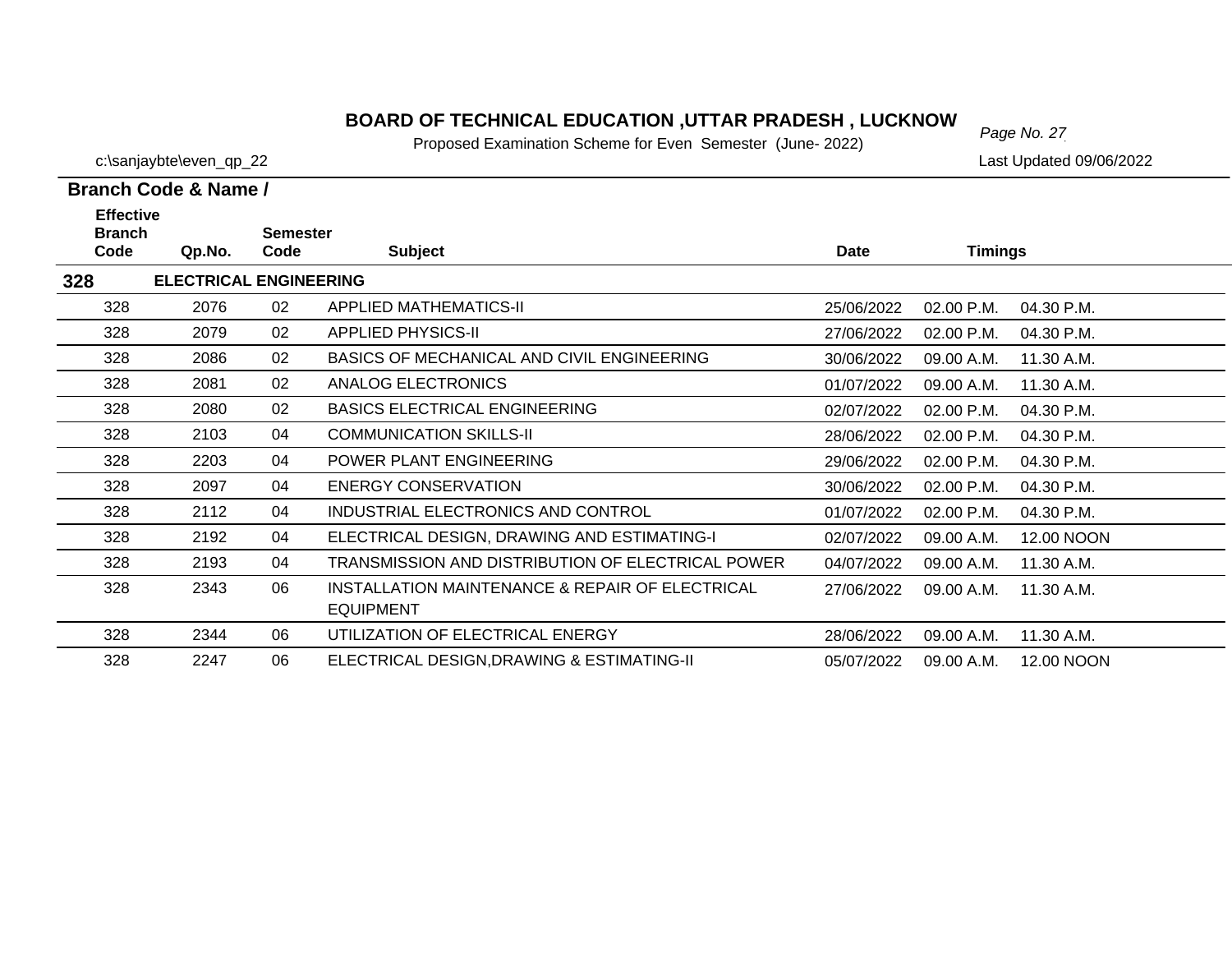#### **BOARD OF TECHNICAL EDUCATION ,UTTAR PRADESH , LUCKNOW**  $_{Page No. 28}$

Proposed Examination Scheme for Even Semester (June- 2022)

329

329

c:\sanjaybte\even\_qp\_22 Last Updated 09/06/2022

11.30 A.M.

28/06/2022 09.00 A.M.

05/07/2022 09.00 A.M. 12.00 NOON

|                                           | Branch Code & Name / |                         |                                                                     |             |                |            |  |  |
|-------------------------------------------|----------------------|-------------------------|---------------------------------------------------------------------|-------------|----------------|------------|--|--|
| <b>Effective</b><br><b>Branch</b><br>Code | Qp.No.               | <b>Semester</b><br>Code | <b>Subject</b>                                                      | <b>Date</b> | <b>Timings</b> |            |  |  |
| 329                                       |                      |                         | ELECTRICAL ENGINEERING (INDUSTRIAL CONTROL)                         |             |                |            |  |  |
| 329                                       | 2076                 | 02                      | <b>APPLIED MATHEMATICS-II</b>                                       | 25/06/2022  | 02.00 P.M.     | 04.30 P.M. |  |  |
| 329                                       | 2079                 | 02                      | <b>APPLIED PHYSICS-II</b>                                           | 27/06/2022  | 02.00 P.M.     | 04.30 P.M. |  |  |
| 329                                       | 2086                 | 02                      | BASICS OF MECHANICAL AND CIVIL ENGINEERING                          | 30/06/2022  | 09.00 A.M.     | 11.30 A.M. |  |  |
| 329                                       | 2081                 | 02                      | ANALOG ELECTRONICS                                                  | 01/07/2022  | 09.00 A.M.     | 11.30 A.M. |  |  |
| 329                                       | 2080                 | 02                      | <b>BASICS ELECTRICAL ENGINEERING</b>                                | 02/07/2022  | 02.00 P.M.     | 04.30 P.M. |  |  |
| 329                                       | 2103                 | 04                      | <b>COMMUNICATION SKILLS-II</b>                                      | 28/06/2022  | 02.00 P.M.     | 04.30 P.M. |  |  |
| 329                                       | 2097                 | 04                      | <b>ENERGY CONSERVATION</b>                                          | 30/06/2022  | 02.00 P.M.     | 04.30 P.M. |  |  |
| 329                                       | 2112                 | 04                      | INDUSTRIAL ELECTRONICS AND CONTROL                                  | 01/07/2022  | 02.00 P.M.     | 04.30 P.M. |  |  |
| 329                                       | 2192                 | 04                      | ELECTRICAL DESIGN, DRAWING AND ESTIMATING-I                         | 02/07/2022  | 09.00 A.M.     | 12.00 NOON |  |  |
| 329                                       | 2193                 | 04                      | TRANSMISSION AND DISTRIBUTION OF ELECTRICAL POWER                   | 04/07/2022  | 09.00 A.M.     | 11.30 A.M. |  |  |
| 329                                       | 2114                 | 04                      | CONTROL SYSTEM & PROCESS APPLICATION                                | 05/07/2022  | 02.00 P.M.     | 04.30 P.M. |  |  |
| 329                                       | 2343                 | 06                      | INSTALLATION MAINTENANCE & REPAIR OF ELECTRICAL<br><b>EQUIPMENT</b> | 27/06/2022  | 09.00 A.M.     | 11.30 A.M. |  |  |

2344 06 UTILIZATION OF ELECTRICAL ENERGY

2345 06 MICROPROCESSOR DEVELOPMENT SYSTEMS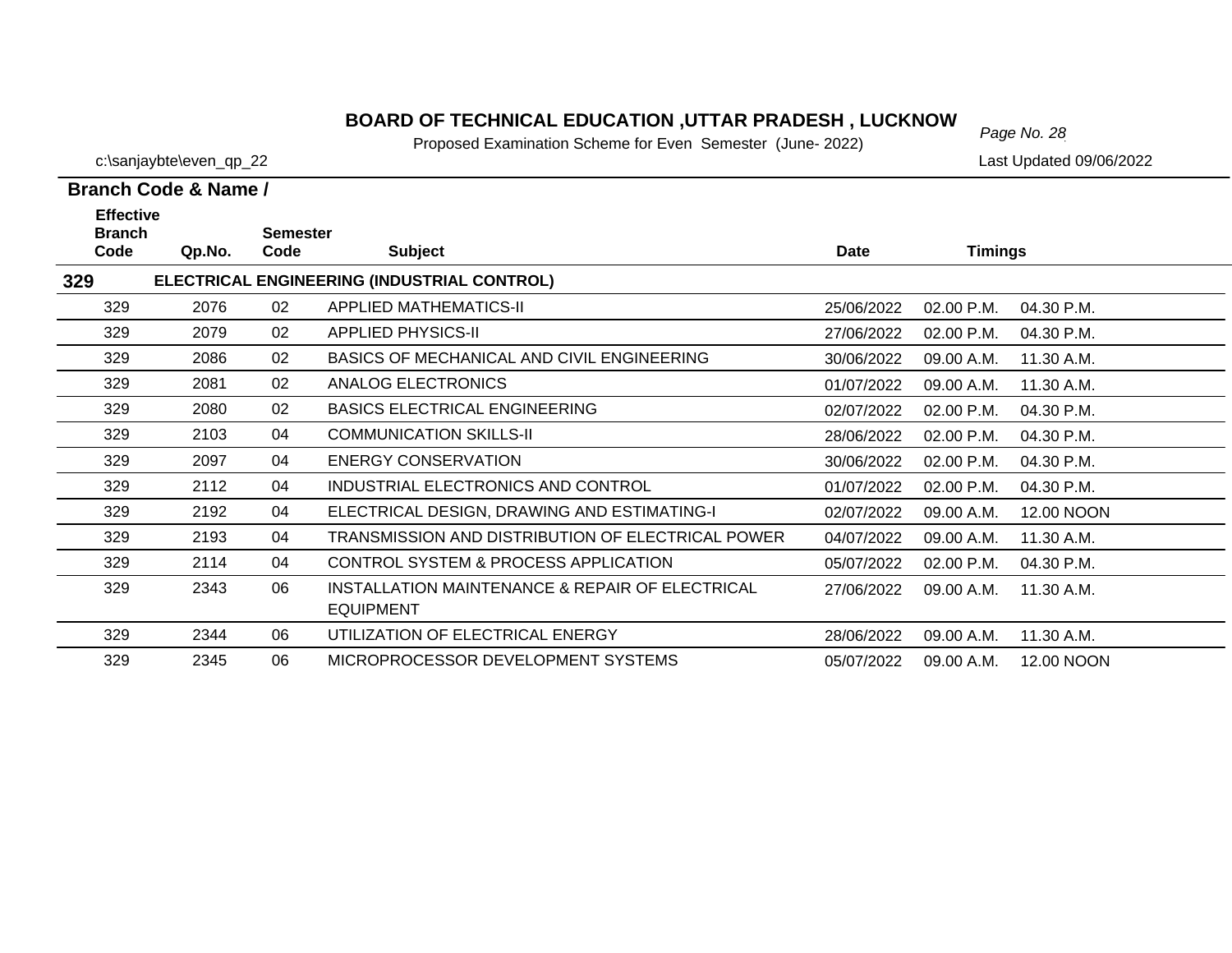#### *Page No. 29* **BOARD OF TECHNICAL EDUCATION ,UTTAR PRADESH , LUCKNOW**

Proposed Examination Scheme for Even Semester (June- 2022)

| Branch Code & Name / |  |  |
|----------------------|--|--|

| <b>Effective</b><br><b>Branch</b> |                                | <b>Semester</b> |                                          |             |                |            |
|-----------------------------------|--------------------------------|-----------------|------------------------------------------|-------------|----------------|------------|
| Code                              | Qp.No.                         | Code            | <b>Subject</b>                           | <b>Date</b> | <b>Timings</b> |            |
| 330                               | <b>ELECTRONICS ENGINEERING</b> |                 |                                          |             |                |            |
| 330                               | 2076                           | 02              | <b>APPLIED MATHEMATICS-II</b>            | 25/06/2022  | 02.00 P.M.     | 04.30 P.M. |
| 330                               | 2079                           | 02              | <b>APPLIED PHYSICS-II</b>                | 27/06/2022  | 02.00 P.M.     | 04.30 P.M. |
| 330                               | 2082                           | 02              | ELECTRICAL ENGINEERING-I                 | 04/07/2022  | 02.00 P.M.     | 04.30 P.M. |
| 330                               | 2083                           | 02              | ELECTRONIC COMPONENTS AND DEVICES        | 05/07/2022  | 02.00 P.M.     | 04.30 P.M. |
| 330                               | 2103                           | 04              | <b>COMMUNICATION SKILLS-II</b>           | 28/06/2022  | 02.00 P.M.     | 04.30 P.M. |
| 330                               | 2195                           | 04              | NETWORK FILTERS AND TRANSMISSION LINES   | 29/06/2022  | 02.00 P.M.     | 04.30 P.M. |
| 330                               | 2097                           | 04              | <b>ENERGY CONSERVATION</b>               | 30/06/2022  | 02.00 P.M.     | 04.30 P.M. |
| 330                               | 2194                           | 04              | INDUSTRIAL ELECTRONICS AND TRANSDUCERS   | 02/07/2022  | 09.00 A.M.     | 11.30 A.M. |
| 330                               | 2115                           | 04              | ELECTRONIC INSTRUMENTS AND MEASUREMENT   | 04/07/2022  | 09.00 A.M.     | 11.30 A.M. |
| 330                               | 2204                           | 04              | PRINCIPLES OF COMMUNICATION ENGINEERING  | 05/07/2022  | 09.00 A.M.     | 11.30 A.M. |
| 330                               | 2233                           | 06              | COMPUTER NETWORKS [ELECTIVE]             | 25/06/2022  | 09.00 A.M.     | 11.30 A.M. |
| 330                               | 2236                           | 06              | CONTROL SYSTEM [ELECTIVE]                | 25/06/2022  | 09.00 A.M.     | 11.30 A.M. |
| 330                               | 2275                           | 06              | MEDICAL ELECTRONICS [ELECTIVE]           | 25/06/2022  | 09.00 A.M.     | 11.30 A.M. |
| 330                               | 2277                           | 06              | MICROCONTROLLERS AND EMBEDDED SYSTEM     | 27/06/2022  | 09.00 A.M.     | 11.30 A.M. |
| 330                               | 2280                           | 06              | MICROWAVE RADAR ENGINEERING              | 28/06/2022  | 09.00 A.M.     | 11.30 A.M. |
| 330                               | 2320                           | 06              | WIRELESS AND MOBILE COMMUNICATION SYSTEM | 29/06/2022  | 09.00 A.M.     | 11.30 A.M. |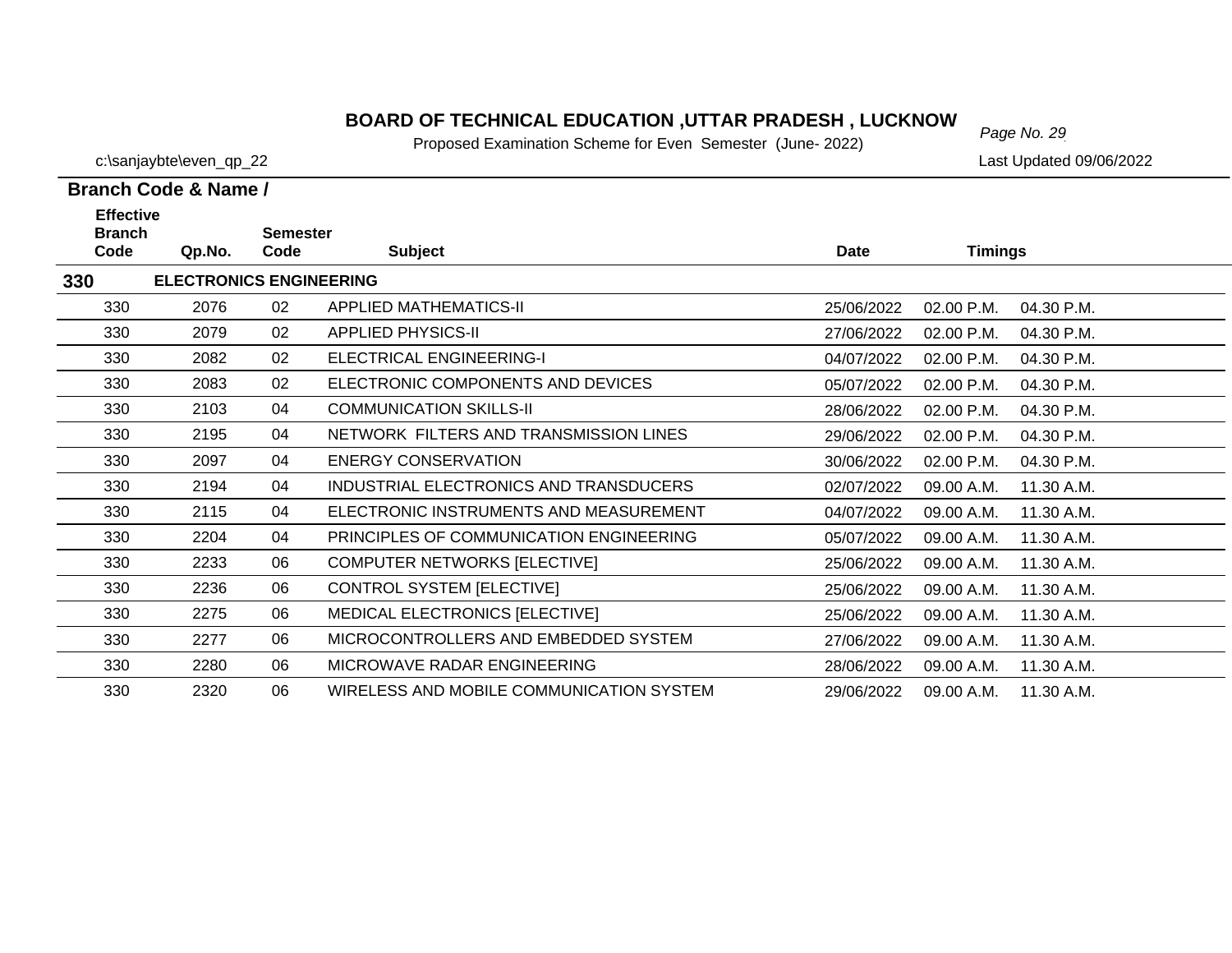#### **BOARD OF TECHNICAL EDUCATION ,UTTAR PRADESH , LUCKNOW**<br>Page No. 30

Proposed Examination Scheme for Even Semester (June- 2022)

|                                           | <b>Branch Code &amp; Name /</b> |                         |                                                                  |             |                          |  |
|-------------------------------------------|---------------------------------|-------------------------|------------------------------------------------------------------|-------------|--------------------------|--|
| <b>Effective</b><br><b>Branch</b><br>Code | Qp.No.                          | <b>Semester</b><br>Code | <b>Subject</b>                                                   | <b>Date</b> | <b>Timings</b>           |  |
| 331                                       |                                 |                         | ELECTRONICS ENGINEERING (MODERN CONSUMER ELECTRONICS APPLIANCES) |             |                          |  |
| 331                                       | 2076                            | 02                      | <b>APPLIED MATHEMATICS-II</b>                                    | 25/06/2022  | 02.00 P.M.<br>04.30 P.M. |  |
| 331                                       | 2079                            | 02                      | <b>APPLIED PHYSICS-II</b>                                        | 27/06/2022  | 04.30 P.M.<br>02.00 P.M. |  |
| 331                                       | 2082                            | 02                      | ELECTRICAL ENGINEERING-I                                         | 04/07/2022  | 02.00 P.M.<br>04.30 P.M. |  |
| 331                                       | 2083                            | 02                      | ELECTRONIC COMPONENTS AND DEVICES                                | 05/07/2022  | 02.00 P.M.<br>04.30 P.M. |  |
| 331                                       | 2103                            | 04                      | <b>COMMUNICATION SKILLS-II</b>                                   | 28/06/2022  | 02.00 P.M.<br>04.30 P.M. |  |
| 331                                       | 2195                            | 04                      | NETWORK FILTERS AND TRANSMISSION LINES                           | 29/06/2022  | 02.00 P.M.<br>04.30 P.M. |  |
| 331                                       | 2097                            | 04                      | <b>ENERGY CONSERVATION</b>                                       | 30/06/2022  | 04.30 P.M.<br>02.00 P.M. |  |
| 331                                       | 2194                            | 04                      | INDUSTRIAL ELECTRONICS AND TRANSDUCERS                           | 02/07/2022  | 09.00 A.M.<br>11.30 A.M. |  |
| 331                                       | 2115                            | 04                      | ELECTRONIC INSTRUMENTS AND MEASUREMENT                           | 04/07/2022  | 09.00 A.M.<br>11.30 A.M. |  |
| 331                                       | 2204                            | 04                      | PRINCIPLES OF COMMUNICATION ENGINEERING                          | 05/07/2022  | 11.30 A.M.<br>09.00 A.M. |  |
| 331                                       | 2277                            | 06                      | MICROCONTROLLERS AND EMBEDDED SYSTEM                             | 27/06/2022  | 11.30 A.M.<br>09.00 A.M. |  |
| 331                                       | 2280                            | 06                      | MICROWAVE RADAR ENGINEERING                                      | 28/06/2022  | 09.00 A.M.<br>11.30 A.M. |  |
| 331                                       | 2320                            | 06                      | WIRELESS AND MOBILE COMMUNICATION SYSTEM                         | 29/06/2022  | 09.00 A.M.<br>11.30 A.M. |  |
| 331                                       | 2286                            | 06                      | <b>MODERN CONSUMER ELECTRONICS APPLIANCES</b>                    | 01/07/2022  | 11.30 A.M.<br>09.00 A.M. |  |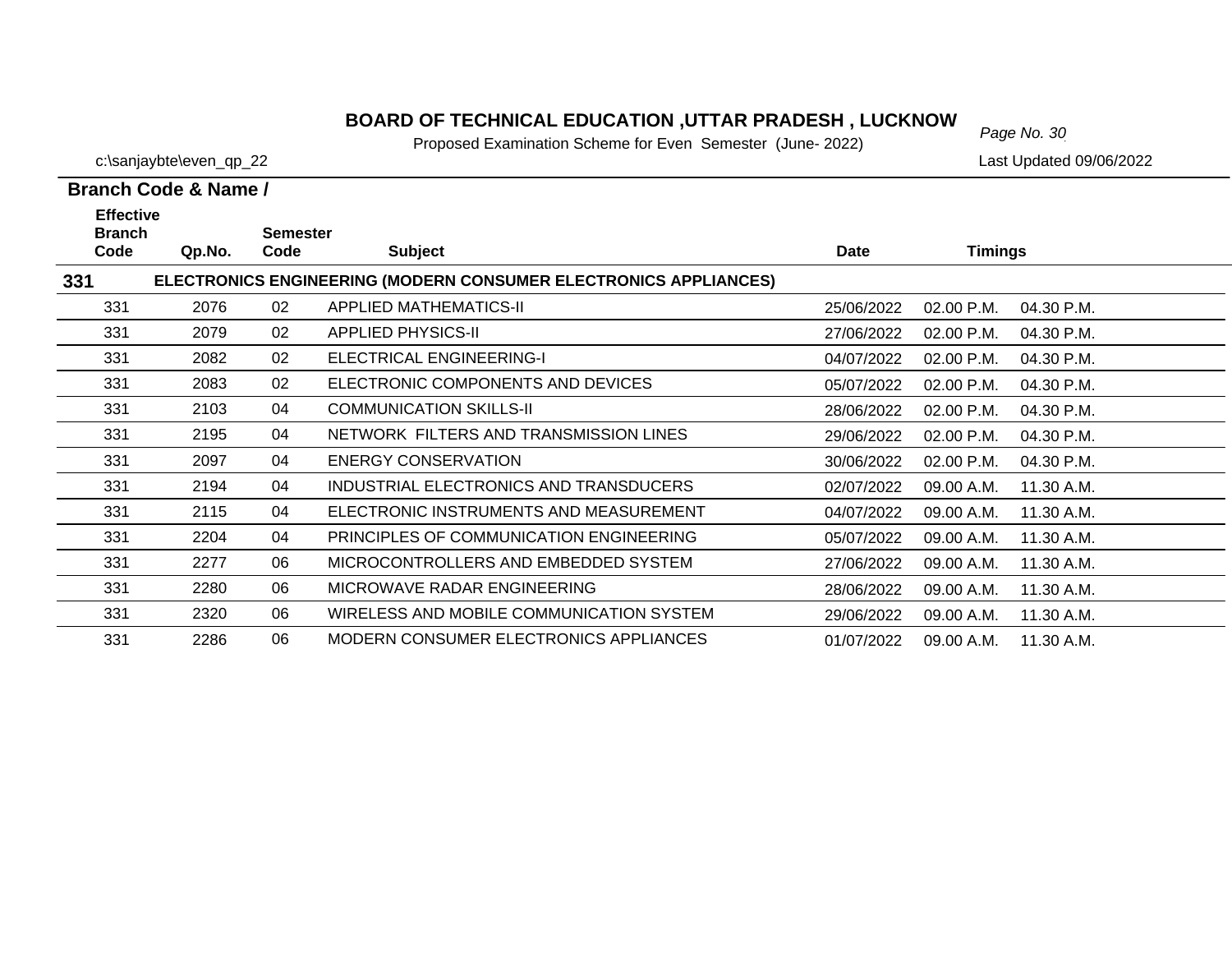#### **BOARD OF TECHNICAL EDUCATION ,UTTAR PRADESH , LUCKNOW**  $_{Page No. 31}$

Proposed Examination Scheme for Even Semester (June- 2022)

29/06/2022 09.00 A.M.

c:\sanjaybte\even\_qp\_22 Last Updated 09/06/2022

11.30 A.M.

**Branch Code & Name /**

**332**

332

332

| <b>Effective</b><br><b>Branch</b> |        | <b>Semester</b> |                                                                         |            |                |            |  |
|-----------------------------------|--------|-----------------|-------------------------------------------------------------------------|------------|----------------|------------|--|
| Code                              | Qp.No. | Code            | <b>Subject</b>                                                          | Date       | <b>Timings</b> |            |  |
| 332                               |        |                 | <b>ELECTRONICS ENGINEERING (ADVANCE MICROPROCESSOR &amp; INTERFACE)</b> |            |                |            |  |
| 332                               | 2076   | 02              | <b>APPLIED MATHEMATICS-II</b>                                           | 25/06/2022 | 02.00 P.M.     | 04.30 P.M. |  |
| 332                               | 2079   | 02              | APPLIED PHYSICS-II                                                      | 27/06/2022 | $02.00$ P.M.   | 04.30 P.M. |  |
| 332                               | 2082   | 02              | ELECTRICAL ENGINEERING-I                                                | 04/07/2022 | 02.00 P.M.     | 04.30 P.M. |  |
| 332                               | 2083   | 02              | ELECTRONIC COMPONENTS AND DEVICES                                       | 05/07/2022 | $02.00$ P.M.   | 04.30 P.M. |  |
| 332                               | 2103   | 04              | COMMUNICATION SKILLS-II                                                 | 28/06/2022 | 02.00 P.M.     | 04.30 P.M. |  |
| 332                               | 2195   | 04              | NETWORK FILTERS AND TRANSMISSION LINES                                  | 29/06/2022 | $02.00$ P.M.   | 04.30 P.M. |  |
| 332                               | 2097   | 04              | <b>ENERGY CONSERVATION</b>                                              | 30/06/2022 | 02.00 P.M.     | 04.30 P.M. |  |
| 332                               | 2194   | 04              | INDUSTRIAL ELECTRONICS AND TRANSDUCERS                                  | 02/07/2022 | 09.00 A.M.     | 11.30 A.M. |  |
| 332                               | 2115   | 04              | ELECTRONIC INSTRUMENTS AND MEASUREMENT                                  | 04/07/2022 | 09.00 A.M.     | 11.30 A.M. |  |
| 332                               | 2204   | 04              | PRINCIPLES OF COMMUNICATION ENGINEERING                                 | 05/07/2022 | 09.00 A.M.     | 11.30 A.M. |  |
| 332                               | 2277   | 06              | MICROCONTROLLERS AND EMBEDDED SYSTEM                                    | 27/06/2022 | 09.00 A.M.     | 11.30 A.M. |  |
| 332                               | 2280   | 06              | MICROWAVE RADAR ENGINEERING                                             | 28/06/2022 | 09.00 A.M.     | 11.30 A.M. |  |

 2212 06 ADVANCE MICROPROCESSOR & INTERFACE01/07/2022 09.00 A.M. 11.30 A.M.

2320 06 WIRELESS AND MOBILE COMMUNICATION SYSTEM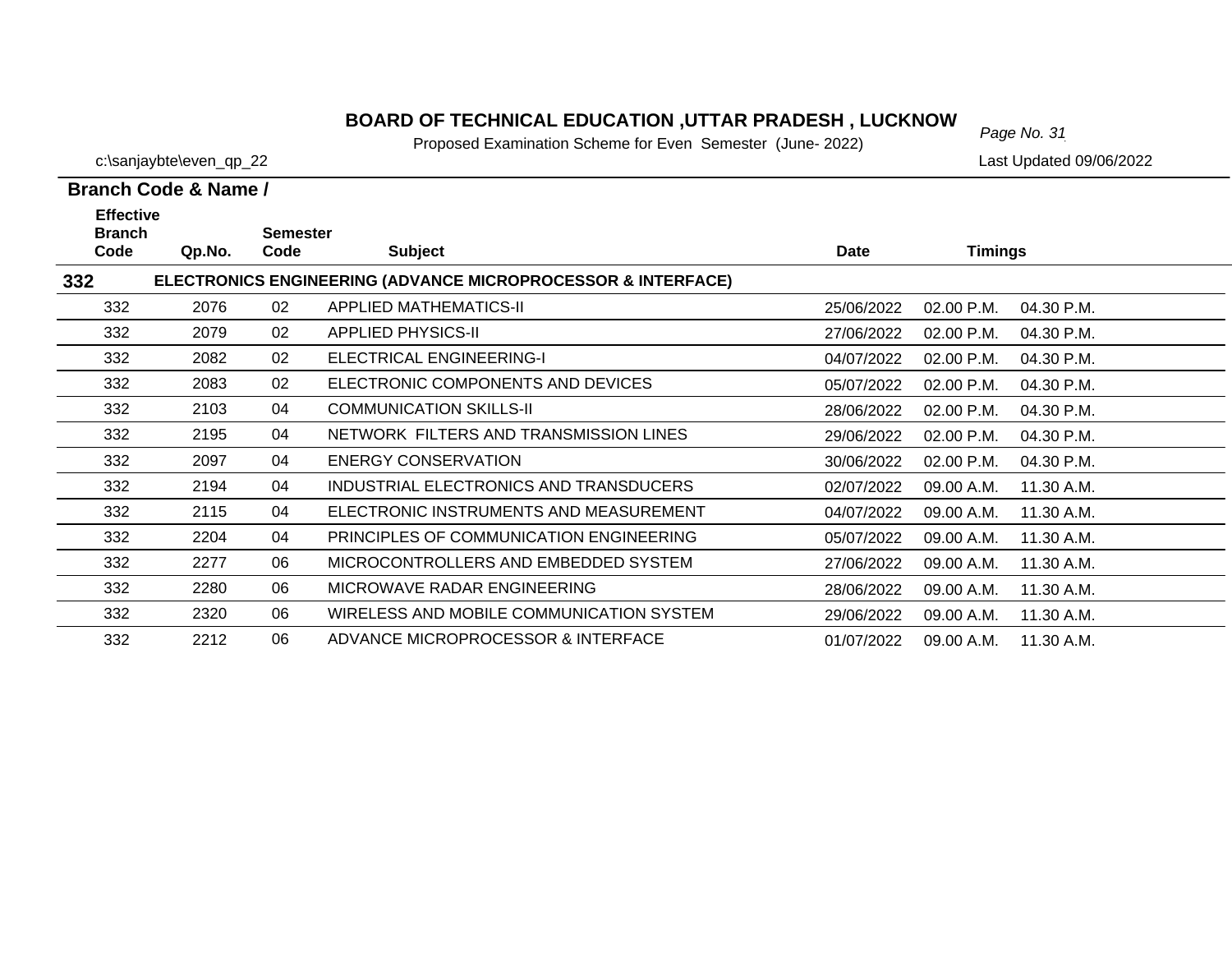#### *Page No. 32* **BOARD OF TECHNICAL EDUCATION ,UTTAR PRADESH , LUCKNOW**

Proposed Examination Scheme for Even Semester (June- 2022)

c:\sanjaybte\even\_qp\_22 Last Updated 09/06/2022

|                                           | <b>Branch Code &amp; Name /</b> |                         |                                             |            |                |            |
|-------------------------------------------|---------------------------------|-------------------------|---------------------------------------------|------------|----------------|------------|
| <b>Effective</b><br><b>Branch</b><br>Code | Qp.No.                          | <b>Semester</b><br>Code | <b>Subject</b>                              | Date       | <b>Timings</b> |            |
| 333                                       |                                 |                         | ELECTRONICS ENGINEERING (MICRO ELECTRONICS) |            |                |            |
| 333                                       | 2076                            | 02                      | APPLIED MATHEMATICS-II                      | 25/06/2022 | 02.00 P.M.     | 04.30 P.M. |
| 333                                       | 2079                            | 02                      | <b>APPLIED PHYSICS-II</b>                   | 27/06/2022 | 02.00 P.M.     | 04.30 P.M. |
| 333                                       | 2082                            | 02                      | <b>ELECTRICAL ENGINEERING-I</b>             | 04/07/2022 | 02.00 P.M.     | 04.30 P.M. |
| 333                                       | 2083                            | 02                      | ELECTRONIC COMPONENTS AND DEVICES           | 05/07/2022 | 02.00 P.M.     | 04.30 P.M. |
| 333                                       | 2103                            | 04                      | <b>COMMUNICATION SKILLS-II</b>              | 28/06/2022 | 02.00 P.M.     | 04.30 P.M. |
| 333                                       | 2195                            | 04                      | NETWORK FILTERS AND TRANSMISSION LINES      | 29/06/2022 | 02.00 P.M.     | 04.30 P.M. |
| 333                                       | 2097                            | 04                      | <b>ENERGY CONSERVATION</b>                  | 30/06/2022 | 02.00 P.M.     | 04.30 P.M. |
| 333                                       | 2194                            | 04                      | INDUSTRIAL ELECTRONICS AND TRANSDUCERS      | 02/07/2022 | 09.00 A.M.     | 11.30 A.M. |
| 333                                       | 2115                            | 04                      | ELECTRONIC INSTRUMENTS AND MEASUREMENT      | 04/07/2022 | 09.00 A.M.     | 11.30 A.M. |
| 333                                       | 2204                            | 04                      | PRINCIPLES OF COMMUNICATION ENGINEERING     | 05/07/2022 | 09.00 A.M.     | 11.30 A.M. |
| 333                                       | 2277                            | 06                      | MICROCONTROLLERS AND EMBEDDED SYSTEM        | 27/06/2022 | 09.00 A.M.     | 11.30 A.M. |
| 333                                       | 2280                            | 06                      | MICROWAVE RADAR ENGINEERING                 | 28/06/2022 | 09.00 A.M.     | 11.30 A.M. |
| 333                                       | 2320                            | 06                      | WIRELESS AND MOBILE COMMUNICATION SYSTEM    | 29/06/2022 | 09.00 A.M.     | 11.30 A.M. |
| 333                                       | 2276                            | 06                      | MICRO-ELECTRONICS                           | 01/07/2022 | 09.00 A.M.     | 11.30 A.M. |

01/07/2022 09.00 A.M. 11.30 A.M.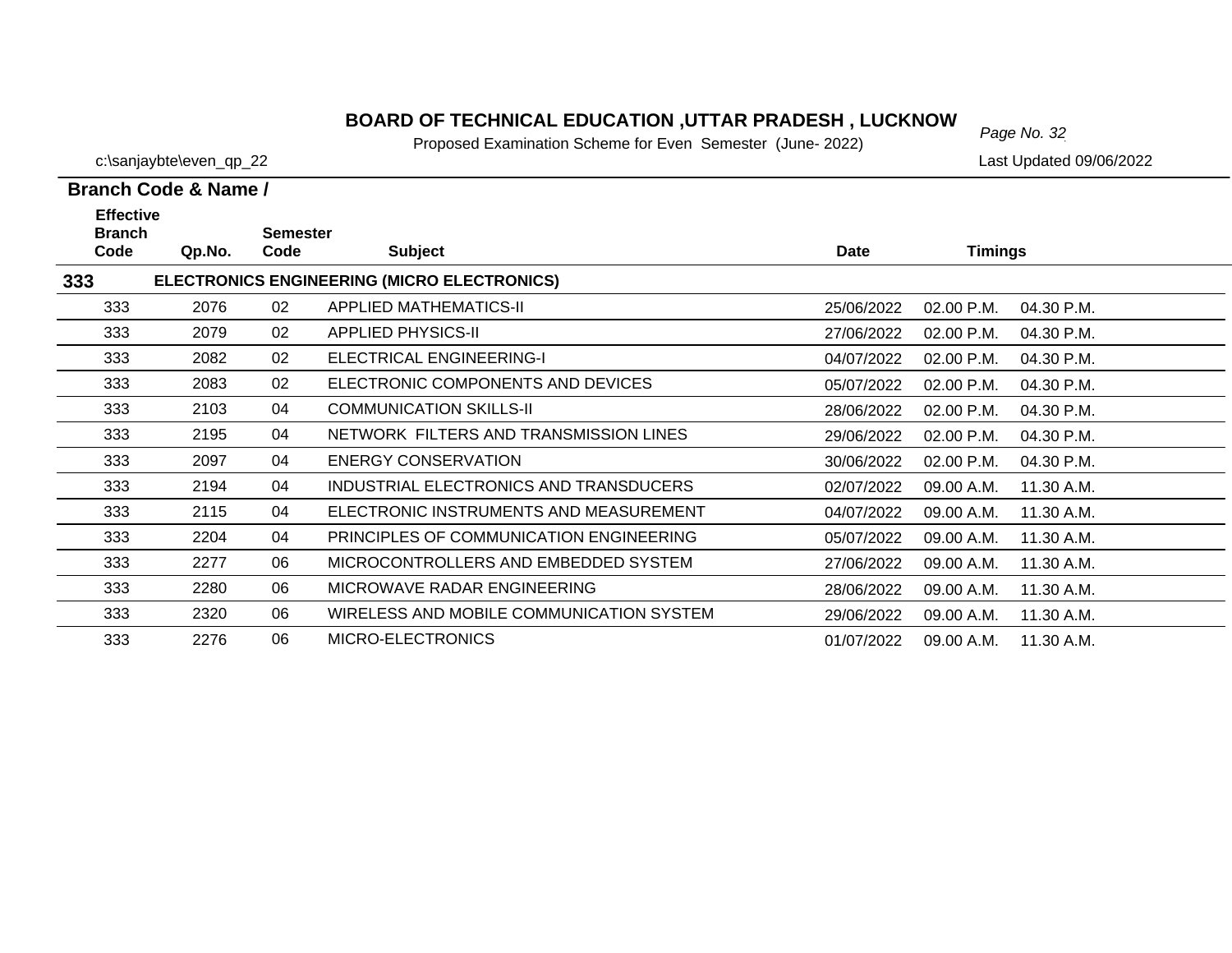#### **BOARD OF TECHNICAL EDUCATION ,UTTAR PRADESH , LUCKNOW**<br>Page No. 33

Proposed Examination Scheme for Even Semester (June- 2022)

|                                           | Branch Code & Name / |                         |                                                   |            |                |            |
|-------------------------------------------|----------------------|-------------------------|---------------------------------------------------|------------|----------------|------------|
| <b>Effective</b><br><b>Branch</b><br>Code | Qp.No.               | <b>Semester</b><br>Code | <b>Subject</b>                                    | Date       | <b>Timings</b> |            |
| 334                                       |                      |                         | <b>ELECTRICAL &amp; ELECTRONICS ENGINEERING</b>   |            |                |            |
| 334                                       | 2076                 | 02                      | APPLIED MATHEMATICS-II                            | 25/06/2022 | 02.00 P.M.     | 04.30 P.M. |
| 334                                       | 2079                 | 02                      | <b>APPLIED PHYSICS-II</b>                         | 27/06/2022 | 02.00 P.M.     | 04.30 P.M. |
| 334                                       | 2080                 | 02                      | <b>BASIC ELECTRICAL ENGINEERING</b>               | 02/07/2022 | 02.00 P.M.     | 04.30 P.M. |
| 334                                       | 2083                 | 02                      | ELECTRONIC COMPONENTS AND DEVICES                 | 05/07/2022 | 02.00 P.M.     | 04.30 P.M. |
| 334                                       | 2103                 | 04                      | <b>COMMUNICATION SKILLS-II</b>                    | 28/06/2022 | 02.00 P.M.     | 04.30 P.M. |
| 334                                       | 2195                 | 04                      | NETWORK FILTERS AND TRANSMISSION LINES            | 29/06/2022 | 02.00 P.M.     | 04.30 P.M. |
| 334                                       | 2112                 | 04                      | INDUSTRIAL ELECTRONICS AND CONTROL                | 01/07/2022 | 02.00 P.M.     | 04.30 P.M. |
| 334                                       | 2192                 | 04                      | ELECTRICAL DESIGN, DRAWING AND ESTIMATING-I       | 02/07/2022 | 09.00 A.M.     | 12.00 NOON |
| 334                                       | 2193                 | 04                      | TRANSMISSION AND DISTRIBUTION OF ELECTRICAL POWER | 04/07/2022 | 09.00 A.M.     | 11.30 A.M. |
| 334                                       | 2204                 | 04                      | PRINCIPLES OF COMMUNICATION ENGINEERING           | 05/07/2022 | 09.00 A.M.     | 11.30 A.M. |
| 734                                       | 0020                 | 06                      | ENVIRONMENTAL EDUCATION & DISASTER MANAGEMENT     | 25/06/2022 | 09.00 A.M.     | 11.30 A.M. |
| 734                                       | 0033                 | 06                      | <b>ENERGY MANAGEMENT</b>                          | 29/06/2022 | 09.00 A.M.     | 11.30 A.M. |
| 734                                       | 0101                 | 06                      | MODERN COMMUNICATION SYSTEM                       | 30/06/2022 | 09.00 A.M.     | 11.30 A.M. |
| 734                                       | 1937                 | 06                      | INDUSTRIAL DRIVES & CONTROL                       | 01/07/2022 | 09.00 A.M.     | 11.30 A.M. |
| 734                                       | 0030                 | 06                      | <b>ELECTRIC TRACTION</b>                          | 04/07/2022 | 02.00 P.M.     | 04.30 P.M. |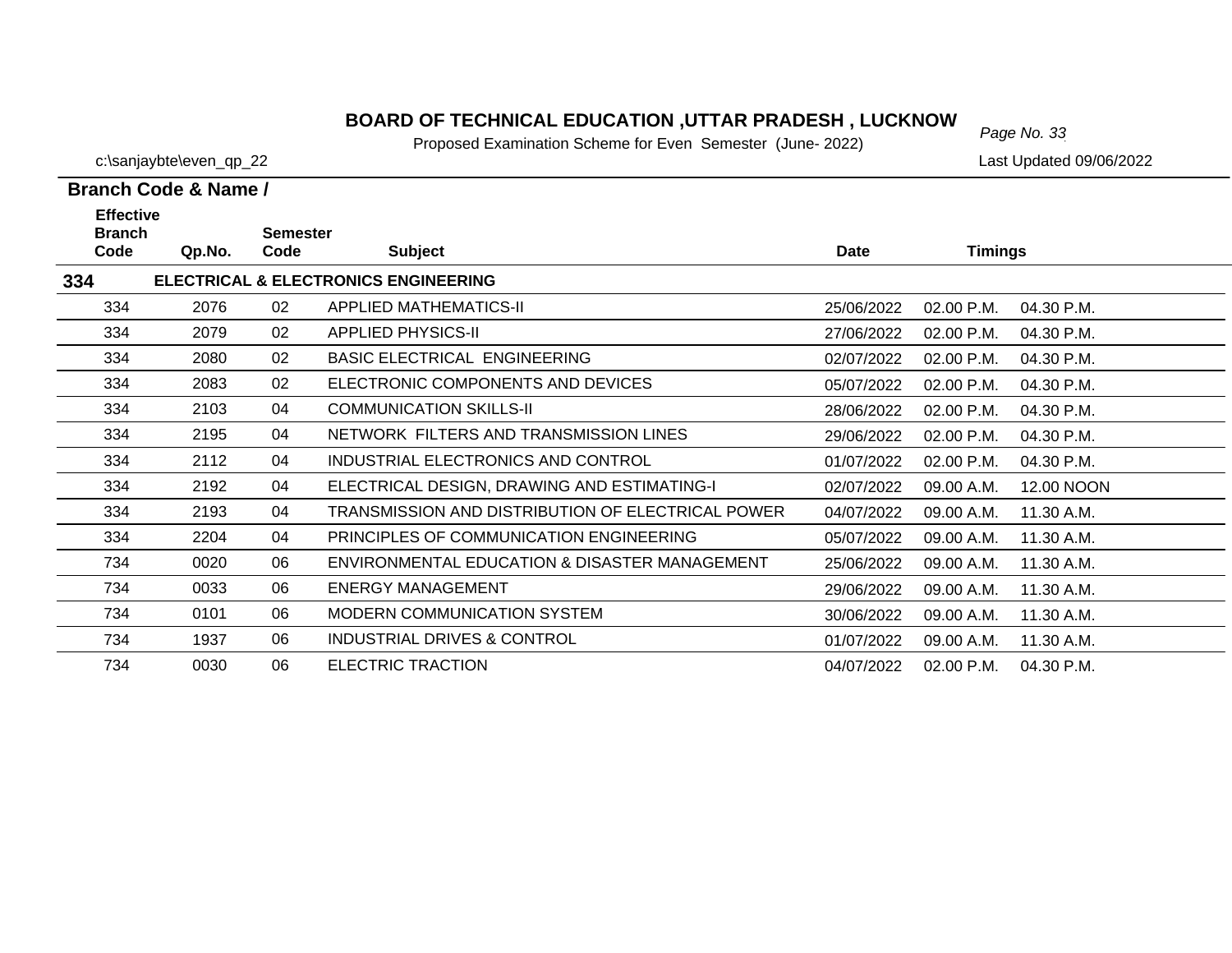#### **BOARD OF TECHNICAL EDUCATION ,UTTAR PRADESH , LUCKNOW**<br>Page No. 34

Proposed Examination Scheme for Even Semester (June- 2022)

11.30 A.M.

29/06/2022 09.00 A.M.

30/06/2022 09.00 A.M. 11.30 A.M.

 $\overline{\phantom{0}}$ 

c:\sanjaybte\even\_qp\_22 Last Updated 09/06/2022

**Branch Code & Name /**

336

336

| <b>Effective</b><br><b>Branch</b> |        | Semester |                                                          |             |                |            |
|-----------------------------------|--------|----------|----------------------------------------------------------|-------------|----------------|------------|
| Code                              | Qp.No. | Code     | <b>Subject</b>                                           | <b>Date</b> | <b>Timings</b> |            |
| 336                               |        |          | LEATHER TECHNOLOGY FOOTWEAR (COMPUTER AIDED SHOE DESIGN) |             |                |            |
| 336                               | 1902   | 02       | APPLIED MATHEMATICS-I(B)                                 | 25/06/2022  | 02.00 P.M.     | 04.30 P.M. |
| 336                               | 1904   | 02       | <b>APPLIED PHYSICS-II</b>                                | 27/06/2022  | 02.00 P.M.     | 04.30 P.M. |
| 336                               | 1577   | 02       | <b>FOOTWEAR TECHNOLOGY-I</b>                             | 01/07/2022  | 02.00 P.M.     | 04.30 P.M. |
| 336                               | 1571   | 02       | <b>GENERAL ENGINEERING-I</b>                             | 02/07/2022  | 02.00 P.M.     | 04.30 P.M. |
| 336                               | 1576   | 02       | MATERIALS FOR FOOTWEAR MANUFACTURE                       | 04/07/2022  | 02.00 P.M.     | 04.30 P.M. |
| 336                               | 1906   | 04       | FUNCTIONAL COMMUNICATION                                 | 29/06/2022  | 02.00 P.M.     | 04.30 P.M. |
| 336                               | 2097   | 04       | <b>ENERGY CONSERVATION</b>                               | 30/06/2022  | 02.00 P.M.     | 04.30 P.M. |
| 336                               | 1026   | 04       | ELEMENTARY LEATHER TECHNOLOGY                            | 01/07/2022  | 09.00 A.M.     | 11.30 A.M. |
| 336                               | 1024   | 04       | <b>FOOTWEAR ENGINEERING</b>                              | 02/07/2022  | 09.00 A.M.     | 11.30 A.M. |
| 336                               | 1025   | 04       | <b>LEATHER GOODS MANUFACTURE-I</b>                       | 04/07/2022  | 09.00 A.M.     | 11.30 A.M. |
| 336                               | 0020   | 06       | ENVIRONMENTAL EDUCATION & DISASTER MANAGEMENT            | 25/06/2022  | 09.00 A.M.     | 11.30 A.M. |
| 336                               | 0171   | 06       | FOOTWEAR TECHNOLOGY-III                                  | 27/06/2022  | 09.00 A.M.     | 11.30 A.M. |
| 336                               | 0173   | 06       | COSTING ANALYSIS & ACCOUNTING                            | 28/06/2022  | 09.00 A.M.     | 11.30 A.M. |

0174 06 INDUSTRIAL PROMOTION MARKETING & EXPORT

0177 06 CAD/CAM FOR FOOTWEAR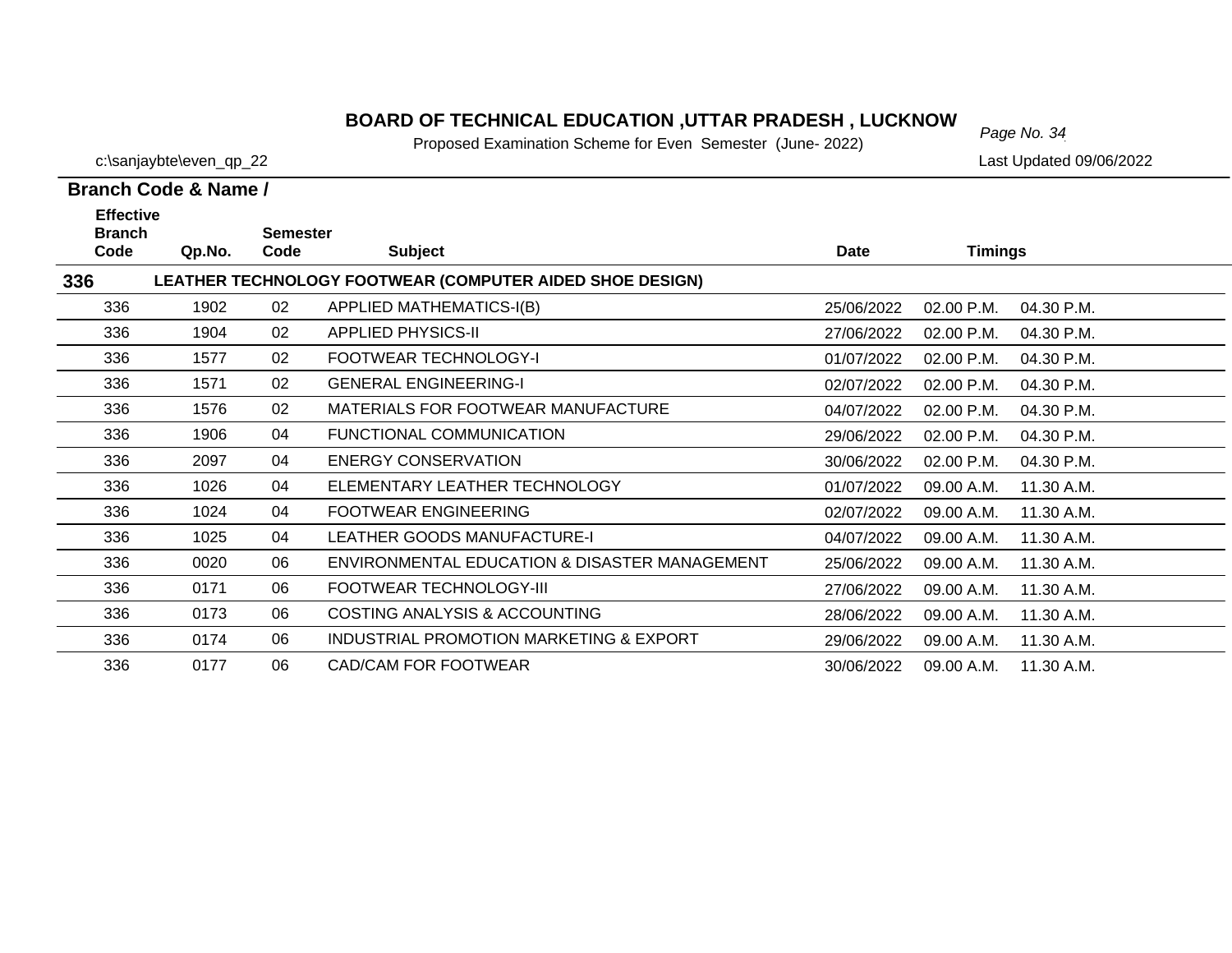#### *Page No. 35* **BOARD OF TECHNICAL EDUCATION ,UTTAR PRADESH , LUCKNOW**

Proposed Examination Scheme for Even Semester (June- 2022)

|                                           | Branch Code & Name / |                         |                                                     |             |                |            |  |  |
|-------------------------------------------|----------------------|-------------------------|-----------------------------------------------------|-------------|----------------|------------|--|--|
| <b>Effective</b><br><b>Branch</b><br>Code | Qp.No.               | <b>Semester</b><br>Code | <b>Subject</b>                                      | <b>Date</b> | <b>Timings</b> |            |  |  |
| 337                                       |                      |                         | DIPLOMA IN HOTEL MANAGEMENT AND CATERING TECHNOLOGY |             |                |            |  |  |
| 337                                       | 1603                 | 02                      | FOUNDATION COURSE IN FRONT OFFICE OPERATIONS        | 25/06/2022  | $02.00$ P.M.   | 04.30 P.M. |  |  |
| 337                                       | 1604                 | 02                      | FOUNDATION COURSE IN ACCOMMODATION OPERATIONS       | 27/06/2022  | $02.00$ P.M.   | 04.30 P.M. |  |  |
| 337                                       | 1606                 | 02                      | <b>HOTEL ENGINEERING</b>                            | 28/06/2022  | $02.00$ P.M.   | 04.30 P.M. |  |  |
| 337                                       | 1605                 | 02                      | APPLICATION OF COMPUTERS                            | 29/06/2022  | 02.00 P.M.     | 04.30 P.M. |  |  |
| 337                                       | 0020                 | 06                      | ENVIRONMENTAL EDUCATION & DISASTER MANAGEMENT       | 25/06/2022  | 09.00 A.M.     | 11.30 A.M. |  |  |
| 337                                       | 0293                 | 06                      | <b>FRONT OFFICE MANAGEMENT</b>                      | 27/06/2022  | 09.00 A.M.     | 11.30 A.M. |  |  |
| 337                                       | 0294                 | 06                      | ACCOMMODATION MANAGEMENT                            | 28/06/2022  | 09.00 A.M.     | 11.30 A.M. |  |  |
| 337                                       | 0296                 | 06                      | <b>FACILITY PLANNING</b>                            | 29/06/2022  | 09.00 A.M.     | 11.30 A.M. |  |  |
| 337                                       | 0299                 | 06                      | TOURISM MARKETING                                   | 30/06/2022  | 09.00 A.M.     | 11.30 A.M. |  |  |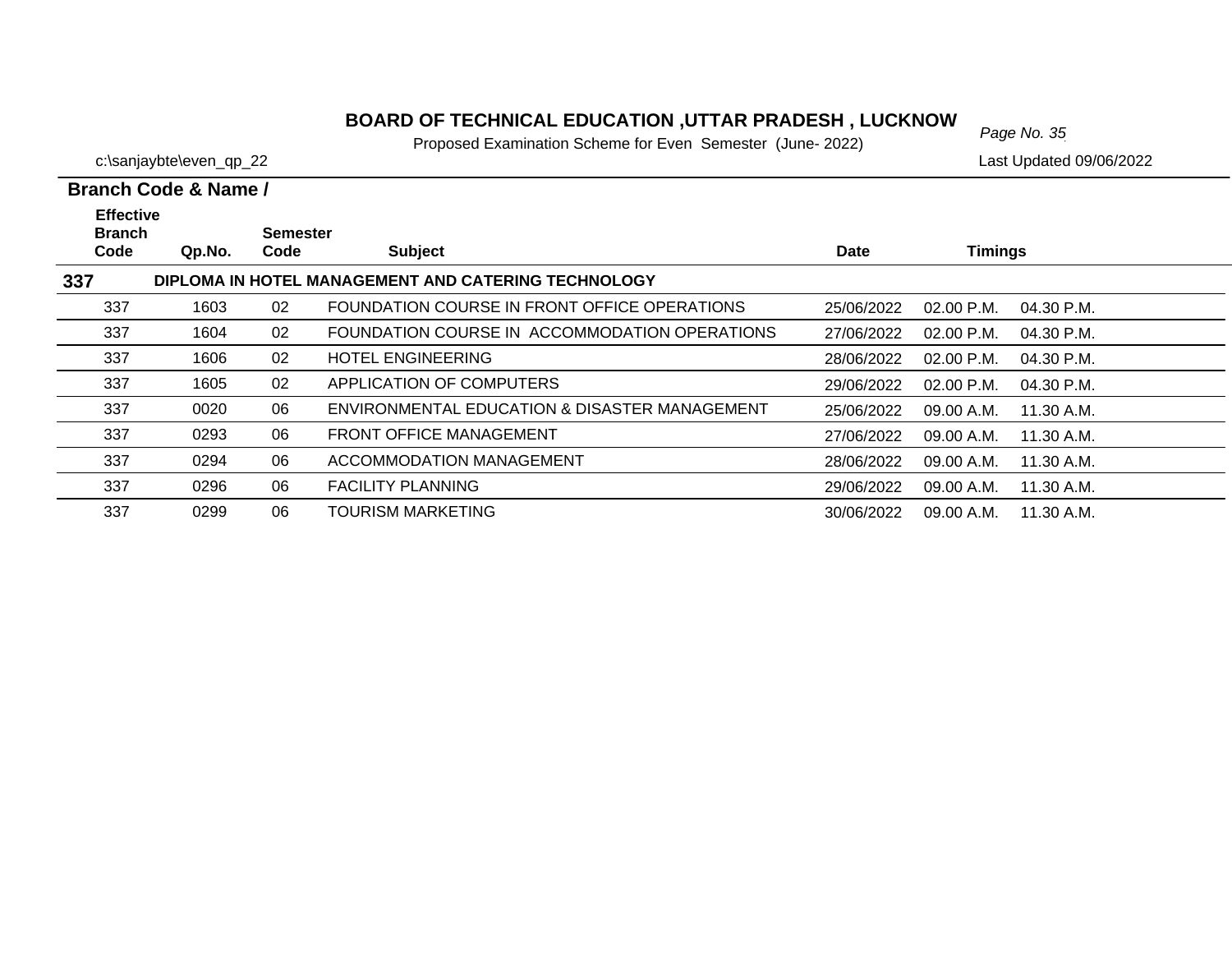#### *Page No. 36* **BOARD OF TECHNICAL EDUCATION ,UTTAR PRADESH , LUCKNOW**

Proposed Examination Scheme for Even Semester (June- 2022)

| Branch Code & Name / |  |  |
|----------------------|--|--|

| <b>Effective</b><br><b>Branch</b> |        | <b>Semester</b> |                                        |             |                          |  |
|-----------------------------------|--------|-----------------|----------------------------------------|-------------|--------------------------|--|
| Code                              | Qp.No. | Code            | <b>Subject</b>                         | <b>Date</b> | <b>Timings</b>           |  |
| 338                               |        |                 | <b>INSTRUMENTATION AND CONTROL</b>     |             |                          |  |
| 338                               | 2076   | 02              | APPLIED MATHEMATICS-II                 | 25/06/2022  | 04.30 P.M.<br>02.00 P.M. |  |
| 338                               | 2079   | 02              | <b>APPLIED PHYSICS-II</b>              | 27/06/2022  | 02.00 P.M.<br>04.30 P.M. |  |
| 338                               | 2082   | 02              | <b>ELECTRICAL ENGINEERING-I</b>        | 04/07/2022  | 04.30 P.M.<br>02.00 P.M. |  |
| 338                               | 2083   | 02              | ELECTRONIC COMPONENTS AND DEVICES      | 05/07/2022  | 02.00 P.M.<br>04.30 P.M. |  |
| 338                               | 2103   | 04              | <b>COMMUNICATION SKILLS-II</b>         | 28/06/2022  | 02.00 P.M.<br>04.30 P.M. |  |
| 338                               | 2195   | 04              | NETWORK FILTERS AND TRANSMISSION LINES | 29/06/2022  | 02.00 P.M.<br>04.30 P.M. |  |
| 338                               | 2097   | 04              | <b>ENERGY CONSERVATION</b>             | 30/06/2022  | 02.00 P.M.<br>04.30 P.M. |  |
| 338                               | 2205   | 04              | PROCESS INSTRUMENTATION                | 01/07/2022  | 09.00 A.M.<br>11.30 A.M. |  |
| 338                               | 2206   | 04              | PRINCIPLES OF DIGITAL ELECTRONICS      | 02/07/2022  | 09.00 A.M.<br>11.30 A.M. |  |
| 338                               | 2115   | 04              | ELECTRONIC INSTRUMENTS AND MEASUREMENT | 04/07/2022  | 11.30 A.M.<br>09.00 A.M. |  |
| 338                               | 2287   | 06              | NEURAL NETWORK [ELECTIVE]              | 25/06/2022  | 09.00 A.M.<br>11.30 A.M. |  |
| 338                               | 2305   | 06              | <b>ROBOTICS [ELECTIVE]</b>             | 25/06/2022  | 09.00 A.M.<br>11.30 A.M. |  |
| 338                               | 2348   | 06              | SPECIALISED INSTRUMENTS [ELECTIVE]     | 25/06/2022  | 09.00 A.M.<br>11.30 A.M. |  |
| 338                               | 2277   | 06              | MICROCONTROLLERS AND EMBEDDED SYSTEM   | 27/06/2022  | 11.30 A.M.<br>09.00 A.M. |  |
| 338                               | 2347   | 06              | PROCESS CONTROL                        | 28/06/2022  | 09.00 A.M.<br>11.30 A.M. |  |
| 338                               | 2227   | 06              | <b>BIO-MEDICAL INSTRUMENTATION</b>     | 29/06/2022  | 11.30 A.M.<br>09.00 A.M. |  |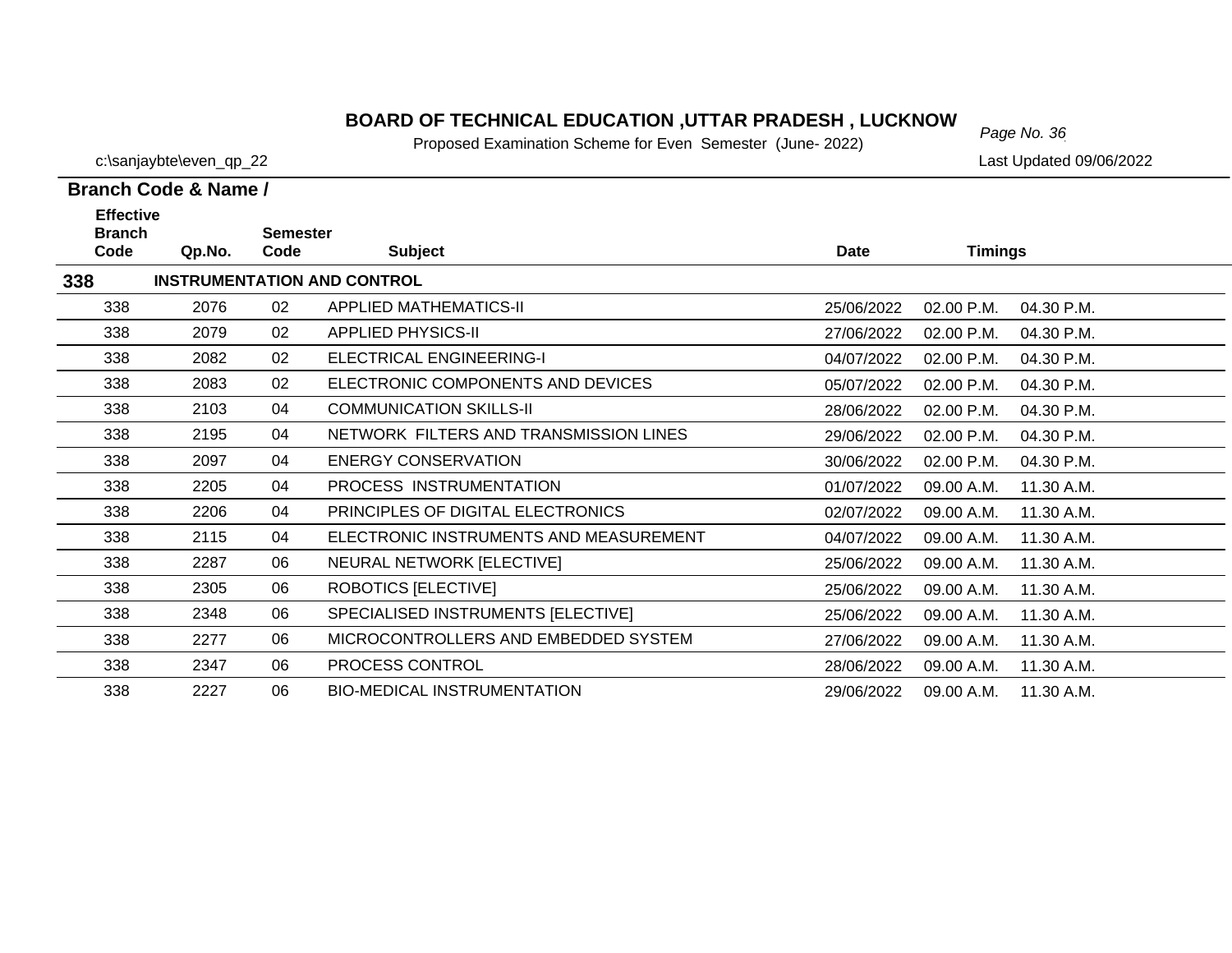### **BOARD OF TECHNICAL EDUCATION ,UTTAR PRADESH , LUCKNOW**<br>Page No. 37

Proposed Examination Scheme for Even Semester (June- 2022)

04/07/2022 09.00 A.M. 11.30 A.M.

739

c:\sanjaybte\even\_qp\_22 Last Updated 09/06/2022

 $\overline{\phantom{a}}$  $\overline{\phantom{0}}$  $\overline{\phantom{0}}$ 

 $\overline{\phantom{0}}$  $\overline{\phantom{0}}$  $\overline{\phantom{0}}$  $\overline{\phantom{0}}$  $\overline{\phantom{0}}$ 

|                                           | Branch Code & Name / |                         |                                                |             |                |            |
|-------------------------------------------|----------------------|-------------------------|------------------------------------------------|-------------|----------------|------------|
| <b>Effective</b><br><b>Branch</b><br>Code | Qp.No.               | <b>Semester</b><br>Code | <b>Subject</b>                                 | <b>Date</b> | <b>Timings</b> |            |
| 339                                       |                      |                         | <b>INTERIOR DESIGN AND DECORATION</b>          |             |                |            |
| 339                                       | 2260                 | 02                      | HISTORY OF INTERIOR AND FURNITURE              | 25/06/2022  | 02.00 P.M.     | 04.30 P.M. |
| 339                                       | 2354                 | 02                      | <b>BUILDING CONSTRUCTION &amp; MATARIAL-I</b>  | 04/07/2022  | 09.00 A.M.     | 01.00 P.M. |
| 339                                       | 2266                 | 02                      | <b>INTERIOR DESIGN-I</b>                       | 05/07/2022  | 09.00 A.M.     | 03.00 P.M  |
| 339                                       | 2266                 | 02                      | <b>INTERIOR DESIGN-I</b>                       | 06/07/2022  | 09.00 A.M.     | 03.00 P.M  |
| 339                                       | 2103                 | 04                      | <b>COMMUNICATION SKILLS-II</b>                 | 28/06/2022  | 02.00 P.M.     | 04.30 P.M. |
| 339                                       | 2410                 | 04                      | <b>INTERIOR DESIGN-II</b>                      | 30/06/2022  | 09.00 A.M.     | 03.00 P.M  |
| 339                                       | 2410                 | 04                      | <b>INTERIOR DESIGN-II</b>                      | 01/07/2022  | 09.00 A.M.     | 03.00 P.M  |
| 339                                       | 1035                 | 04                      | <b>PRODUCT DESIGN</b>                          | 02/07/2022  | 09.00 A.M.     | 03.00 P.M  |
| 339                                       | 1031                 | 04                      | <b>BUILDING CONSTRUCTION &amp; MATERIAL-II</b> | 04/07/2022  | 02.00 P.M.     | 06.00 P.M. |
| 739                                       | 0020                 | 06                      | ENVIRONMENTAL EDUCATION & DISASTER MANAGEMENT  | 25/06/2022  | 09.00 A.M.     | 11.30 A.M. |
| 739                                       | 0181                 | 06                      | <b>INTERIOR DESIGN-III</b>                     | 27/06/2022  | 09.00 A.M.     | 05.30 P.M  |
| 739                                       | 0181                 | 06                      | <b>INTERIOR DESIGN-III</b>                     | 28/06/2022  | 09.00 A.M.     | 02.00 P.M  |
| 739                                       | 0181                 | 06                      | <b>INTERIOR DESIGN-III</b>                     | 29/06/2022  | 09.00 A.M.     | 02.00 P.M  |

0185 06 MANAGEMENT ACCOUNTS AND PROFESSIONAL PRACTICE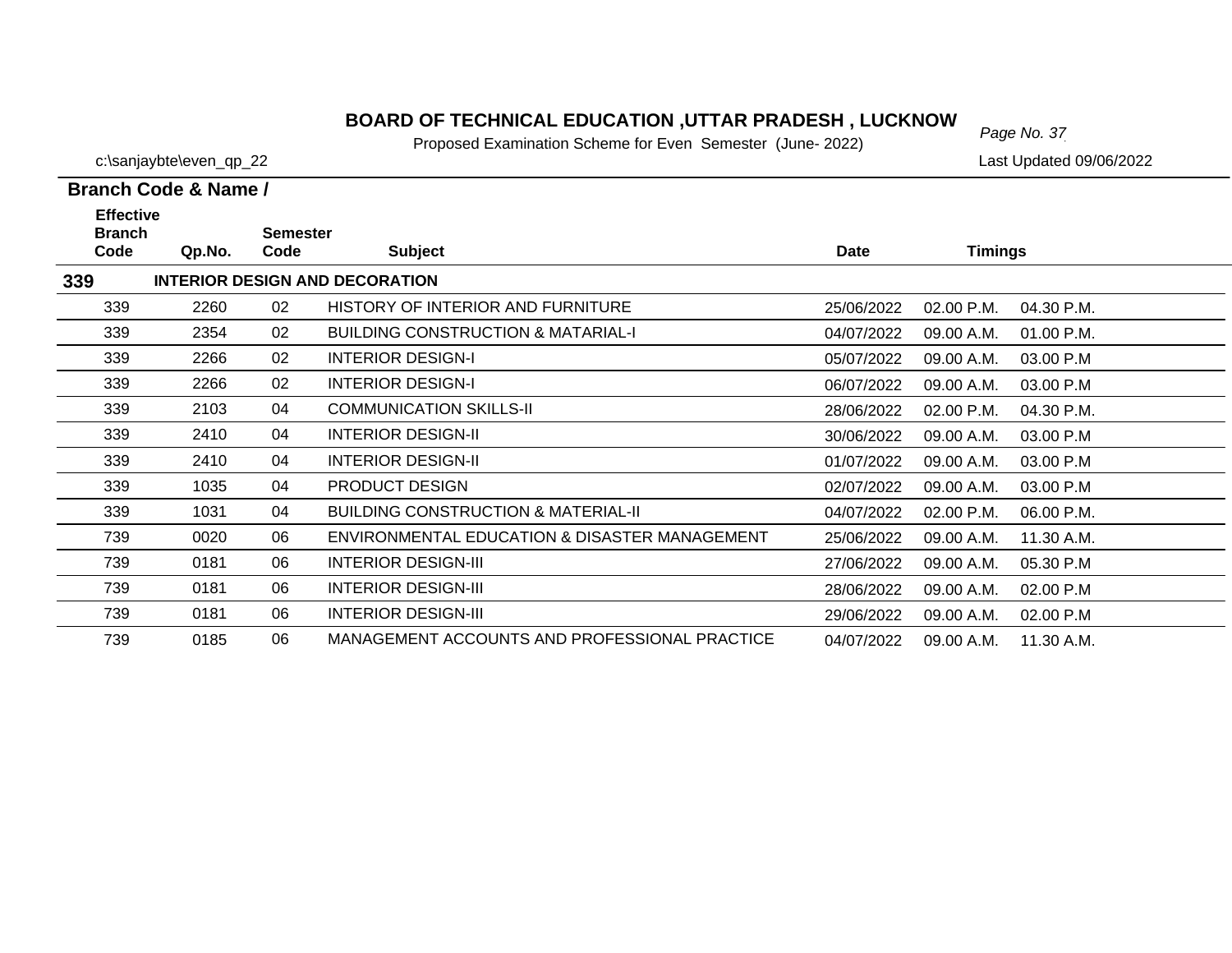### *Page No. 38* **BOARD OF TECHNICAL EDUCATION ,UTTAR PRADESH , LUCKNOW**

Proposed Examination Scheme for Even Semester (June- 2022)

|     |                                   | Branch Code & Name / |                 |                                     |  |
|-----|-----------------------------------|----------------------|-----------------|-------------------------------------|--|
|     | <b>Effective</b><br><b>Branch</b> |                      | <b>Semester</b> |                                     |  |
|     | Code                              | Qp.No.               | Code            | <b>Subject</b>                      |  |
| 340 |                                   |                      |                 | <b>LEATHER TECHNOLOGY (TANNING)</b> |  |
|     | 340                               | 1902                 | 02              | APPLIED MATHEMATICS-I(B)            |  |
|     | 340                               | 1904                 | 02              | <b>APPLIED PHYSICS-II</b>           |  |
|     | 340                               | 1572                 | 02              | <b>ORGANIC CHEMISTRY</b>            |  |
|     |                                   |                      |                 |                                     |  |

| <b>Branch</b> |        | <b>Semester</b> |                                               |             |                |            |
|---------------|--------|-----------------|-----------------------------------------------|-------------|----------------|------------|
| Code          | Qp.No. | Code            | <b>Subject</b>                                | <b>Date</b> | <b>Timings</b> |            |
| 340           |        |                 | <b>LEATHER TECHNOLOGY (TANNING)</b>           |             |                |            |
| 340           | 1902   | 02              | <b>APPLIED MATHEMATICS-I(B)</b>               | 25/06/2022  | 02.00 P.M.     | 04.30 P.M. |
| 340           | 1904   | 02              | <b>APPLIED PHYSICS-II</b>                     | 27/06/2022  | 02.00 P.M.     | 04.30 P.M. |
| 340           | 1572   | 02              | <b>ORGANIC CHEMISTRY</b>                      | 30/06/2022  | 09.00 A.M.     | 11.30 A.M. |
| 340           | 1573   | 02              | THEORY OF LEATHER MANUFACTURE-I               | 01/07/2022  | 09.00 A.M.     | 11.30 A.M. |
| 340           | 1571   | 02              | <b>GENERAL ENGINEERING-I</b>                  | 02/07/2022  | 02.00 P.M.     | 04.30 P.M. |
| 340           | 1906   | 04              | FUNCTIONAL COMMUNICATION                      | 29/06/2022  | 02.00 P.M.     | 04.30 P.M. |
| 340           | 2097   | 04              | <b>ENERGY CONSERVATION</b>                    | 30/06/2022  | 02.00 P.M.     | 04.30 P.M. |
| 340           | 1015   | 04              | <b>PROCESS OF LEATHER MANUFACTURE-II</b>      | 01/07/2022  | 02.00 P.M.     | 04.30 P.M. |
| 340           | 1014   | 04              | <b>PROCESS OF LEATHER MANUFACTURE-I</b>       | 02/07/2022  | 09.00 A.M.     | 11.30 A.M. |
| 340           | 1016   | 04              | LEATHER TRADE ENGINEERING                     | 04/07/2022  | 09.00 A.M.     | 11.30 A.M. |
| 340           | 0020   | 06              | ENVIRONMENTAL EDUCATION & DISASTER MANAGEMENT | 25/06/2022  | 09.00 A.M.     | 11.30 A.M. |
| 340           | 0164   | 06              | FINANCIAL COST & MANAGEMENT ACCOUNTING        | 27/06/2022  | 09.00 A.M.     | 11.30 A.M. |
| 340           | 0165   | 06              | <b>TANNERY WASTE MANAGEMENT</b>               | 28/06/2022  | 09.00 A.M.     | 11.30 A.M. |
| 340           | 0166   | 06              | INTERNATIONAL BUSINESS MANAGEMENT & TQM       | 29/06/2022  | 09.00 A.M.     | 11.30 A.M. |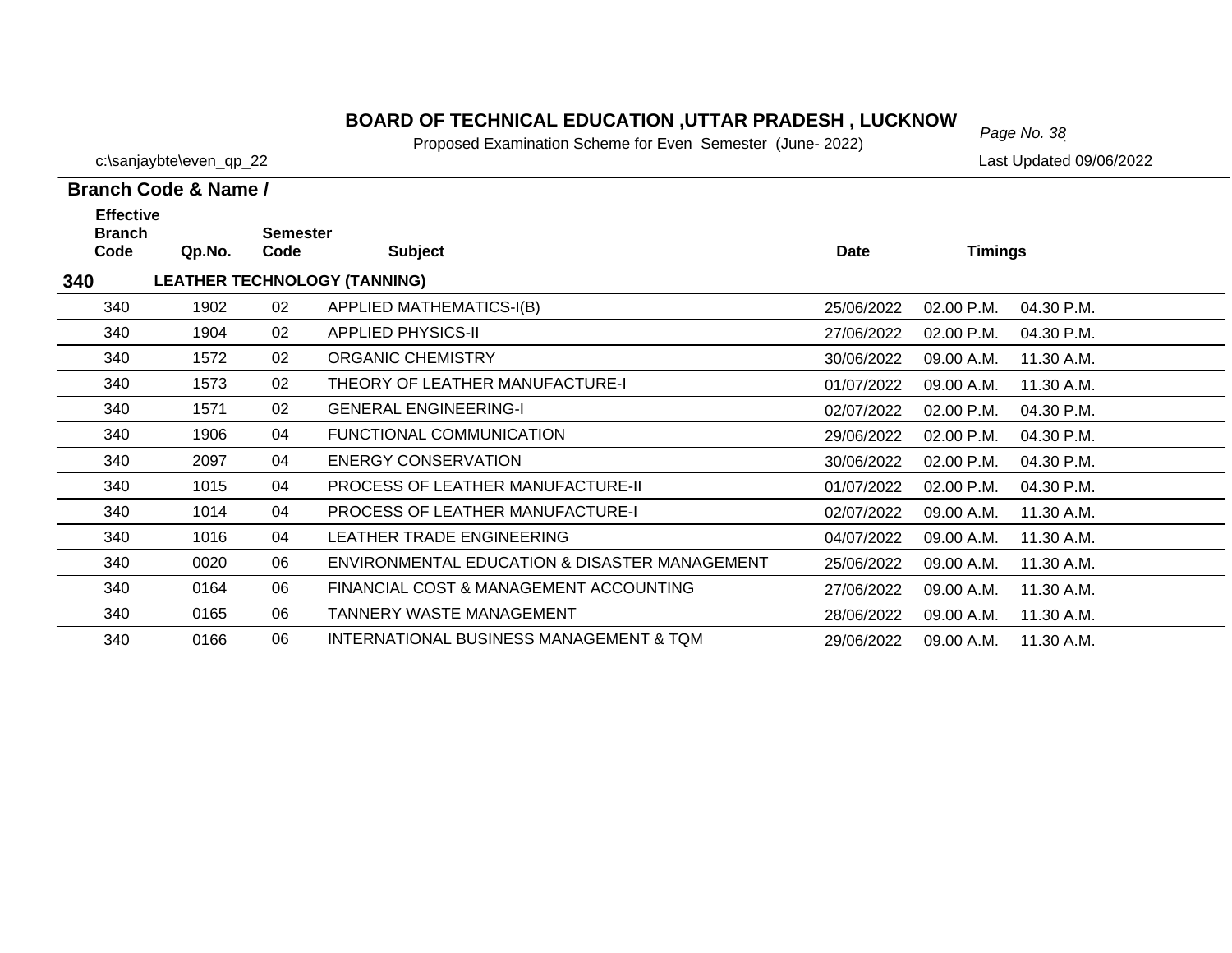### *Page No. 39* **BOARD OF TECHNICAL EDUCATION ,UTTAR PRADESH , LUCKNOW**

Proposed Examination Scheme for Even Semester (June- 2022)

|                                                                                                                                   | Branch Code & Name / |    |                                            |            |                          |  |  |  |
|-----------------------------------------------------------------------------------------------------------------------------------|----------------------|----|--------------------------------------------|------------|--------------------------|--|--|--|
| <b>Effective</b><br><b>Branch</b><br><b>Semester</b><br>Code<br><b>Subject</b><br><b>Date</b><br><b>Timings</b><br>Qp.No.<br>Code |                      |    |                                            |            |                          |  |  |  |
| 341                                                                                                                               |                      |    | <b>MECHANICAL ENGINEERING (AUTOMOBILE)</b> |            |                          |  |  |  |
| 341                                                                                                                               | 2076                 | 02 | <b>APPLIED MATHEMATICS-II</b>              | 25/06/2022 | 02.00 P.M.<br>04.30 P.M. |  |  |  |
| 341                                                                                                                               | 2079                 | 02 | <b>APPLIED PHYSICS-II</b>                  | 27/06/2022 | 02.00 P.M.<br>04.30 P.M. |  |  |  |
| 341                                                                                                                               | 2085                 | 02 | <b>ENGINEERING DRAWING-II</b>              | 01/07/2022 | 02.00 P.M.<br>05.00 P.M. |  |  |  |
| 341                                                                                                                               | 2084                 | 02 | <b>GENERAL ENGINEERING</b>                 | 02/07/2022 | 04.30 P.M.<br>02.00 P.M. |  |  |  |
| 341                                                                                                                               | 2077                 | 02 | <b>APPLIED MECHANICS</b>                   | 04/07/2022 | 02.00 P.M.<br>04.30 P.M. |  |  |  |
| 341                                                                                                                               | 2103                 | 04 | <b>COMMUNICATION SKILLS-II</b>             | 28/06/2022 | 02.00 P.M.<br>04.30 P.M. |  |  |  |
| 341                                                                                                                               | 2362                 | 04 | ENVIRONMENTAL STUDIES                      | 29/06/2022 | 04.30 P.M.<br>02.00 P.M. |  |  |  |
| 341                                                                                                                               | 2097                 | 04 | <b>ENERGY CONSERVATION</b>                 | 30/06/2022 | 02.00 P.M.<br>04.30 P.M. |  |  |  |
| 341                                                                                                                               | 2119                 | 04 | COMPUTER AIDED DESIGN AND MANUFACTURING    | 01/07/2022 | 09.00 A.M.<br>11.30 A.M. |  |  |  |
| 341                                                                                                                               | 2120                 | 04 | <b>HYDRAULICS AND PNEUMATICS</b>           | 02/07/2022 | 11.30 A.M.<br>09.00 A.M. |  |  |  |
| 341                                                                                                                               | 2121                 | 04 | REFRIGERATION AND AIR CONDITIONING         | 04/07/2022 | 09.00 A.M.<br>11.30 A.M. |  |  |  |
| 341                                                                                                                               | 2229                 | 06 | CNC MACHINES AND AUTOMATION                | 25/06/2022 | 09.00 A.M.<br>11.30 A.M. |  |  |  |
| 341                                                                                                                               | 2263                 | 06 | <b>INDUSTRIAL ENGINEERING</b>              | 27/06/2022 | 11.30 A.M.<br>09.00 A.M. |  |  |  |
| 341                                                                                                                               | 2351                 | 06 | METROLOGY AND MEASURING INSTRUMENTS        | 28/06/2022 | 11.30 A.M.<br>09.00 A.M. |  |  |  |
| 341                                                                                                                               | 2346                 | 06 | AUTOMOBILE MAINTENANCE, SERVICING & REPAIR | 30/06/2022 | 09.00 A.M.<br>11.30 A.M. |  |  |  |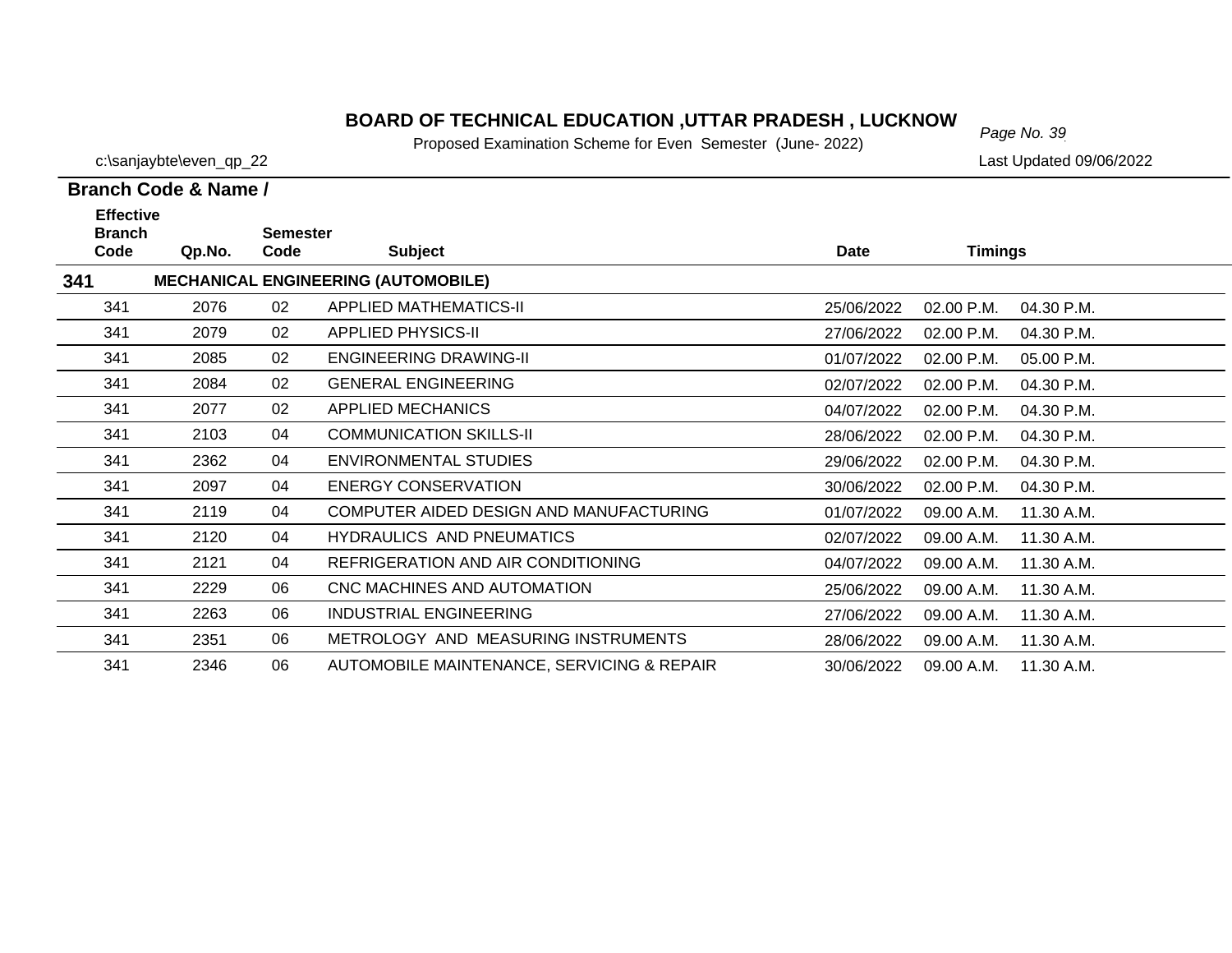### **BOARD OF TECHNICAL EDUCATION ,UTTAR PRADESH , LUCKNOW**<br>Page No. 40

Proposed Examination Scheme for Even Semester (June- 2022)

**Branch Code & Name /**

**Branch** 

**Effective** 

c:\sanjaybte\even\_qp\_22 Last Updated 09/06/2022

# **Code Qp.No. Semester Code Subject Date Timings MECHANICAL ENGINEERING (COMPUTER AIDED DESIGN)**

| 342 |      |    | <b>MECHANICAL ENGINEERING (COMPUTER AIDED DESIGN)</b> |            |              |            |
|-----|------|----|-------------------------------------------------------|------------|--------------|------------|
| 342 | 2076 | 02 | APPLIED MATHEMATICS-II                                | 25/06/2022 | $02.00$ P.M. | 04.30 P.M. |
| 342 | 2079 | 02 | <b>APPLIED PHYSICS-II</b>                             | 27/06/2022 | 02.00 P.M.   | 04.30 P.M. |
| 342 | 2085 | 02 | ENGINEERING DRAWING-II                                | 01/07/2022 | 02.00 P.M.   | 05.00 P.M. |
| 342 | 2084 | 02 | <b>GENERAL ENGINEERING</b>                            | 02/07/2022 | $02.00$ P.M. | 04.30 P.M. |
| 342 | 2077 | 02 | APPLIED MECHANICS                                     | 04/07/2022 | $02.00$ P.M. | 04.30 P.M. |
| 342 | 2103 | 04 | <b>COMMUNICATION SKILLS-II</b>                        | 28/06/2022 | 02.00 P.M.   | 04.30 P.M. |
| 342 | 2362 | 04 | ENVIRONMENTAL STUDIES                                 | 29/06/2022 | $02.00$ P.M. | 04.30 P.M. |
| 342 | 2097 | 04 | <b>ENERGY CONSERVATION</b>                            | 30/06/2022 | $02.00$ P.M. | 04.30 P.M. |
| 342 | 2119 | 04 | COMPUTER AIDED DESIGN AND MANUFACTURING               | 01/07/2022 | 09.00 A.M.   | 11.30 A.M. |
| 342 | 2120 | 04 | <b>HYDRAULICS AND PNEUMATICS</b>                      | 02/07/2022 | 09.00 A.M.   | 11.30 A.M. |
| 342 | 2121 | 04 | REFRIGERATION AND AIR CONDITIONING                    | 04/07/2022 | 09.00 A.M.   | 11.30 A.M. |
| 342 | 2229 | 06 | CNC MACHINES AND AUTOMATION                           | 25/06/2022 | 09.00 A.M.   | 11.30 A.M. |
| 342 | 2263 | 06 | INDUSTRIAL ENGINEERING                                | 27/06/2022 | 09.00 A.M.   | 11.30 A.M. |
| 342 | 2351 | 06 | METROLOGY AND MEASURING INSTRUMENTS                   | 28/06/2022 | 09.00 A.M.   | 11.30 A.M. |
| 342 | 2357 | 06 | COMPUTER AIDED DESIGN                                 | 30/06/2022 | 09.00 A.M.   | 11.30 A.M. |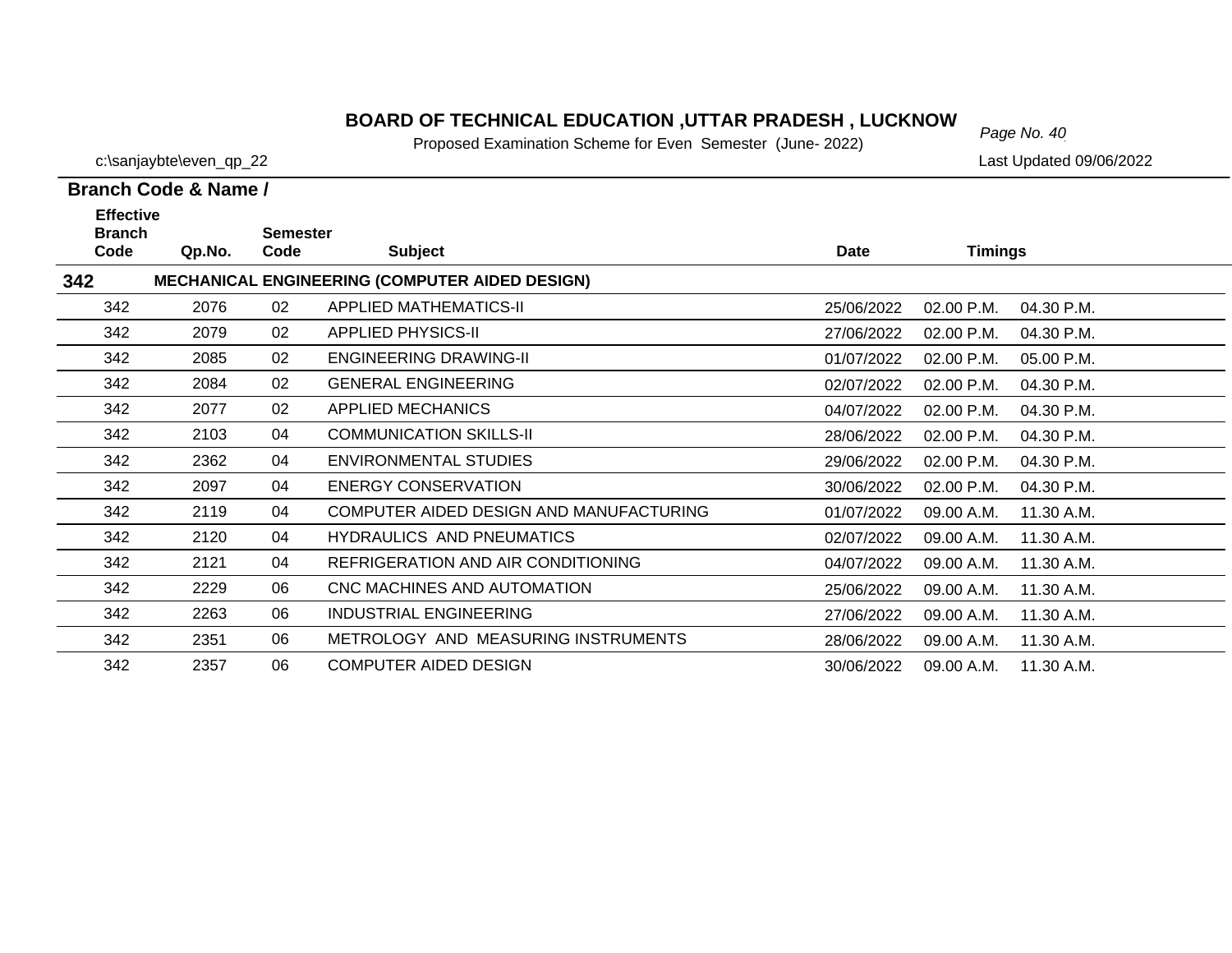### **BOARD OF TECHNICAL EDUCATION ,UTTAR PRADESH , LUCKNOW**<br>**Page No. 41 Burnard Evenimation Scheme for Fixer, Sempater (June, 2003)**

Proposed Examination Scheme for Even Semester (June- 2022)

28/06/2022 09.00 A.M.

29/06/2022 09.00 A.M. 11.30 A.M.

343

343

c:\sanjaybte\even\_qp\_22 Last Updated 09/06/2022

11.30 A.M.

|                                           | <b>Branch Code &amp; Name /</b> |                         |                                            |            |              |            |  |
|-------------------------------------------|---------------------------------|-------------------------|--------------------------------------------|------------|--------------|------------|--|
| <b>Effective</b><br><b>Branch</b><br>Code | Qp.No.                          | <b>Semester</b><br>Code | <b>Subject</b>                             | Date       | Timings      |            |  |
| 343                                       |                                 |                         | <b>MECHANICAL ENGINEERING (PRODUCTION)</b> |            |              |            |  |
| 343                                       | 2076                            | 02                      | <b>APPLIED MATHEMATICS-II</b>              | 25/06/2022 | $02.00$ P.M. | 04.30 P.M. |  |
| 343                                       | 2079                            | 02                      | <b>APPLIED PHYSICS-II</b>                  | 27/06/2022 | 02.00 P.M.   | 04.30 P.M. |  |
| 343                                       | 2085                            | 02                      | ENGINEERING DRAWING-II                     | 01/07/2022 | 02.00 P.M.   | 05.00 P.M. |  |
| 343                                       | 2084                            | 02                      | <b>GENERAL ENGINEERING</b>                 | 02/07/2022 | 02.00 P.M.   | 04.30 P.M. |  |
| 343                                       | 2077                            | 02                      | <b>APPLIED MECHANICS</b>                   | 04/07/2022 | 02.00 P.M.   | 04.30 P.M. |  |
| 343                                       | 2103                            | 04                      | <b>COMMUNICATION SKILLS-II</b>             | 28/06/2022 | 02.00 P.M.   | 04.30 P.M. |  |
| 343                                       | 2362                            | 04                      | <b>ENVIRONMENTAL STUDIES</b>               | 29/06/2022 | 02.00 P.M.   | 04.30 P.M. |  |
| 343                                       | 2097                            | 04                      | <b>ENERGY CONSERVATION</b>                 | 30/06/2022 | 02.00 P.M.   | 04.30 P.M. |  |
| 343                                       | 2119                            | 04                      | COMPUTER AIDED DESIGN AND MANUFACTURING    | 01/07/2022 | 09.00 A.M.   | 11.30 A.M. |  |
| 343                                       | 2120                            | 04                      | <b>HYDRAULICS AND PNEUMATICS</b>           | 02/07/2022 | 09.00 A.M.   | 11.30 A.M. |  |
| 343                                       | 2121                            | 04                      | REFRIGERATION AND AIR CONDITIONING         | 04/07/2022 | 09.00 A.M.   | 11.30 A.M. |  |
| 343                                       | 2229                            | 06                      | CNC MACHINES AND AUTOMATION                | 25/06/2022 | 09.00 A.M.   | 11.30 A.M. |  |
| 343                                       | 2263                            | 06                      | <b>INDUSTRIAL ENGINEERING</b>              | 27/06/2022 | 09.00 A.M.   | 11.30 A.M. |  |

2351 06 METROLOGY AND MEASURING INSTRUMENTS

2315 06 TOOL ENGINEERING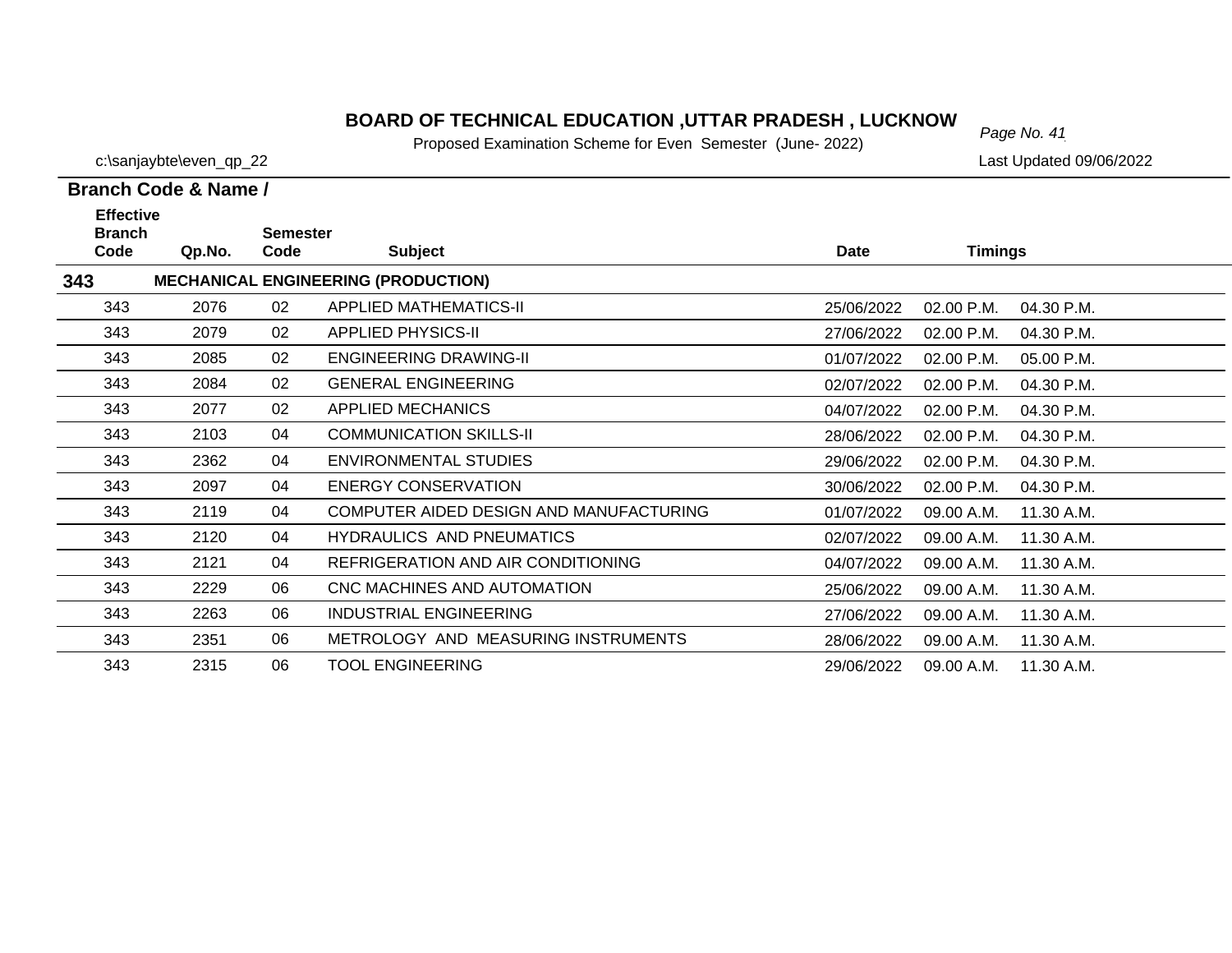### **BOARD OF TECHNICAL EDUCATION ,UTTAR PRADESH , LUCKNOW**<br>Page No. 42

Proposed Examination Scheme for Even Semester (June- 2022)

30/06/2022 09.00 A.M. 11.30 A.M.

c:\sanjaybte\even\_qp\_22 Last Updated 09/06/2022

344

|                                           | Branch Code & Name / |                         |                                                                     |            |                          |  |  |  |
|-------------------------------------------|----------------------|-------------------------|---------------------------------------------------------------------|------------|--------------------------|--|--|--|
| <b>Effective</b><br><b>Branch</b><br>Code | Qp.No.               | <b>Semester</b><br>Code | <b>Subject</b>                                                      | Date       | <b>Timings</b>           |  |  |  |
| 344                                       |                      |                         | <b>MECHANICAL ENGINEERING (REFRIGERATION &amp; AIRCONDITIONING)</b> |            |                          |  |  |  |
| 344                                       | 2076                 | 02                      | APPLIED MATHEMATICS-II                                              | 25/06/2022 | 02.00 P.M.<br>04.30 P.M. |  |  |  |
| 344                                       | 2079                 | 02                      | <b>APPLIED PHYSICS-II</b>                                           | 27/06/2022 | 04.30 P.M.<br>02.00 P.M. |  |  |  |
| 344                                       | 2085                 | 02                      | <b>ENGINEERING DRAWING-II</b>                                       | 01/07/2022 | 02.00 P.M.<br>05.00 P.M. |  |  |  |
| 344                                       | 2084                 | 02                      | <b>GENERAL ENGINEERING</b>                                          | 02/07/2022 | 02.00 P.M.<br>04.30 P.M. |  |  |  |
| 344                                       | 2077                 | 02                      | <b>APPLIED MECHANICS</b>                                            | 04/07/2022 | 02.00 P.M.<br>04.30 P.M. |  |  |  |
| 344                                       | 2103                 | 04                      | <b>COMMUNICATION SKILLS-II</b>                                      | 28/06/2022 | 02.00 P.M.<br>04.30 P.M. |  |  |  |
| 344                                       | 2362                 | 04                      | <b>ENVIRONMENTAL STUDIES</b>                                        | 29/06/2022 | 02.00 P.M.<br>04.30 P.M. |  |  |  |
| 344                                       | 2097                 | 04                      | <b>ENERGY CONSERVATION</b>                                          | 30/06/2022 | 02.00 P.M.<br>04.30 P.M. |  |  |  |
| 344                                       | 2119                 | 04                      | COMPUTER AIDED DESIGN AND MANUFACTURING                             | 01/07/2022 | 09.00 A.M.<br>11.30 A.M. |  |  |  |
| 344                                       | 2120                 | 04                      | <b>HYDRAULICS AND PNEUMATICS</b>                                    | 02/07/2022 | 09.00 A.M.<br>11.30 A.M. |  |  |  |
| 344                                       | 2121                 | 04                      | REFRIGERATION AND AIR CONDITIONING                                  | 04/07/2022 | 09.00 A.M.<br>11.30 A.M. |  |  |  |
| 344                                       | 2229                 | 06                      | CNC MACHINES AND AUTOMATION                                         | 25/06/2022 | 09.00 A.M.<br>11.30 A.M. |  |  |  |
| 344                                       | 2263                 | 06                      | INDUSTRIAL ENGINEERING                                              | 27/06/2022 | 09.00 A.M.<br>11.30 A.M. |  |  |  |
| 344                                       | 2351                 | 06                      | <b>METROLOGY AND MEASURING INSTRUMENTS</b>                          | 28/06/2022 | 11.30 A.M.<br>09.00 A.M. |  |  |  |

2302 06 REFRIGERATION PLANT ERECTION AND SERVICING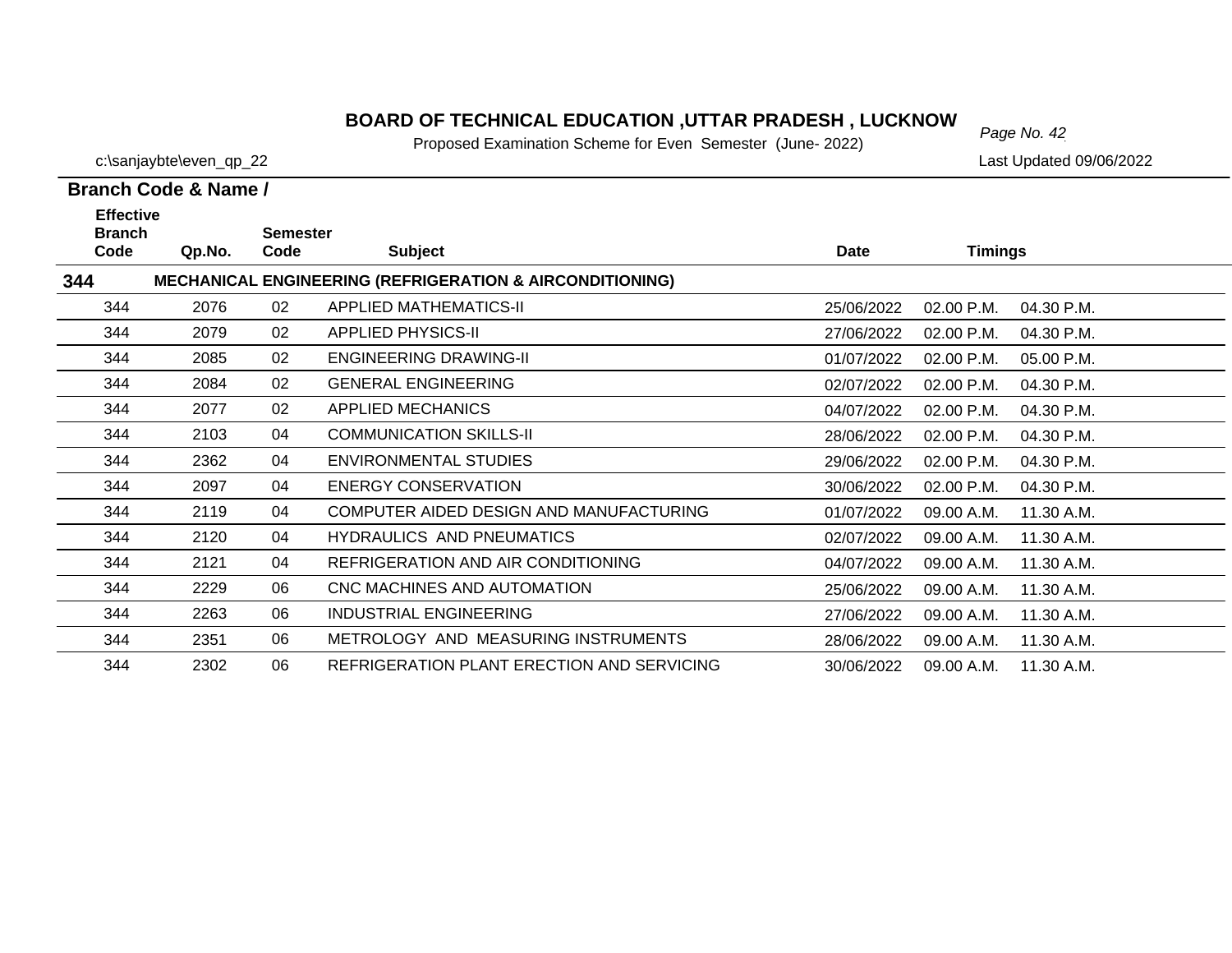### **BOARD OF TECHNICAL EDUCATION ,UTTAR PRADESH , LUCKNOW**  $_{Page No. 43}$

Proposed Examination Scheme for Even Semester (June- 2022)

**Branch Code & Name /**

**Branch** 

345

**345**

**Effective** 

c:\sanjaybte\even\_qp\_22 Last Updated 09/06/2022

04.30 P.M.

# **Code Qp.No. Semester Code Subject Date Timings MECHANICAL ENGINEERING (MAINTENANCE)** 2076 02 APPLIED MATHEMATICS-II 25/06/2022 02.00 P.M.

| 345 | 2079 | 02 | <b>APPLIED PHYSICS-II</b>               | 27/06/2022 | $02.00$ P.M. | 04.30 P.M. |
|-----|------|----|-----------------------------------------|------------|--------------|------------|
| 345 | 2085 | 02 | <b>ENGINEERING DRAWING-II</b>           | 01/07/2022 | $02.00$ P.M. | 05.00 P.M. |
| 345 | 2084 | 02 | <b>GENERAL ENGINEERING</b>              | 02/07/2022 | $02.00$ P.M. | 04.30 P.M. |
| 345 | 2077 | 02 | APPLIED MECHANICS                       | 04/07/2022 | $02.00$ P.M. | 04.30 P.M. |
| 345 | 2103 | 04 | <b>COMMUNICATION SKILLS-II</b>          | 28/06/2022 | $02.00$ P.M. | 04.30 P.M. |
| 345 | 2362 | 04 | ENVIRONMENTAL STUDIES                   | 29/06/2022 | $02.00$ P.M. | 04.30 P.M. |
| 345 | 2097 | 04 | ENERGY CONSERVATION                     | 30/06/2022 | $02.00$ P.M. | 04.30 P.M. |
| 345 | 2119 | 04 | COMPUTER AIDED DESIGN AND MANUFACTURING | 01/07/2022 | 09.00 A.M.   | 11.30 A.M. |
| 345 | 2120 | 04 | <b>HYDRAULICS AND PNEUMATICS</b>        | 02/07/2022 | 09.00 A.M.   | 11.30 A.M. |
| 345 | 2121 | 04 | REFRIGERATION AND AIR CONDITIONING      | 04/07/2022 | 09.00 A.M.   | 11.30 A.M. |
| 345 | 2229 | 06 | CNC MACHINES AND AUTOMATION             | 25/06/2022 | 09.00 A.M.   | 11.30 A.M. |
| 345 | 2263 | 06 | INDUSTRIAL ENGINEERING                  | 27/06/2022 | 09.00 A.M.   | 11.30 A.M. |
| 345 | 2351 | 06 | METROLOGY AND MEASURING INSTRUMENTS     | 28/06/2022 | 09.00 A.M.   | 11.30 A.M. |
| 345 | 2323 | 06 | REPAIR AND MAINTENANCE-II               | 29/06/2022 | 09.00 A.M.   | 11.30 A.M. |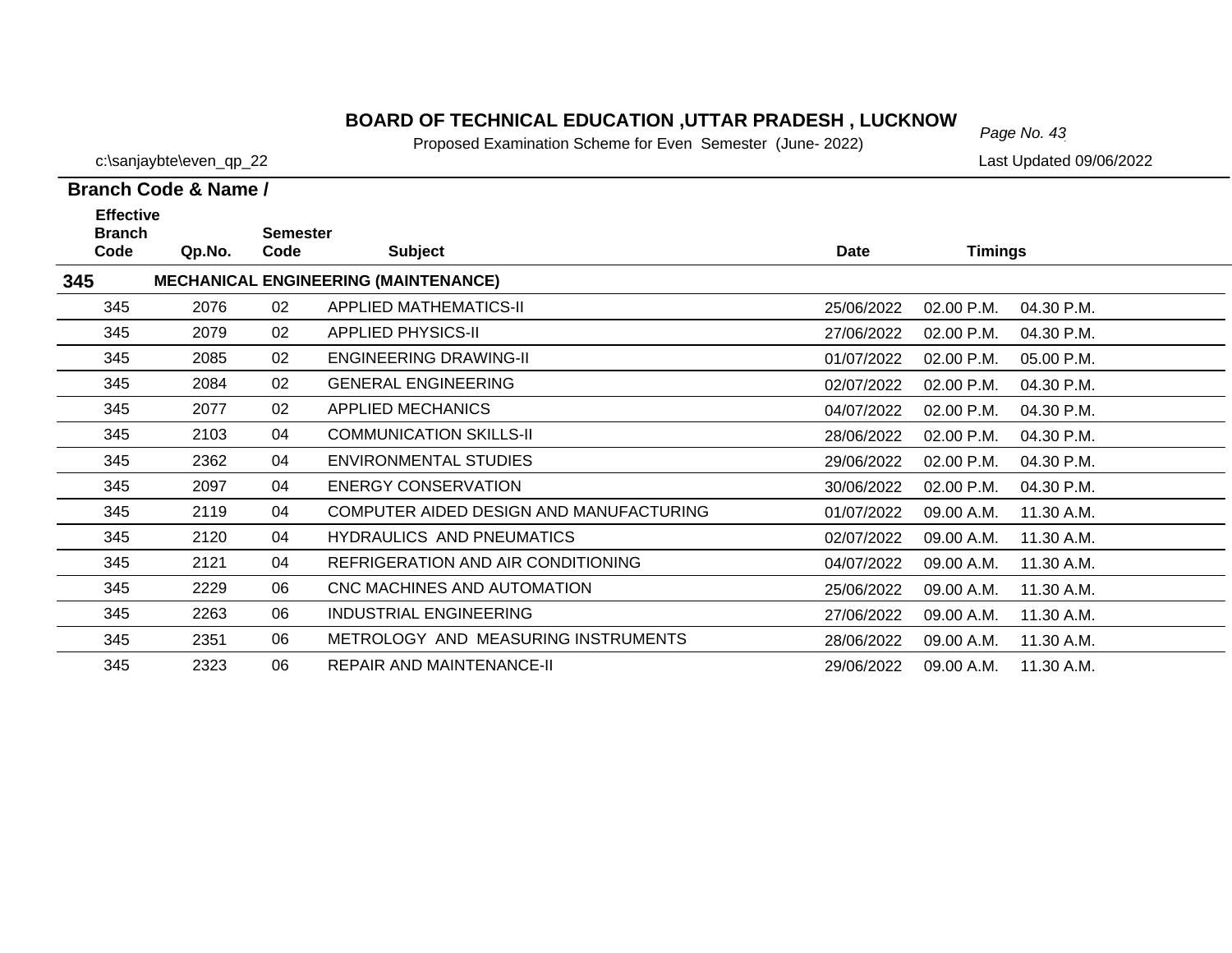### *Page No. 44* **BOARD OF TECHNICAL EDUCATION ,UTTAR PRADESH , LUCKNOW**

Proposed Examination Scheme for Even Semester (June- 2022)

|  | Branch Code & Name / |
|--|----------------------|

| <b>Effective</b><br><b>Branch</b><br>Code | Qp.No.                   | Semester<br>Code | <b>Subject</b>                                                   | <b>Date</b> | <b>Timings</b> |            |
|-------------------------------------------|--------------------------|------------------|------------------------------------------------------------------|-------------|----------------|------------|
| 348                                       | <b>TEXTILE CHEMISTRY</b> |                  |                                                                  |             |                |            |
| 348                                       | 1902                     | 02               | <b>APPLIED MATHEMATICS-I(B)</b>                                  | 25/06/2022  | 02.00 P.M.     | 04.30 P.M. |
| 348                                       | 1904                     | 02               | <b>APPLIED PHYSICS-II</b>                                        | 27/06/2022  | 02.00 P.M.     | 04.30 P.M. |
| 348                                       | 1504                     | 02               | <b>APPLIED CHEMISTRY</b>                                         | 28/06/2022  | 02.00 P.M.     | 04.30 P.M. |
| 348                                       | 1649                     | 02               | TEXTILE MANUFACTURING PROCESSES                                  | 30/06/2022  | 09.00 A.M.     | 11.30 A.M. |
| 348                                       | 1646                     | 02               | <b>TEXTILE FIBRES</b>                                            | 04/07/2022  | 02.00 P.M.     | 04.30 P.M. |
| 348                                       | 1108                     | 04               | <b>TECHNOLOGY OF DYEING-I</b>                                    | 28/06/2022  | 09.00 A.M.     | 11.30 A.M. |
| 348                                       | 1906                     | 04               | <b>FUNCTIONAL COMMUNICATION</b>                                  | 29/06/2022  | 02.00 P.M.     | 04.30 P.M. |
| 348                                       | 2097                     | 04               | <b>ENERGY CONSERVATION</b>                                       | 30/06/2022  | 02.00 P.M.     | 04.30 P.M. |
| 348                                       | 1113                     | 04               | <b>TEXTILE TESTING</b>                                           | 01/07/2022  | 09.00 A.M.     | 11.30 A.M. |
| 348                                       | 1107                     | 04               | ORGANIC CHEMICAL TECHNOLOGY                                      | 02/07/2022  | 02.00 P.M.     | 04.30 P.M. |
| 348                                       | 1111                     | 04               | <b>INDUSTRIAL SAFETY</b>                                         | 05/07/2022  | 09.00 A.M.     | 11.30 A.M. |
| 348                                       | 0020                     | 06               | ENVIRONMENTAL EDUCATION & DISASTER MANAGEMENT                    | 25/06/2022  | 09.00 A.M.     | 11.30 A.M. |
| 348                                       | 0253                     | 06               | <b>TECHNOLOGY OF FINISHING</b>                                   | 27/06/2022  | 09.00 A.M.     | 11.30 A.M. |
| 348                                       | 0256                     | 06               | ADVANCE WET PROCESSING & PROCESS CONTROL IN<br><b>PROCESSING</b> | 29/06/2022  | 09.00 A.M.     | 11.30 A.M. |
| 348                                       | 1117                     | 06               | INTRODUCTION TO KNITTING & GARMENT TECHNOLOGY                    | 04/07/2022  | 09.00 A.M.     | 11.30 A.M. |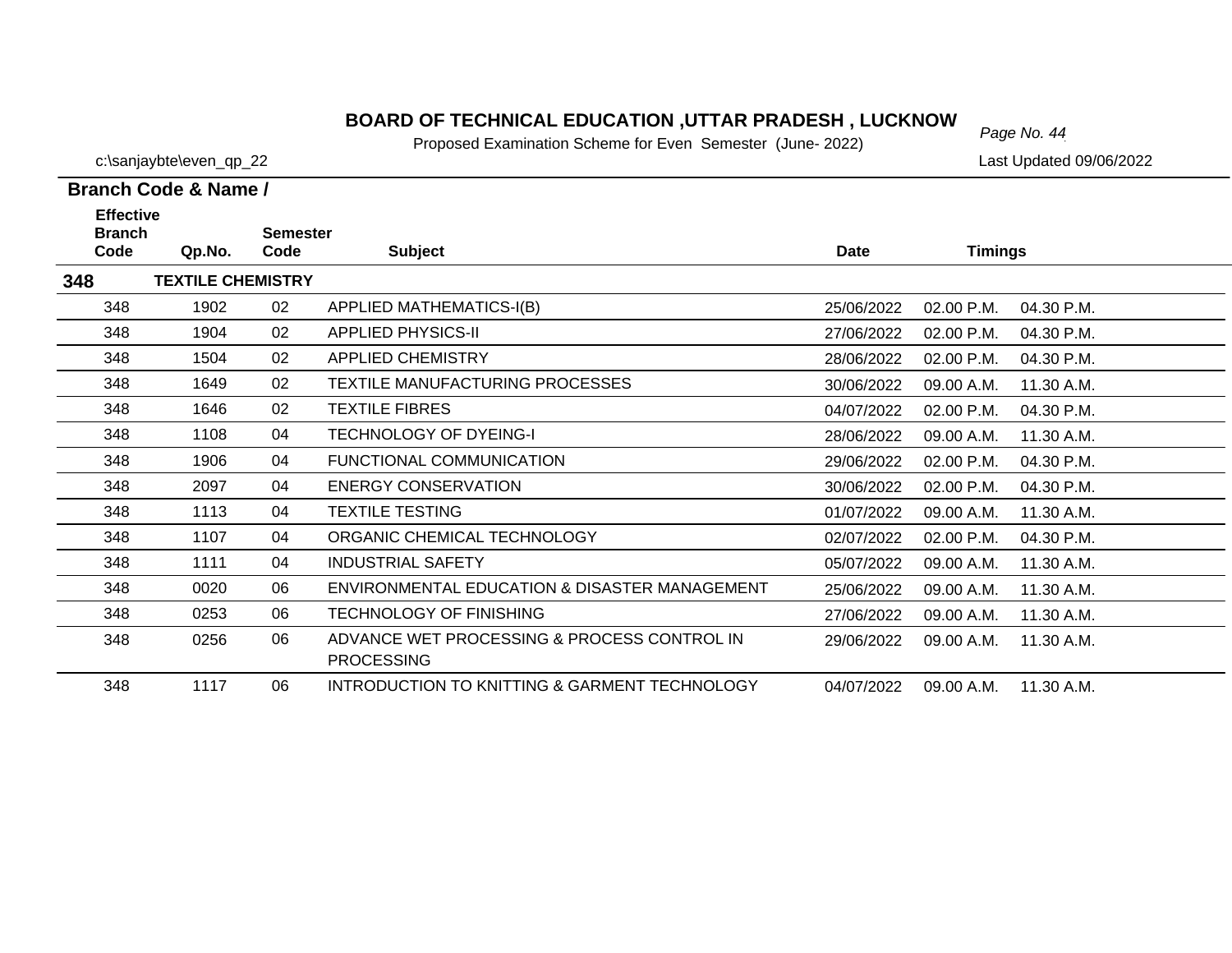### *Page No. 45* **BOARD OF TECHNICAL EDUCATION ,UTTAR PRADESH , LUCKNOW**

Proposed Examination Scheme for Even Semester (June- 2022)

| Branch Code & Name / |  |  |
|----------------------|--|--|

| <b>Effective</b><br><b>Branch</b> |                       | <b>Semester</b> |                                               |            |                              |  |
|-----------------------------------|-----------------------|-----------------|-----------------------------------------------|------------|------------------------------|--|
| Code                              | Qp.No.                | Code            | <b>Subject</b>                                | Date       | Timings                      |  |
| 349                               | <b>TEXTILE DESIGN</b> |                 |                                               |            |                              |  |
| 349                               | 1076                  | 02              | FABRIC MANUFACTURING PROCESS-I                | 25/06/2022 | 02.00 P.M.<br>04.30 P.M.     |  |
| 349                               | 1908                  | 02              | PRINCIPLES OF DESIGN AND SKETCHING            | 28/06/2022 | $02.00$ P.M.<br>$04.30$ P.M. |  |
| 349                               | 2359                  | 02              | INDIAN TRADITIONAL TEXTILE                    | 30/06/2022 | $02.00$ P.M.<br>$04.30$ P.M. |  |
| 349                               | 1071                  | 04              | TEXTILE PRINTING                              | 27/06/2022 | 02.00 P.M.<br>04.30 P.M.     |  |
| 349                               | 1906                  | 04              | FUNCTIONAL COMMUNICATION                      | 29/06/2022 | $02.00$ P.M.<br>04.30 P.M.   |  |
| 349                               | 1985                  | 04              | <b>FABRIC MANUFACTURING PROCESS-II</b>        | 30/06/2022 | 09.00 A.M.<br>11.30 A.M.     |  |
| 349                               | 1073                  | 04              | <b>TEXTILE DESIGN-I</b>                       | 01/07/2022 | 09.00 A.M.<br>11.30 A.M.     |  |
| 349                               | 0020                  | 06              | ENVIRONMENTAL EDUCATION & DISASTER MANAGEMENT | 25/06/2022 | 09.00 A.M.<br>11.30 A.M.     |  |
| 349                               | 0083                  | 06              | <b>FASHION STUDIES</b>                        | 27/06/2022 | 11.30 A.M.<br>09.00 A.M.     |  |
| 349                               | 1909                  | 06              | ADVANCE FABRIC STRUCTURE & ANALYSIS           | 28/06/2022 | 09.00 A.M.<br>11.30 A.M.     |  |
| 349                               | 2122                  | 06              | <b>TEXTILE QUALITY ASSURANCE</b>              | 29/06/2022 | 11.30 A.M.<br>09.00 A.M.     |  |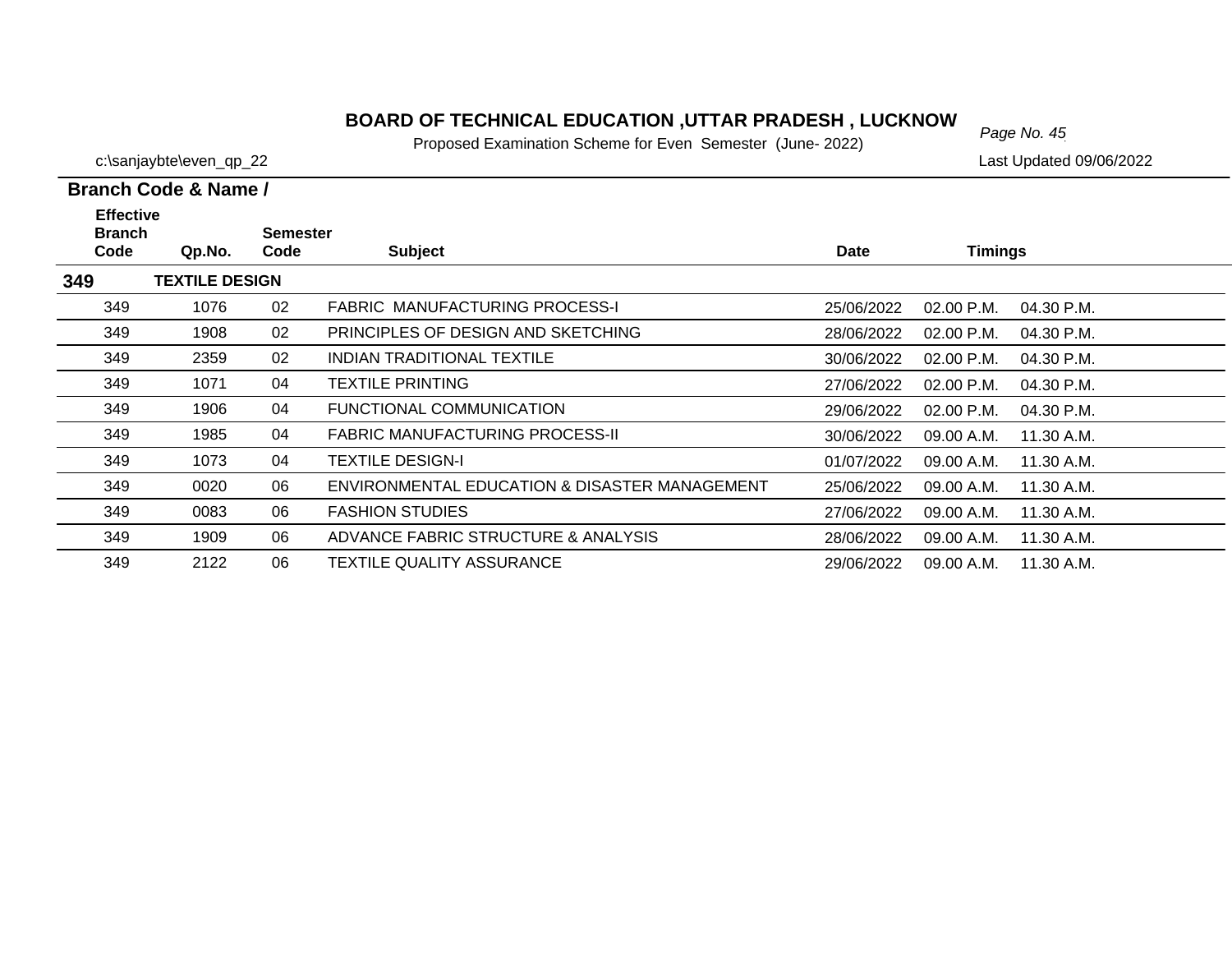### *Page No. 46* **BOARD OF TECHNICAL EDUCATION ,UTTAR PRADESH , LUCKNOW**

Proposed Examination Scheme for Even Semester (June- 2022)

c:\sanjaybte\even\_qp\_22 Last Updated 09/06/2022

### **Branch Code & Name /**

| <b>Effective</b><br><b>Branch</b> |        | Semester |                                               |             |                            |  |
|-----------------------------------|--------|----------|-----------------------------------------------|-------------|----------------------------|--|
| Code                              | Qp.No. | Code     | <b>Subject</b>                                | <b>Date</b> | <b>Timings</b>             |  |
| 350                               |        |          | <b>TEXTILE DESIGN (TEXTILE PRINTING)</b>      |             |                            |  |
| 350                               | 1076   | 02       | <b>FABRIC MANUFACTURING PROCESS-I</b>         | 25/06/2022  | $02.00$ P.M.<br>04.30 P.M. |  |
| 350                               | 1908   | 02       | PRINCIPLES OF DESIGN AND SKETCHING            | 28/06/2022  | $02.00$ P.M.<br>04.30 P.M. |  |
| 350                               | 2359   | 02       | INDIAN TRADITIONAL TEXTILE                    | 30/06/2022  | $02.00$ P.M.<br>04.30 P.M. |  |
| 350                               | 1071   | 04       | <b>TEXTILE PRINTING</b>                       | 27/06/2022  | $02.00$ P.M.<br>04.30 P.M. |  |
| 350                               | 1906   | 04       | FUNCTIONAL COMMUNICATION                      | 29/06/2022  | 02.00 P.M.<br>04.30 P.M.   |  |
| 350                               | 1985   | 04       | <b>FABRIC MANUFACTURING PROCESS-II</b>        | 30/06/2022  | 11.30 A.M.<br>09.00 A.M.   |  |
| 350                               | 1073   | 04       | <b>TEXTILE DESIGN-I</b>                       | 01/07/2022  | 09.00 A.M.<br>11.30 A.M.   |  |
| 350                               | 0020   | 06       | ENVIRONMENTAL EDUCATION & DISASTER MANAGEMENT | 25/06/2022  | 11.30 A.M.<br>09.00 A.M.   |  |
| 350                               | 0083   | 06       | <b>FASHION STUDIES</b>                        | 27/06/2022  | 11.30 A.M.<br>09.00 A.M.   |  |
| 350                               | 1909   | 06       | ADVANCE FABRIC STRUCTURE & ANALYSIS           | 28/06/2022  | 09.00 A.M.<br>11.30 A.M.   |  |
| 350                               | 2122   | 06       | TEXTILE QUALITY ASSURANCE                     | 29/06/2022  | 11.30 A.M.<br>09.00 A.M.   |  |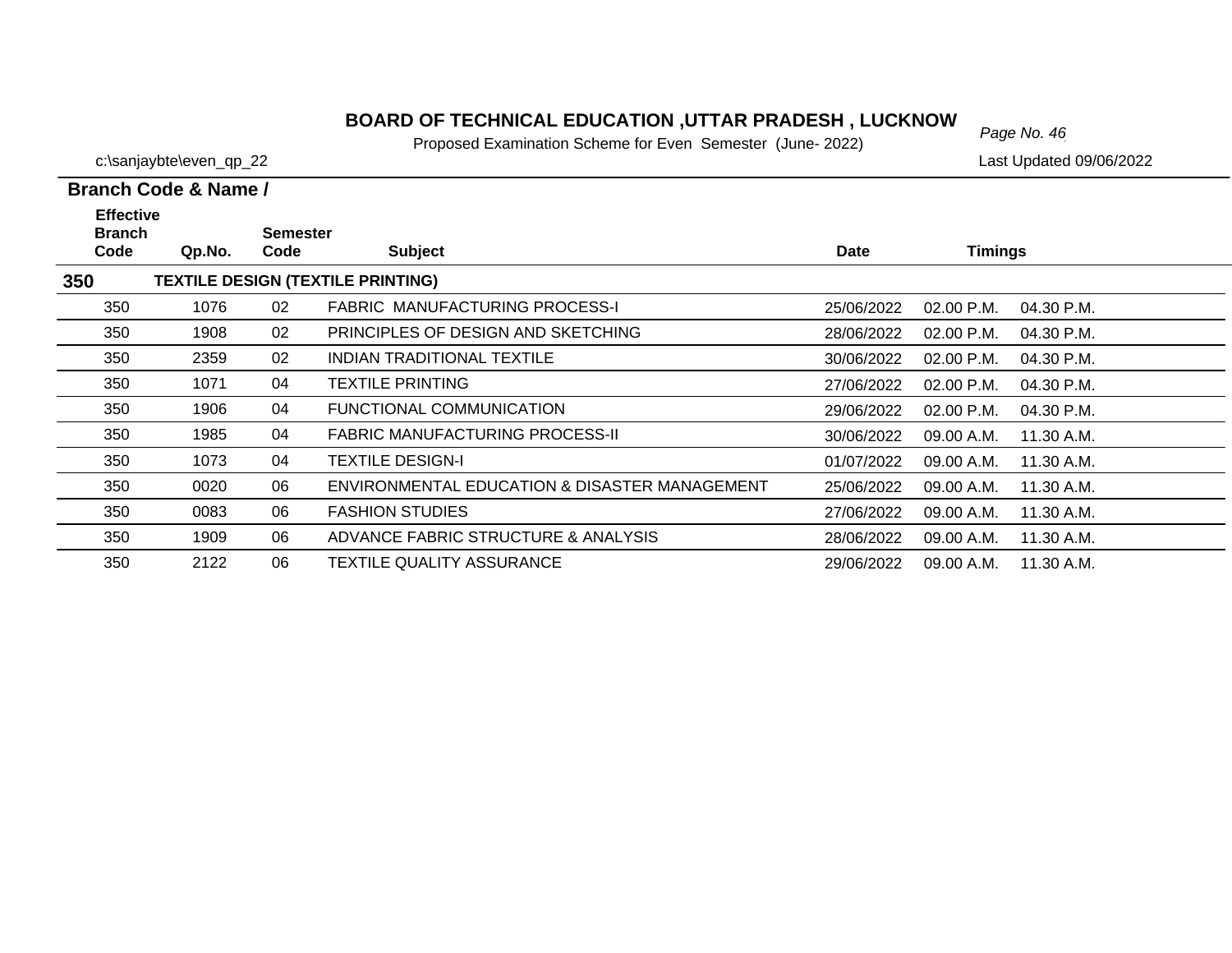### **BOARD OF TECHNICAL EDUCATION ,UTTAR PRADESH , LUCKNOW**  $_{Page No. 47}$

Proposed Examination Scheme for Even Semester (June- 2022)

27/06/2022 09.00 A.M.

28/06/2022 09.00 A.M.

29/06/2022 09.00 A.M. 11.30 A.M.

11.30 A.M.

11.30 A.M.

c:\sanjaybte\even\_qp\_22 Last Updated 09/06/2022

351

351

351

0245 06 ADVANCE FABRIC STRUCTURE

0246 06 PROCESS CONTROL IN SPINNING & ADVANCE SPINNING

0247 06 PROCESS CONTROL IN WEAVING & ADVANCE WEAVING

|                                           | Branch Code & Name /      |                         |                                               |             |                            |  |  |  |  |
|-------------------------------------------|---------------------------|-------------------------|-----------------------------------------------|-------------|----------------------------|--|--|--|--|
| <b>Effective</b><br><b>Branch</b><br>Code | Qp.No.                    | <b>Semester</b><br>Code | <b>Subject</b>                                | <b>Date</b> | <b>Timings</b>             |  |  |  |  |
| 351                                       | <b>TEXTILE TECHNOLOGY</b> |                         |                                               |             |                            |  |  |  |  |
| 351                                       | 1902                      | 02                      | APPLIED MATHEMATICS-I(B)                      | 25/06/2022  | 02.00 P.M.<br>04.30 P.M.   |  |  |  |  |
| 351                                       | 1904                      | 02                      | <b>APPLIED PHYSICS-II</b>                     | 27/06/2022  | $02.00$ P.M.<br>04.30 P.M. |  |  |  |  |
| 351                                       | 1504                      | 02                      | APPLIED CHEMISTRY                             | 28/06/2022  | 02.00 P.M.<br>04.30 P.M.   |  |  |  |  |
| 351                                       | 1647                      | 02                      | <b>TEXTILE CHEMICAL PROCESSING</b>            | 02/07/2022  | 04.30 P.M.<br>$02.00$ P.M. |  |  |  |  |
| 351                                       | 1646                      | 02                      | TEXTILE FIBRES                                | 04/07/2022  | $02.00$ P.M.<br>04.30 P.M. |  |  |  |  |
| 351                                       | 1906                      | 04                      | FUNCTIONAL COMMUNICATION                      | 29/06/2022  | $02.00$ P.M.<br>04.30 P.M. |  |  |  |  |
| 351                                       | 2097                      | 04                      | ENERGY CONSERVATION                           | 30/06/2022  | 02.00 P.M.<br>04.30 P.M.   |  |  |  |  |
| 351                                       | 1113                      | 04                      | <b>TEXTILE TESTING</b>                        | 01/07/2022  | 11.30 A.M.<br>09.00 A.M.   |  |  |  |  |
| 351                                       | 1117                      | 04                      | INTRODUCTION TO KNITTING & GARMENT TECHNOLOGY | 04/07/2022  | 09.00 A.M.<br>11.30 A.M.   |  |  |  |  |
| 351                                       | 1111                      | 04                      | <b>INDUSTRIAL SAFETY</b>                      | 05/07/2022  | 11.30 A.M.<br>09.00 A.M.   |  |  |  |  |
| 351                                       | 1116                      | 04                      | <b>PRINCIPLES OF DESIGN &amp; COLOUR</b>      | 06/07/2022  | 02.00 P.M.<br>05.00 P.M.   |  |  |  |  |
| 351                                       | 0020                      | 06                      | ENVIRONMENTAL EDUCATION & DISASTER MANAGEMENT | 25/06/2022  | 11.30 A.M.<br>09.00 A.M.   |  |  |  |  |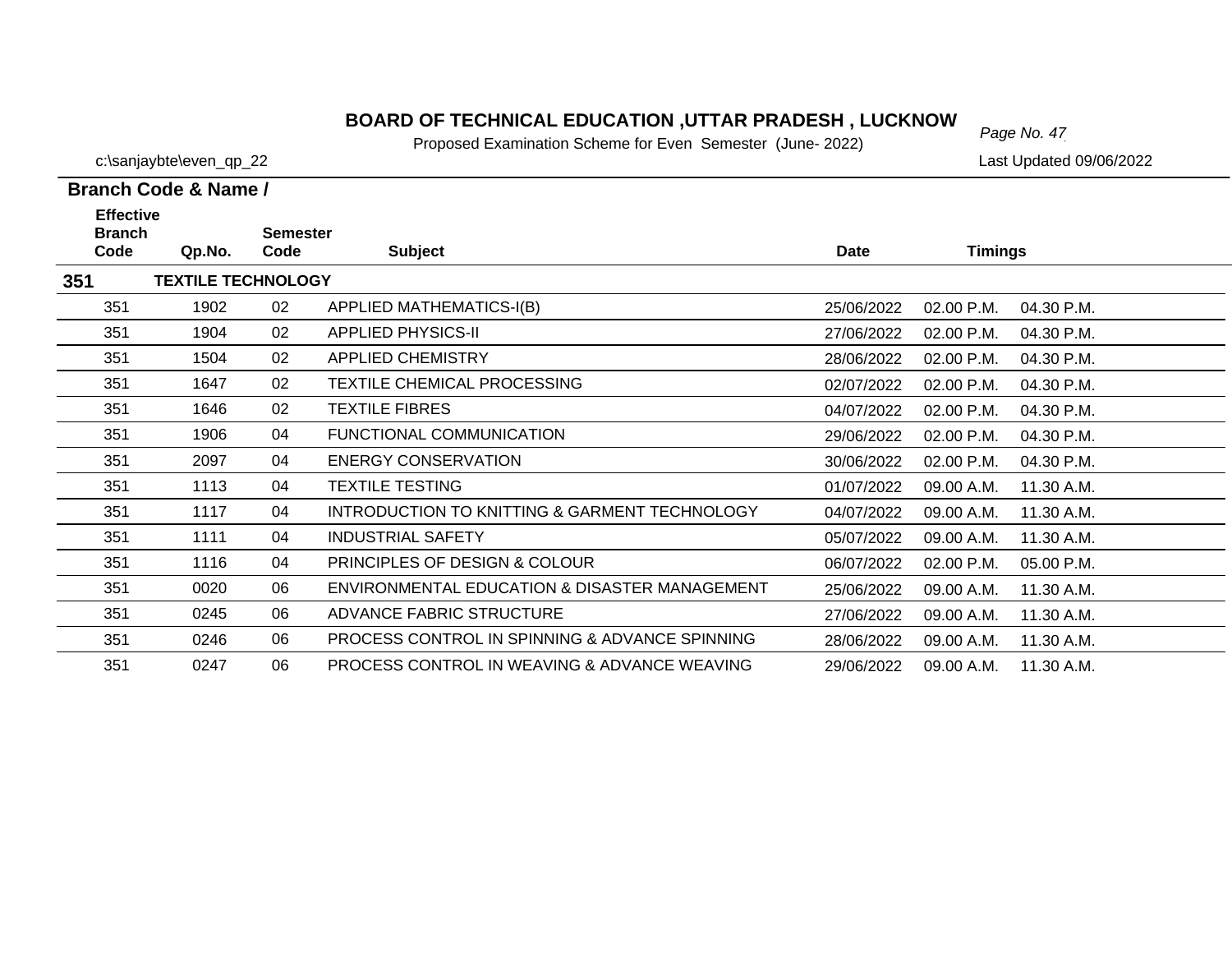### *Page No. 48* **BOARD OF TECHNICAL EDUCATION ,UTTAR PRADESH , LUCKNOW**

Proposed Examination Scheme for Even Semester (June- 2022)

| Branch Code & Name / |  |  |
|----------------------|--|--|

| <b>Effective</b>      |                             | <b>Semester</b> |                                                                |            |                |            |
|-----------------------|-----------------------------|-----------------|----------------------------------------------------------------|------------|----------------|------------|
| <b>Branch</b><br>Code | Qp.No.                      | Code            | <b>Subject</b>                                                 | Date       | <b>Timings</b> |            |
| 352                   | <b>CHEMICAL ENGINEERING</b> |                 |                                                                |            |                |            |
| 352                   | 2076                        | 02              | <b>APPLIED MATHEMATICS-II</b>                                  | 25/06/2022 | 02.00 P.M.     | 04.30 P.M. |
| 352                   | 2079                        | 02              | <b>APPLIED PHYSICS-II</b>                                      | 27/06/2022 | $02.00$ P.M.   | 04.30 P.M. |
| 352                   | 2086                        | 02              | BASICS OF MECHANICAL AND CIVIL ENGINEERING                     | 30/06/2022 | 09.00 A.M.     | 11.30 A.M. |
| 352                   | 2090                        | 02              | MECHANICAL OPERATION AND SOLID HANDLING                        | 01/07/2022 | 09.00 A.M.     | 11.30 A.M. |
| 352                   | 2077                        | 02              | APPLIED MECHANICS                                              | 04/07/2022 | 02.00 P.M.     | 04.30 P.M. |
| 352                   | 2103                        | 04              | <b>COMMUNICATION SKILLS-II</b>                                 | 28/06/2022 | 02.00 P.M.     | 04.30 P.M. |
| 352                   | 2088                        | 04              | BASIC OF ELECTRICAL AND ELECTRONICS ENGINEERING                | 29/06/2022 | 02.00 P.M.     | 04.30 P.M. |
| 352                   | 2128                        | 04              | <b>HEAT TRANSFER OPERATIONS</b>                                | 01/07/2022 | 02.00 P.M.     | 04.30 P.M. |
| 352                   | 2129                        | 04              | <b>MASS TRANSFER OPERATIONS-I</b>                              | 02/07/2022 | 02.00 P.M.     | 04.30 P.M. |
| 352                   | 2126                        | 04              | CHEMICAL REACTION ENGINEERING                                  | 04/07/2022 | 09.00 A.M.     | 11.30 A.M. |
| 352                   | 2127                        | 04              | CHEMICAL TECHNOLOGY-II                                         | 05/07/2022 | 09.00 A.M.     | 11.30 A.M. |
| 352                   | 2349                        | 06              | <b>FERTILIZER TECHNOLOGY</b>                                   | 27/06/2022 | 09.00 A.M.     | 11.30 A.M. |
| 352                   | 2356                        | 06              | PROCESS EQUIPMENT DESIGN                                       | 28/06/2022 | 09.00 A.M.     | 11.30 A.M. |
| 352                   | 2291                        | 06              | PETROLEUM PROCESSING ENGINEERING                               | 29/06/2022 | 09.00 A.M.     | 11.30 A.M. |
| 352                   | 2097                        | 06              | <b>ENERGY CONSERVATION</b>                                     | 30/06/2022 | 02.00 P.M.     | 04.30 P.M. |
| 352                   | 2296                        | 06              | <b>PROCESS CONTROL</b>                                         | 02/07/2022 | 09.00 A.M.     | 11.30 A.M. |
| 352                   | 2337                        | 06              | INDUSTRIAL MANAGEMENT & ENTREPRENEURSHIP<br><b>DEVELOPMENT</b> | 06/07/2022 | 02.00 P.M.     | 04.30 P.M. |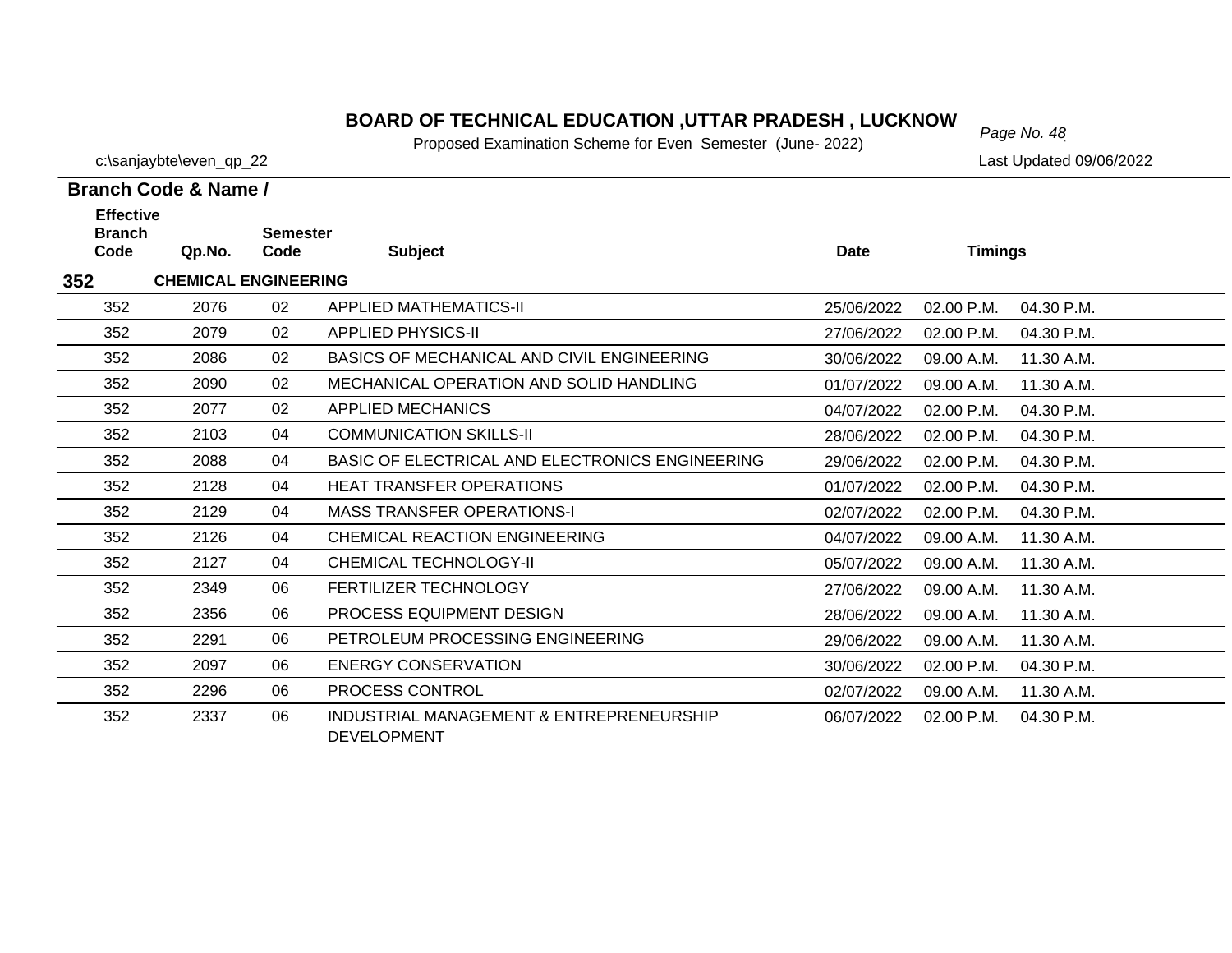### *Page No. 49* **BOARD OF TECHNICAL EDUCATION ,UTTAR PRADESH , LUCKNOW**

Proposed Examination Scheme for Even Semester (June- 2022)

|                                           | Branch Code & Name / |                         |                                                 |            |            |            |  |  |  |  |  |
|-------------------------------------------|----------------------|-------------------------|-------------------------------------------------|------------|------------|------------|--|--|--|--|--|
| <b>Effective</b><br><b>Branch</b><br>Code | Qp.No.               | <b>Semester</b><br>Code | <b>Subject</b>                                  | Date       | Timings    |            |  |  |  |  |  |
| 353                                       |                      |                         | <b>CHEMICAL ENGINEERING (PETRO CHEMICAL)</b>    |            |            |            |  |  |  |  |  |
| 353                                       | 2076                 | 02                      | <b>APPLIED MATHEMATICS-II</b>                   | 25/06/2022 | 02.00 P.M. | 04.30 P.M. |  |  |  |  |  |
| 353                                       | 2079                 | 02                      | <b>APPLIED PHYSICS-II</b>                       | 27/06/2022 | 02.00 P.M. | 04.30 P.M. |  |  |  |  |  |
| 353                                       | 2086                 | 02                      | BASICS OF MECHANICAL & CIVIL ENGINEERING        | 30/06/2022 | 09.00 A.M. | 11.30 A.M. |  |  |  |  |  |
| 353                                       | 2090                 | 02                      | MECHANICAL OPERATIONS AND SOLID HANDLING        | 01/07/2022 | 09.00 A.M. | 11.30 A.M. |  |  |  |  |  |
| 353                                       | 2077                 | 02                      | <b>APPLIED MECHANICS</b>                        | 04/07/2022 | 02.00 P.M. | 04.30 P.M. |  |  |  |  |  |
| 353                                       | 2103                 | 04                      | <b>COMMUNICATION SKILLS-II</b>                  | 28/06/2022 | 02.00 P.M. | 04.30 P.M. |  |  |  |  |  |
| 353                                       | 2088                 | 04                      | BASIC OF ELECTRICAL AND ELECTRONICS ENGINEERING | 29/06/2022 | 02.00 P.M. | 04.30 P.M. |  |  |  |  |  |
| 353                                       | 2419                 | 04                      | NATURAL AND BIO GAS ENGINEERING                 | 30/06/2022 | 02.00 P.M. | 04.30 P.M. |  |  |  |  |  |
| 353                                       | 2128                 | 04                      | <b>HEAT TRANSFER OPERATIONS</b>                 | 01/07/2022 | 02.00 P.M. | 04.30 P.M. |  |  |  |  |  |
| 353                                       | 2129                 | 04                      | <b>MASS TRANSFER OPERATIONS-I</b>               | 02/07/2022 | 02.00 P.M. | 04.30 P.M. |  |  |  |  |  |
| 353                                       | 2126                 | 04                      | CHEMICAL REACTION ENGINEERING                   | 04/07/2022 | 09.00 A.M. | 11.30 A.M. |  |  |  |  |  |
| 753                                       | 0223                 | 06                      | CHEMICAL REACTION ENGINEERING                   | 25/06/2022 | 09.00 A.M. | 11.30 A.M. |  |  |  |  |  |
| 753                                       | 0224                 | 06                      | AUTOMATIC PROCESS CONTROL                       | 27/06/2022 | 09.00 A.M. | 11.30 A.M. |  |  |  |  |  |
| 753                                       | 0232                 | 06                      | <b>PETROCHEMICALS</b>                           | 29/06/2022 | 09.00 A.M. | 11.30 A.M. |  |  |  |  |  |
| 753                                       | 0225                 | 06                      | <b>PROCESS EQUIPMENT DESIGN</b>                 | 05/07/2022 | 09.00 A.M. | 11.30 A.M. |  |  |  |  |  |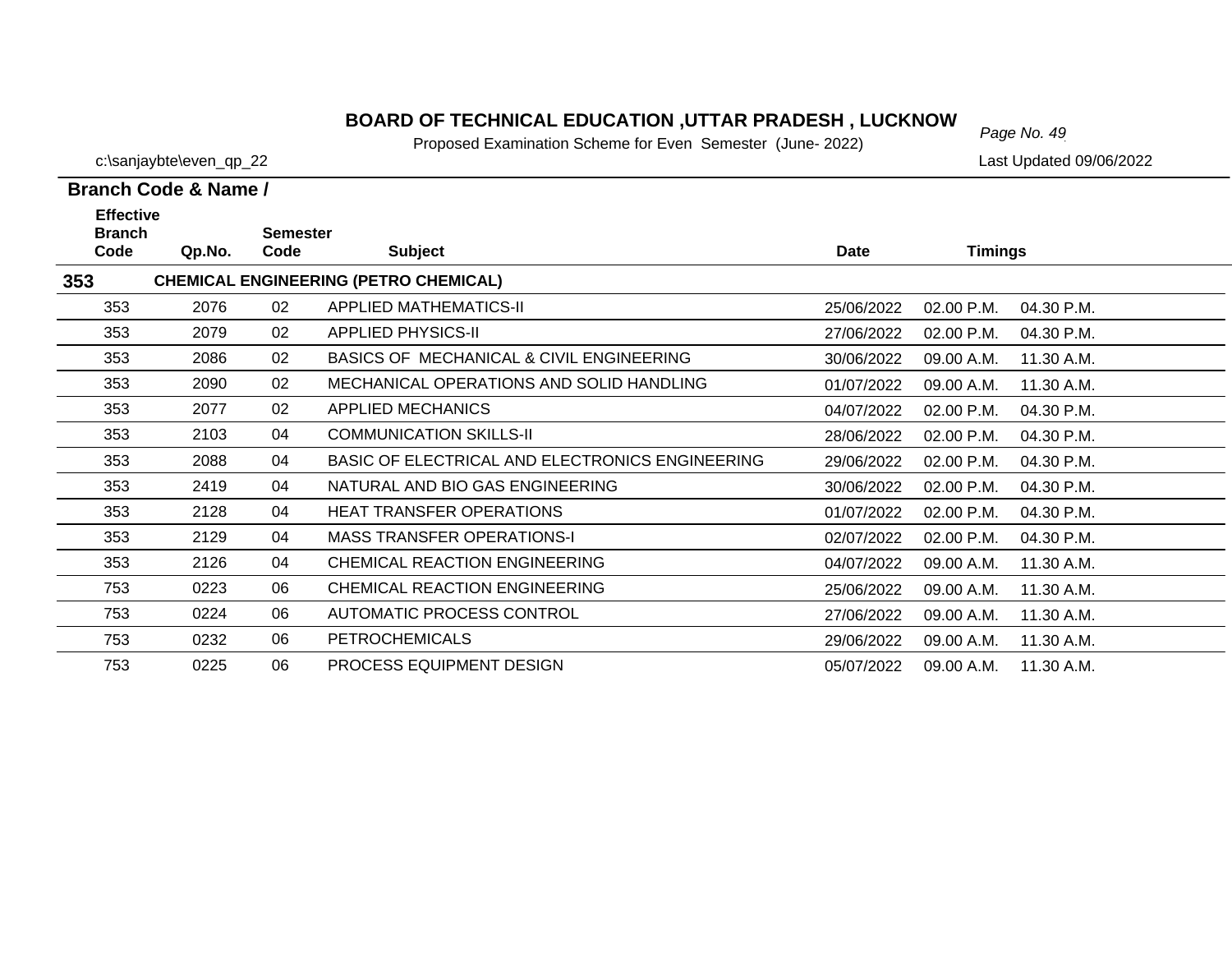### *Page No. 50* **BOARD OF TECHNICAL EDUCATION ,UTTAR PRADESH , LUCKNOW**

Proposed Examination Scheme for Even Semester (June- 2022)

c:\sanjaybte\even\_qp\_22 Last Updated 09/06/2022

| Branch Code & Name /  |        |                         |                                                |             |                |            |  |  |  |
|-----------------------|--------|-------------------------|------------------------------------------------|-------------|----------------|------------|--|--|--|
| <b>Effective</b>      |        |                         |                                                |             |                |            |  |  |  |
| <b>Branch</b><br>Code | Qp.No. | <b>Semester</b><br>Code | <b>Subject</b>                                 | <b>Date</b> | <b>Timings</b> |            |  |  |  |
| 355                   |        |                         | <b>COMPUTER SCIENCE AND ENGINEERING</b>        |             |                |            |  |  |  |
| 355                   | 2076   | 02                      | <b>APPLIED MATHEMATICS-II</b>                  | 25/06/2022  | 02.00 P.M.     | 04.30 P.M. |  |  |  |
| 355                   | 2079   | 02                      | <b>APPLIED PHYSICS-II</b>                      | 27/06/2022  | 02.00 P.M.     | 04.30 P.M. |  |  |  |
| 355                   | 2088   | 02                      | BASICS OF ELECTRICAL & ELECTRONICS ENGINEERING | 29/06/2022  | 02.00 P.M.     | 04.30 P.M. |  |  |  |
| 355                   | 2089   | 02                      | <b>MULTIMEDIA &amp; ANIMATION</b>              | 01/07/2022  | 02.00 P.M.     | 04.30 P.M. |  |  |  |
| 355                   | 2087   | 02                      | CONCEPT OF PROGRAMMING USING C                 | 04/07/2022  | 02.00 P.M.     | 04.30 P.M. |  |  |  |
| 355                   | 2103   | 04                      | <b>COMMUNICATION SKILLS-II</b>                 | 28/06/2022  | 02.00 P.M.     | 04.30 P.M. |  |  |  |
| 355                   | 2097   | 04                      | <b>ENERGY CONSERVATION</b>                     | 30/06/2022  | 02.00 P.M.     | 04.30 P.M. |  |  |  |
| 355                   | 2131   | 04                      | DATABASE MANAGEMENT SYSTEM                     | 01/07/2022  | 09.00 A.M.     | 11.30 A.M. |  |  |  |
| 355                   | 2132   | 04                      | E-COMMERCE AND DIGITAL MARKETING               | 02/07/2022  | 09.00 A.M.     | 11.30 A.M. |  |  |  |
| 355                   | 2207   | 04                      | <b>OPERATING SYSTEM</b>                        | 04/07/2022  | 09.00 A.M.     | 11.30 A.M. |  |  |  |
| 355                   | 2208   | 04                      | OBJECT ORIENTED PROGRAMMING USING JAVA         | 05/07/2022  | 09.00 A.M.     | 11.30 A.M. |  |  |  |
| 355                   | 2214   | 06                      | ADVANCED JAVA (ELECTIVE)                       | 27/06/2022  | 09.00 A.M.     | 11.30 A.M. |  |  |  |
| 355                   | 2238   | 06                      | DATA SCIENCE AND MACHINE LEARNING (ELECTIVE)   | 27/06/2022  | 09.00 A.M.     | 11.30 A.M. |  |  |  |
| 355                   | 2244   | 06                      | DOT NET TECHNOLOGIES (ELECTIVE)                | 27/06/2022  | 09.00 A.M.     | 11.30 A.M. |  |  |  |
| 355                   | 2228   | 06                      | <b>CLOUD COMPUTING</b>                         | 28/06/2022  | 09.00 A.M.     | 11.30 A.M. |  |  |  |
| 355                   | 2242   | 06                      | DEVELOPMENT OF ANDROID APPLICATIONS            | 30/06/2022  | 09.00 A.M.     | 11.30 A.M. |  |  |  |
| 355                   | 2337   | 06                      | INDUSTRIAL MANAGEMENT & ENTREPRENEURSHIP       | 06/07/2022  | 02.00 P.M.     | 04.30 P.M. |  |  |  |

DEVELOPMENT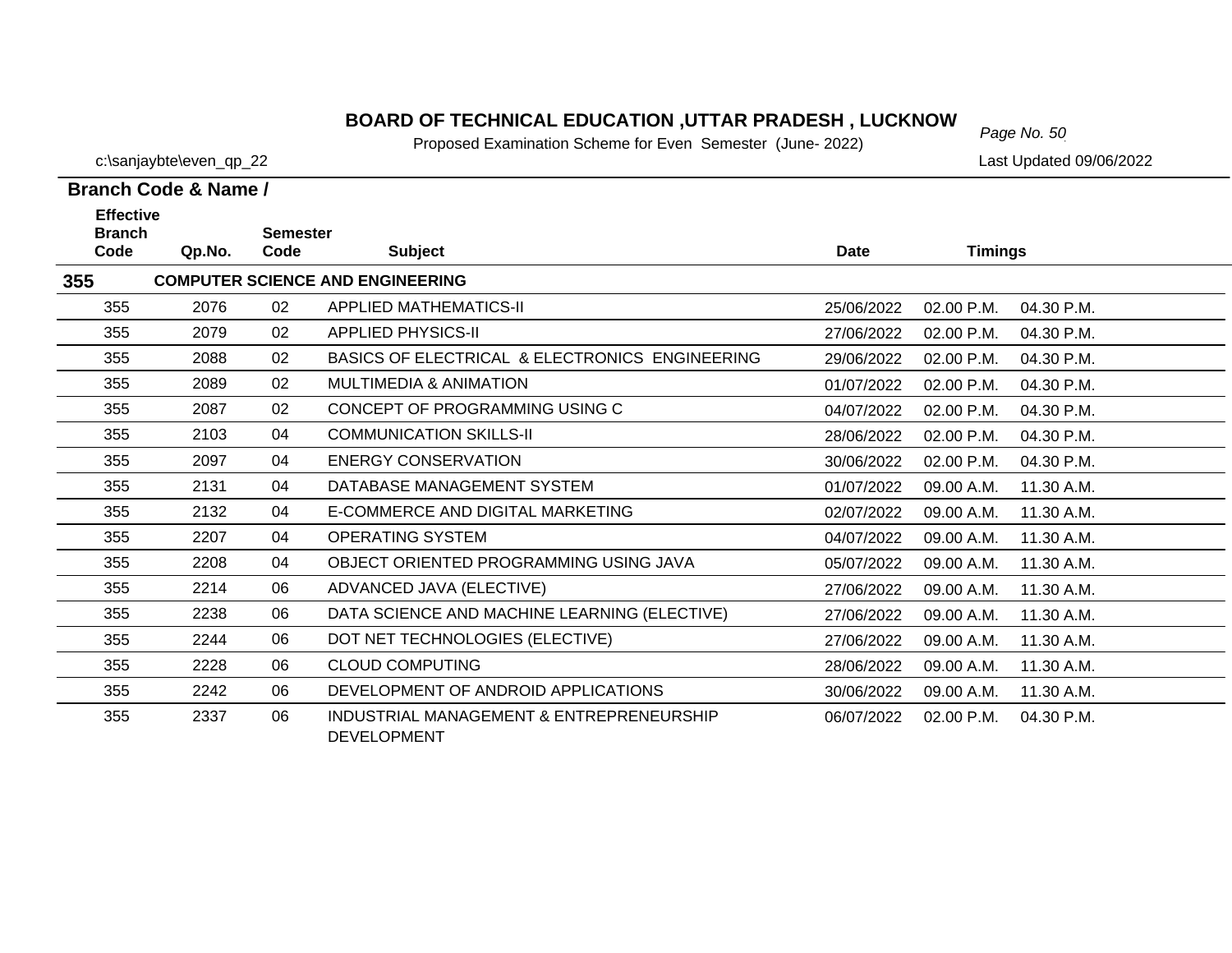# *Page No. 51* **BOARD OF TECHNICAL EDUCATION ,UTTAR PRADESH , LUCKNOW**

Proposed Examination Scheme for Even Semester (June- 2022)

c:\sanjaybte\even\_qp\_22 Last Updated 09/06/2022

**Branch Code & Name /**

| <b>Effective</b>      |                               |                         |                                                                |            |                          |  |
|-----------------------|-------------------------------|-------------------------|----------------------------------------------------------------|------------|--------------------------|--|
| <b>Branch</b><br>Code | Qp.No.                        | <b>Semester</b><br>Code | <b>Subject</b>                                                 | Date       | <b>Timings</b>           |  |
| 356                   | <b>INFORMATION TECHNOLOGY</b> |                         |                                                                |            |                          |  |
| 356                   | 2076                          | 02                      | <b>APPLIED MATHEMATICS-II</b>                                  | 25/06/2022 | 02.00 P.M.<br>04.30 P.M. |  |
| 356                   | 2079                          | 02                      | <b>APPLIED PHYSICS-II</b>                                      | 27/06/2022 | 02.00 P.M.<br>04.30 P.M. |  |
| 356                   | 2088                          | 02                      | BASICS OF ELECTRICAL & ELECTRONICS ENGINEERING                 | 29/06/2022 | 02.00 P.M.<br>04.30 P.M. |  |
| 356                   | 2089                          | 02                      | <b>MULTIMEDIA &amp; ANIMATION</b>                              | 01/07/2022 | 02.00 P.M.<br>04.30 P.M. |  |
| 356                   | 2087                          | 02                      | CONCEPT OF PROGRAMMING USING C                                 | 04/07/2022 | 02.00 P.M.<br>04.30 P.M. |  |
| 356                   | 2103                          | 04                      | <b>COMMUNICATION SKILLS-II</b>                                 | 28/06/2022 | 04.30 P.M.<br>02.00 P.M. |  |
| 356                   | 2097                          | 04                      | <b>ENERGY CONSERVATION</b>                                     | 30/06/2022 | 02.00 P.M.<br>04.30 P.M. |  |
| 356                   | 2131                          | 04                      | DATABASE MANAGEMENT SYSTEM                                     | 01/07/2022 | 09.00 A.M.<br>11.30 A.M. |  |
| 356                   | 2132                          | 04                      | E-COMMERCE AND DIGITAL MARKETING                               | 02/07/2022 | 09.00 A.M.<br>11.30 A.M. |  |
| 356                   | 2207                          | 04                      | <b>OPERATING SYSTEM</b>                                        | 04/07/2022 | 09.00 A.M.<br>11.30 A.M. |  |
| 356                   | 2208                          | 04                      | OBJECT ORIENTED PROGRAMMING USING JAVA                         | 05/07/2022 | 09.00 A.M.<br>11.30 A.M. |  |
| 356                   | 2214                          | 06                      | ADVANCED JAVA (ELECTIVE)                                       | 27/06/2022 | 09.00 A.M.<br>11.30 A.M. |  |
| 356                   | 2226                          | 06                      | <b>BIG DATA (ELECTIVE)</b>                                     | 27/06/2022 | 09.00 A.M.<br>11.30 A.M. |  |
| 356                   | 2238                          | 06                      | DATA SCIENCE AND MACHINE LEARNING (ELECTIVE)                   | 27/06/2022 | 09.00 A.M.<br>11.30 A.M. |  |
| 356                   | 2243                          | 06                      | DIGITAL IMAGE PROCESSING (ELECTIVE)                            | 27/06/2022 | 11.30 A.M.<br>09.00 A.M. |  |
| 356                   | 2228                          | 06                      | <b>CLOUD COMPUTING</b>                                         | 28/06/2022 | 09.00 A.M.<br>11.30 A.M. |  |
| 356                   | 2242                          | 06                      | DEVELOPMENT OF ANDROID APPLICATIONS                            | 30/06/2022 | 11.30 A.M.<br>09.00 A.M. |  |
| 356                   | 2337                          | 06                      | INDUSTRIAL MANAGEMENT & ENTREPRENEURSHIP<br><b>DEVELOPMENT</b> | 06/07/2022 | 02.00 P.M.<br>04.30 P.M. |  |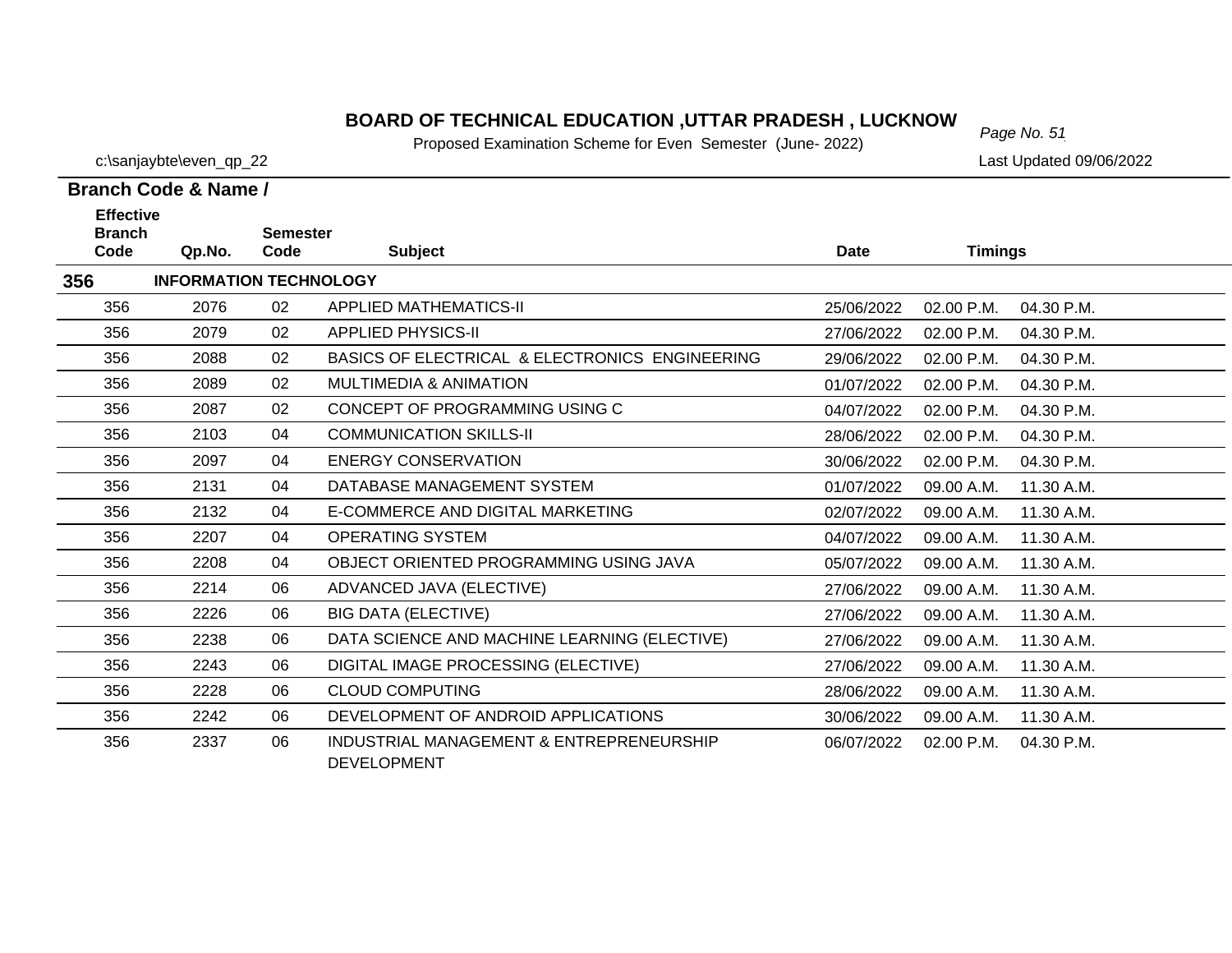### **BOARD OF TECHNICAL EDUCATION ,UTTAR PRADESH , LUCKNOW**<br>Page No. 52

Proposed Examination Scheme for Even Semester (June- 2022)

|                                                      | <b>Branch Code &amp; Name /</b> |      |                                                 |             |                          |  |  |  |
|------------------------------------------------------|---------------------------------|------|-------------------------------------------------|-------------|--------------------------|--|--|--|
| <b>Effective</b><br><b>Branch</b><br><b>Semester</b> |                                 |      |                                                 |             |                          |  |  |  |
| Code                                                 | Qp.No.                          | Code | <b>Subject</b>                                  | <b>Date</b> | <b>Timings</b>           |  |  |  |
| 357                                                  |                                 |      | <b>DIPLOMA IN PAINT TECHNOLOGY</b>              |             |                          |  |  |  |
| 357                                                  | 2076                            | 02   | <b>APPLIED MATHEMATICS-II</b>                   | 25/06/2022  | 02.00 P.M.<br>04.30 P.M. |  |  |  |
| 357                                                  | 2079                            | 02   | <b>APPLIED PHYSICS-II</b>                       | 27/06/2022  | 02.00 P.M.<br>04.30 P.M. |  |  |  |
| 357                                                  | 2245                            | 02   | DRYING OIL, DRIERS, SOLVENT & ADDITIVES         | 30/06/2022  | 09.00 A.M.<br>11.30 A.M. |  |  |  |
| 357                                                  | 2077                            | 02   | APPLIED MECHANICS                               | 04/07/2022  | 02.00 P.M.<br>04.30 P.M. |  |  |  |
| 357                                                  | 2269                            | 02   | INTRODUCTION TO PAINT AND POLYMER TECHNOLOGY    | 05/07/2022  | 09.00 A.M.<br>11.30 A.M. |  |  |  |
| 357                                                  | 2103                            | 04   | <b>COMMUNICATION SKILLS-II</b>                  | 28/06/2022  | 02.00 P.M.<br>04.30 P.M. |  |  |  |
| 357                                                  | 2088                            | 04   | BASIC OF ELECTRICAL AND ELECTRONICS ENGINEERING | 29/06/2022  | 02.00 P.M.<br>04.30 P.M. |  |  |  |
| 357                                                  | 2398                            | 04   | FORMULATION & MANUFACTURING OF PAINT            | 30/06/2022  | 02.00 P.M.<br>04.30 P.M. |  |  |  |
| 357                                                  | 2128                            | 04   | <b>HEAT TRANSFER OPERATIONS</b>                 | 01/07/2022  | 02.00 P.M.<br>04.30 P.M. |  |  |  |
| 357                                                  | 2371                            | 04   | CHEMICAL REACTION ENGINEERING & THERMODYNAMICS  | 02/07/2022  | 02.00 P.M.<br>04.30 P.M. |  |  |  |
| 757                                                  | 0223                            | 06   | CHEMICAL REACTION ENGINEERING                   | 25/06/2022  | 09.00 A.M.<br>11.30 A.M. |  |  |  |
| 757                                                  | 0224                            | 06   | AUTOMATIC PROCESS CONTROL                       | 27/06/2022  | 09.00 A.M.<br>11.30 A.M. |  |  |  |
| 757                                                  | 0219                            | 06   | <b>PRINTING &amp; PACKAGING TECHNOLOGY</b>      | 29/06/2022  | 09.00 A.M.<br>11.30 A.M. |  |  |  |
| 757                                                  | 1954                            | 06   | SURFACE PREPARATION & PAINT APPLICATION         | 02/07/2022  | 09.00 A.M.<br>11.30 A.M. |  |  |  |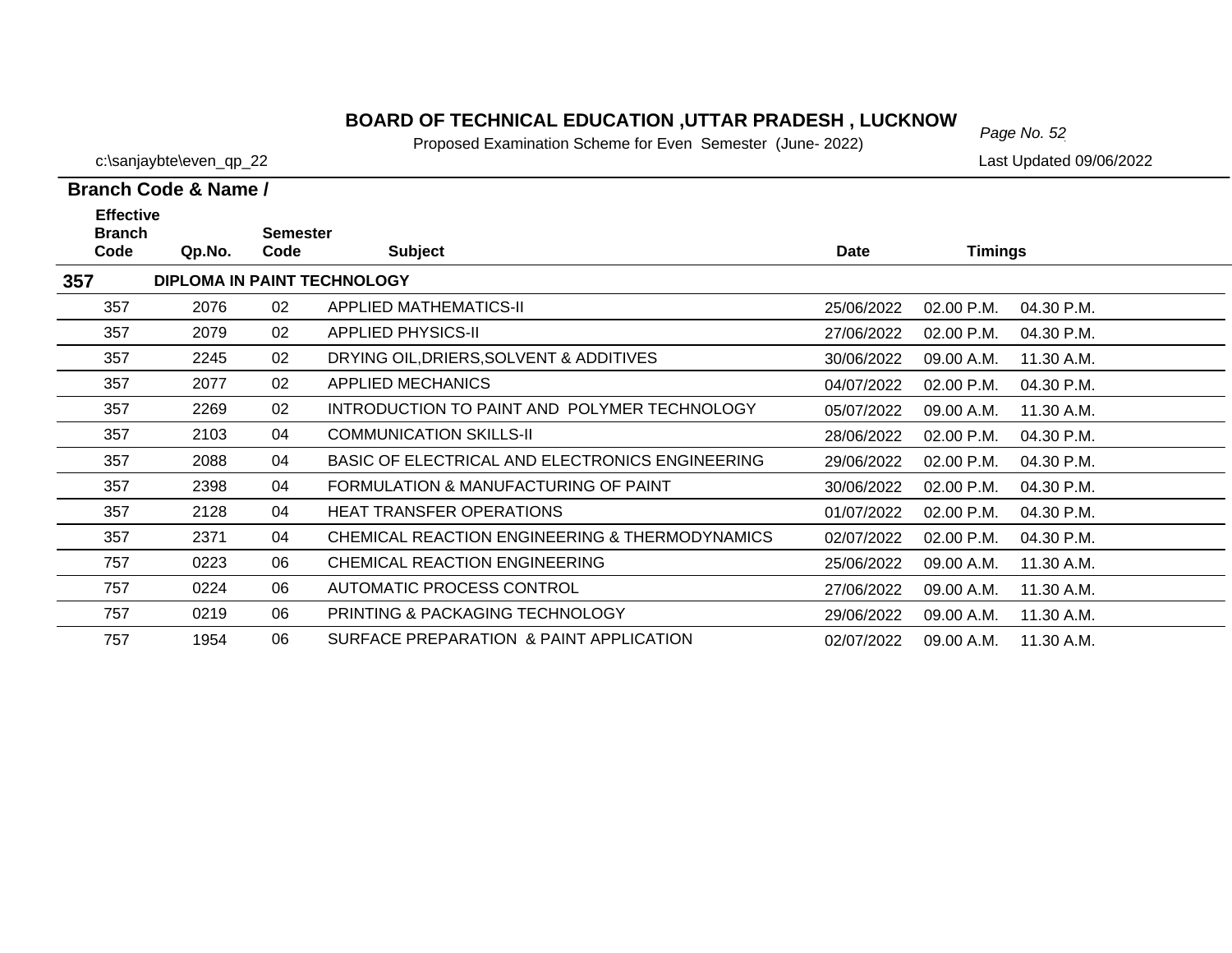### *Page No. 53* **BOARD OF TECHNICAL EDUCATION ,UTTAR PRADESH , LUCKNOW**

Proposed Examination Scheme for Even Semester (June- 2022)

|                                           | Branch Code & Name / |                         |                                               |            |                            |  |
|-------------------------------------------|----------------------|-------------------------|-----------------------------------------------|------------|----------------------------|--|
| <b>Effective</b><br><b>Branch</b><br>Code | Qp.No.               | <b>Semester</b><br>Code | <b>Subject</b>                                | Date       | <b>Timings</b>             |  |
| 358                                       |                      |                         | DIPLOMA IN PLASTIC MOULD TECHNOLOGY           |            |                            |  |
| 358                                       | 2076                 | 02                      | APPLIED MATHEMATICS-II                        | 25/06/2022 | 02.00 P.M.<br>04.30 P.M.   |  |
| 358                                       | 2079                 | 02                      | <b>APPLIED PHYSICS-II</b>                     | 27/06/2022 | $02.00$ P.M.<br>04.30 P.M. |  |
| 358                                       | 2257                 | 02                      | <b>FUNDAMENTALS OF POLYMERS</b>               | 28/06/2022 | 09.00 A.M.<br>11.30 A.M.   |  |
| 358                                       | 1521                 | 02                      | ELEMENTARY WORKSHOP TECHNOLOGY                | 01/07/2022 | 11.30 A.M.<br>09.00 A.M.   |  |
| 358                                       | 2077                 | 02                      | APPLIED MECHANICS                             | 04/07/2022 | 02.00 P.M.<br>04.30 P.M.   |  |
| 358                                       | 2103                 | 04                      | <b>COMMUNICATION SKILLS-II</b>                | 28/06/2022 | 02.00 P.M.<br>04.30 P.M.   |  |
| 358                                       | 2362                 | 04                      | ENVIRONMENTAL STUDIES                         | 29/06/2022 | $02.00$ P.M.<br>04.30 P.M. |  |
| 358                                       | 2097                 | 04                      | <b>ENERGY CONSERVATION</b>                    | 30/06/2022 | 02.00 P.M.<br>04.30 P.M.   |  |
| 358                                       | 2425                 | 04                      | <b>PLASTIC MATERIALS-II</b>                   | 01/07/2022 | 02.00 P.M.<br>04.30 P.M.   |  |
| 358                                       | 2406                 | 04                      | <b>HYDRAULICS &amp; PNEUMATIC SYSTEMS</b>     | 02/07/2022 | 02.00 P.M.<br>04.30 P.M.   |  |
| 358                                       | 0863                 | 04                      | <b>DESIGN OF DIES &amp; MOULDS-I</b>          | 04/07/2022 | 09.00 A.M.<br>11.30 A.M.   |  |
| 758                                       | 0071                 | 06                      | ENVIRONMENTAL POLLUTION IN PLASTIC INDUSTRIES | 25/06/2022 | 11.30 A.M.<br>09.00 A.M.   |  |
| 758                                       | 0074                 | 06                      | PLASTIC TESTING & QUALITY CONTROL             | 27/06/2022 | 11.30 A.M.<br>09.00 A.M.   |  |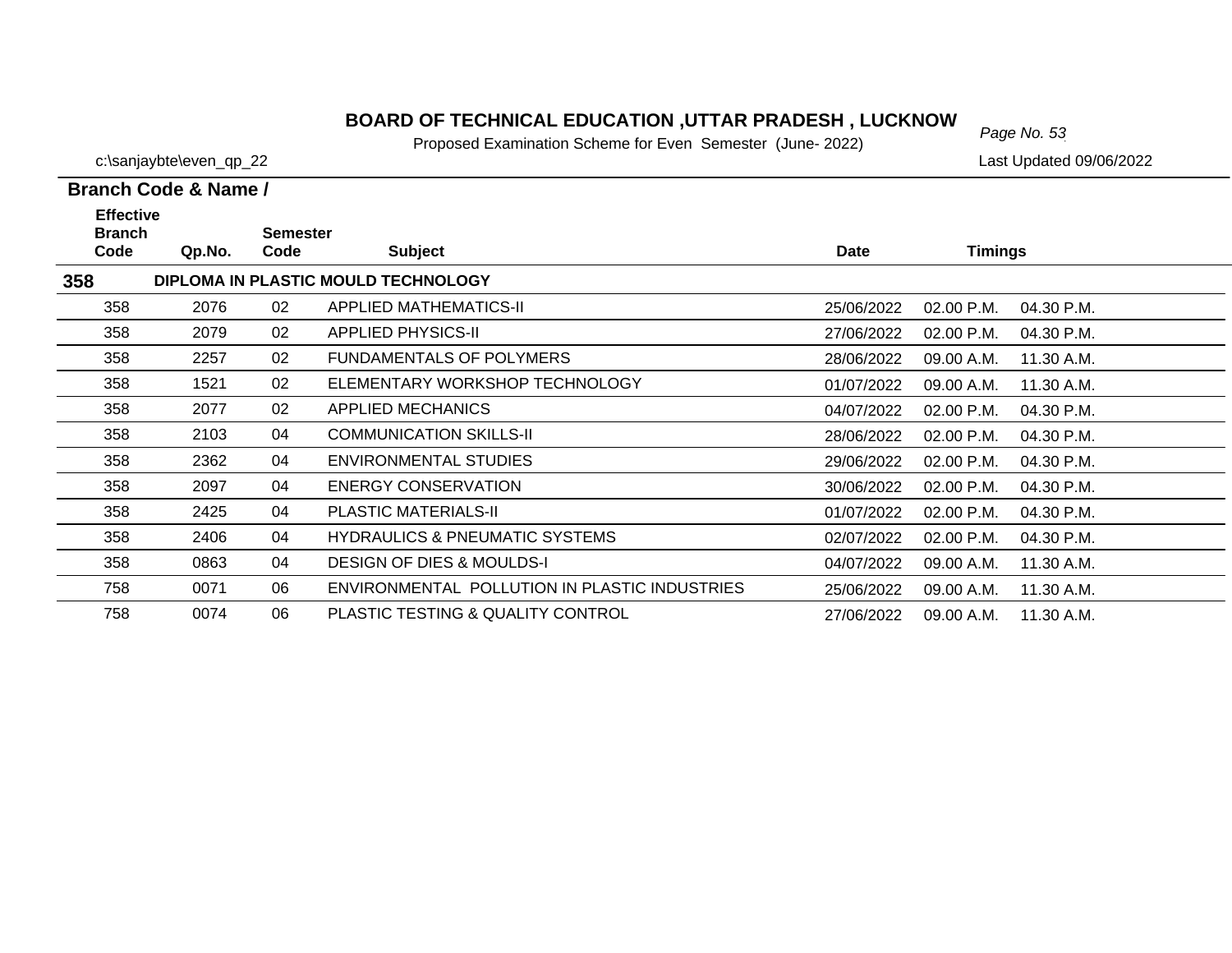### *Page No. 54* **BOARD OF TECHNICAL EDUCATION ,UTTAR PRADESH , LUCKNOW**

Proposed Examination Scheme for Even Semester (June- 2022)

c:\sanjaybte\even\_qp\_22 Last Updated 09/06/2022

**Branch Code & Name /**

| <b>Effective</b>      |        | <b>Semester</b> |                                                        |            |                |            |
|-----------------------|--------|-----------------|--------------------------------------------------------|------------|----------------|------------|
| <b>Branch</b><br>Code | Qp.No. | Code            | <b>Subject</b>                                         | Date       | <b>Timings</b> |            |
| 359                   |        |                 | DIPLOMA IN AIRCRAFT MAINTENANCE ENGINEERING (AVIONICS) |            |                |            |
| 359                   | 1618   | 02              | BASIC ELECTRICITY & ELECTRONICS ENGINEERING            | 25/06/2022 | 02.00 P.M.     | 04.30 P.M. |
| 359                   | 1621   | 02              | AIR CRAFT MATERIALS & MATERIAL SCIENCE                 | 28/06/2022 | 02.00 P.M.     | 04.30 P.M. |
| 359                   | 1917   | 02              | AIR LAW C.A.R. & HUMAN FACTORS & LIMITATION-II         | 30/06/2022 | 09.00 A.M.     | 11.30 A.M. |
| 359                   | 1941   | 02              | <b>MATHEMATICS-II</b>                                  | 01/07/2022 | 09.00 A.M.     | 11.30 A.M. |
| 359                   | 1950   | 02              | PHYSICS-II                                             | 02/07/2022 | 09.00 A.M.     | 11.30 A.M. |
| 359                   | 1624   | 02              | <b>MECHANICS</b>                                       | 04/07/2022 | 09.00 A.M.     | 11.30 A.M. |
| 359                   | 1134   | 04              | AIRCRAFT INSTRUMENTATION-I                             | 27/06/2022 | 02.00 P.M.     | 04.30 P.M. |
| 359                   | 2097   | 04              | <b>ENERGY CONSERVATION</b>                             | 30/06/2022 | 02.00 P.M.     | 04.30 P.M. |
| 359                   | 1135   | 04              | AUTO FLIGHT & SERVO MECHANISM                          | 01/07/2022 | 02.00 P.M.     | 04.30 P.M. |
| 359                   | 1138   | 04              | AIRCRAFT COMMUNICATION SYSTEM                          | 02/07/2022 | 02.00 P.M.     | 04.30 P.M. |
| 359                   | 2092   | 04              | THEORY OF FLIGHT                                       | 04/07/2022 | 02.00 P.M.     | 04.30 P.M. |
| 359                   | 0020   | 06              | ENVIRONMENTAL EDUCATION & DISASTER MANAGEMENT          | 25/06/2022 | 09.00 A.M.     | 11.30 A.M. |
| 359                   | 0274   | 06              | <b>PROPULSION</b>                                      | 27/06/2022 | 09.00 A.M.     | 11.30 A.M. |
| 359                   | 0275   | 06              | AIRCRAFT RADIO NAVIGATION SYSTEM                       | 28/06/2022 | 09.00 A.M.     | 11.30 A.M. |
| 359                   | 0276   | 06              | AVIONICS SYSTEM OF BONANZA A-35/36                     | 29/06/2022 | 09.00 A.M.     | 11.30 A.M. |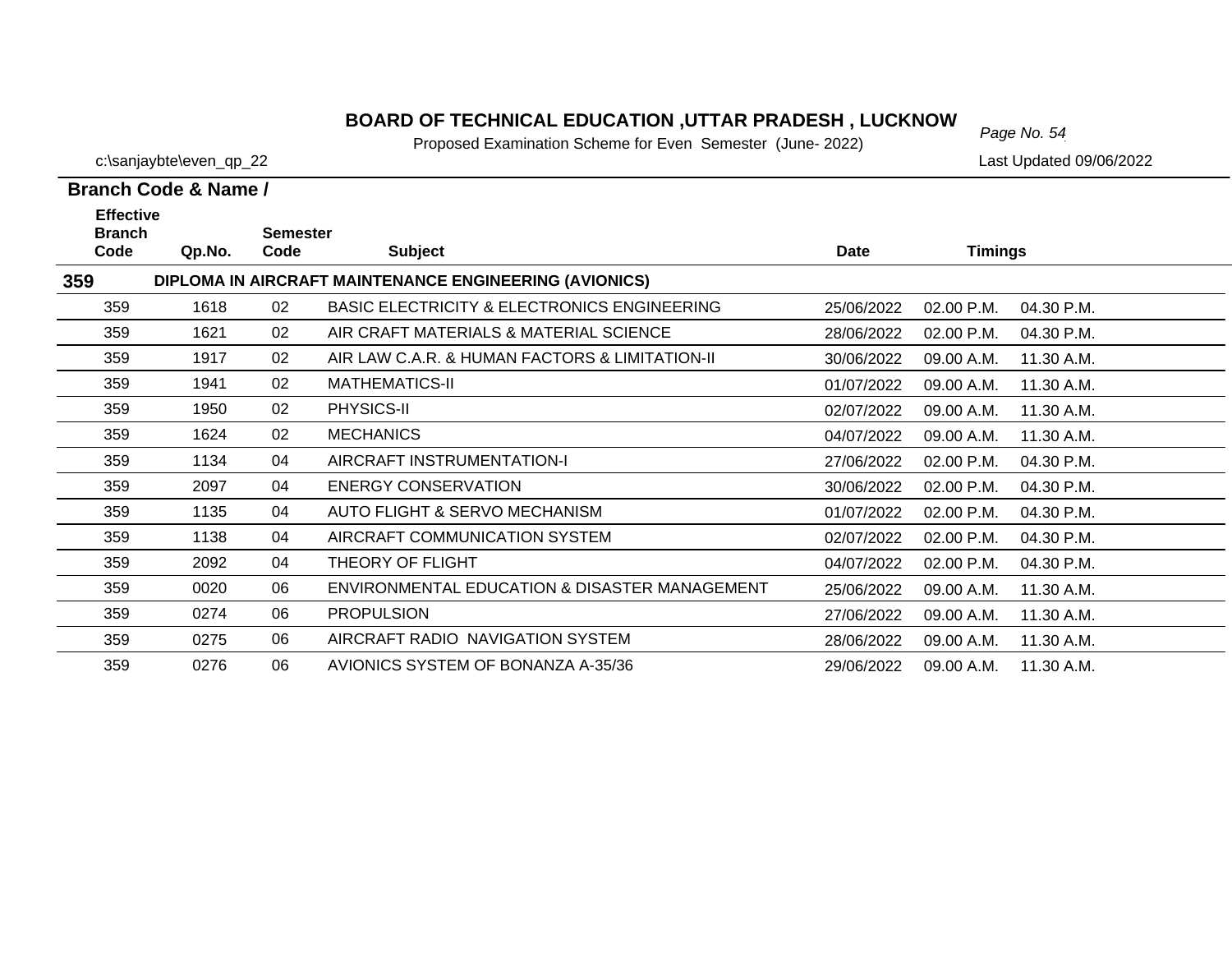# *Page No. 55* **BOARD OF TECHNICAL EDUCATION ,UTTAR PRADESH , LUCKNOW**

Proposed Examination Scheme for Even Semester (June- 2022)

c:\sanjaybte\even\_qp\_22 Last Updated 09/06/2022

| Branch Code & Name /                      |        |                         |                                                             |             |                          |  |  |  |  |
|-------------------------------------------|--------|-------------------------|-------------------------------------------------------------|-------------|--------------------------|--|--|--|--|
| <b>Effective</b><br><b>Branch</b><br>Code | Qp.No. | <b>Semester</b><br>Code | <b>Subject</b>                                              | <b>Date</b> | <b>Timings</b>           |  |  |  |  |
| 360                                       |        |                         | AIRCRAFT MAINTENANCE ENGINEERING (HELICOPTER & POWER PLANT) |             |                          |  |  |  |  |
| 360                                       | 1618   | 02                      | <b>BASIC ELECTRICITY &amp; ELECTRONICS ENGINEERING</b>      | 25/06/2022  | 02.00 P.M.<br>04.30 P.M. |  |  |  |  |
| 360                                       | 1621   | 02                      | AIR CRAFT MATERIALS & MATERIAL SCIENCE                      | 28/06/2022  | 02.00 P.M.<br>04.30 P.M. |  |  |  |  |
| 360                                       | 1917   | 02                      | AIR LAW C.A.R. & HUMAN FACTORS & LIMITATION-II              | 30/06/2022  | 09.00 A.M.<br>11.30 A.M. |  |  |  |  |
| 360                                       | 1941   | 02                      | <b>MATHEMATICS-II</b>                                       | 01/07/2022  | 11.30 A.M.<br>09.00 A.M. |  |  |  |  |
| 360                                       | 1950   | 02                      | PHYSICS-II                                                  | 02/07/2022  | 09.00 A.M.<br>11.30 A.M. |  |  |  |  |
| 360                                       | 1624   | 02                      | <b>MECHANICS</b>                                            | 04/07/2022  | 11.30 A.M.<br>09.00 A.M. |  |  |  |  |
| 360                                       | 2091   | 04                      | AIR CRAFT RECIPROCATING ENGINES -I                          | 27/06/2022  | 04.30 P.M.<br>02.00 P.M. |  |  |  |  |
| 360                                       | 2093   | 04                      | THEORY OF FLIGHT                                            | 29/06/2022  | 02.00 P.M.<br>04.30 P.M. |  |  |  |  |
| 360                                       | 2097   | 04                      | <b>ENERGY CONSERVATION</b>                                  | 30/06/2022  | 02.00 P.M.<br>04.30 P.M. |  |  |  |  |
| 360                                       | 1064   | 04                      | AIR CRAFT INSTRUMENTS                                       | 01/07/2022  | 02.00 P.M.<br>04.30 P.M. |  |  |  |  |
| 360                                       | 1066   | 04                      | AIR CRAFT COMPASS                                           | 02/07/2022  | 02.00 P.M.<br>04.30 P.M. |  |  |  |  |
| 360                                       | 0020   | 06                      | ENVIRONMENTAL EDUCATION & DISASTER MANAGEMENT               | 25/06/2022  | 09.00 A.M.<br>11.30 A.M. |  |  |  |  |
| 360                                       | 2155   | 06                      | AERO ENGINE HELICOPTER                                      | 27/06/2022  | 11.30 A.M.<br>09.00 A.M. |  |  |  |  |
| 360                                       | 2202   | 06                      | <b>JET ENGINES</b>                                          | 28/06/2022  | 09.00 A.M.<br>11.30 A.M. |  |  |  |  |

28/06/2022 09.00 A.M. 11.30 A.M.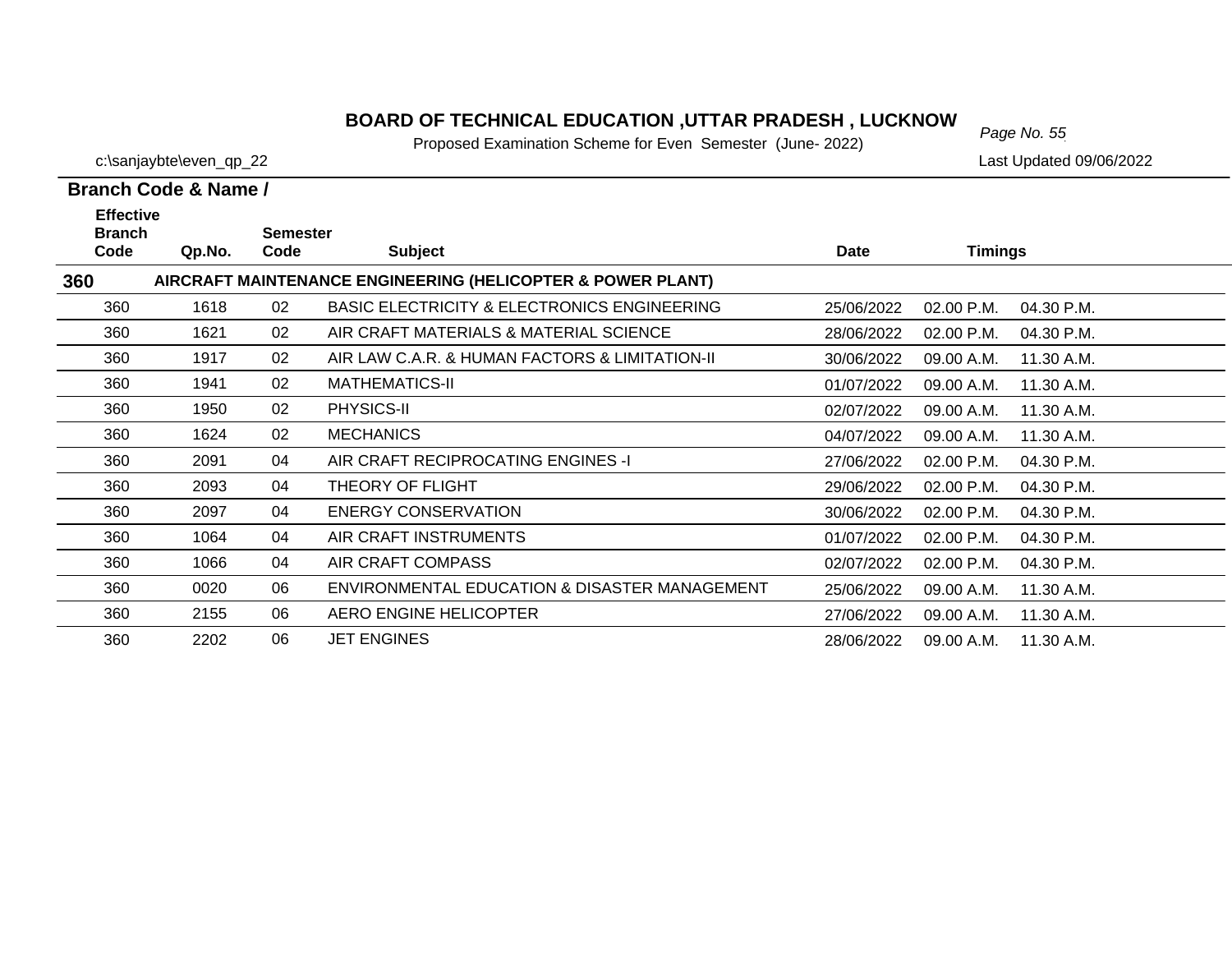### **BOARD OF TECHNICAL EDUCATION ,UTTAR PRADESH , LUCKNOW** Page No. 56

Proposed Examination Scheme for Even Semester (June- 2022)

25/06/2022 09.00 A.M. 11.30 A.M.

27/06/2022 09.00 A.M. 11.30 A.M.

28/06/2022 09.00 A.M. 11.30 A.M.

30/06/2022 09.00 A.M. 11.30 A.M.

**Branch Code & Name /**

**361**

761

761

761

761

c:\sanjaybte\even\_qp\_22 Last Updated 09/06/2022

#### **Branch Code Qp.No. SemesterCode Subject Date Timings Effective ELECTRONICS AND COMMUNICATION ENGINEERING** 361 2076 02 APPLIED MATHEMATICS-II 25/06/2022 02.00 P.M. 04.30 P.M.361 2079 02 APPLIED PHYSICS-II 27/06/2022 02.00 P.M. 04.30 P.M.04.30 P.M. 361 2082 02 ELECTRICAL ENGINEERING-I 04/07/2022 02.00 P.M. 04.30 P.M.361 2083 02 ELECTRONIC COMPONENTS AND DEVICES05/07/2022 02.00 P.M. 04.30 P.M. 3612103 04 COMMUNICATION SKILLS-II 28/06/2022 02.00 P.M. 04.30 P.M. 361 2195 04 NETWORK FILTERS AND TRANSMISSION LINES29/06/2022 02.00 P.M. 04.30 P.M. 361 2097 04 ENERGY CONSERVATION30/06/2022 02.00 P.M. 04.30 P.M. 361 2194 04 INDUSTRIAL ELECTRONICS AND TRANSDUCERS 02/07/2022 09.00 A.M. 11.30 A.M.361 2115 04 ELECTRONIC INSTRUMENTS AND MEASUREMENT 04/07/2022 09.00 A.M. 11.30 A.M.361 2204 04 PRINCIPLES OF COMMUNICATION ENGINEERING05/07/2022 09.00 A.M. 11.30 A.M.

0020 06 ENVIRONMENTAL EDUCATION & DISASTER MANAGEMENT

0877 06 MICROPROCESSOR AND APPLICATION

2156 06 WIRELESS & MOBILE COMMUNICATION

0101 06 MODERN COMMUNICATION SYSTEM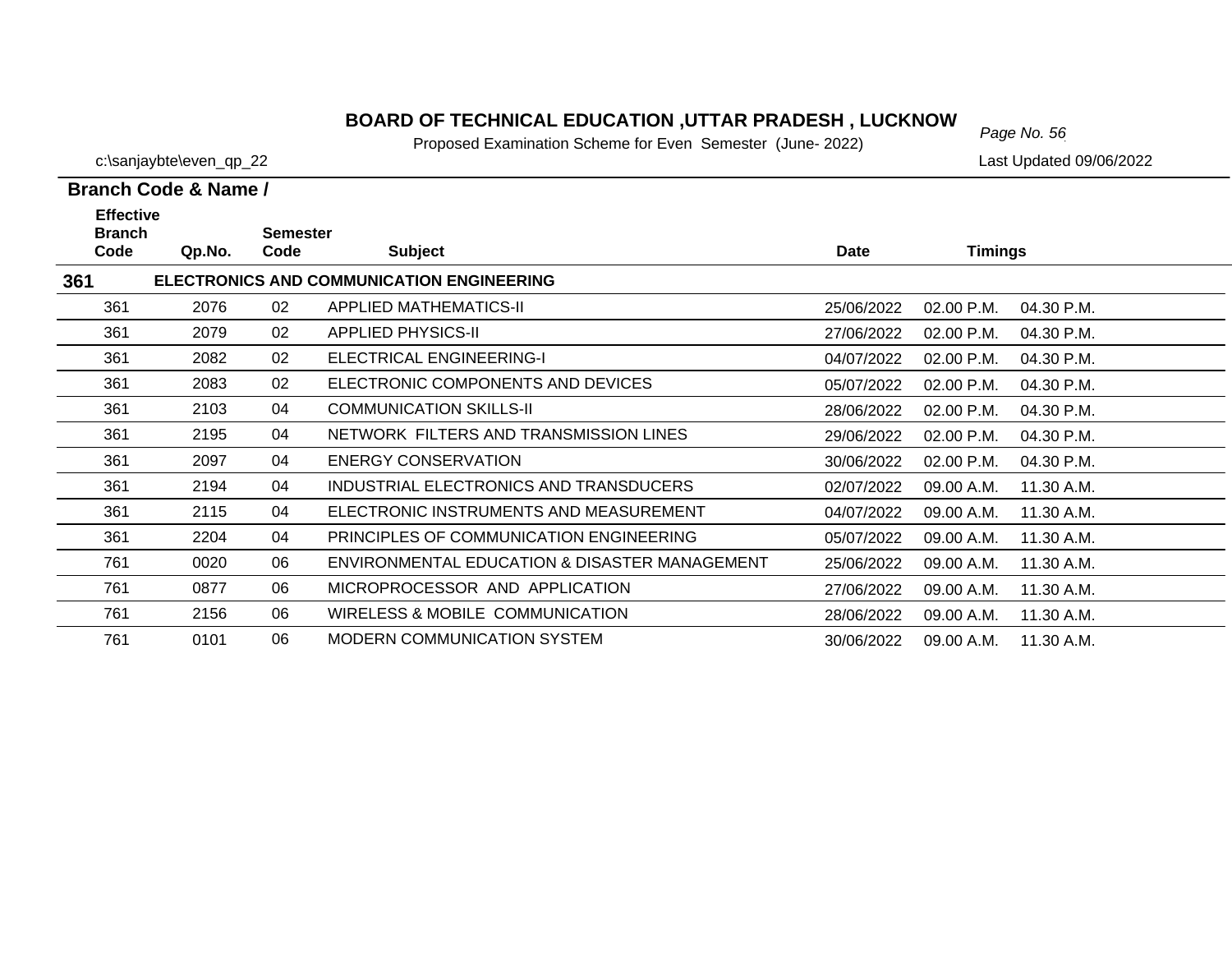### *Page No. 57* **BOARD OF TECHNICAL EDUCATION ,UTTAR PRADESH , LUCKNOW**

Proposed Examination Scheme for Even Semester (June- 2022)

| c:\sanjaybte\even_qp_22 |  | Last Updated 09/06/2022 |
|-------------------------|--|-------------------------|
|-------------------------|--|-------------------------|

### **Branch Code & Name /**

| <b>Effective</b>      |                          |                         |                                               |             |                |            |
|-----------------------|--------------------------|-------------------------|-----------------------------------------------|-------------|----------------|------------|
| <b>Branch</b><br>Code | Qp.No.                   | <b>Semester</b><br>Code | <b>Subject</b>                                | <b>Date</b> | <b>Timings</b> |            |
| 362                   | <b>CARPET TECHNOLOGY</b> |                         |                                               |             |                |            |
| 362                   | 1902                     | 02                      | <b>APPLIED MATHEMATICS-I(B)</b>               | 25/06/2022  | 02.00 P.M.     | 04.30 P.M. |
| 362                   | 1904                     | 02                      | <b>APPLIED PHYSICS-II</b>                     | 27/06/2022  | 02.00 P.M.     | 04.30 P.M. |
| 362                   | 1504                     | 02                      | <b>APPLIED CHEMISTRY</b>                      | 28/06/2022  | 02.00 P.M.     | 04.30 P.M. |
| 362                   | 2022                     | 02                      | <b>INTRODUCTION TO CARPET</b>                 | 30/06/2022  | 09.00 A.M.     | 11.30 A.M. |
| 362                   | 1646                     | 02                      | <b>TEXTILE FIBRES</b>                         | 04/07/2022  | 02.00 P.M.     | 04.30 P.M. |
| 362                   | 1906                     | 04                      | <b>FUNCTIONAL COMMUNICATION</b>               | 29/06/2022  | 02.00 P.M.     | 04.30 P.M. |
| 362                   | 2097                     | 04                      | <b>ENERGY CONSERVATION</b>                    | 30/06/2022  | 02.00 P.M.     | 04.30 P.M. |
| 362                   | 1113                     | 04                      | <b>TEXTILE TESTING</b>                        | 01/07/2022  | 09.00 A.M.     | 11.30 A.M. |
| 362                   | 2066                     | 04                      | <b>CARPET DESIGN - I</b>                      | 02/07/2022  | 02.00 P.M.     | 04.30 P.M. |
| 362                   | 2067                     | 04                      | <b>FABRIC MANUFACTURING SYSTEM</b>            | 04/07/2022  | 09.00 A.M.     | 11.30 A.M. |
| 362                   | 2068                     | 04                      | CARPET MANUFACTURING                          | 05/07/2022  | 02.00 P.M.     | 04.30 P.M. |
| 362                   | 0020                     | 06                      | ENVIRONMENTAL EDUCATION & DISASTER MANAGEMENT | 25/06/2022  | 09.00 A.M.     | 11.30 A.M. |
| 362                   | 2160                     | 06                      | <b>CARPET TESTING</b>                         | 27/06/2022  | 09.00 A.M.     | 11.30 A.M. |
| 362                   | 2161                     | 06                      | MODERN CARPET TECHNOLOGY                      | 28/06/2022  | 09.00 A.M.     | 11.30 A.M. |
| 362                   | 2162                     | 06                      | NON WOVEN                                     | 29/06/2022  | 09.00 A.M.     | 11.30 A.M. |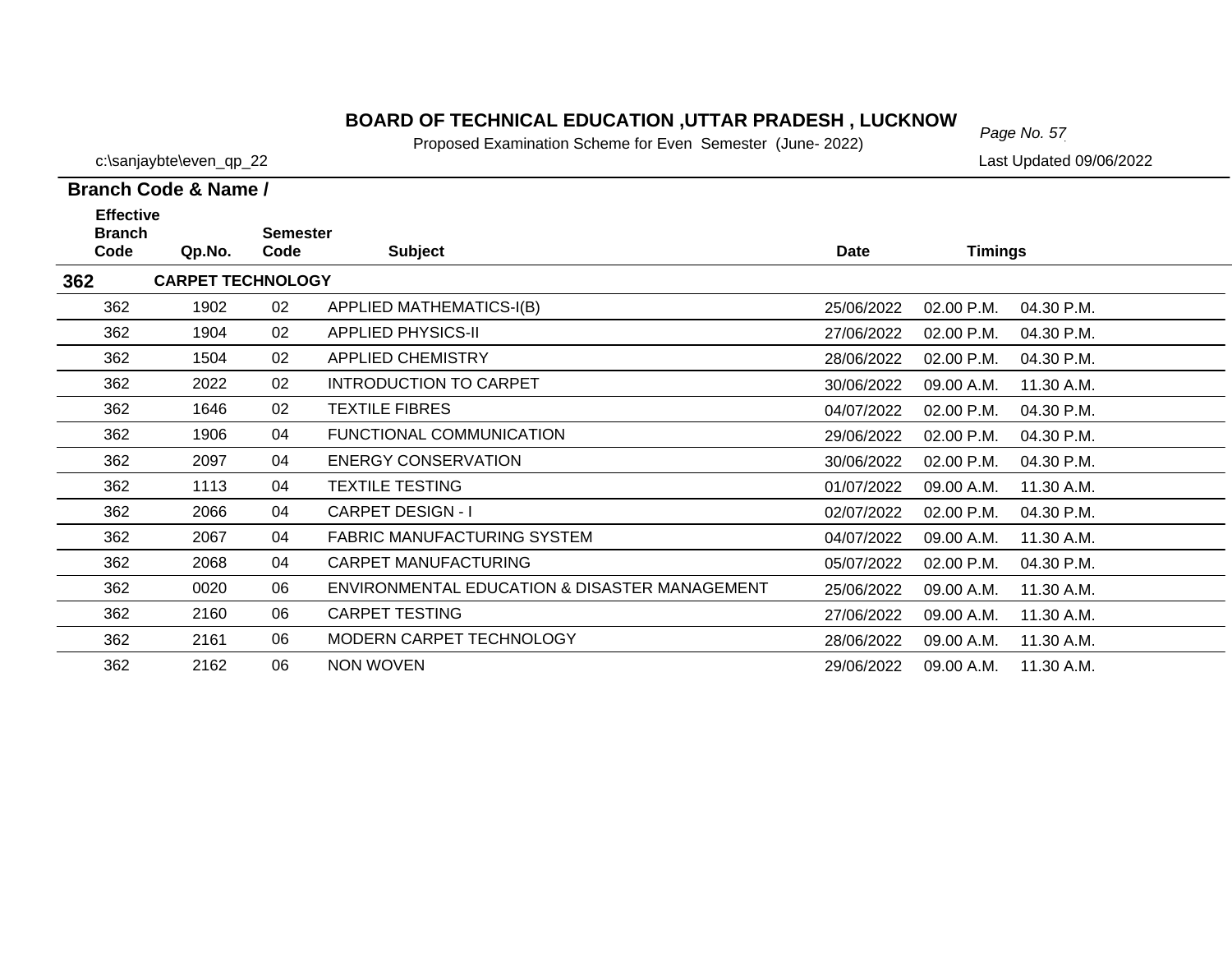### *Page No. 58* **BOARD OF TECHNICAL EDUCATION ,UTTAR PRADESH , LUCKNOW**

Proposed Examination Scheme for Even Semester (June- 2022)

|  | Branch Code & Name / |
|--|----------------------|

| <b>Effective</b><br><b>Branch</b> |                        | <b>Semester</b> |                                                  |             |                |            |
|-----------------------------------|------------------------|-----------------|--------------------------------------------------|-------------|----------------|------------|
| Code                              | Qp.No.                 | Code            | <b>Subject</b>                                   | <b>Date</b> | <b>Timings</b> |            |
| 363                               | <b>FOOD TECHNOLOGY</b> |                 |                                                  |             |                |            |
| 363                               | 1902                   | 02              | APPLIED MATHEMATICS-I(B)                         | 25/06/2022  | 02.00 P.M.     | 04.30 P.M. |
| 363                               | 1904                   | 02              | <b>APPLIED PHYSICS-II</b>                        | 27/06/2022  | 02.00 P.M.     | 04.30 P.M. |
| 363                               | 1504                   | 02              | <b>APPLIED CHEMISTRY</b>                         | 28/06/2022  | 02.00 P.M.     | 04.30 P.M. |
| 363                               | 1502                   | 02              | APPLIED MECHANICS                                | 05/07/2022  | 02.00 P.M.     | 04.30 P.M. |
| 363                               | 1906                   | 04              | FUNCTIONAL COMMUNICATION                         | 29/06/2022  | 02.00 P.M.     | 04.30 P.M. |
| 363                               | 2097                   | 04              | <b>ENERGY CONSERVATION</b>                       | 30/06/2022  | 02.00 P.M.     | 04.30 P.M. |
| 363                               | 2070                   | 04              | <b>FOOD CHEMISTRY</b>                            | 01/07/2022  | 09.00 A.M.     | 11.30 A.M. |
| 363                               | 1082                   | 04              | CONVENTIONAL & NON-CONVENTIONAL SOURCE OF ENERGY | 04/07/2022  | 09.00 A.M.     | 11.30 A.M. |
| 363                               | 2071                   | 04              | <b>FOOD MICROBIOLOGY</b>                         | 05/07/2022  | 09.00 A.M.     | 11.30 A.M. |
| 363                               | 2072                   | 04              | TECHNOLOGY OF PLANT FOODS                        | 06/07/2022  | 02.00 P.M.     | 04.30 P.M. |
| 363                               | 2165                   | 06              | <b>FOOD PACKAGING</b>                            | 27/06/2022  | 09.00 A.M.     | 11.30 A.M. |
| 363                               | 2166                   | 06              | FOOD PROCESSING WASTE MANAGEMENT                 | 28/06/2022  | 09.00 A.M.     | 11.30 A.M. |
| 363                               | 2167                   | 06              | FOOD QUALITY & FOOD LAWS                         | 29/06/2022  | 09.00 A.M.     | 11.30 A.M. |
| 363                               | 0228                   | 06              | POLLUTION CONTROL & INDUSTRIAL SAFETY            | 01/07/2022  | 02.00 P.M.     | 04.30 P.M. |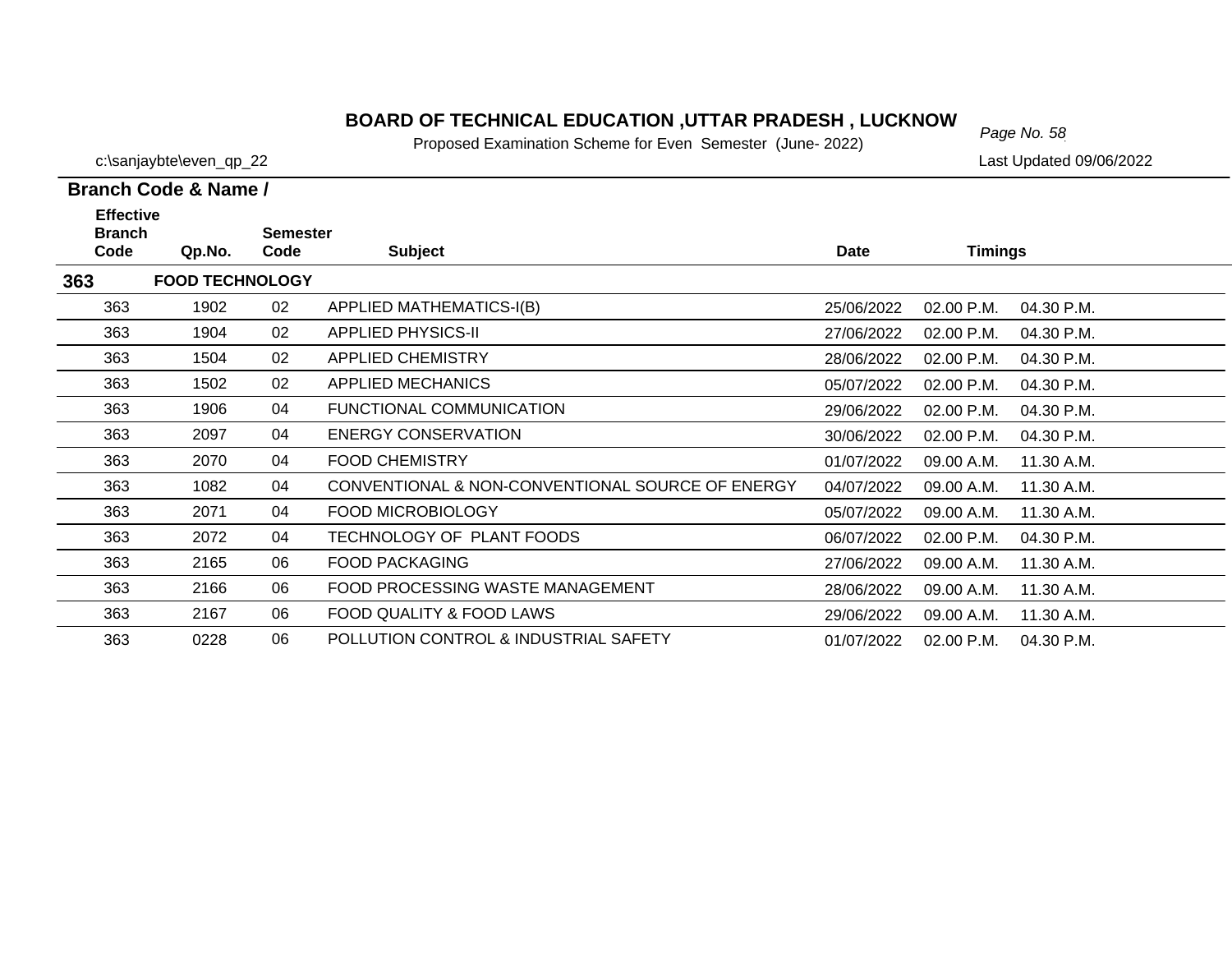### **BOARD OF TECHNICAL EDUCATION ,UTTAR PRADESH , LUCKNOW**<br>Page No. 59

Proposed Examination Scheme for Even Semester (June- 2022)

|                                           | <b>Branch Code &amp; Name /</b> |                         |                                             |             |                |            |
|-------------------------------------------|---------------------------------|-------------------------|---------------------------------------------|-------------|----------------|------------|
| <b>Effective</b><br><b>Branch</b><br>Code | Qp.No.                          | <b>Semester</b><br>Code | <b>Subject</b>                              | <b>Date</b> | <b>Timings</b> |            |
| 364                                       |                                 |                         | PAPER AND PULP TECHNOLOGY                   |             |                |            |
| 364                                       | 1902                            | 02                      | <b>APPLIED MATHEMATICS-I(B)</b>             | 25/06/2022  | 02.00 P.M.     | 04.30 P.M. |
| 364                                       | 1904                            | 02                      | <b>APPLIED PHYSICS-II</b>                   | 27/06/2022  | 02.00 P.M.     | 04.30 P.M. |
| 364                                       | 2023                            | 02                      | PULP & PAPER RAW MATERIALS                  | 30/06/2022  | 09.00 A.M.     | 11.30 A.M. |
| 364                                       | 1506                            | 02                      | <b>ENGINEERING DRAWING</b>                  | 02/07/2022  | 09.00 A.M.     | 12.00 NOON |
| 364                                       | 1502                            | 02                      | <b>APPLIED MECHANICS</b>                    | 05/07/2022  | 02.00 P.M.     | 04.30 P.M. |
| 364                                       | 1081                            | 04                      | PROCESS PLANT UTILITIES                     | 28/06/2022  | 09.00 A.M.     | 11.30 A.M. |
| 364                                       | 1906                            | 04                      | <b>FUNCTIONAL COMMUNICATION</b>             | 29/06/2022  | 02.00 P.M.     | 04.30 P.M. |
| 364                                       | 2097                            | 04                      | <b>ENERGY CONSERVATION</b>                  | 30/06/2022  | 02.00 P.M.     | 04.30 P.M. |
| 364                                       | 1095                            | 04                      | <b>FLUID MECHANICS &amp; SOLID HANDLING</b> | 01/07/2022  | 09.00 A.M.     | 11.30 A.M. |
| 364                                       | 2073                            | 04                      | PULP TECHNOLOGY-I                           | 02/07/2022  | 02.00 P.M.     | 04.30 P.M. |
| 364                                       | 2074                            | 04                      | PAPER TECHNOLOGY-I                          | 04/07/2022  | 02.00 P.M.     | 04.30 P.M. |
| 364                                       | 0223                            | 06                      | CHEMICAL REACTION ENGINEERING               | 25/06/2022  | 09.00 A.M.     | 11.30 A.M. |
| 364                                       | 0224                            | 06                      | AUTOMATIC PROCESS CONTROL                   | 27/06/2022  | 09.00 A.M.     | 11.30 A.M. |
| 364                                       | 2173                            | 06                      | CHEMICAL RECOVERY AND RECYCLING             | 29/06/2022  | 09.00 A.M.     | 11.30 A.M. |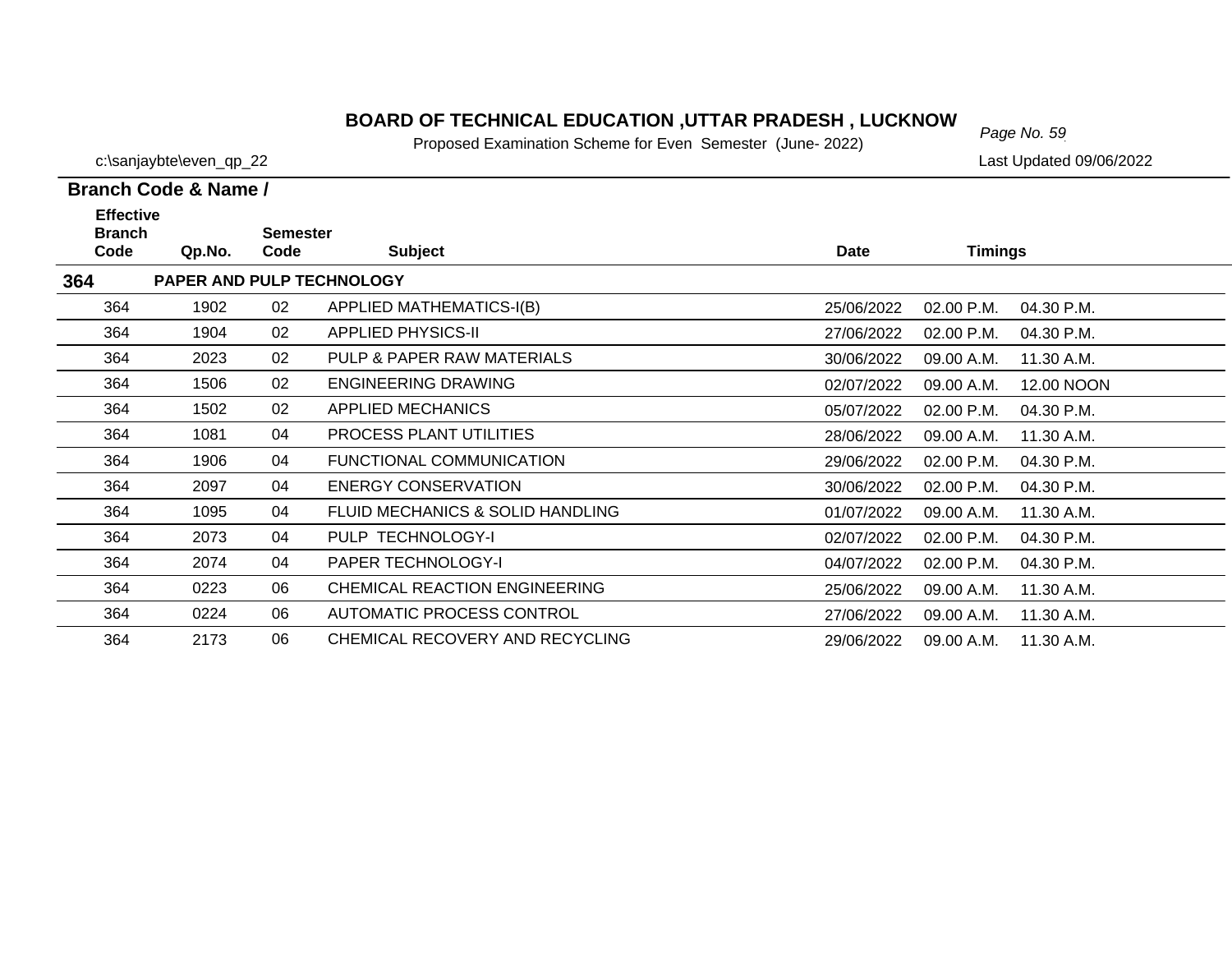### *Page No. 60* **BOARD OF TECHNICAL EDUCATION ,UTTAR PRADESH , LUCKNOW**

Proposed Examination Scheme for Even Semester (June- 2022)

| Branch Code & Name / |  |  |
|----------------------|--|--|

| <b>Effective</b><br><b>Branch</b> |                            | <b>Semester</b> |                                                 |            |                |            |
|-----------------------------------|----------------------------|-----------------|-------------------------------------------------|------------|----------------|------------|
| Code                              | Qp.No.                     | Code            | <b>Subject</b>                                  | Date       | <b>Timings</b> |            |
| 365                               | <b>TEXTILE ENGINEERING</b> |                 |                                                 |            |                |            |
| 365                               | 1902                       | 02              | APPLIED MATHEMATICS-I(B)                        | 25/06/2022 | 02.00 P.M.     | 04.30 P.M. |
| 365                               | 1904                       | 02              | <b>APPLIED PHYSICS-II</b>                       | 27/06/2022 | 02.00 P.M.     | 04.30 P.M. |
| 365                               | 1504                       | 02              | <b>APPLIED CHEMISTRY</b>                        | 28/06/2022 | 02.00 P.M.     | 04.30 P.M. |
| 365                               | 1646                       | 02              | <b>TEXTILE FIBRES</b>                           | 04/07/2022 | 02.00 P.M.     | 04.30 P.M. |
| 365                               | 0068                       | 04              | <b>COMPUTER AIDED DESIGN</b>                    | 28/06/2022 | 09.00 A.M.     | 11.30 A.M. |
| 365                               | 1906                       | 04              | FUNCTIONAL COMMUNICATION                        | 29/06/2022 | 02.00 P.M.     | 04.30 P.M. |
| 365                               | 2097                       | 04              | <b>ENERGY CONSERVATION</b>                      | 30/06/2022 | 02.00 P.M.     | 04.30 P.M. |
| 365                               | 1113                       | 04              | <b>TEXTILE TESTING</b>                          | 01/07/2022 | 09.00 A.M.     | 11.30 A.M. |
| 365                               | 1647                       | 04              | TEXTILE CHEMICAL PROCESSING                     | 02/07/2022 | 02.00 P.M.     | 04.30 P.M. |
| 365                               | 1117                       | 04              | INTRODUCTION TO KNITTING AND GRAMENT TECHNOLOGY | 04/07/2022 | 09.00 A.M.     | 11.30 A.M. |
| 365                               | 1111                       | 04              | <b>INDUSTRIAL SAFETY</b>                        | 05/07/2022 | 09.00 A.M.     | 11.30 A.M. |
| 365                               | 0020                       | 06              | ENVIRONMENTAL EDUCATION & DISASTER MANAGEMENT   | 25/06/2022 | 09.00 A.M.     | 11.30 A.M. |
| 365                               | 0245                       | 06              | ADVANCE FABRIC STRUCTURE                        | 27/06/2022 | 09.00 A.M.     | 11.30 A.M. |
| 365                               | 2340                       | 06              | PRINCIPLE AND DESIGN OF WEAVING MACHINE         | 29/06/2022 | 09.00 A.M.     | 11.30 A.M. |
| 365                               | 2295                       | 06              | PRINCIPLE AND DESIGN OF SPINNING MACHINE        | 30/06/2022 | 09.00 A.M.     | 11.30 A.M. |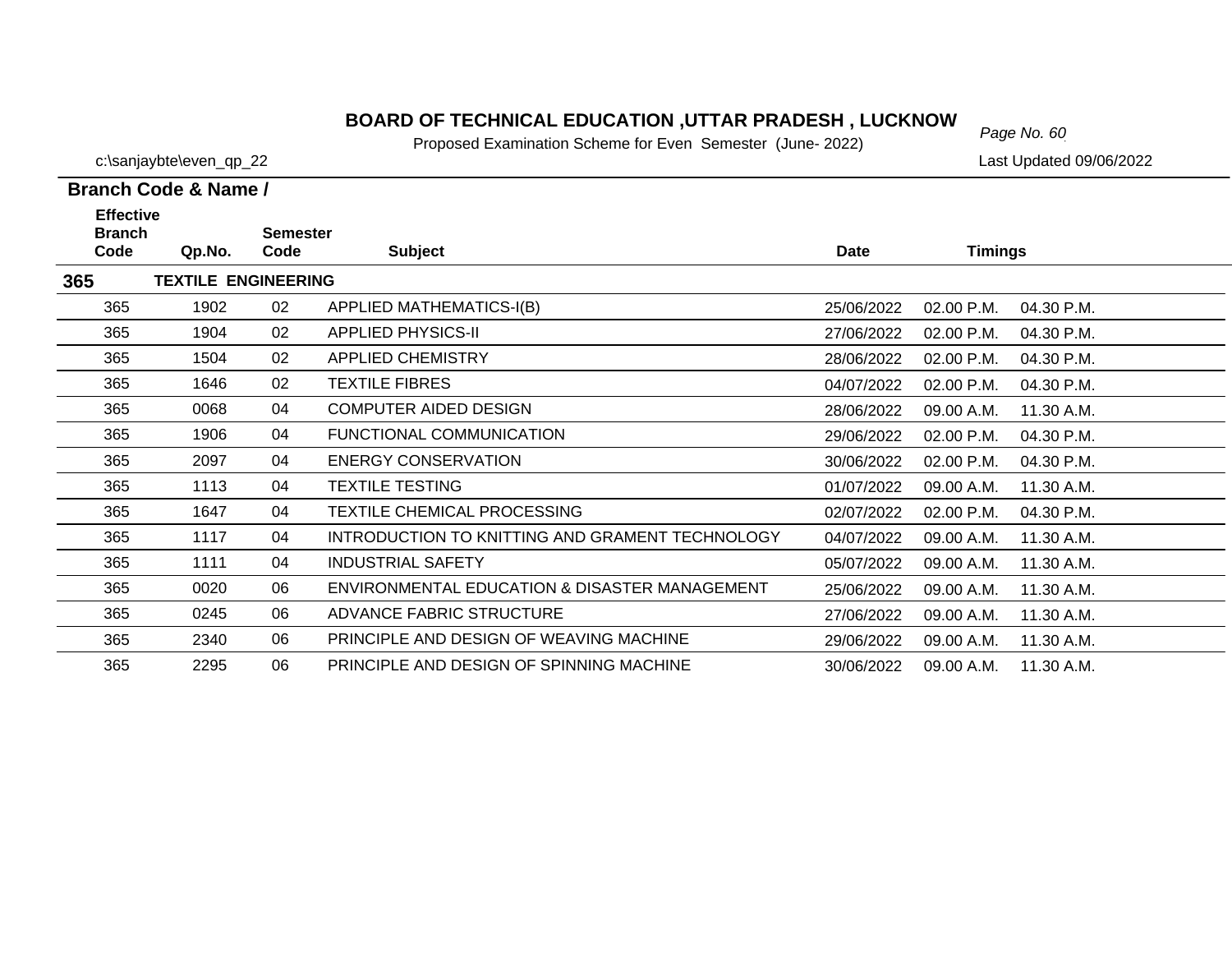### **BOARD OF TECHNICAL EDUCATION ,UTTAR PRADESH , LUCKNOW**  $_{Page No. 61}$

Proposed Examination Scheme for Even Semester (June- 2022)

**Branch Code & Name /**

**366**

366

366

366

2283 06 MINE MANAGEMENT

2306 06 ROCK MECHANICS

c:\sanjaybte\even\_qp\_22 Last Updated 09/06/2022

11.30 A.M.

11.30 A.M.

28/06/2022 09.00 A.M.

29/06/2022 09.00 A.M. 11.30 A.M.

| <b>Effective</b><br><b>Branch</b><br>Code | Qp.No.                    | <b>Semester</b><br>Code | <b>Subject</b>                                               | Date       | Timings      |            |
|-------------------------------------------|---------------------------|-------------------------|--------------------------------------------------------------|------------|--------------|------------|
| 6                                         | <b>MINING ENGINEERING</b> |                         |                                                              |            |              |            |
| 366                                       | 1902                      | 02                      | <b>APPLIED MATHEMATICS-I(B)</b>                              | 25/06/2022 | $02.00$ P.M. | 04.30 P.M. |
| 366                                       | 1904                      | 02                      | <b>APPLIED PHYSICS-II</b>                                    | 27/06/2022 | 02.00 P.M.   | 04.30 P.M. |
| 366                                       | 2061                      | 02                      | INTRODUCTION OF MINING TECHNOLOGY & MINING<br><b>GEOLOGY</b> | 30/06/2022 | 09.00 A.M.   | 11.30 A.M. |
| 366                                       | 2094                      | 02                      | INTRODUCTION TO MECHANICAL ENGG.                             | 01/07/2022 | 09.00 A.M.   | 11.30 A.M. |
| 366                                       | 2095                      | 02                      | <b>WORKSHOP TECHNOLOGY</b>                                   | 04/07/2022 | 09.00 A.M.   | 11.30 A.M. |
| 366                                       | 1502                      | 02                      | <b>APPLIED MECHANICS</b>                                     | 05/07/2022 | 02.00 P.M.   | 04.30 P.M. |
| 366                                       | 2150                      | 04                      | MINE SURVEYING -I                                            | 28/06/2022 | 02.00 P.M.   | 04.30 P.M. |
| 366                                       | 1906                      | 04                      | FUNCTIONAL COMMUNICATION                                     | 29/06/2022 | 02.00 P.M.   | 04.30 P.M. |
| 366                                       | 2097                      | 04                      | <b>ENERGY CONSERVATION</b>                                   | 30/06/2022 | 02.00 P.M.   | 04.30 P.M. |
| 366                                       | 2151                      | 04                      | MINING MACHINARY DRAWING                                     | 01/07/2022 | 02.00 P.M.   | 05.00 P.M. |
| 366                                       | 2152                      | 04                      | MINING TECHNOLOGY- II                                        | 02/07/2022 | 02.00 P.M.   | 04.30 P.M. |
| 366                                       | 2153                      | 04                      | UNDER GROUND COAL MINING                                     | 05/07/2022 | 09.00 A.M.   | 11.30 A.M. |
| 366                                       | 0845                      | 04                      | ELECTRICAL TECHNOLOGY AND ELECTRONICS                        | 06/07/2022 | 09.00 A.M.   | 11.30 A.M. |
| 366                                       | 2281                      | 06                      | MINE ENVIRONMENTAL ENGG.                                     | 25/06/2022 | 09.00 A.M.   | 11.30 A.M. |

2282 06 MINE LEGISLATION AND GENERAL SAFETY -II 27/06/2022 09.00 A.M.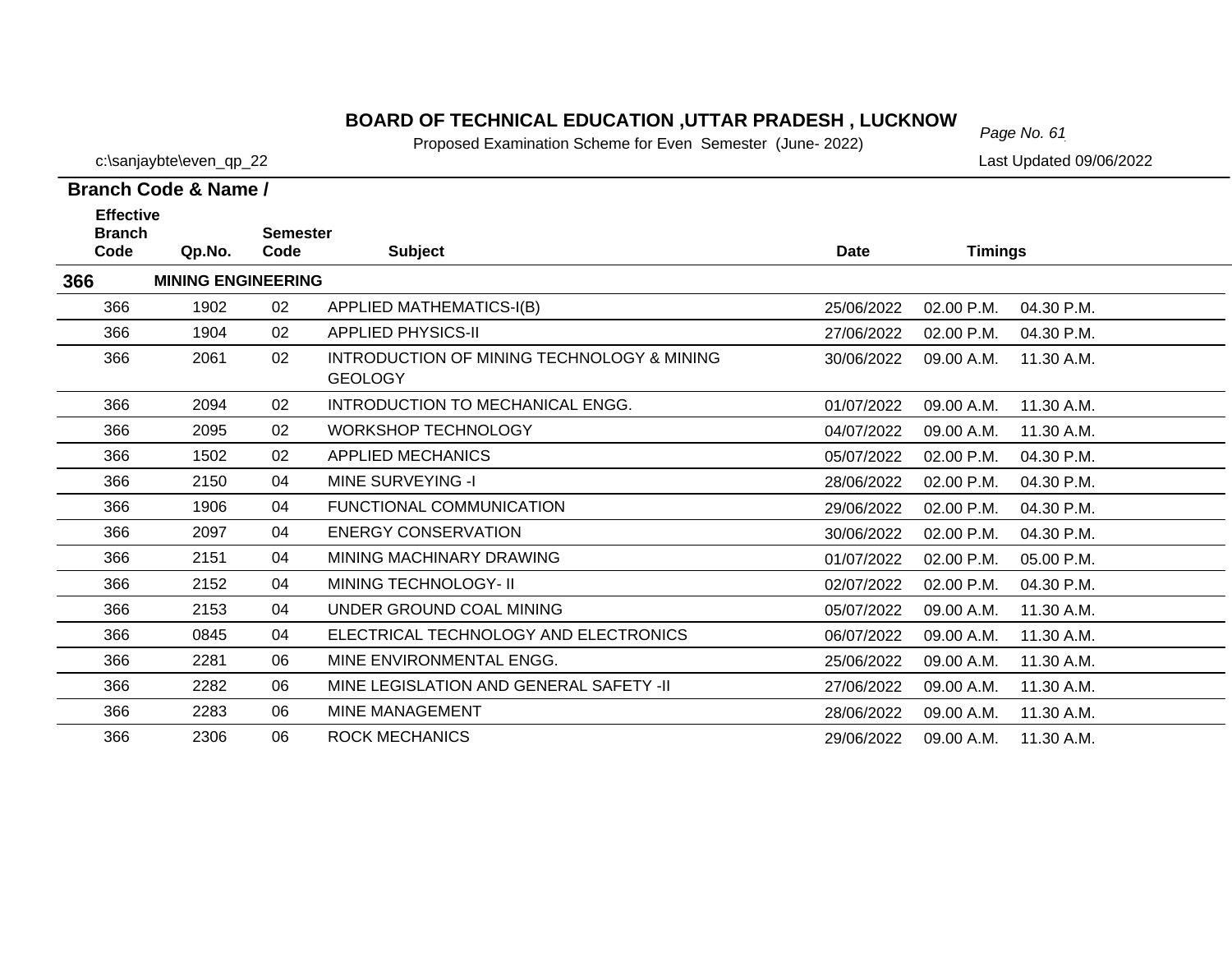### *Page No. 62* **BOARD OF TECHNICAL EDUCATION ,UTTAR PRADESH , LUCKNOW**

Proposed Examination Scheme for Even Semester (June- 2022)

c:\sanjaybte\even\_qp\_22 Last Updated 09/06/2022

### **Branch Code & Name /**

| <b>Effective</b><br><b>Branch</b><br>Code | Qp.No.                        | <b>Semester</b><br>Code | <b>Subject</b>                          | <b>Date</b> | <b>Timings</b> |            |
|-------------------------------------------|-------------------------------|-------------------------|-----------------------------------------|-------------|----------------|------------|
| 367                                       | <b>MECHANICAL ENGINEERING</b> |                         |                                         |             |                |            |
| 367                                       | 2076                          | 02                      | <b>APPLIED MATHEMATICS-II</b>           | 25/06/2022  | $02.00$ P.M.   | 04.30 P.M. |
| 367                                       | 2079                          | 02                      | <b>APPLIED PHYSICS-II</b>               | 27/06/2022  | 02.00 P.M.     | 04.30 P.M. |
| 367                                       | 2085                          | 02                      | <b>ENGINEERING DRAWING-II</b>           | 01/07/2022  | 02.00 P.M.     | 05.00 P.M. |
| 367                                       | 2084                          | 02                      | <b>GENERAL ENGINEERING</b>              | 02/07/2022  | 02.00 P.M.     | 04.30 P.M. |
| 367                                       | 2077                          | 02                      | <b>APPLIED MECHANICS</b>                | 04/07/2022  | 02.00 P.M.     | 04.30 P.M. |
| 367                                       | 2103                          | 04                      | <b>COMMUNICATION SKILLS-II</b>          | 28/06/2022  | 02.00 P.M.     | 04.30 P.M. |
| 367                                       | 2362                          | 04                      | <b>ENVIRONMENTAL STUDIES</b>            | 29/06/2022  | 02.00 P.M.     | 04.30 P.M. |
| 367                                       | 2097                          | 04                      | <b>ENERGY CONSERVATION</b>              | 30/06/2022  | 02.00 P.M.     | 04.30 P.M. |
| 367                                       | 2119                          | 04                      | COMPUTER AIDED DESIGN AND MANUFACTURING | 01/07/2022  | 09.00 A.M.     | 11.30 A.M. |
| 367                                       | 2120                          | 04                      | HYDRAULICS AND PNEUMATICS               | 02/07/2022  | 09.00 A.M.     | 11.30 A.M. |
| 367                                       | 2121                          | 04                      | REFRIGERATION AND AIR CONDITIONING      | 04/07/2022  | 09.00 A.M.     | 11.30 A.M. |
| 367                                       | 2229                          | 06                      | CNC MACHINES AND AUTOMATION             | 25/06/2022  | 09.00 A.M.     | 11.30 A.M. |
| 367                                       | 2263                          | 06                      | INDUSTRIAL ENGINEERING                  | 27/06/2022  | 09.00 A.M.     | 11.30 A.M. |
| 367                                       | 2351                          | 06                      | METROLOGY AND MEASURING INSTRUMENTS     | 28/06/2022  | 09.00 A.M.     | 11.30 A.M. |
| 367                                       | 2315                          | 06                      | <b>TOOL ENGINEERING [ELECTIVE]</b>      | 29/06/2022  | 09.00 A.M.     | 11.30 A.M. |
| 367                                       | 2433                          | 06                      | REPAIR AND MAINTENANCE [ELECTIVE]       | 30/06/2022  | 09.00 A.M.     | 11.30 A.M. |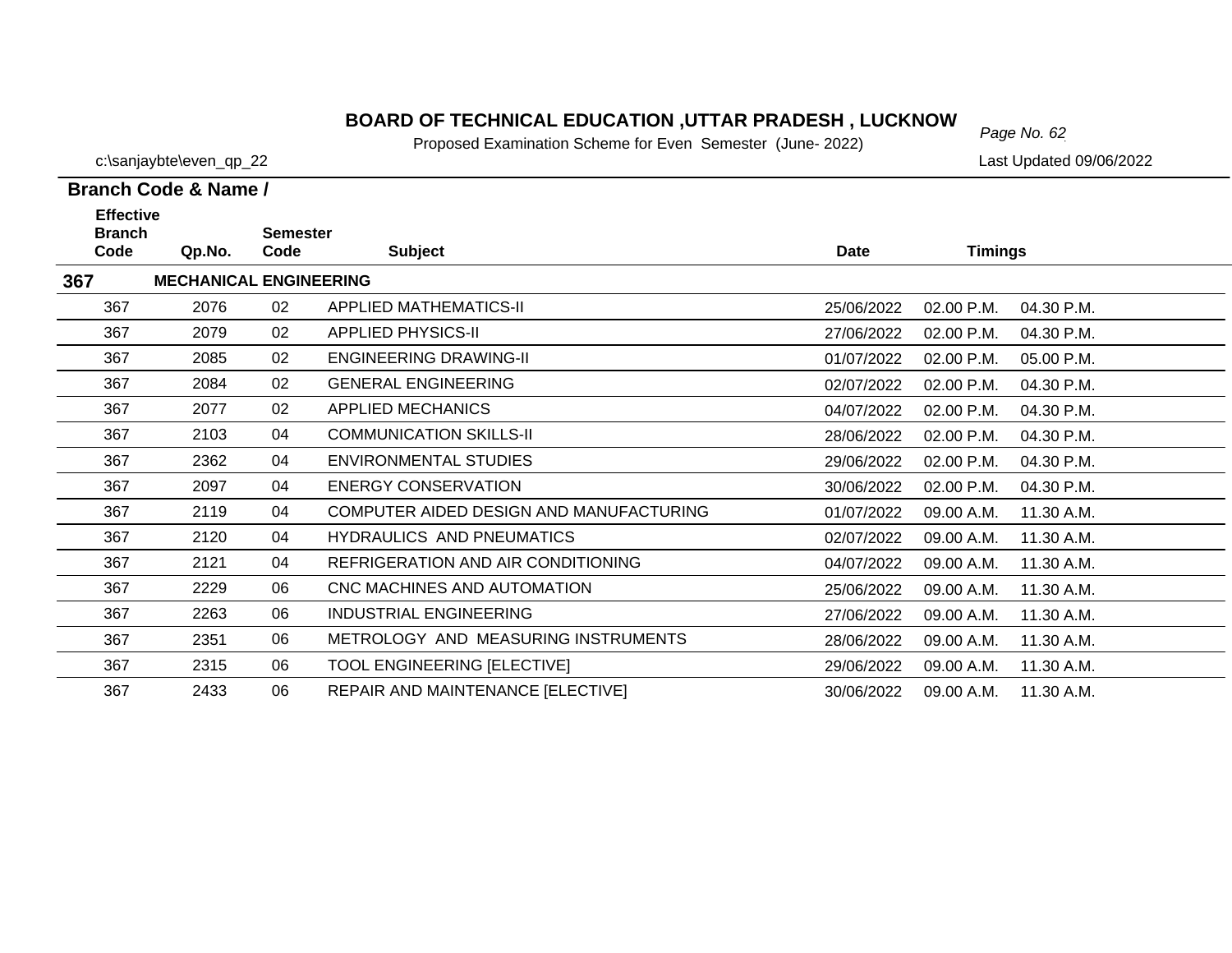### *Page No. 63* **BOARD OF TECHNICAL EDUCATION ,UTTAR PRADESH , LUCKNOW**

|                         | Proposed Examination Scheme for Even Semester (June- 2022) |  |                         |
|-------------------------|------------------------------------------------------------|--|-------------------------|
| c:\sanjaybte\even_qp_22 |                                                            |  | Last Updated 09/06/2022 |

|                                           | Branch Code & Name / |                         |                                           |            |                          |  |  |  |
|-------------------------------------------|----------------------|-------------------------|-------------------------------------------|------------|--------------------------|--|--|--|
| <b>Effective</b><br><b>Branch</b><br>Code | Qp.No.               | <b>Semester</b><br>Code | <b>Subject</b>                            | Date       | <b>Timings</b>           |  |  |  |
| 368                                       |                      |                         | CIVIL AND ENVIRONMENT ENGINEERING         |            |                          |  |  |  |
| 368                                       | 2076                 | 02                      | APPLIED MATHEMATICS-II                    | 25/06/2022 | 02.00 P.M.<br>04.30 P.M. |  |  |  |
| 368                                       | 2078                 | 02                      | BASICS OF MECHANICAL AND ELECTRICAL ENGG. | 02/07/2022 | 02.00 P.M.<br>04.30 P.M. |  |  |  |
| 368                                       | 2077                 | 02                      | APPLIED MECHANICS                         | 04/07/2022 | 02.00 P.M.<br>04.30 P.M. |  |  |  |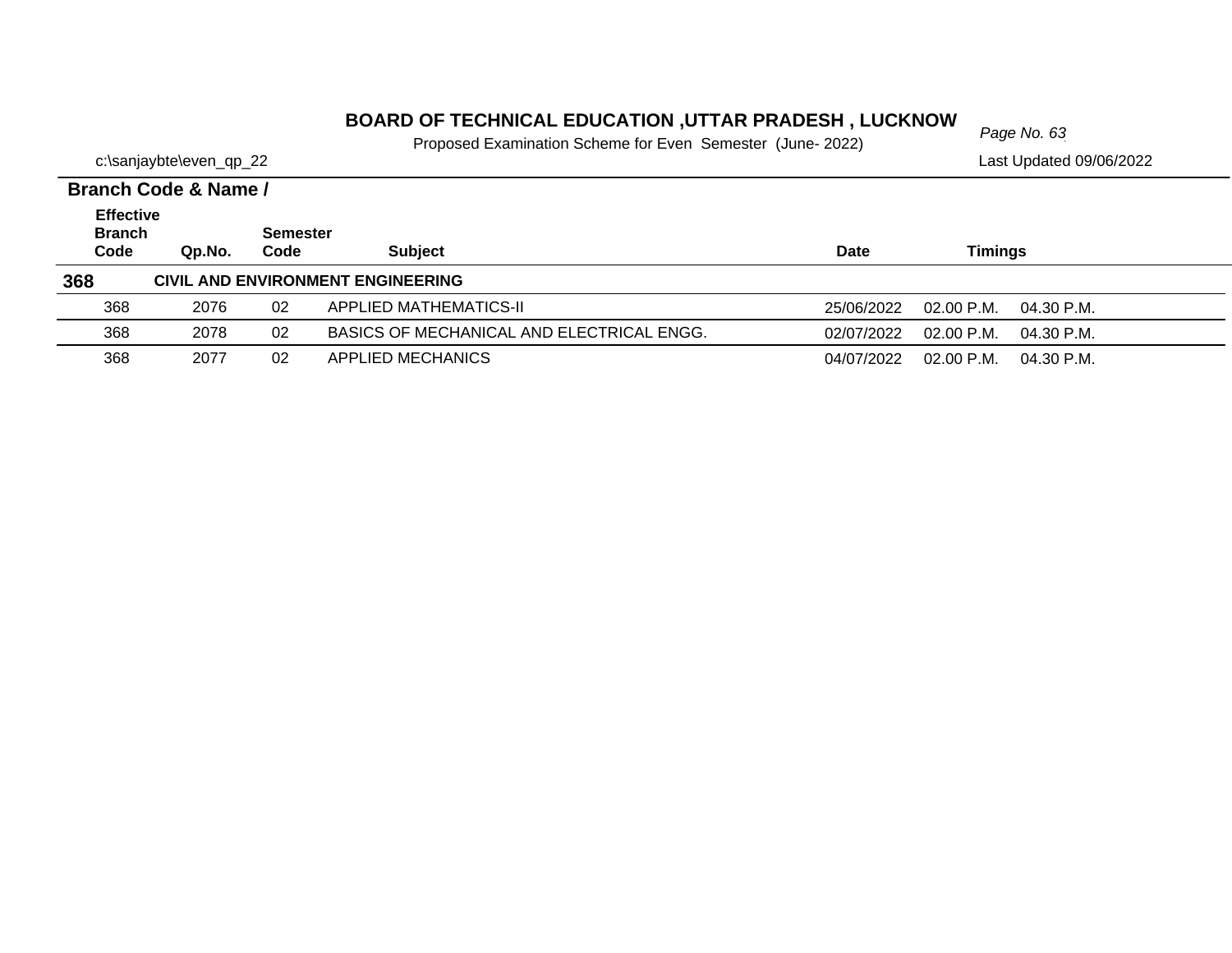# *Page No. 64* **BOARD OF TECHNICAL EDUCATION ,UTTAR PRADESH , LUCKNOW**

|                         | $\sim$ . Topood Examination cononic for Evon confoctor (canone comp |                         |
|-------------------------|---------------------------------------------------------------------|-------------------------|
| c:\sanjaybte\even_qp_22 |                                                                     | Last Updated 09/06/2022 |

| Branch Code & Name /                      |        |                  |                                                |            |                              |  |
|-------------------------------------------|--------|------------------|------------------------------------------------|------------|------------------------------|--|
| <b>Effective</b><br><b>Branch</b><br>Code | Qp.No. | Semester<br>Code | <b>Subject</b>                                 | Date       | <b>Timings</b>               |  |
| 369                                       |        |                  | <b>COMMUNICATION AND COMPUTER NETWORKING</b>   |            |                              |  |
| 369                                       | 2076   | 02               | APPLIED MATHEMATICS-II                         | 25/06/2022 | $02.00$ P.M.<br>04.30 P.M.   |  |
| 369                                       | 2079   | 02               | <b>APPLIED PHYSICS-II</b>                      | 27/06/2022 | 02.00 P.M.<br>04.30 P.M.     |  |
| 369                                       | 2446   | 02               | PC & PERIPHERAL ARCHITECTURE                   | 28/06/2022 | $02.00$ P.M.<br>$04.30$ P.M. |  |
| 369                                       | 2088   | 02               | BASICS OF ELECTRICAL & ELECTRONICS ENGINEERING | 29/06/2022 | $02.00$ P.M.<br>04.30 P.M.   |  |
| 369                                       | 2447   | 02               | COMPUTER PROGRAMMING USING PYTHON              | 30/06/2022 | $02.00$ P.M.<br>04.30 P.M.   |  |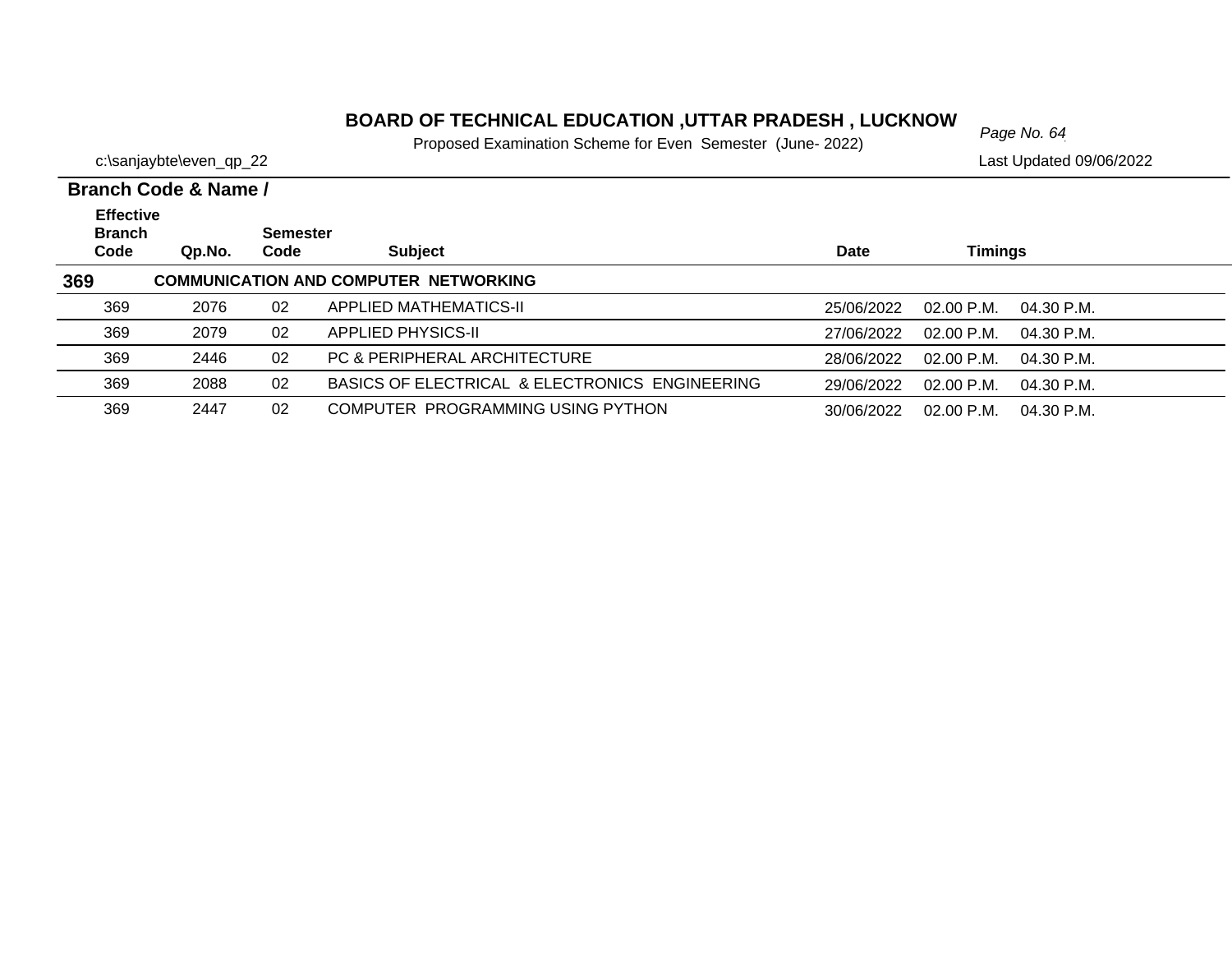### *Page No. 65* **BOARD OF TECHNICAL EDUCATION ,UTTAR PRADESH , LUCKNOW**

|                         | <b>TODOOG EXAMINIQUOT OUTOITO TOI EVOIT OUTICOLO TUGHO ZUZZI</b> |                         |
|-------------------------|------------------------------------------------------------------|-------------------------|
| c:\sanjaybte\even_qp_22 |                                                                  | Last Updated 09/06/2022 |

|  | Branch Code & Name / |
|--|----------------------|

| PIULIVII VYVUV VI IULIIV <i>I</i>         |                         |                         |                                            |             |                              |  |
|-------------------------------------------|-------------------------|-------------------------|--------------------------------------------|-------------|------------------------------|--|
| <b>Effective</b><br><b>Branch</b><br>Code | Qp.No.                  | <b>Semester</b><br>Code | <b>Subject</b>                             | <b>Date</b> | Timings                      |  |
| 370                                       | <b>RENEWABLE ENERGY</b> |                         |                                            |             |                              |  |
| 370                                       | 2076                    | 02                      | APPLIED MATHEMATICS-II                     | 25/06/2022  | $02.00$ P.M.<br>04.30 P.M.   |  |
| 370                                       | 2079                    | 02                      | <b>APPLIED PHYSICS-II</b>                  | 27/06/2022  | $02.00$ P.M.<br>$04.30$ P.M. |  |
| 370                                       | 2086                    | 02                      | BASICS OF MECHANICAL AND CIVIL ENGINEERING | 30/06/2022  | 09.00 A.M.<br>11.30 A.M.     |  |
| 370                                       | 2081                    | 02                      | ANALOG ELECTRONICS                         | 01/07/2022  | 09.00 A.M.<br>11.30 A.M.     |  |
| 370                                       | 2080                    | 02                      | <b>BASICS ELECTRICAL ENGINEERING</b>       | 02/07/2022  | 02.00 P.M.<br>04.30 P.M.     |  |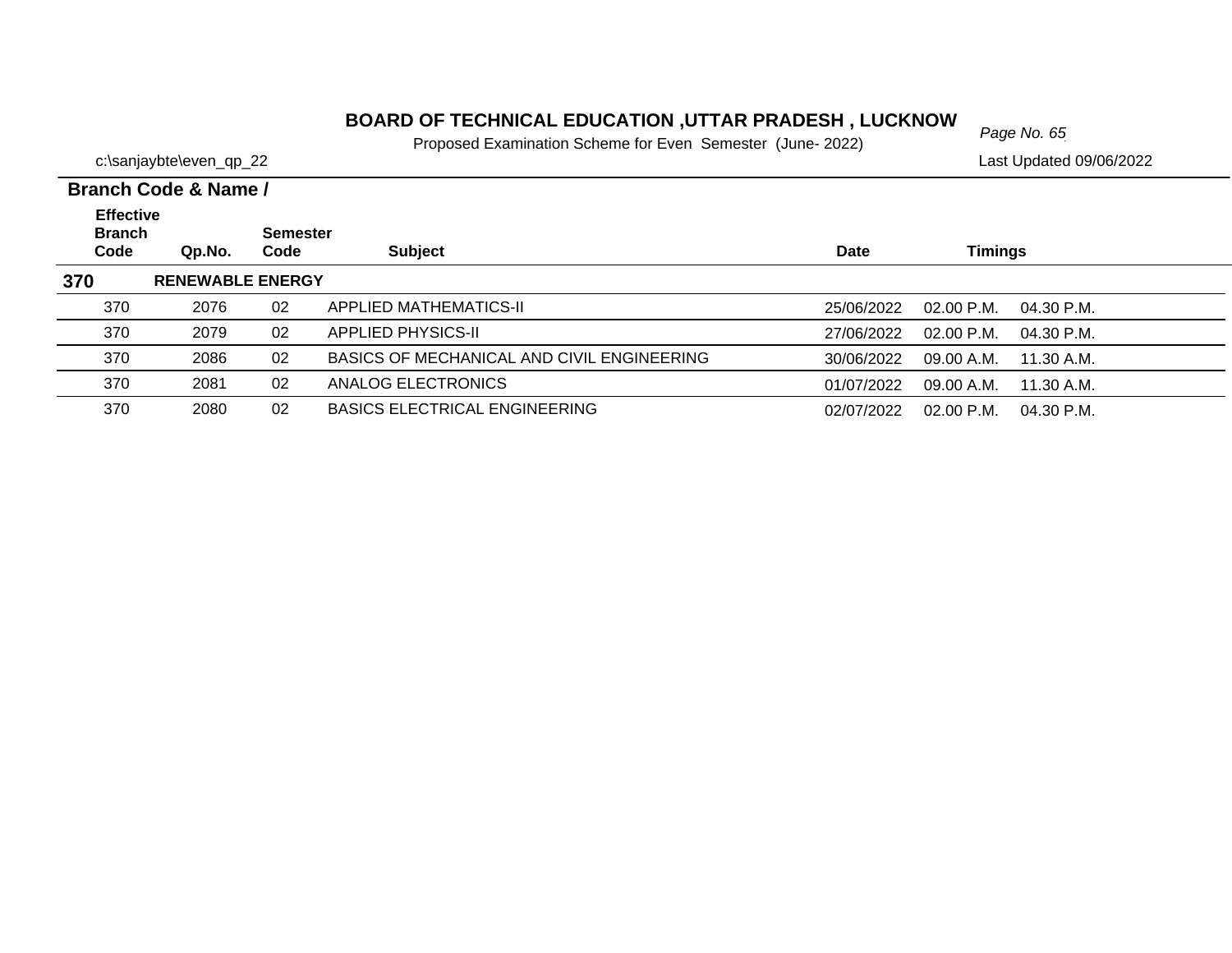### *Page No. 66* **BOARD OF TECHNICAL EDUCATION ,UTTAR PRADESH , LUCKNOW**

Proposed Examination Scheme for Even Semester (June- 2022)

|                                           | Branch Code & Name / |                         |                                                            |             |                          |  |
|-------------------------------------------|----------------------|-------------------------|------------------------------------------------------------|-------------|--------------------------|--|
| <b>Effective</b><br><b>Branch</b><br>Code | Qp.No.               | <b>Semester</b><br>Code | <b>Subject</b>                                             | <b>Date</b> | <b>Timings</b>           |  |
| 371                                       |                      |                         | APPAREL DESIGN AND FASHION TECHNOLOGY                      |             |                          |  |
| 371                                       | 2389                 | 02                      | ELEMENT OF DESIGN -II                                      | 25/06/2022  | 09.00 A.M.<br>11.30 A.M. |  |
| 371                                       | 2393                 | 02                      | <b>FASHION ART ILLUSTRATION -II</b>                        | 27/06/2022  | 09.00 A.M.<br>11.30 A.M. |  |
| 371                                       | 2395                 | 02                      | <b>FASHION MODEL DRAWINGN -II</b>                          | 28/06/2022  | 09.00 A.M.<br>11.30 A.M. |  |
| 371                                       | 2414                 | 02                      | INTRODUCTION TO COMMUNICATION SKILLS                       | 29/06/2022  | 09.00 A.M.<br>11.30 A.M. |  |
| 371                                       | 2415                 | 02                      | INTRODUCTION TO GARMENT MANUFACTURING<br><b>TECHNIQUES</b> | 30/06/2022  | 09.00 A.M.<br>11.30 A.M. |  |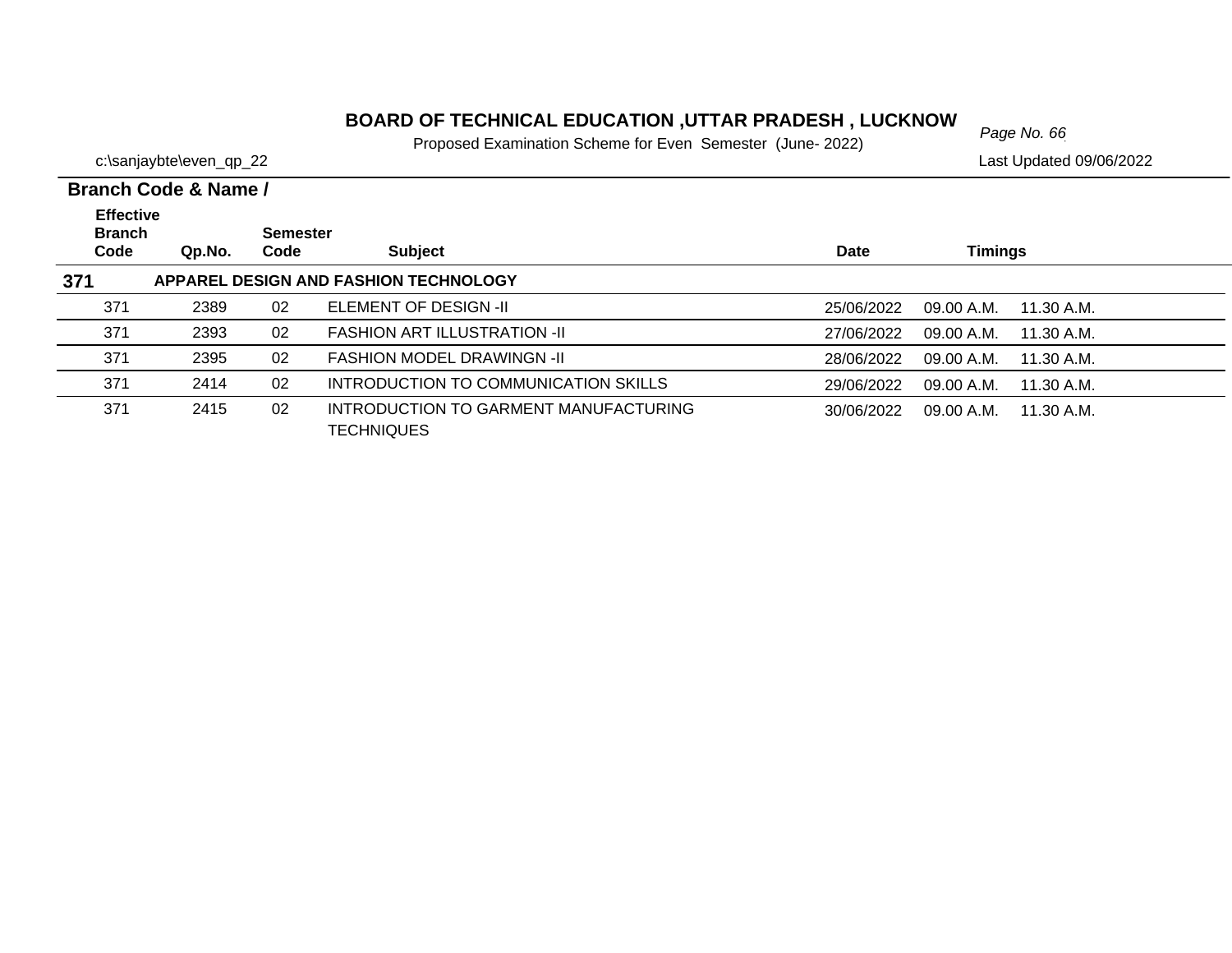### *Page No. 67* **BOARD OF TECHNICAL EDUCATION ,UTTAR PRADESH , LUCKNOW**

Proposed Examination Scheme for Even Semester (June- 2022)

2391 02 ENGLISH

372

|                         | i Toposca Examination Ocheme for Even Ochicster (June 2022) |                         |
|-------------------------|-------------------------------------------------------------|-------------------------|
| c:\sanjaybte\even_qp_22 |                                                             | Last Updated 09/06/2022 |

29/06/2022 09.00 A.M. 11.30 A.M.

|                                           | Branch Code & Name / |                         |                                              |            |                          |  |  |  |
|-------------------------------------------|----------------------|-------------------------|----------------------------------------------|------------|--------------------------|--|--|--|
| <b>Effective</b><br><b>Branch</b><br>Code | Qp.No.               | <b>Semester</b><br>Code | <b>Subject</b>                               | Date       | Timings                  |  |  |  |
| 372                                       |                      |                         | <b>COSTUME DESIGN AND GARMENT TECHNOLOGY</b> |            |                          |  |  |  |
| 372                                       | 2378                 | 02                      | COSTUME DESIGN FOR CINEMA                    | 25/06/2022 | 09.00 A.M.<br>11.30 A.M. |  |  |  |
| 372                                       | 2382                 | 02                      | <b>DESIGN THINKING &amp; IDEA GENERATION</b> | 27/06/2022 | 09.00 A.M.<br>11.30 A.M. |  |  |  |
| 372                                       | 2384                 | 02                      | DIGITAL TOOL -II                             | 28/06/2022 | 09.00 A.M.<br>11.30 A.M. |  |  |  |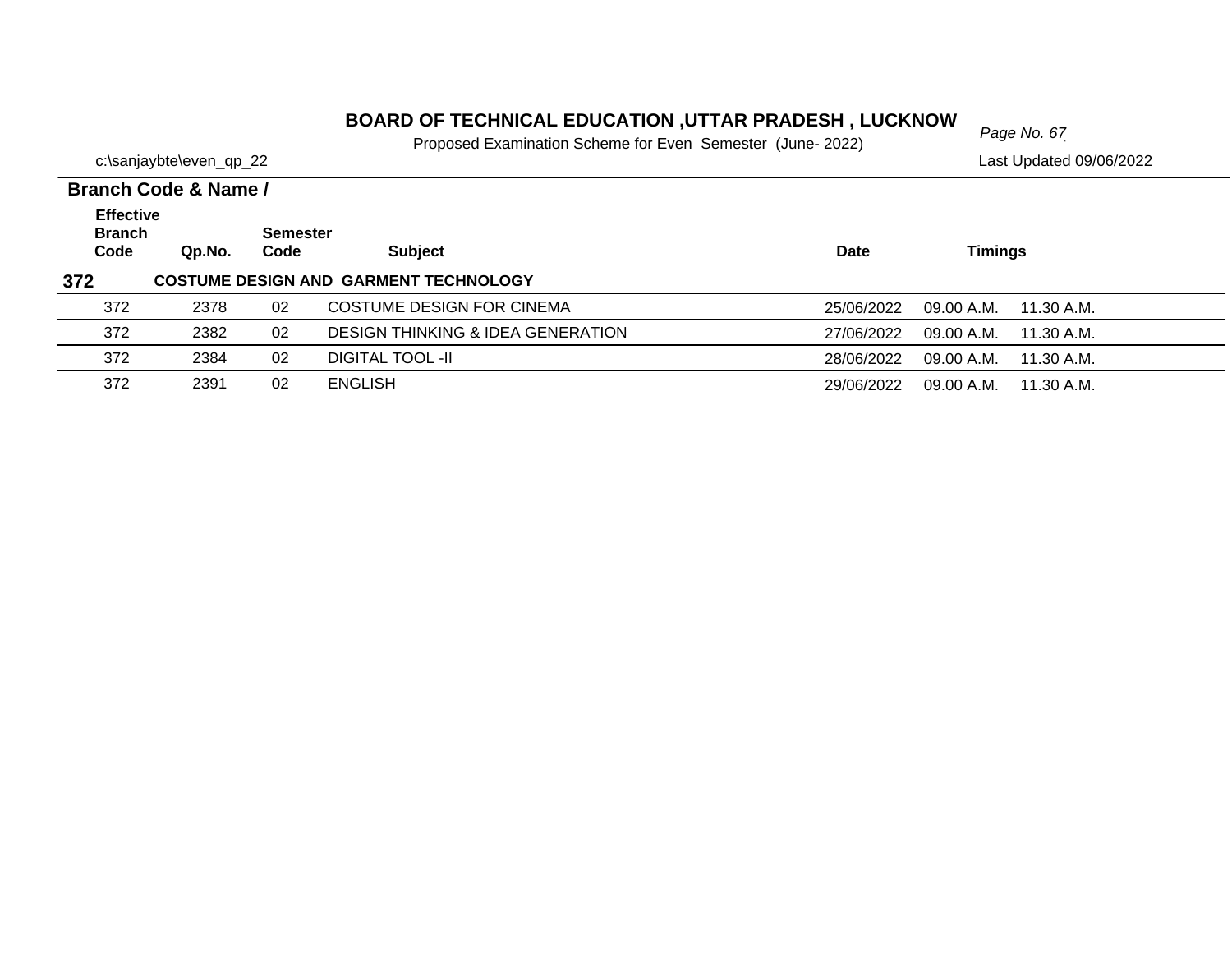### *Page No. 68* **BOARD OF TECHNICAL EDUCATION ,UTTAR PRADESH , LUCKNOW**

|                         | Proposed Examination Scheme for Even Semester (June- 2022) |  |                         |
|-------------------------|------------------------------------------------------------|--|-------------------------|
| c:\sanjaybte\even_qp_22 |                                                            |  | Last Updated 09/06/2022 |

|                                   | <b>Branch Code &amp; Name /</b> |      |                                              |             |                          |  |  |  |  |
|-----------------------------------|---------------------------------|------|----------------------------------------------|-------------|--------------------------|--|--|--|--|
| <b>Effective</b><br><b>Branch</b> | <b>Semester</b>                 |      |                                              |             |                          |  |  |  |  |
| Code                              | Qp.No.                          | Code | <b>Subject</b>                               | <b>Date</b> | Timings                  |  |  |  |  |
| 373                               | <b>CRAFT TECHNOLOGY</b>         |      |                                              |             |                          |  |  |  |  |
| 373                               | 2380                            | 02   | <b>CRAFT SENSITIZATION</b>                   | 25/06/2022  | 09.00 A.M.<br>11.30 A.M. |  |  |  |  |
| 373                               | 2382                            | 02   | <b>DESIGN THINKING &amp; IDEA GENERATION</b> | 27/06/2022  | 09.00 A.M.<br>11.30 A.M. |  |  |  |  |
| 373                               | 2384                            | 02   | <b>DIGITAL TOOL -II</b>                      | 28/06/2022  | 09.00 A.M.<br>11.30 A.M. |  |  |  |  |
| 373                               | 2391                            | 02   | <b>ENGLISH</b>                               | 29/06/2022  | 11.30 A.M.<br>09.00 A.M. |  |  |  |  |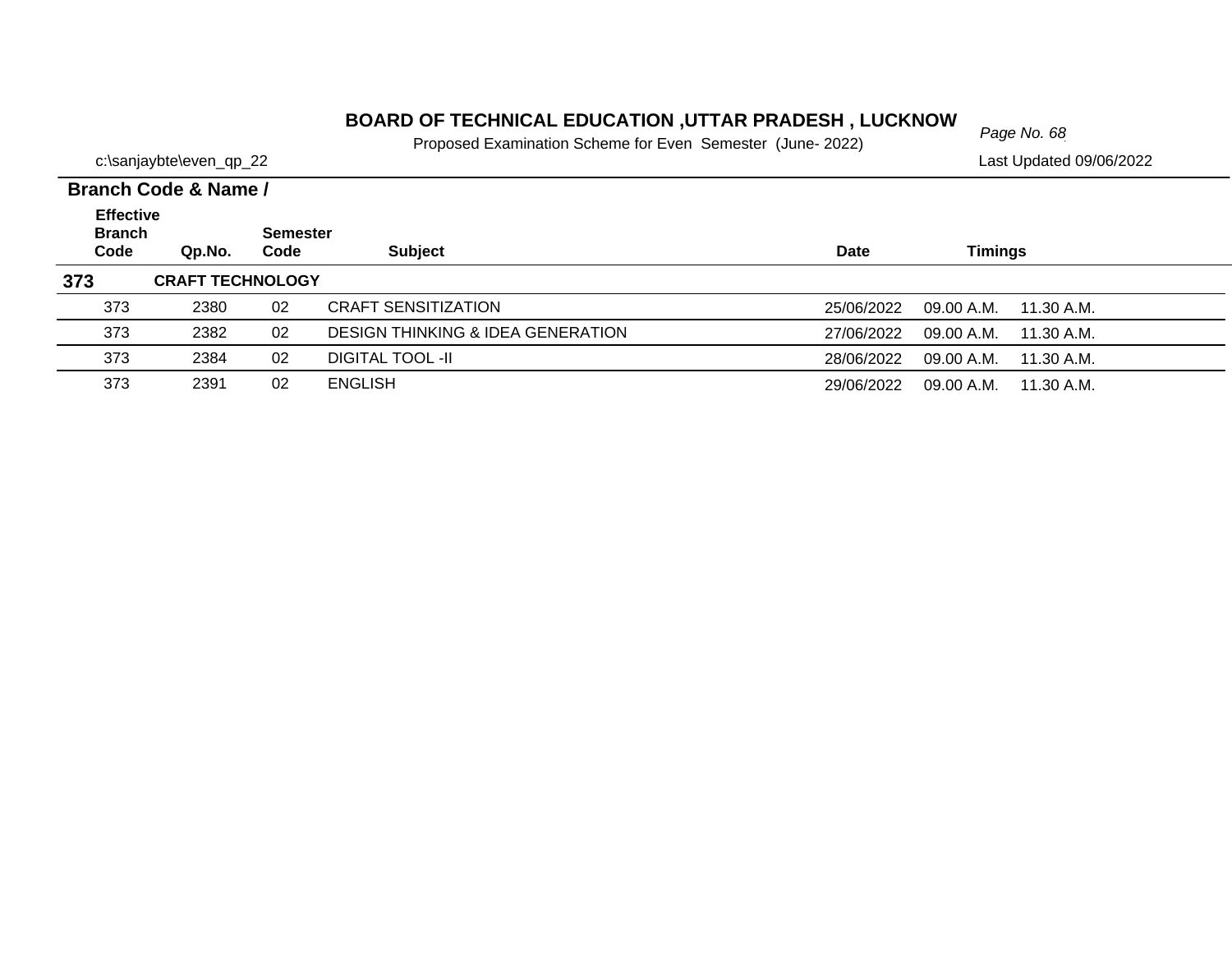### *Page No. 69* **BOARD OF TECHNICAL EDUCATION ,UTTAR PRADESH , LUCKNOW**

Proposed Examination Scheme for Even Semester (June- 2022)

c:\sanjaybte\even\_qp\_22 Last Updated 09/06/2022

### **Branch Code & Name /**

| <b>Effective</b><br><b>Branch</b> |        | <b>Semester</b> |                                                |             |                |            |
|-----------------------------------|--------|-----------------|------------------------------------------------|-------------|----------------|------------|
| Code                              | Qp.No. | Code            | <b>Subject</b>                                 | <b>Date</b> | <b>Timings</b> |            |
| 375                               |        |                 | <b>CIVIL ENGINEERING(Iateral entry)</b>        |             |                |            |
| 375                               | 2076   | 04              | <b>APPLIED MATHEMATICS - II</b>                | 25/06/2022  | 02.00 P.M.     | 04.30 P.M. |
| 375                               | 2104   | 04              | <b>HIGHWAY ENGINEERING</b>                     | 27/06/2022  | 02.00 P.M.     | 04.30 P.M. |
| 375                               | 2103   | 04              | <b>COMMUNICATION SKILLS-II</b>                 | 28/06/2022  | 02.00 P.M.     | 04.30 P.M. |
| 375                               | 2105   | 04              | <b>IRRIGATION ENGINEERING</b>                  | 29/06/2022  | 02.00 P.M.     | 04.30 P.M. |
| 375                               | 2097   | 04              | <b>ENERGY CONSERVATION</b>                     | 30/06/2022  | 02.00 P.M.     | 04.30 P.M. |
| 375                               | 2106   | 04              | REINFORCED CEMENT CONCRETE (RCC) DRAWING       | 01/07/2022  | 09.00 A.M.     | 12.00 NOON |
| 375                               | 2107   | 04              | REINFORCED CEMENT CONCRETE STRUCTURES (RCC     | 02/07/2022  | 09.00 A.M.     | 11.30 A.M. |
|                                   |        |                 | STRUCTURES)                                    |             |                |            |
| 375                               | 2108   | 04              | SURVEYING-I                                    | 04/07/2022  | 09.00 A.M.     | 11.30 A.M. |
| 375                               | 2219   | 06              | ANALYSIS OF STRUCTURES (ELECTIVE)              | 25/06/2022  | 09.00 A.M.     | 11.30 A.M. |
| 375                               | 2293   | 06              | PLUMBING SERVICES (ELECTIVE)                   | 25/06/2022  | 09.00 A.M.     | 11.30 A.M. |
| 375                               | 2342   | 06              | REPAIR AND MAINTENANCE OF BUILDINGS (ELECTIVE) | 25/06/2022  | 09.00 A.M.     | 11.30 A.M. |
| 375                               | 2241   | 06              | DESIGN OF STEEL STRUCTURE                      | 27/06/2022  | 09.00 A.M.     | 11.30 A.M. |
| 375                               | 2300   | 06              | <b>QUANTITY SURVEYING AND VALUATION</b>        | 28/06/2022  | 09.00 A.M.     | 11.30 A.M. |
| 375                               | 2310   | 06              | STEEL STRUCTURE DRAWING                        | 29/06/2022  | 09.00 A.M.     | 12.00 NOON |
| 375                               | 2341   | 06              | <b>CONSTRUCTION MANAGEMENT ACCOUNTS &amp;</b>  | 30/06/2022  | 09.00 A.M.     | 11.30 A.M. |
|                                   |        |                 | ENTREPRENEURSHIP DEVELOPMENT                   |             |                |            |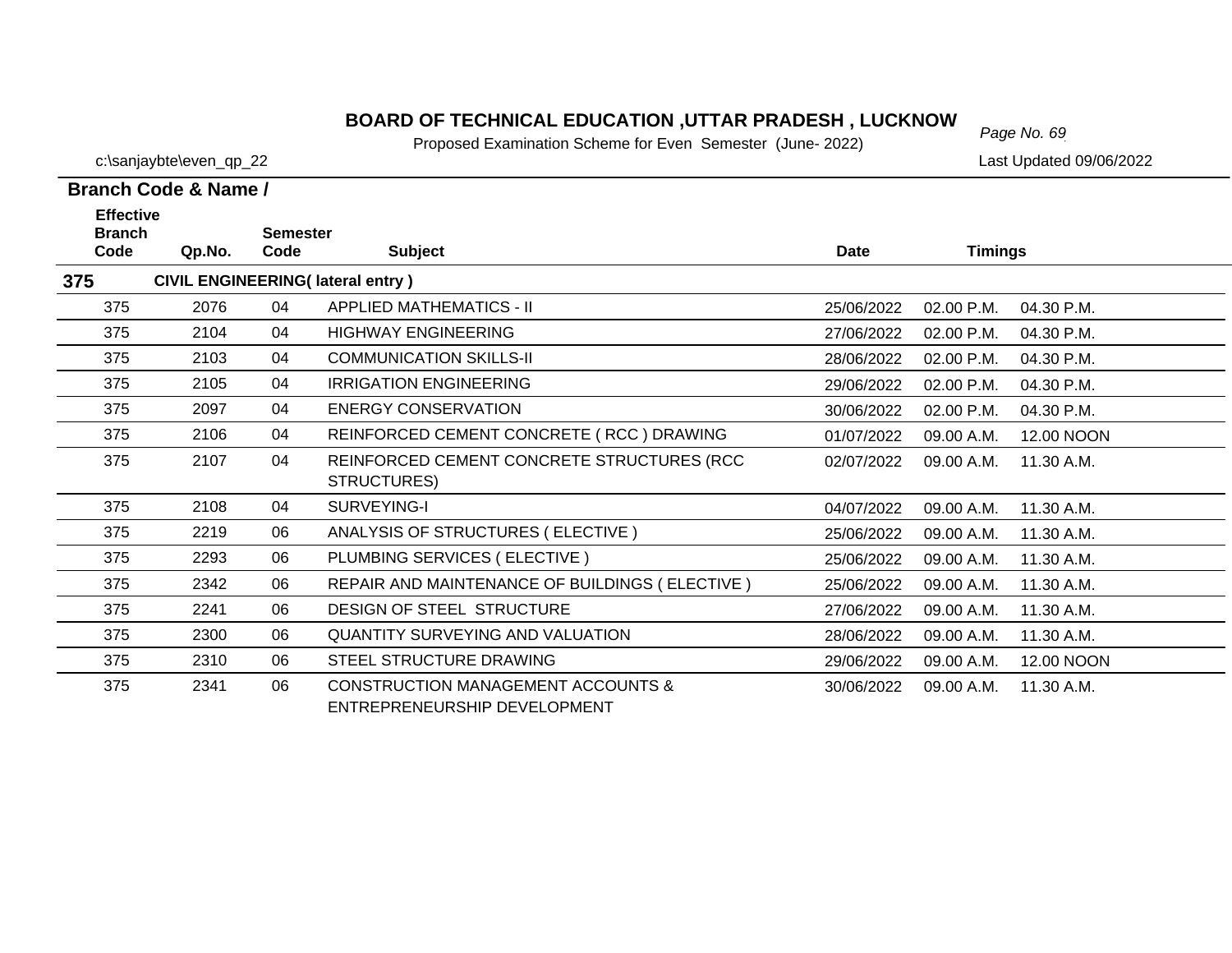### *Page No. 70* **BOARD OF TECHNICAL EDUCATION ,UTTAR PRADESH , LUCKNOW**

Proposed Examination Scheme for Even Semester (June- 2022)

| Branch Code & Name /              |        |                 |                |  |  |  |  |  |
|-----------------------------------|--------|-----------------|----------------|--|--|--|--|--|
| <b>Effective</b><br><b>Branch</b> |        | <b>Semester</b> |                |  |  |  |  |  |
| Code                              | Qp.No. | Code            | <b>Subject</b> |  |  |  |  |  |

| Code | Qp.No. | Code | <b>Subject</b>                                                                | Date       | <b>Timings</b>           |  |
|------|--------|------|-------------------------------------------------------------------------------|------------|--------------------------|--|
| 376  |        |      | CIVIL ENGINEERING (ENVIRONMENT POLLUTION & CONTROL) (lateral entry)           |            |                          |  |
| 376  | 2076   | 04   | <b>APPLIED MATHEMATICS - II</b>                                               | 25/06/2022 | 02.00 P.M.<br>04.30 P.M. |  |
| 376  | 2104   | 04   | <b>HIGHWAY ENGINEERING</b>                                                    | 27/06/2022 | 02.00 P.M.<br>04.30 P.M. |  |
| 376  | 2103   | 04   | <b>COMMUNICATION SKILLS-II</b>                                                | 28/06/2022 | 02.00 P.M.<br>04.30 P.M. |  |
| 376  | 2105   | 04   | <b>IRRIGATION ENGINEERING</b>                                                 | 29/06/2022 | 02.00 P.M.<br>04.30 P.M. |  |
| 376  | 2097   | 04   | <b>ENERGY CONSERVATION</b>                                                    | 30/06/2022 | 02.00 P.M.<br>04.30 P.M. |  |
| 376  | 2106   | 04   | REINFORCED CEMENT CONCRETE (RCC) DRAWING                                      | 01/07/2022 | 09.00 A.M.<br>12.00 NOON |  |
| 376  | 2107   | 04   | REINFORCED CEMENT CONCRETE STRUCTURES (RCC                                    | 02/07/2022 | 11.30 A.M.<br>09.00 A.M. |  |
|      |        |      | STRUCTURES)                                                                   |            |                          |  |
| 376  | 2108   | 04   | SURVEYING-I                                                                   | 04/07/2022 | 11.30 A.M.<br>09.00 A.M. |  |
| 376  | 2252   | 06   | ENVIRONMENTAL MANAGEMENT                                                      | 25/06/2022 | 09.00 A.M.<br>11.30 A.M. |  |
| 376  | 2241   | 06   | DESIGN OF STEEL STRUCTURE                                                     | 27/06/2022 | 09.00 A.M.<br>11.30 A.M. |  |
| 376  | 2300   | 06   | <b>QUANTITY SURVEYING AND VALUATION</b>                                       | 28/06/2022 | 11.30 A.M.<br>09.00 A.M. |  |
| 376  | 2310   | 06   | STEEL STRUCTURE DRAWING                                                       | 29/06/2022 | 09.00 A.M.<br>12.00 NOON |  |
| 376  | 2341   | 06   | <b>CONSTRUCTION MANAGEMENT ACCOUNTS &amp;</b><br>ENTREPRENEURSHIP DEVELOPMENT | 30/06/2022 | 09.00 A.M.<br>11.30 A.M. |  |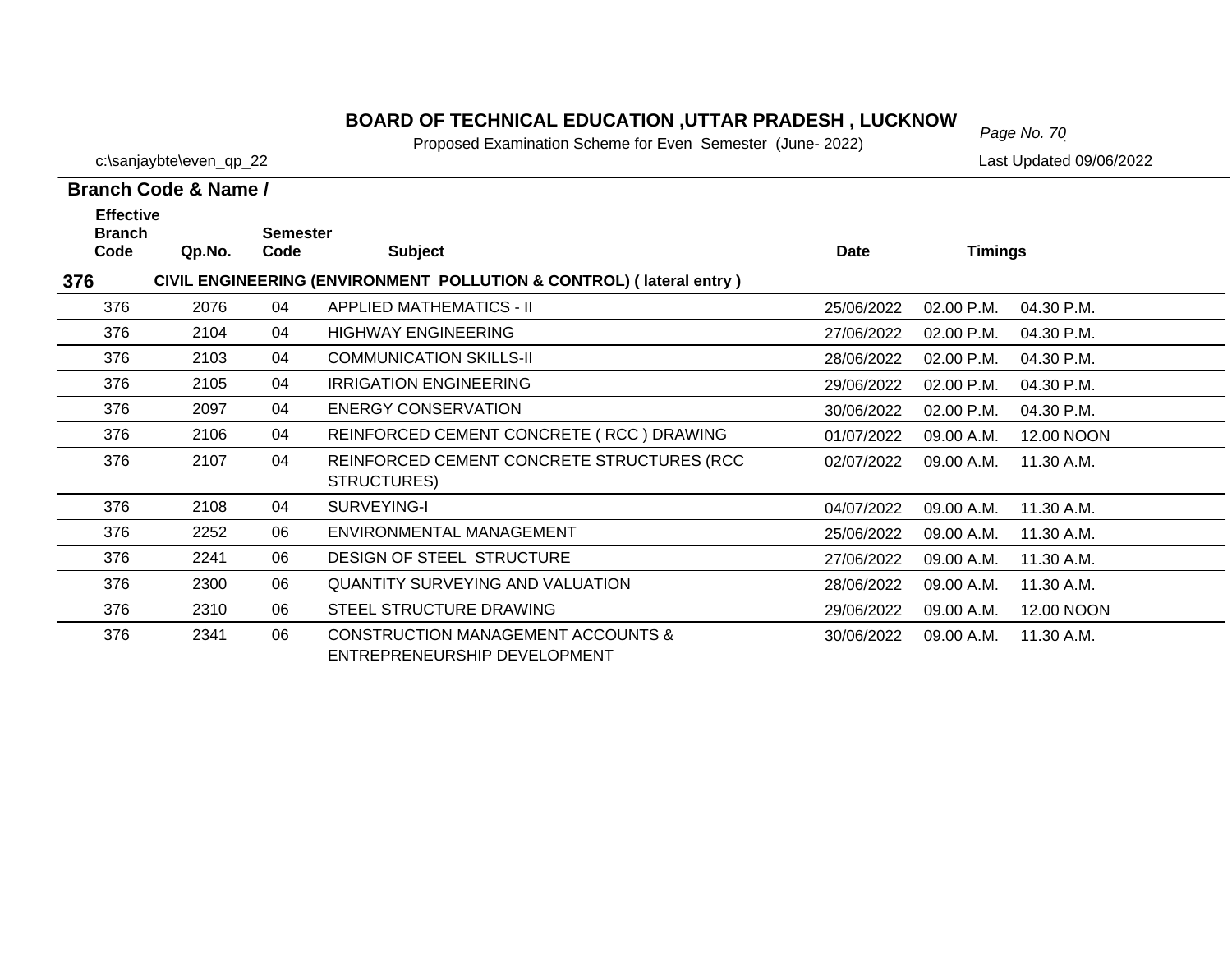# *Page No. 71* **BOARD OF TECHNICAL EDUCATION ,UTTAR PRADESH , LUCKNOW**

Proposed Examination Scheme for Even Semester (June- 2022)

|  | Branch Code & Name / |  |
|--|----------------------|--|
|  |                      |  |

| <b>Effective</b><br><b>Branch</b><br>Code | Qp.No. | <b>Semester</b><br>Code | <b>Subject</b>                                                            | <b>Date</b> | <b>Timings</b>       |              |
|-------------------------------------------|--------|-------------------------|---------------------------------------------------------------------------|-------------|----------------------|--------------|
| 377                                       |        |                         | <b>FASHION DESIGN GARMENT &amp; TECHNOLOGY</b><br>(lateral entry)         |             |                      |              |
| 377                                       | 1152   | 04                      | <b>CAD FOR COSTUME-I</b>                                                  | 25/06/2022  | $02.00 \text{ P.M.}$ | 04.30 P.M.   |
| 377                                       | 1154   | 04                      | <b>KNITTING</b>                                                           | 27/06/2022  | $02.00$ P.M.         | $04.30$ P.M. |
| 377                                       | 1906   | 04                      | FUNCTIONAL COMMUNICATION                                                  | 29/06/2022  | $02.00$ P.M.         | $04.30$ P.M. |
| 377                                       | 0020   | 06                      | ENVIRONMENTAL EDUCATION & DISASTER MANAGEMENT                             | 25/06/2022  | 09.00 A.M.           | 11.30 A.M.   |
| 377                                       | 0282   | 06                      | <b>BUSINESS ORGANISATION &amp; ENTERPRENEURSHIP</b><br><b>DEVELOPMENT</b> | 27/06/2022  | 09.00 A.M.           | 11.30 A.M.   |
| 377                                       | 0287   | 06                      | <b>FASHION ILLUSTRATION &amp; MODEL DRAWING</b>                           | 28/06/2022  | 09.00 A.M.           | 12.00 NOON   |
| 377                                       | 0687   | 06                      | APPAREL INDUSTRY AND PRODUCTION MANAGEMENT                                | 29/06/2022  | 09.00 A.M.           | 11.30 A.M.   |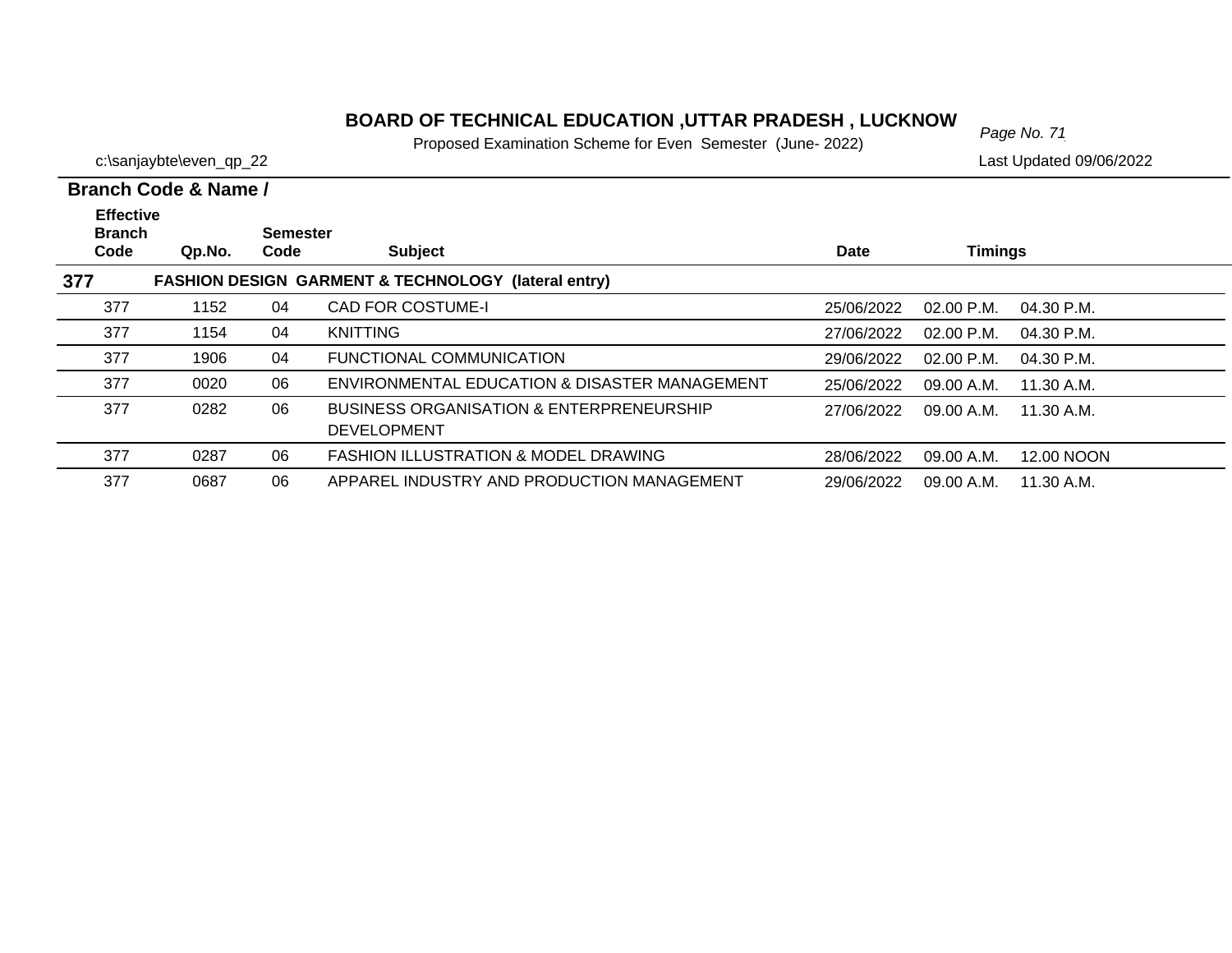### **BOARD OF TECHNICAL EDUCATION ,UTTAR PRADESH , LUCKNOW**<br>Page No. 72

Proposed Examination Scheme for Even Semester (June- 2022)

c:\sanjaybte\even\_qp\_22 Last Updated 09/06/2022

 $\overline{\phantom{0}}$  $\overline{\phantom{0}}$  $\overline{\phantom{0}}$  $\overline{\phantom{0}}$  $\overline{\phantom{0}}$ 

| Branch Code & Name /                      |                                               |                         |                                                                     |             |                |            |  |  |  |  |
|-------------------------------------------|-----------------------------------------------|-------------------------|---------------------------------------------------------------------|-------------|----------------|------------|--|--|--|--|
| <b>Effective</b><br><b>Branch</b><br>Code | Qp.No.                                        | <b>Semester</b><br>Code | <b>Subject</b>                                                      | <b>Date</b> | <b>Timings</b> |            |  |  |  |  |
| 378                                       | <b>ELECTRICAL ENGINEERING (Iateral entry)</b> |                         |                                                                     |             |                |            |  |  |  |  |
| 378                                       | 2076                                          | 04                      | <b>APPLIED MATHEMATICS-II</b>                                       | 25/06/2022  | 02.00 P.M.     | 04.30 P.M. |  |  |  |  |
| 378                                       | 2079                                          | 04                      | APPLIED PHYSICS-II                                                  | 27/06/2022  | $02.00$ P.M.   | 04.30 P.M. |  |  |  |  |
| 378                                       | 2103                                          | 04                      | <b>COMMUNICATION SKILLS-II</b>                                      | 28/06/2022  | 02.00 P.M.     | 04.30 P.M. |  |  |  |  |
| 378                                       | 2203                                          | 04                      | POWER PLANT ENGINEERING                                             | 29/06/2022  | $02.00$ P.M.   | 04.30 P.M. |  |  |  |  |
| 378                                       | 2097                                          | 04                      | ENERGY CONSERVATION                                                 | 30/06/2022  | $02.00$ P.M.   | 04.30 P.M. |  |  |  |  |
| 378                                       | 2112                                          | 04                      | INDUSTRIAL ELECTRONICS AND CONTROL                                  | 01/07/2022  | 02.00 P.M.     | 04.30 P.M. |  |  |  |  |
| 378                                       | 2192                                          | 04                      | ELECTRICAL DESIGN, DRAWING AND ESTIMATING-I                         | 02/07/2022  | 09.00 A.M.     | 12.00 NOON |  |  |  |  |
| 378                                       | 2193                                          | 04                      | TRANSMISSION AND DISTRIBUTION OF ELECTRICAL POWER                   | 04/07/2022  | 09.00 A.M.     | 11.30 A.M. |  |  |  |  |
| 378                                       | 2343                                          | 06                      | INSTALLATION MAINTENANCE & REPAIR OF ELECTRICAL<br><b>EQUIPMENT</b> | 27/06/2022  | 09.00 A.M.     | 11.30 A.M. |  |  |  |  |
| 378                                       | 2344                                          | 06                      | UTILIZATION OF ELECTRICAL ENERGY                                    | 28/06/2022  | 09.00 A.M.     | 11.30 A.M. |  |  |  |  |
| 378                                       | 2247                                          | 06                      | ELECTRICAL DESIGN, DRAWING & ESTIMATING-II                          | 05/07/2022  | 09.00 A.M.     | 12.00 NOON |  |  |  |  |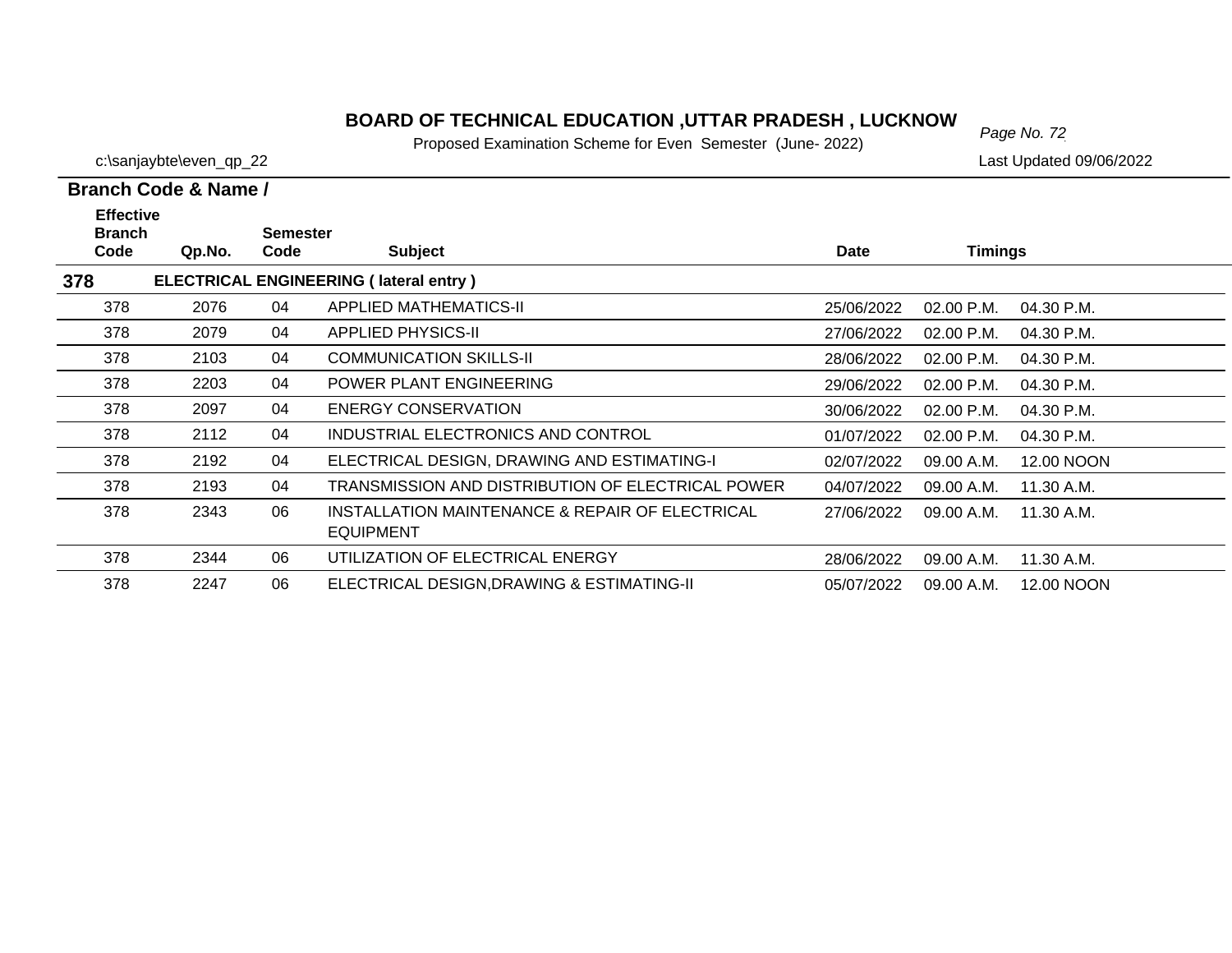# *Page No. 73* **BOARD OF TECHNICAL EDUCATION ,UTTAR PRADESH , LUCKNOW**

Proposed Examination Scheme for Even Semester (June- 2022)

c:\sanjaybte\even\_qp\_22 Last Updated 09/06/2022

| <b>Effective</b><br><b>Branch</b> |        | Semester |                                                             |             |                |            |
|-----------------------------------|--------|----------|-------------------------------------------------------------|-------------|----------------|------------|
| Code                              | Qp.No. | Code     | <b>Subject</b>                                              | <b>Date</b> | <b>Timings</b> |            |
| 379                               |        |          | ELECTRICAL ENGINEERING (INDUSTRIAL CONTROL) (lateral entry) |             |                |            |
| 379                               | 2076   | 04       | APPLIED MATHEMATICS-II                                      | 25/06/2022  | 02.00 P.M.     | 04.30 P.M. |
| 379                               | 2079   | 04       | <b>APPLIED PHYSICS-II</b>                                   | 27/06/2022  | $02.00$ P.M.   | 04.30 P.M. |
| 379                               | 2103   | 04       | <b>COMMUNICATION SKILLS-II</b>                              | 28/06/2022  | 02.00 P.M.     | 04.30 P.M. |
| 379                               | 2097   | 04       | <b>ENERGY CONSERVATION</b>                                  | 30/06/2022  | 02.00 P.M.     | 04.30 P.M. |
| 379                               | 2112   | 04       | INDUSTRIAL ELECTRONICS AND CONTROL                          | 01/07/2022  | 02.00 P.M.     | 04.30 P.M. |
| 379                               | 2192   | 04       | ELECTRICAL DESIGN, DRAWING AND ESTIMATING-I                 | 02/07/2022  | 09.00 A.M.     | 12.00 NOON |
| 379                               | 2193   | 04       | TRANSMISSION AND DISTRIBUTION OF ELECTRICAL POWER           | 04/07/2022  | 09.00 A.M.     | 11.30 A.M. |
| 379                               | 2114   | 04       | CONTROL SYSTEM & PROCESS APPLICATION                        | 05/07/2022  | 02.00 P.M.     | 04.30 P.M. |
| 379                               | 2343   | 06       | INSTALLATION MAINTENANCE & REPAIR OF ELECTRICAL             | 27/06/2022  | 09.00 A.M.     | 11.30 A.M. |
|                                   |        |          | <b>EQUIPMENT</b>                                            |             |                |            |
| 379                               | 2344   | 06       | UTILIZATION OF ELECTRICAL ENERGY                            | 28/06/2022  | 09.00 A.M.     | 11.30 A.M. |
| 379                               | 2345   | 06       | MICROPROCESSOR DEVELOPMENT SYSTEMS                          | 05/07/2022  | 09.00 A.M.     | 12.00 NOON |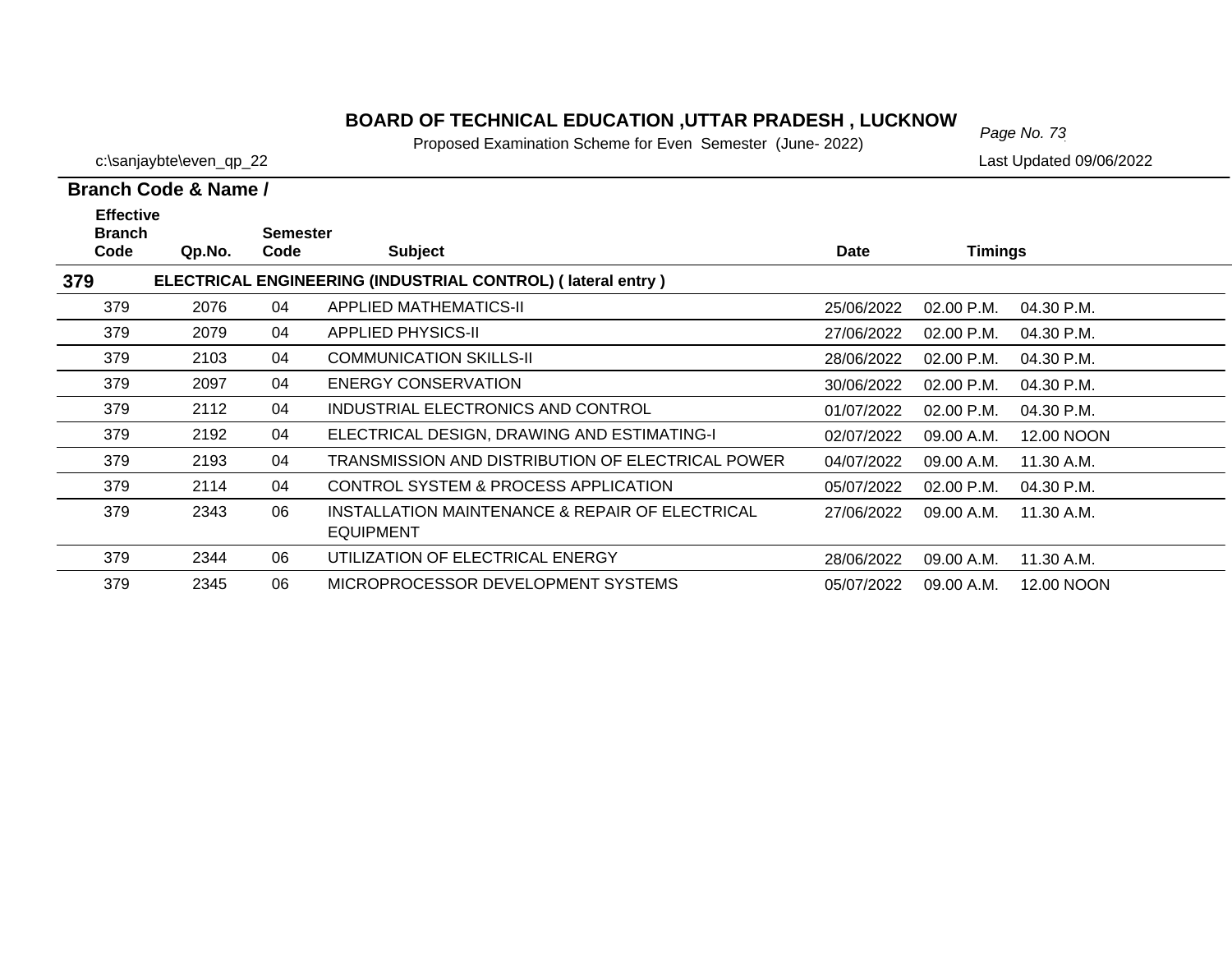Proposed Examination Scheme for Even Semester (June- 2022)

|                                                                                                                            | Branch Code & Name / |    |                                          |            |                          |  |  |  |  |
|----------------------------------------------------------------------------------------------------------------------------|----------------------|----|------------------------------------------|------------|--------------------------|--|--|--|--|
| <b>Effective</b><br><b>Branch</b><br><b>Semester</b><br>Code<br><b>Subject</b><br>Date<br><b>Timings</b><br>Qp.No.<br>Code |                      |    |                                          |            |                          |  |  |  |  |
| <b>ELECTRONICS ENGINEERING lateral entry (second year)</b><br>380                                                          |                      |    |                                          |            |                          |  |  |  |  |
| 380                                                                                                                        | 2076                 | 04 | <b>APPLIED MATHEMATICS-II</b>            | 25/06/2022 | 02.00 P.M.<br>04.30 P.M. |  |  |  |  |
| 380                                                                                                                        | 2079                 | 04 | <b>APPLIED PHYSICS-II</b>                | 27/06/2022 | 02.00 P.M.<br>04.30 P.M. |  |  |  |  |
| 380                                                                                                                        | 2103                 | 04 | <b>COMMUNICATION SKILLS-II</b>           | 28/06/2022 | 02.00 P.M.<br>04.30 P.M. |  |  |  |  |
| 380                                                                                                                        | 2195                 | 04 | NETWORK FILTERS AND TRANSMISSION LINES   | 29/06/2022 | 02.00 P.M.<br>04.30 P.M. |  |  |  |  |
| 380                                                                                                                        | 2097                 | 04 | <b>ENERGY CONSERVATION</b>               | 30/06/2022 | 02.00 P.M.<br>04.30 P.M. |  |  |  |  |
| 380                                                                                                                        | 2194                 | 04 | INDUSTRIAL ELECTRONICS AND TRANSDUCERS   | 02/07/2022 | 11.30 A.M.<br>09.00 A.M. |  |  |  |  |
| 380                                                                                                                        | 2115                 | 04 | ELECTRONIC INSTRUMENTS AND MEASUREMENT   | 04/07/2022 | 09.00 A.M.<br>11.30 A.M. |  |  |  |  |
| 380                                                                                                                        | 2204                 | 04 | PRINCIPLES OF COMMUNICATION ENGINEERING  | 05/07/2022 | 09.00 A.M.<br>11.30 A.M. |  |  |  |  |
| 380                                                                                                                        | 2233                 | 06 | <b>COMPUTER NETWORKS [ELECTIVE]</b>      | 25/06/2022 | 09.00 A.M.<br>11.30 A.M. |  |  |  |  |
| 380                                                                                                                        | 2236                 | 06 | CONTROL SYSTEM [ELECTIVE]                | 25/06/2022 | 09.00 A.M.<br>11.30 A.M. |  |  |  |  |
| 380                                                                                                                        | 2275                 | 06 | <b>MEDICAL ELECTRONICS [ELECTIVE]</b>    | 25/06/2022 | 11.30 A.M.<br>09.00 A.M. |  |  |  |  |
| 380                                                                                                                        | 2277                 | 06 | MICROCONTROLLERS AND EMBEDDED SYSTEM     | 27/06/2022 | 11.30 A.M.<br>09.00 A.M. |  |  |  |  |
| 380                                                                                                                        | 2280                 | 06 | MICROWAVE RADAR ENGINEERING              | 28/06/2022 | 09.00 A.M.<br>11.30 A.M. |  |  |  |  |
| 380                                                                                                                        | 2320                 | 06 | WIRELESS AND MOBILE COMMUNICATION SYSTEM | 29/06/2022 | 11.30 A.M.<br>09.00 A.M. |  |  |  |  |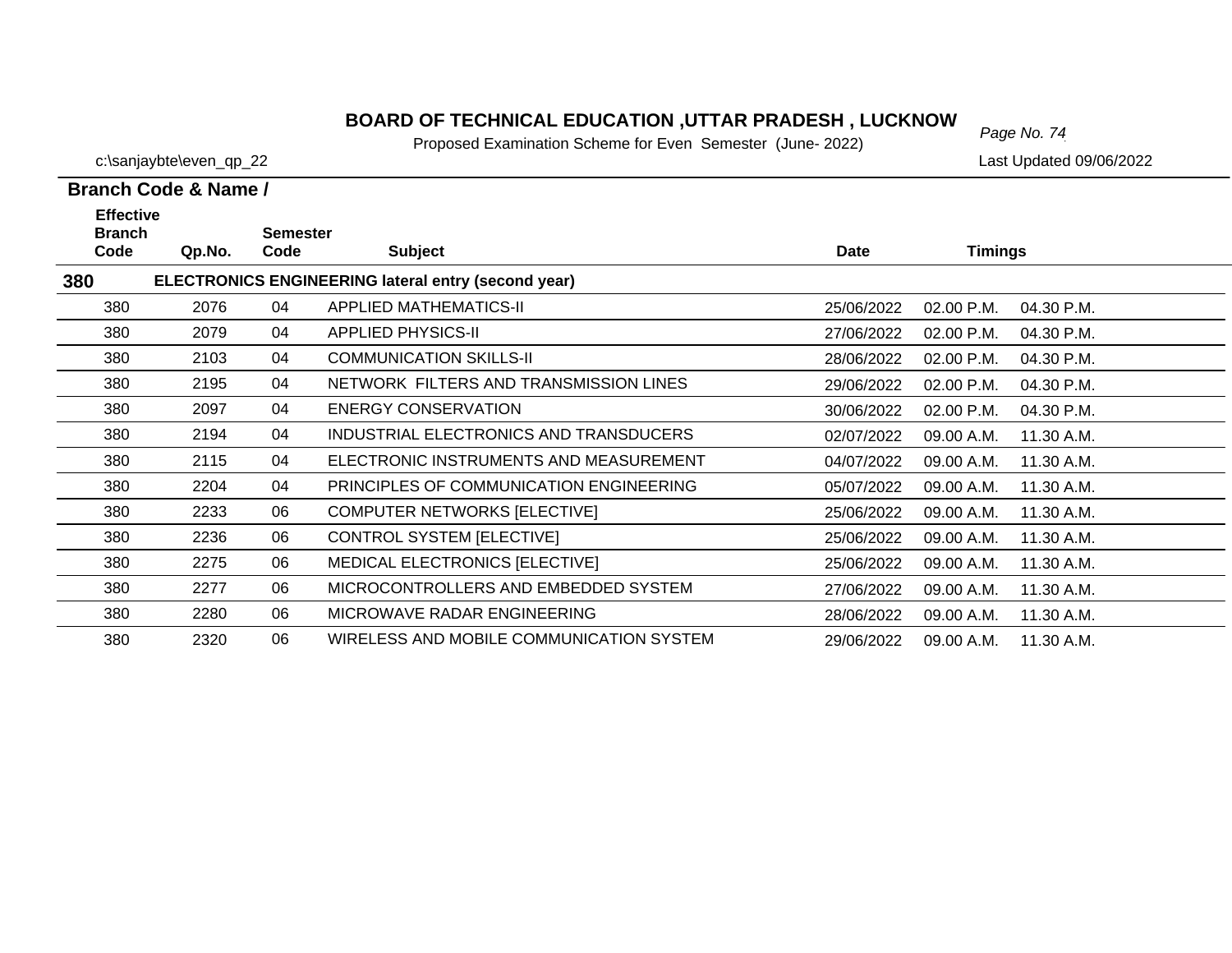# *Page No. 75* **BOARD OF TECHNICAL EDUCATION ,UTTAR PRADESH , LUCKNOW**

Proposed Examination Scheme for Even Semester (June- 2022)

|                                           | Branch Code & Name / |                         |                                                                             |            |                          |  |
|-------------------------------------------|----------------------|-------------------------|-----------------------------------------------------------------------------|------------|--------------------------|--|
| <b>Effective</b><br><b>Branch</b><br>Code | Qp.No.               | <b>Semester</b><br>Code | <b>Subject</b>                                                              | Date       | <b>Timings</b>           |  |
| 381                                       |                      |                         | <b>ELECTRONICS ENGINEERING (MODERN CONSUMER ELECTRONICS (lateral entry)</b> |            |                          |  |
| 381                                       | 2076                 | 04                      | APPLIED MATHEMATICS-II                                                      | 25/06/2022 | 02.00 P.M.<br>04.30 P.M. |  |
| 381                                       | 2079                 | 04                      | <b>APPLIED PHYSICS-II</b>                                                   | 27/06/2022 | 02.00 P.M.<br>04.30 P.M. |  |
| 381                                       | 2103                 | 04                      | <b>COMMUNICATION SKILLS-II</b>                                              | 28/06/2022 | 02.00 P.M.<br>04.30 P.M. |  |
| 381                                       | 2195                 | 04                      | NETWORK FILTERS AND TRANSMISSION LINES                                      | 29/06/2022 | 02.00 P.M.<br>04.30 P.M. |  |
| 381                                       | 2097                 | 04                      | <b>ENERGY CONSERVATION</b>                                                  | 30/06/2022 | 02.00 P.M.<br>04.30 P.M. |  |
| 381                                       | 2194                 | 04                      | INDUSTRIAL ELECTRONICS AND TRANSDUCERS                                      | 02/07/2022 | 09.00 A.M.<br>11.30 A.M. |  |
| 381                                       | 2115                 | 04                      | ELECTRONIC INSTRUMENTS AND MEASUREMENT                                      | 04/07/2022 | 11.30 A.M.<br>09.00 A.M. |  |
| 381                                       | 2204                 | 04                      | PRINCIPLES OF COMMUNICATION ENGINEERING                                     | 05/07/2022 | 09.00 A.M.<br>11.30 A.M. |  |
| 381                                       | 2277                 | 06                      | MICROCONTROLLERS AND EMBEDDED SYSTEM                                        | 27/06/2022 | 09.00 A.M.<br>11.30 A.M. |  |
| 381                                       | 2280                 | 06                      | MICROWAVE RADAR ENGINEERING                                                 | 28/06/2022 | 09.00 A.M.<br>11.30 A.M. |  |
| 381                                       | 2320                 | 06                      | WIRELESS AND MOBILE COMMUNICATION SYSTEM                                    | 29/06/2022 | 09.00 A.M.<br>11.30 A.M. |  |
| 381                                       | 2286                 | 06                      | MODERN CONSUMER ELECTRONICS APPLIANCES                                      | 01/07/2022 | 09.00 A.M.<br>11.30 A.M. |  |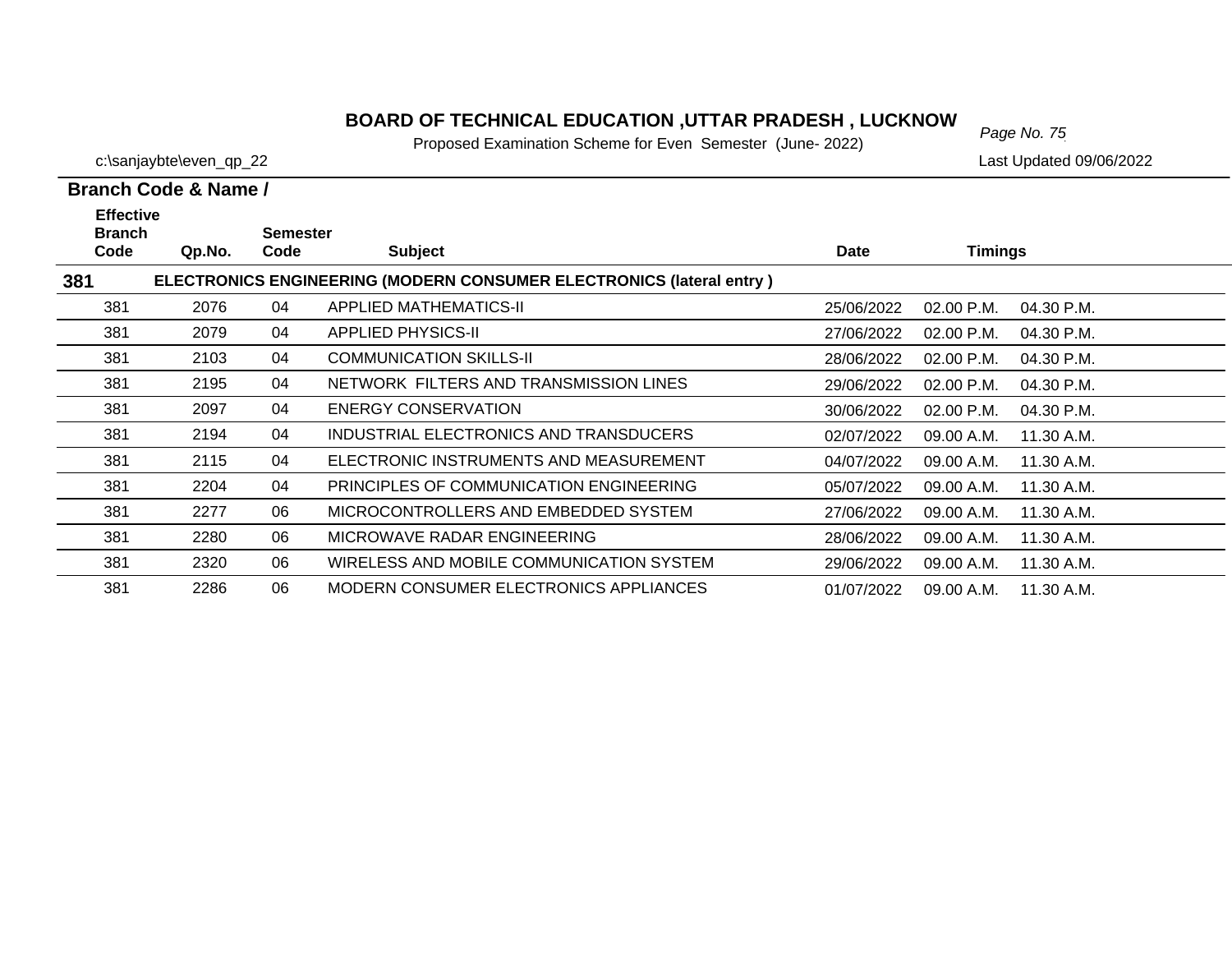# *Page No. 76* **BOARD OF TECHNICAL EDUCATION ,UTTAR PRADESH , LUCKNOW**

Proposed Examination Scheme for Even Semester (June- 2022)

c:\sanjaybte\even\_qp\_22 Last Updated 09/06/2022

| <b>Effective</b><br><b>Branch</b> |        | <b>Semester</b> |                                                                                        |             |              |            |
|-----------------------------------|--------|-----------------|----------------------------------------------------------------------------------------|-------------|--------------|------------|
| Code                              | Qp.No. | Code            | <b>Subject</b>                                                                         | <b>Date</b> | Timings      |            |
| 382                               |        |                 | <b>ELECTRONICS ENGINEERING (ADVANCE MICROPROCESSOR &amp; INTERFACE (lateral entry)</b> |             |              |            |
| 382                               | 2076   | 04              | APPLIED MATHEMATICS-II                                                                 | 25/06/2022  | 02.00 P.M.   | 04.30 P.M. |
| 382                               | 2079   | 04              | <b>APPLIED PHYSICS-II</b>                                                              | 27/06/2022  | 02.00 P.M.   | 04.30 P.M. |
| 382                               | 2103   | 04              | <b>COMMUNICATION SKILLS-II</b>                                                         | 28/06/2022  | 02.00 P.M.   | 04.30 P.M. |
| 382                               | 2195   | 04              | NETWORK FILTERS AND TRANSMISSION LINES                                                 | 29/06/2022  | 02.00 P.M.   | 04.30 P.M. |
| 382                               | 2097   | 04              | ENERGY CONSERVATION                                                                    | 30/06/2022  | $02.00$ P.M. | 04.30 P.M. |
| 382                               | 2194   | 04              | INDUSTRIAL ELECTRONICS AND TRANSDUCERS                                                 | 02/07/2022  | 09.00 A.M.   | 11.30 A.M. |
| 382                               | 2115   | 04              | ELECTRONIC INSTRUMENTS AND MEASUREMENT                                                 | 04/07/2022  | 09.00 A.M.   | 11.30 A.M. |
| 382                               | 2204   | 04              | PRINCIPLES OF COMMUNICATION ENGINEERING                                                | 05/07/2022  | 09.00 A.M.   | 11.30 A.M. |
| 382                               | 2277   | 06              | MICROCONTROLLERS AND EMBEDDED SYSTEM                                                   | 27/06/2022  | 09.00 A.M.   | 11.30 A.M. |
| 382                               | 2280   | 06              | MICROWAVE RADAR ENGINEERING                                                            | 28/06/2022  | 09.00 A.M.   | 11.30 A.M. |
| 382                               | 2320   | 06              | WIRELESS AND MOBILE COMMUNICATION SYSTEM                                               | 29/06/2022  | 09.00 A.M.   | 11.30 A.M. |
| 382                               | 2212   | 06              | ADVANCE MICROPROCESSOR & INTERFACE                                                     | 01/07/2022  | 09.00 A.M.   | 11.30 A.M. |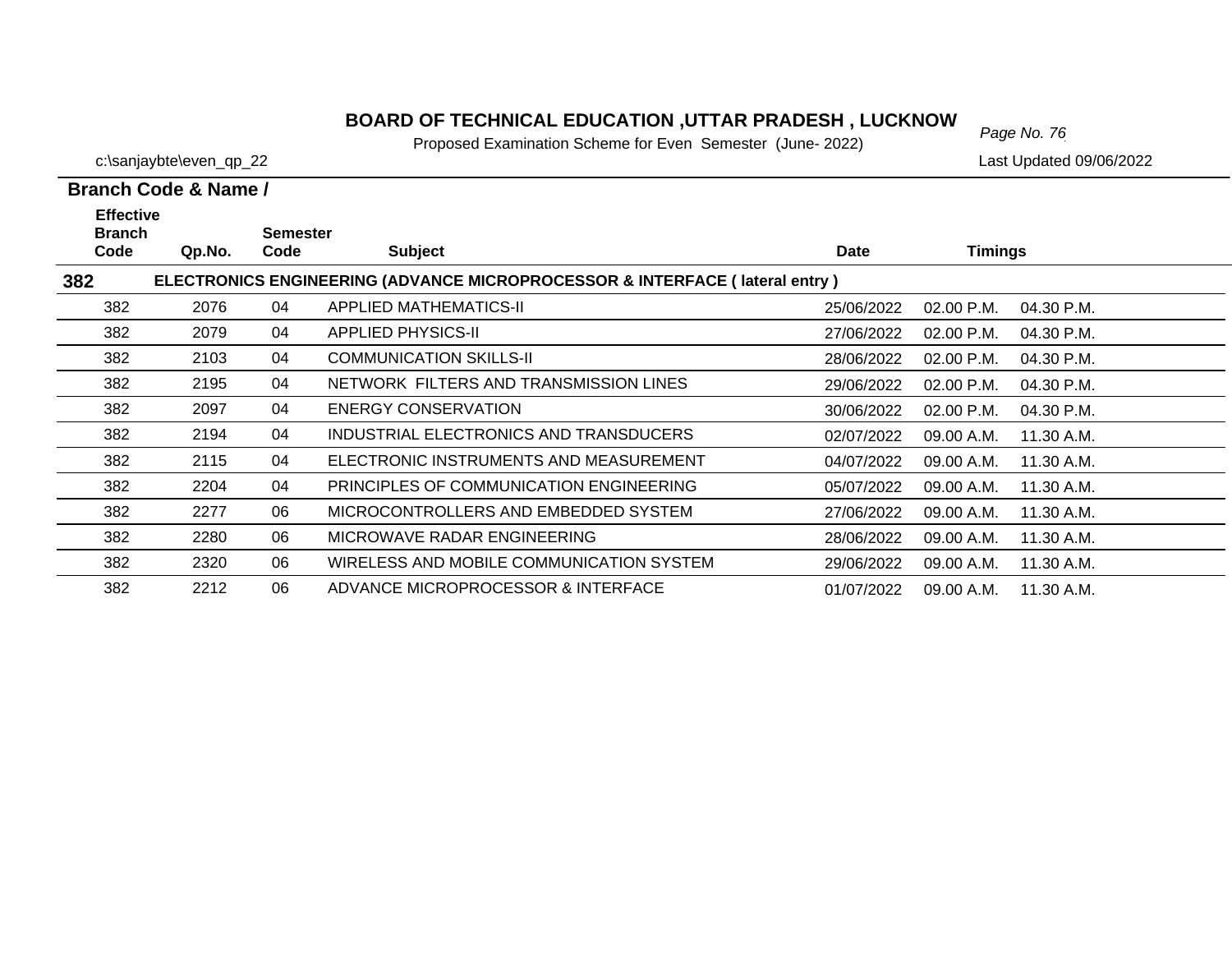# *Page No. 77* **BOARD OF TECHNICAL EDUCATION ,UTTAR PRADESH , LUCKNOW**

Proposed Examination Scheme for Even Semester (June- 2022)

|                                           | Branch Code & Name / |                         |                                                             |             |                            |  |  |  |  |
|-------------------------------------------|----------------------|-------------------------|-------------------------------------------------------------|-------------|----------------------------|--|--|--|--|
| <b>Effective</b><br><b>Branch</b><br>Code | Qp.No.               | <b>Semester</b><br>Code | <b>Subject</b>                                              | <b>Date</b> | Timings                    |  |  |  |  |
| 383                                       |                      |                         | ELECTRONICS ENGINEERING (MICRO ELECTRONICS) (lateral entry) |             |                            |  |  |  |  |
| 383                                       | 2076                 | 04                      | <b>APPLIED MATHEMATICS-II</b>                               | 25/06/2022  | $02.00$ P.M.<br>04.30 P.M. |  |  |  |  |
| 383                                       | 2079                 | 04                      | <b>APPLIED PHYSICS-II</b>                                   | 27/06/2022  | 02.00 P.M.<br>04.30 P.M.   |  |  |  |  |
| 383                                       | 2103                 | 04                      | <b>COMMUNICATION SKILLS-II</b>                              | 28/06/2022  | 02.00 P.M.<br>04.30 P.M.   |  |  |  |  |
| 383                                       | 2195                 | 04                      | NETWORK FILTERS AND TRANSMISSION LINES                      | 29/06/2022  | $02.00$ P.M.<br>04.30 P.M. |  |  |  |  |
| 383                                       | 2097                 | 04                      | ENERGY CONSERVATION                                         | 30/06/2022  | 02.00 P.M.<br>04.30 P.M.   |  |  |  |  |
| 383                                       | 2194                 | 04                      | INDUSTRIAL ELECTRONICS AND TRANSDUCERS                      | 02/07/2022  | 11.30 A.M.<br>09.00 A.M.   |  |  |  |  |
| 383                                       | 2115                 | 04                      | ELECTRONIC INSTRUMENTS AND MEASUREMENT                      | 04/07/2022  | 11.30 A.M.<br>09.00 A.M.   |  |  |  |  |
| 383                                       | 2204                 | 04                      | PRINCIPLES OF COMMUNICATION ENGINEERING                     | 05/07/2022  | 09.00 A.M.<br>11.30 A.M.   |  |  |  |  |
| 383                                       | 2277                 | 06                      | MICROCONTROLLERS AND EMBEDDED SYSTEM                        | 27/06/2022  | 09.00 A.M.<br>11.30 A.M.   |  |  |  |  |
| 383                                       | 2280                 | 06                      | MICROWAVE RADAR ENGINEERING                                 | 28/06/2022  | 09.00 A.M.<br>11.30 A.M.   |  |  |  |  |
| 383                                       | 2320                 | 06                      | WIRELESS AND MOBILE COMMUNICATION SYSTEM                    | 29/06/2022  | 11.30 A.M.<br>09.00 A.M.   |  |  |  |  |
| 383                                       | 2276                 | 06                      | MICRO-ELECTRONICS                                           | 01/07/2022  | 09.00 A.M.<br>11.30 A.M.   |  |  |  |  |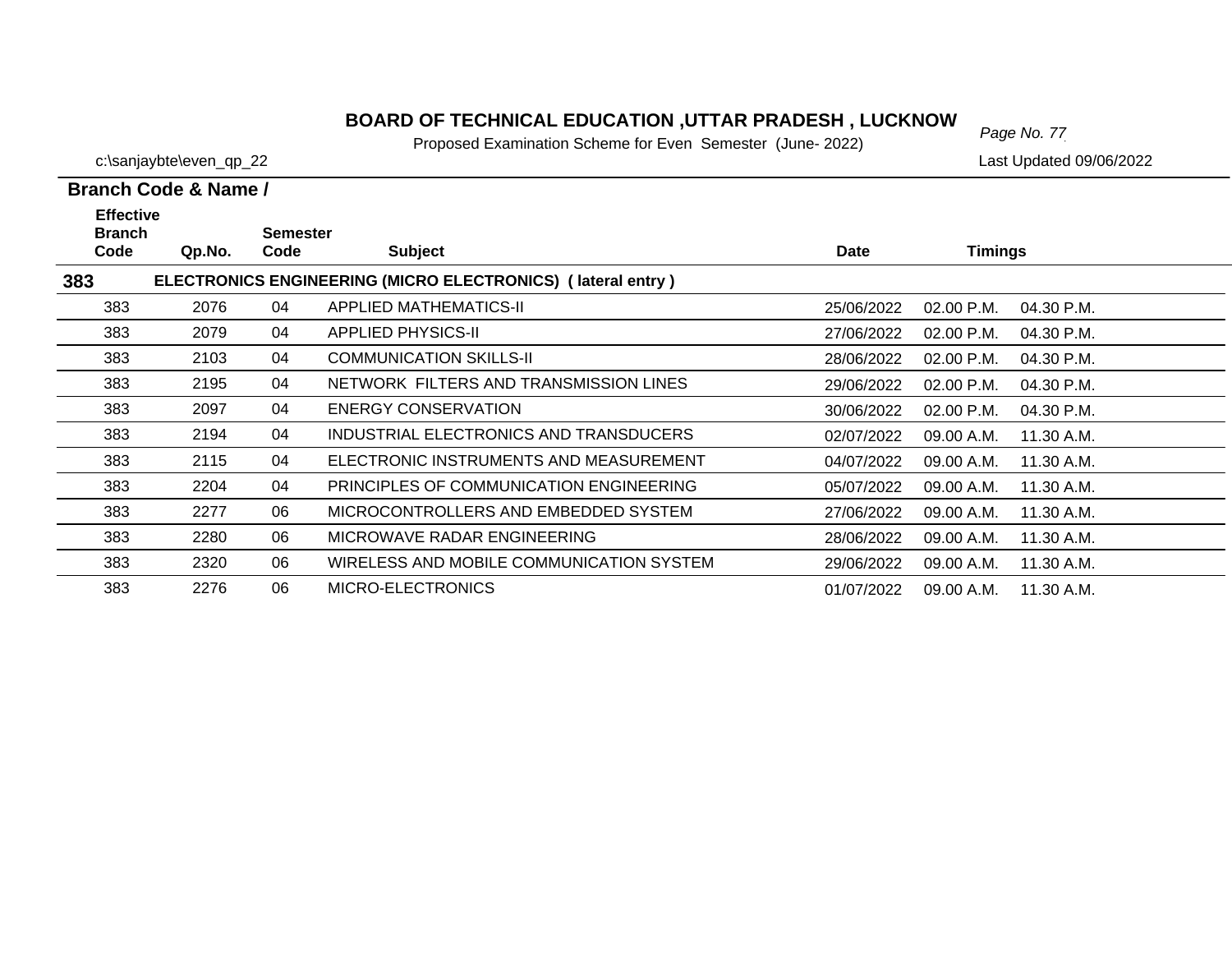Proposed Examination Scheme for Even Semester (June- 2022)

c:\sanjaybte\even\_qp\_22 Last Updated 09/06/2022

 $\overline{\phantom{0}}$ 

 $\overline{\phantom{0}}$  $\overline{\phantom{0}}$ 

—

|                                           | Branch Code & Name /                                |                         |                                            |            |                            |  |  |  |  |  |  |
|-------------------------------------------|-----------------------------------------------------|-------------------------|--------------------------------------------|------------|----------------------------|--|--|--|--|--|--|
| <b>Effective</b><br><b>Branch</b><br>Code | Qp.No.                                              | <b>Semester</b><br>Code | <b>Subject</b>                             | Date       | <b>Timings</b>             |  |  |  |  |  |  |
| 384                                       | MECHANICAL ENGINEERING (AUTOMOBILE) (lateral entry) |                         |                                            |            |                            |  |  |  |  |  |  |
| 384                                       | 2076                                                | 04                      | APPLIED MATHEMATICS-II                     | 25/06/2022 | 02.00 P.M.<br>04.30 P.M.   |  |  |  |  |  |  |
| 384                                       | 2079                                                | 04                      | APPLIED PHYSICS-II                         | 27/06/2022 | $02.00$ P.M.<br>04.30 P.M. |  |  |  |  |  |  |
| 384                                       | 2103                                                | 04                      | <b>COMMUNICATION SKILLS-II</b>             | 28/06/2022 | $02.00$ P.M.<br>04.30 P.M. |  |  |  |  |  |  |
| 384                                       | 2362                                                | 04                      | ENVIRONMENTAL STUDIES                      | 29/06/2022 | $02.00$ P.M.<br>04.30 P.M. |  |  |  |  |  |  |
| 384                                       | 2097                                                | 04                      | ENERGY CONSERVATION                        | 30/06/2022 | 02.00 P.M.<br>04.30 P.M.   |  |  |  |  |  |  |
| 384                                       | 2119                                                | 04                      | COMPUTER AIDED DESIGN AND MANUFACTURING    | 01/07/2022 | 09.00 A.M.<br>11.30 A.M.   |  |  |  |  |  |  |
| 384                                       | 2120                                                | 04                      | <b>HYDRAULICS AND PNEUMATICS</b>           | 02/07/2022 | 11.30 A.M.<br>09.00 A.M.   |  |  |  |  |  |  |
| 384                                       | 2121                                                | 04                      | REFRIGERATION AND AIR CONDITIONING         | 04/07/2022 | 09.00 A.M.<br>11.30 A.M.   |  |  |  |  |  |  |
| 384                                       | 2229                                                | 06                      | CNC MACHINES AND AUTOMATION                | 25/06/2022 | 11.30 A.M.<br>09.00 A.M.   |  |  |  |  |  |  |
| 384                                       | 2263                                                | 06                      | <b>INDUSTRIAL ENGINEERING</b>              | 27/06/2022 | 09.00 A.M.<br>11.30 A.M.   |  |  |  |  |  |  |
| 384                                       | 2351                                                | 06                      | METROLOGY AND MEASURING INSTRUMENTS        | 28/06/2022 | 09.00 A.M.<br>11.30 A.M.   |  |  |  |  |  |  |
| 384                                       | 2346                                                | 06                      | AUTOMOBILE MAINTENANCE, SERVICING & REPAIR | 30/06/2022 | 09.00 A.M.<br>11.30 A.M.   |  |  |  |  |  |  |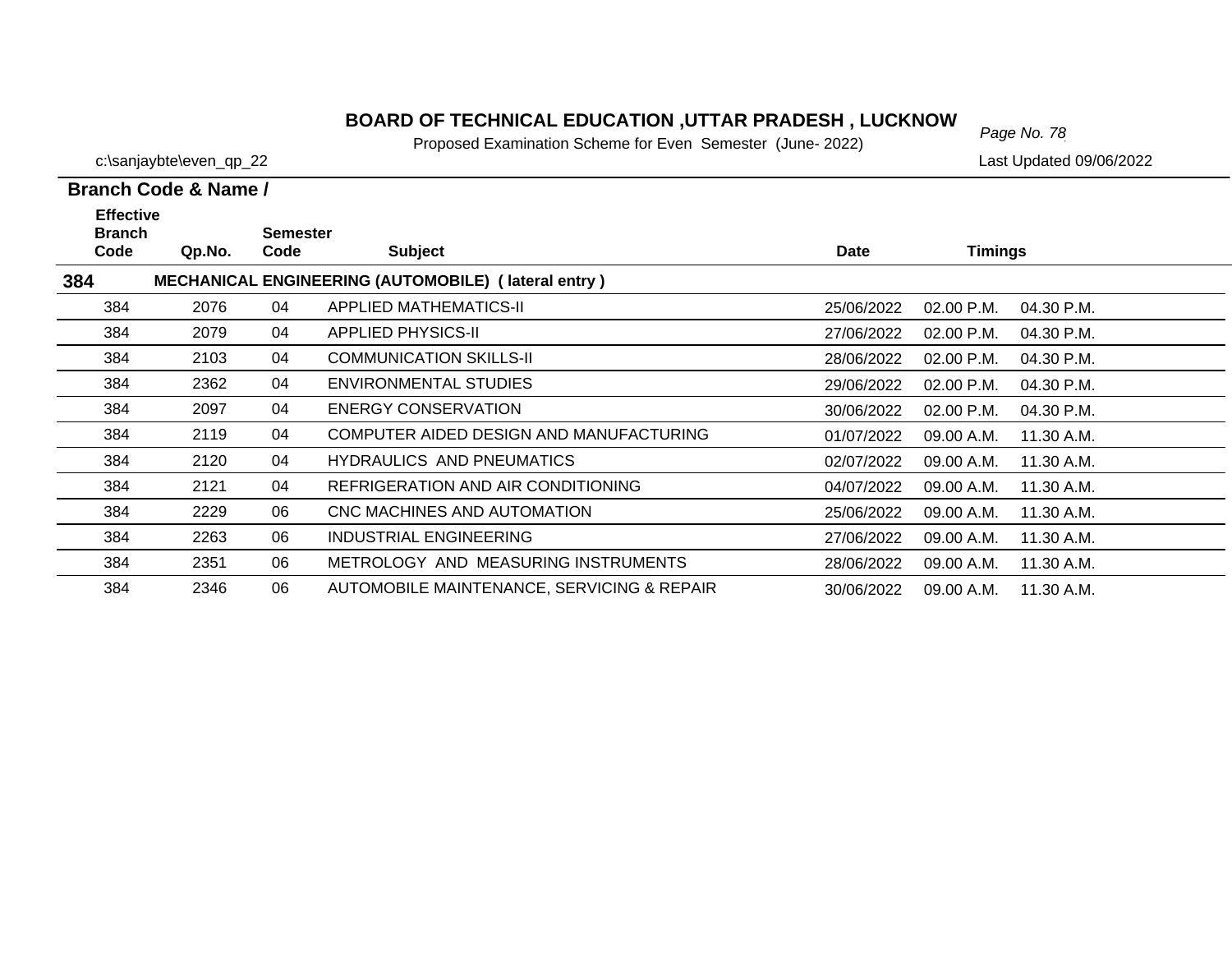Proposed Examination Scheme for Even Semester (June- 2022)

30/06/2022 09.00 A.M. 11.30 A.M.

▃

c:\sanjaybte\even\_qp\_22 Last Updated 09/06/2022

385

2357 06 COMPUTER AIDED DESIGN

|                                           | Branch Code & Name / |                         |                                                                       |            |                            |  |  |  |  |
|-------------------------------------------|----------------------|-------------------------|-----------------------------------------------------------------------|------------|----------------------------|--|--|--|--|
| <b>Effective</b><br><b>Branch</b><br>Code | Qp.No.               | <b>Semester</b><br>Code | <b>Subject</b>                                                        | Date       | <b>Timings</b>             |  |  |  |  |
| 385                                       |                      |                         | <b>MECHANICAL ENGINEERING (COMPUTER AIDED DESIGN) (lateral entry)</b> |            |                            |  |  |  |  |
| 385                                       | 2076                 | 04                      | APPLIED MATHEMATICS-II                                                | 25/06/2022 | $02.00$ P.M.<br>04.30 P.M. |  |  |  |  |
| 385                                       | 2079                 | 04                      | <b>APPLIED PHYSICS-II</b>                                             | 27/06/2022 | 02.00 P.M.<br>04.30 P.M.   |  |  |  |  |
| 385                                       | 2103                 | 04                      | <b>COMMUNICATION SKILLS-II</b>                                        | 28/06/2022 | 02.00 P.M.<br>04.30 P.M.   |  |  |  |  |
| 385                                       | 2362                 | 04                      | <b>ENVIRONMENTAL STUDIES</b>                                          | 29/06/2022 | 02.00 P.M.<br>04.30 P.M.   |  |  |  |  |
| 385                                       | 2097                 | 04                      | ENERGY CONSERVATION                                                   | 30/06/2022 | 02.00 P.M.<br>04.30 P.M.   |  |  |  |  |
| 385                                       | 2119                 | 04                      | COMPUTER AIDED DESIGN AND MANUFACTURING                               | 01/07/2022 | 09.00 A.M.<br>11.30 A.M.   |  |  |  |  |
| 385                                       | 2120                 | 04                      | <b>HYDRAULICS AND PNEUMATICS</b>                                      | 02/07/2022 | 09.00 A.M.<br>11.30 A.M.   |  |  |  |  |
| 385                                       | 2121                 | 04                      | REFRIGERATION AND AIR CONDITIONING                                    | 04/07/2022 | 09.00 A.M.<br>11.30 A.M.   |  |  |  |  |
| 385                                       | 2229                 | 06                      | CNC MACHINES AND AUTOMATION                                           | 25/06/2022 | 09.00 A.M.<br>11.30 A.M.   |  |  |  |  |
| 385                                       | 2263                 | 06                      | INDUSTRIAL ENGINEERING                                                | 27/06/2022 | 09.00 A.M.<br>11.30 A.M.   |  |  |  |  |
| 385                                       | 2351                 | 06                      | METROLOGY AND MEASURING INSTRUMENTS                                   | 28/06/2022 | 09.00 A.M.<br>11.30 A.M.   |  |  |  |  |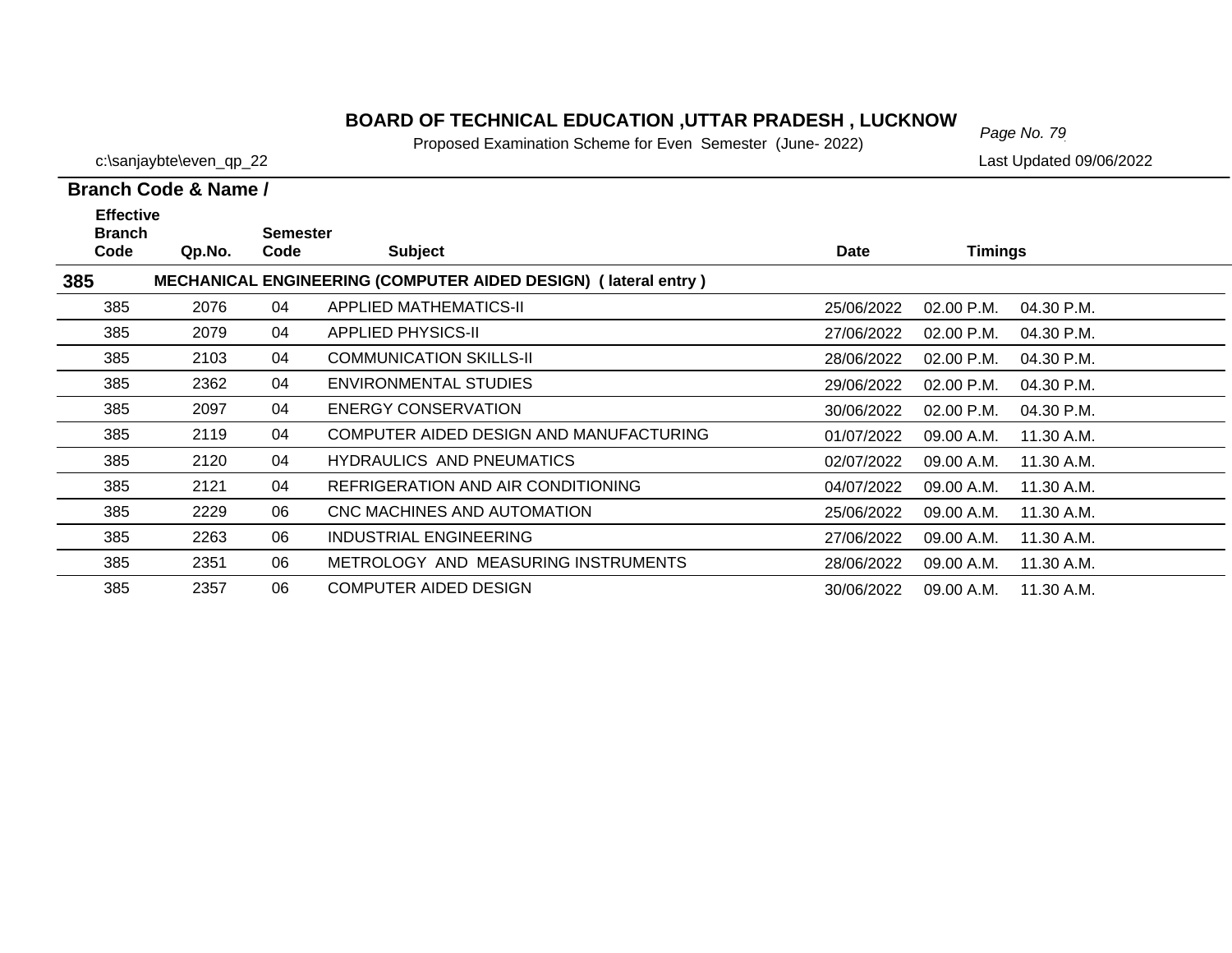# *Page No. 80* **BOARD OF TECHNICAL EDUCATION ,UTTAR PRADESH , LUCKNOW**

Proposed Examination Scheme for Even Semester (June- 2022)

c:\sanjaybte\even\_qp\_22 Last Updated 09/06/2022

| <b>Effective</b><br><b>Branch</b> |        | Semester |                                                            |             |                            |  |
|-----------------------------------|--------|----------|------------------------------------------------------------|-------------|----------------------------|--|
| Code                              | Qp.No. | Code     | <b>Subject</b>                                             | <b>Date</b> | <b>Timings</b>             |  |
| 386                               |        |          | <b>MECHANICAL ENGINEERING (PRODUCTION) (lateral entry)</b> |             |                            |  |
| 386                               | 2076   | 04       | APPLIED MATHEMATICS-II                                     | 25/06/2022  | 02.00 P.M.<br>04.30 P.M.   |  |
| 386                               | 2079   | 04       | <b>APPLIED PHYSICS-II</b>                                  | 27/06/2022  | $02.00$ P.M.<br>04.30 P.M. |  |
| 386                               | 2103   | 04       | <b>COMMUNICATION SKILLS-II</b>                             | 28/06/2022  | 02.00 P.M.<br>04.30 P.M.   |  |
| 386                               | 2362   | 04       | ENVIRONMENTAL STUDIES                                      | 29/06/2022  | $02.00$ P.M.<br>04.30 P.M. |  |
| 386                               | 2097   | 04       | <b>ENERGY CONSERVATION</b>                                 | 30/06/2022  | 02.00 P.M.<br>04.30 P.M.   |  |
| 386                               | 2119   | 04       | COMPUTER AIDED DESIGN AND MANUFACTURING                    | 01/07/2022  | 09.00 A.M.<br>11.30 A.M.   |  |
| 386                               | 2120   | 04       | <b>HYDRAULICS AND PNEUMATICS</b>                           | 02/07/2022  | 09.00 A.M.<br>11.30 A.M.   |  |
| 386                               | 2121   | 04       | REFRIGERATION AND AIR CONDITIONING                         | 04/07/2022  | 09.00 A.M.<br>11.30 A.M.   |  |
| 386                               | 2229   | 06       | CNC MACHINES AND AUTOMATION                                | 25/06/2022  | 09.00 A.M.<br>11.30 A.M.   |  |
| 386                               | 2263   | 06       | INDUSTRIAL ENGINEERING                                     | 27/06/2022  | 09.00 A.M.<br>11.30 A.M.   |  |
| 386                               | 2351   | 06       | METROLOGY AND MEASURING INSTRUMENTS                        | 28/06/2022  | 09.00 A.M.<br>11.30 A.M.   |  |
| 386                               | 2315   | 06       | <b>TOOL ENGINEERING</b>                                    | 29/06/2022  | 09.00 A.M.<br>11.30 A.M.   |  |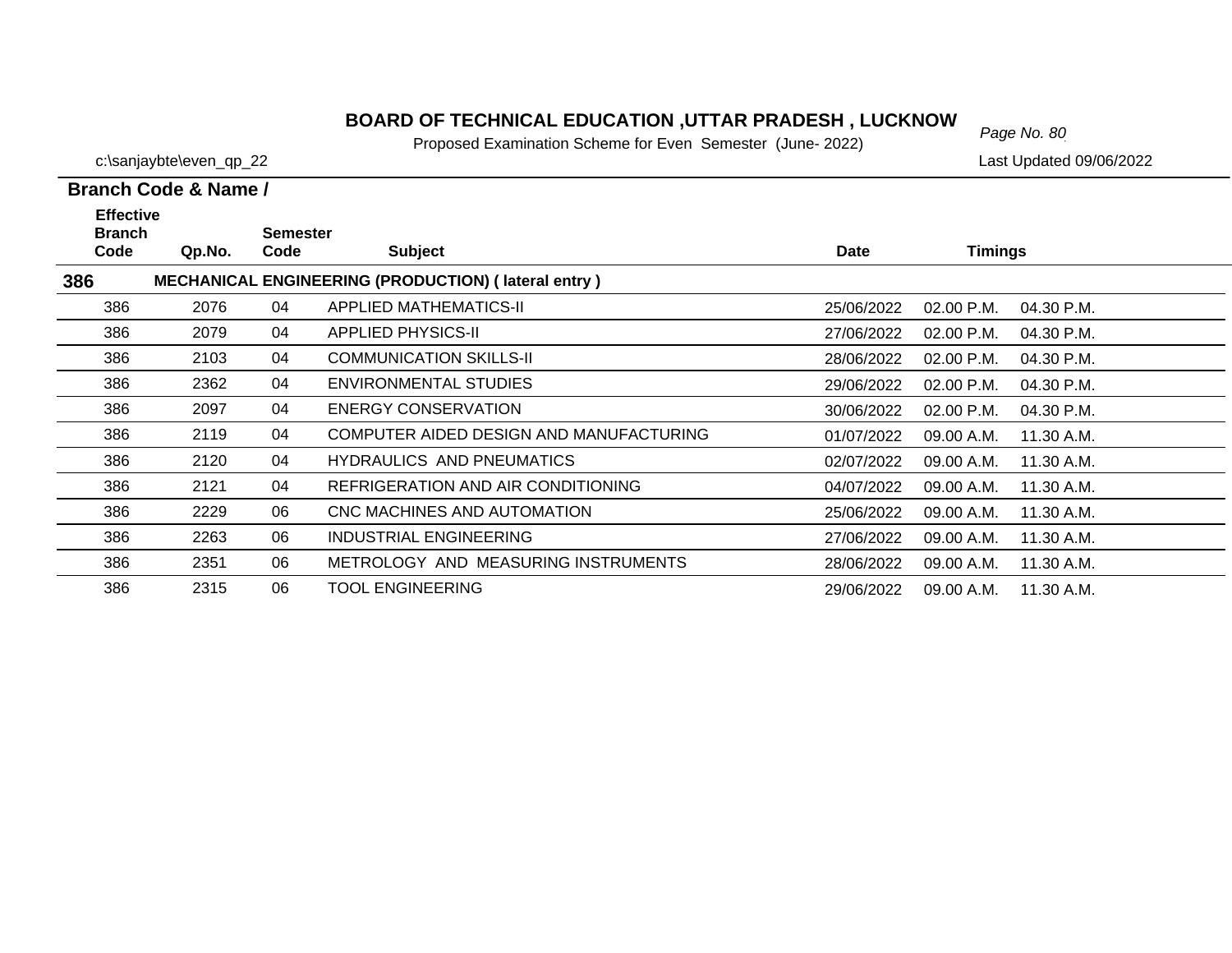# *Page No. 81* **BOARD OF TECHNICAL EDUCATION ,UTTAR PRADESH , LUCKNOW**

Proposed Examination Scheme for Even Semester (June- 2022)

c:\sanjaybte\even\_qp\_22 Last Updated 09/06/2022

| <b>Effective</b><br><b>Branch</b> |        | <b>Semester</b> |                                                                                    |             |              |            |
|-----------------------------------|--------|-----------------|------------------------------------------------------------------------------------|-------------|--------------|------------|
| Code                              | Qp.No. | Code            | <b>Subject</b>                                                                     | <b>Date</b> | Timings      |            |
| 387                               |        |                 | <b>MECHANICAL ENGINEERING (REFRIGERATION &amp; AIRCONDITIONING (Iateral entry)</b> |             |              |            |
| 387                               | 2076   | 04              | APPLIED MATHEMATICS-II                                                             | 25/06/2022  | 02.00 P.M.   | 04.30 P.M. |
| 387                               | 2079   | 04              | <b>APPLIED PHYSICS-II</b>                                                          | 27/06/2022  | $02.00$ P.M. | 04.30 P.M. |
| 387                               | 2103   | 04              | <b>COMMUNICATION SKILLS-II</b>                                                     | 28/06/2022  | $02.00$ P.M. | 04.30 P.M. |
| 387                               | 2362   | 04              | ENVIRONMENTAL STUDIES                                                              | 29/06/2022  | 02.00 P.M.   | 04.30 P.M. |
| 387                               | 2097   | 04              | ENERGY CONSERVATION                                                                | 30/06/2022  | 02.00 P.M.   | 04.30 P.M. |
| 387                               | 2119   | 04              | COMPUTER AIDED DESIGN AND MANUFACTURING                                            | 01/07/2022  | 09.00 A.M.   | 11.30 A.M. |
| 387                               | 2120   | 04              | <b>HYDRAULICS AND PNEUMATICS</b>                                                   | 02/07/2022  | 09.00 A.M.   | 11.30 A.M. |
| 387                               | 2121   | 04              | REFRIGERATION AND AIR CONDITIONING                                                 | 04/07/2022  | 09.00 A.M.   | 11.30 A.M. |
| 387                               | 2229   | 06              | CNC MACHINES AND AUTOMATION                                                        | 25/06/2022  | 09.00 A.M.   | 11.30 A.M. |
| 387                               | 2263   | 06              | INDUSTRIAL ENGINEERING                                                             | 27/06/2022  | 09.00 A.M.   | 11.30 A.M. |
| 387                               | 2351   | 06              | METROLOGY AND MEASURING INSTRUMENTS                                                | 28/06/2022  | 09.00 A.M.   | 11.30 A.M. |
| 387                               | 2302   | 06              | REFRIGERATION PLANT ERECTION AND SERVICING                                         | 30/06/2022  | 09.00 A.M.   | 11.30 A.M. |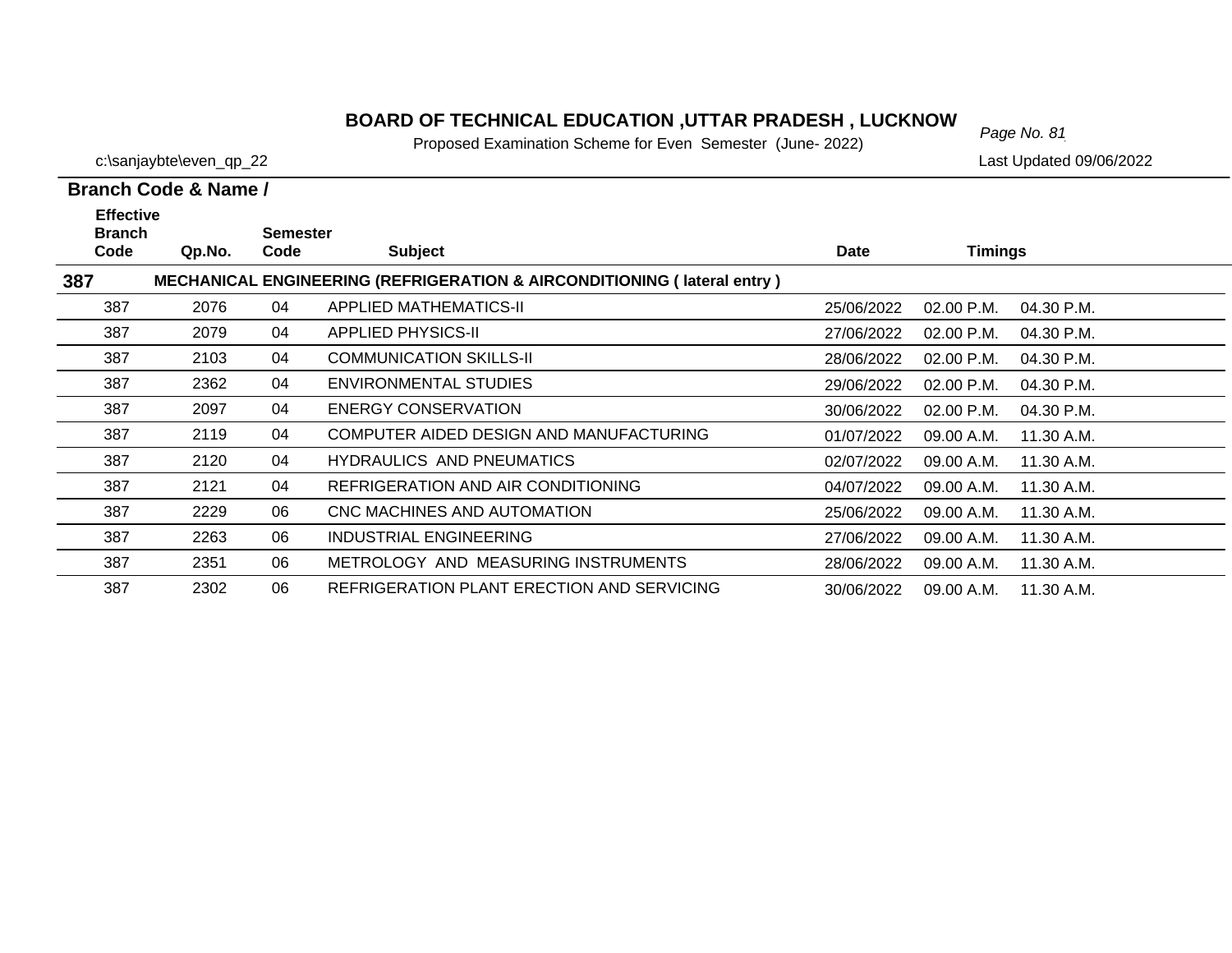# *Page No. 82* **BOARD OF TECHNICAL EDUCATION ,UTTAR PRADESH , LUCKNOW**

Proposed Examination Scheme for Even Semester (June- 2022)

c:\sanjaybte\even\_qp\_22 Last Updated 09/06/2022

| <b>Effective</b><br><b>Branch</b> |        | Semester |                                                             |            |                            |  |
|-----------------------------------|--------|----------|-------------------------------------------------------------|------------|----------------------------|--|
| Code                              | Qp.No. | Code     | <b>Subject</b>                                              | Date       | <b>Timings</b>             |  |
| 388                               |        |          | <b>MECHANICAL ENGINEERING (MAINTENANCE) (lateral entry)</b> |            |                            |  |
| 388                               | 2076   | 04       | APPLIED MATHEMATICS-II                                      | 25/06/2022 | 02.00 P.M.<br>04.30 P.M.   |  |
| 388                               | 2079   | 04       | <b>APPLIED PHYSICS-II</b>                                   | 27/06/2022 | $02.00$ P.M.<br>04.30 P.M. |  |
| 388                               | 2103   | 04       | <b>COMMUNICATION SKILLS-II</b>                              | 28/06/2022 | $02.00$ P.M.<br>04.30 P.M. |  |
| 388                               | 2362   | 04       | ENVIRONMENTAL STUDIES                                       | 29/06/2022 | 02.00 P.M.<br>04.30 P.M.   |  |
| 388                               | 2097   | 04       | <b>ENERGY CONSERVATION</b>                                  | 30/06/2022 | 02.00 P.M.<br>04.30 P.M.   |  |
| 388                               | 2119   | 04       | COMPUTER AIDED DESIGN AND MANUFACTURING                     | 01/07/2022 | 09.00 A.M.<br>11.30 A.M.   |  |
| 388                               | 2120   | 04       | <b>HYDRAULICS AND PNEUMATICS</b>                            | 02/07/2022 | 09.00 A.M.<br>11.30 A.M.   |  |
| 388                               | 2121   | 04       | REFRIGERATION AND AIR CONDITIONING                          | 04/07/2022 | 09.00 A.M.<br>11.30 A.M.   |  |
| 388                               | 2229   | 06       | CNC MACHINES AND AUTOMATION                                 | 25/06/2022 | 09.00 A.M.<br>11.30 A.M.   |  |
| 388                               | 2263   | 06       | INDUSTRIAL ENGINEERING                                      | 27/06/2022 | 11.30 A.M.<br>09.00 A.M.   |  |
| 388                               | 2351   | 06       | METROLOGY AND MEASURING INSTRUMENTS                         | 28/06/2022 | 09.00 A.M.<br>11.30 A.M.   |  |
| 388                               | 2323   | 06       | <b>REPAIR AND MAINTENANCE-II</b>                            | 29/06/2022 | 11.30 A.M.<br>09.00 A.M.   |  |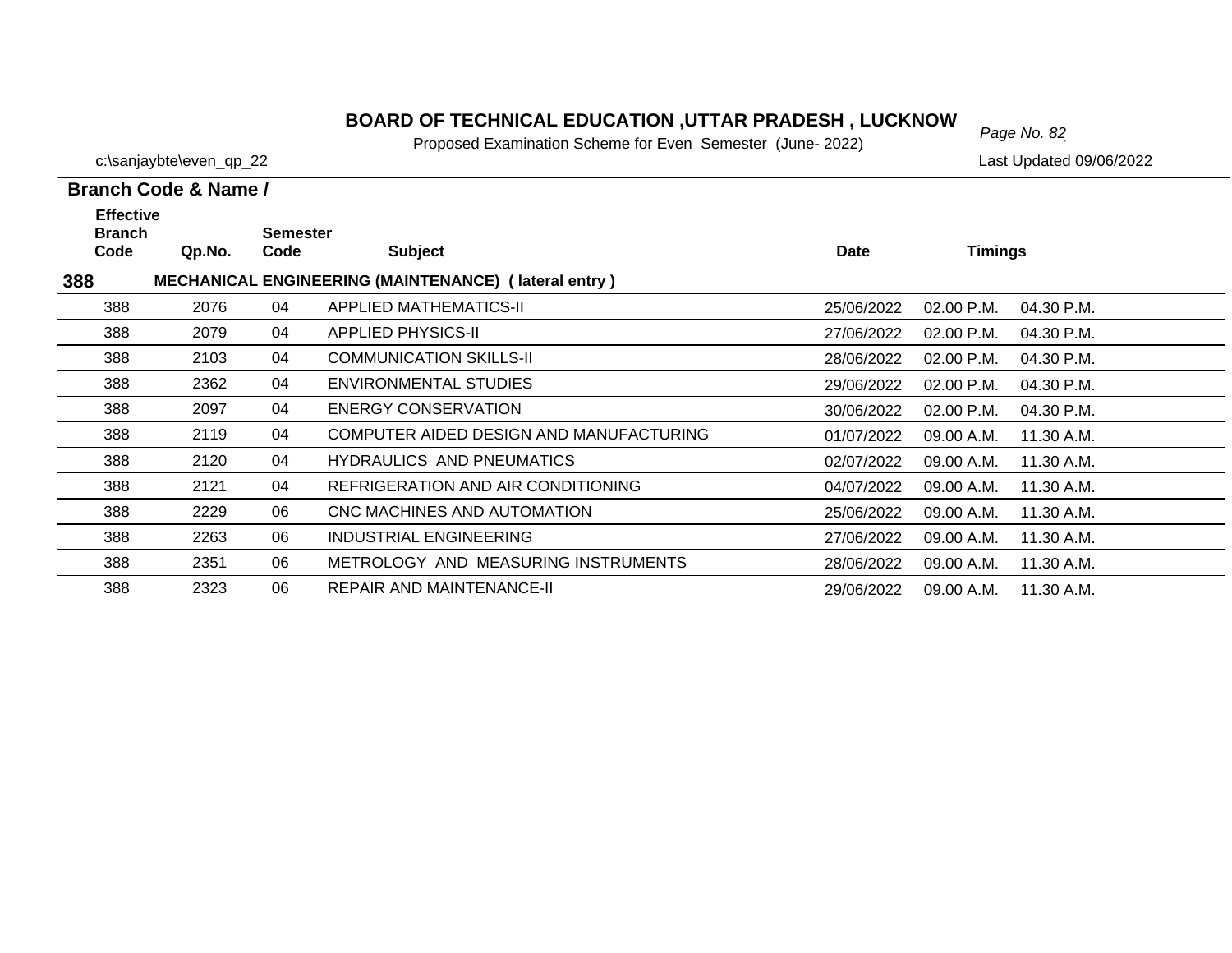# *Page No. 83* **BOARD OF TECHNICAL EDUCATION ,UTTAR PRADESH , LUCKNOW**

Proposed Examination Scheme for Even Semester (June- 2022)

c:\sanjaybte\even\_qp\_22 Last Updated 09/06/2022

### **Branch Code & Name / Effective**

| <b>Branch</b> |        | <b>Semester</b> |                                                                |             |                          |  |
|---------------|--------|-----------------|----------------------------------------------------------------|-------------|--------------------------|--|
| Code          | Qp.No. | Code            | <b>Subject</b>                                                 | <b>Date</b> | <b>Timings</b>           |  |
| 389           |        |                 | <b>COMPUTER SCIENCE AND ENGINEERING (lateral entry)</b>        |             |                          |  |
| 389           | 2076   | 04              | <b>APPLIED MATHEMATICS-II</b>                                  | 25/06/2022  | 02.00 P.M.<br>04.30 P.M. |  |
| 389           | 2079   | 04              | <b>APPLIED PHYSICS-II</b>                                      | 27/06/2022  | 02.00 P.M.<br>04.30 P.M. |  |
| 389           | 2103   | 04              | <b>COMMUNICATION SKILLS-II</b>                                 | 28/06/2022  | 02.00 P.M.<br>04.30 P.M. |  |
| 389           | 2097   | 04              | <b>ENERGY CONSERVATION</b>                                     | 30/06/2022  | 04.30 P.M.<br>02.00 P.M. |  |
| 389           | 2131   | 04              | DATABASE MANAGEMENT SYSTEM                                     | 01/07/2022  | 09.00 A.M.<br>11.30 A.M. |  |
| 389           | 2132   | 04              | E-COMMERCE AND DIGITAL MARKETING                               | 02/07/2022  | 09.00 A.M.<br>11.30 A.M. |  |
| 389           | 2207   | 04              | OPERATING SYSTEM                                               | 04/07/2022  | 09.00 A.M.<br>11.30 A.M. |  |
| 389           | 2208   | 04              | OBJECT ORIENTED PROGRAMMING USING JAVA                         | 05/07/2022  | 09.00 A.M.<br>11.30 A.M. |  |
| 389           | 2214   | 06              | ADVANCED JAVA (ELECTIVE)                                       | 27/06/2022  | 09.00 A.M.<br>11.30 A.M. |  |
| 389           | 2238   | 06              | DATA SCIENCE AND MACHINE LEARNING (ELECTIVE)                   | 27/06/2022  | 09.00 A.M.<br>11.30 A.M. |  |
| 389           | 2244   | 06              | DOT NET TECHNOLOGIES (ELECTIVE)                                | 27/06/2022  | 09.00 A.M.<br>11.30 A.M. |  |
| 389           | 2228   | 06              | <b>CLOUD COMPUTING</b>                                         | 28/06/2022  | 09.00 A.M.<br>11.30 A.M. |  |
| 389           | 2242   | 06              | DEVELOPMENT OF ANDROID APPLICATIONS                            | 30/06/2022  | 09.00 A.M.<br>11.30 A.M. |  |
| 389           | 2337   | 06              | INDUSTRIAL MANAGEMENT & ENTREPRENEURSHIP<br><b>DEVELOPMENT</b> | 06/07/2022  | 02.00 P.M.<br>04.30 P.M. |  |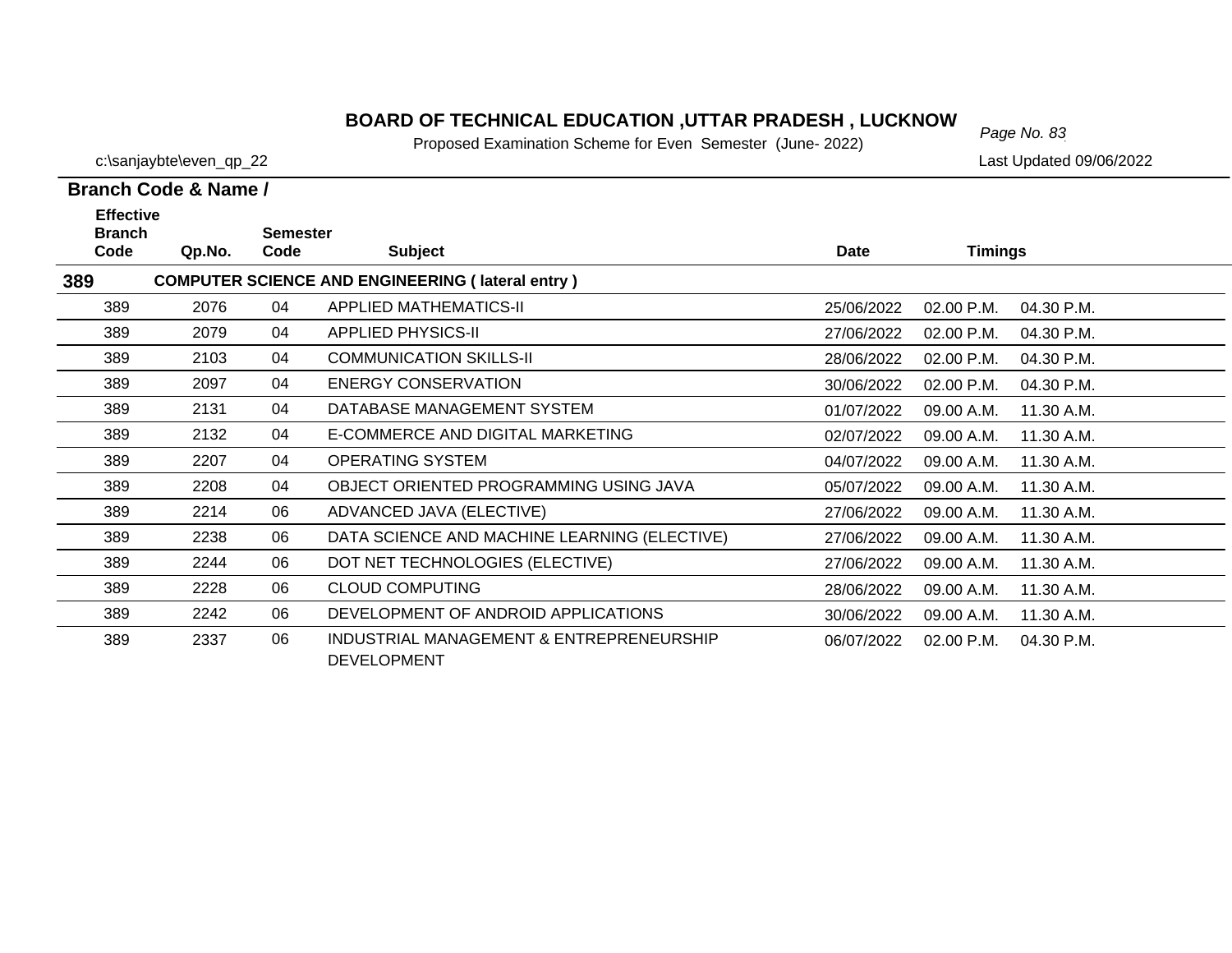# *Page No. 84* **BOARD OF TECHNICAL EDUCATION ,UTTAR PRADESH , LUCKNOW**

Proposed Examination Scheme for Even Semester (June- 2022)

c:\sanjaybte\even\_qp\_22 Last Updated 09/06/2022

|                                           | Branch Code & Name / |                         |                                               |             |                |            |
|-------------------------------------------|----------------------|-------------------------|-----------------------------------------------|-------------|----------------|------------|
| <b>Effective</b><br><b>Branch</b><br>Code | Qp.No.               | <b>Semester</b><br>Code | <b>Subject</b>                                | <b>Date</b> | <b>Timings</b> |            |
|                                           |                      |                         |                                               |             |                |            |
| 390                                       |                      |                         | <b>INFORMATION TECHNOLOGY (lateral entry)</b> |             |                |            |
| 390                                       | 2076                 | 04                      | <b>APPLIED MATHEMATICS-II</b>                 | 25/06/2022  | 02.00 P.M.     | 04.30 P.M. |
| 390                                       | 2079                 | 04                      | <b>APPLIED PHYSICS-II</b>                     | 27/06/2022  | 02.00 P.M.     | 04.30 P.M. |
| 390                                       | 2103                 | 04                      | <b>COMMUNICATION SKILLS-II</b>                | 28/06/2022  | 02.00 P.M.     | 04.30 P.M. |
| 390                                       | 2097                 | 04                      | ENERGY CONSERVATION                           | 30/06/2022  | 02.00 P.M.     | 04.30 P.M. |
| 390                                       | 2131                 | 04                      | DATABASE MANAGEMENT SYSTEM                    | 01/07/2022  | 09.00 A.M.     | 11.30 A.M. |
| 390                                       | 2132                 | 04                      | E-COMMERCE AND DIGITAL MARKETING              | 02/07/2022  | 09.00 A.M.     | 11.30 A.M. |
| 390                                       | 2207                 | 04                      | OPERATING SYSTEM                              | 04/07/2022  | 09.00 A.M.     | 11.30 A.M. |
| 390                                       | 2208                 | 04                      | OBJECT ORIENTED PROGRAMMING USING JAVA        | 05/07/2022  | 09.00 A.M.     | 11.30 A.M. |
| 390                                       | 2214                 | 06                      | ADVANCED JAVA (ELECTIVE)                      | 27/06/2022  | 09.00 A.M.     | 11.30 A.M. |
| 390                                       | 2226                 | 06                      | <b>BIG DATA (ELECTIVE)</b>                    | 27/06/2022  | 09.00 A.M.     | 11.30 A.M. |
| 390                                       | 2238                 | 06                      | DATA SCIENCE AND MACHINE LEARNING (ELECTIVE)  | 27/06/2022  | 09.00 A.M.     | 11.30 A.M. |
| 390                                       | 2243                 | 06                      | DIGITAL IMAGE PROCESSING (ELECTIVE)           | 27/06/2022  | 09.00 A.M.     | 11.30 A.M. |
| 390                                       | 2228                 | 06                      | <b>CLOUD COMPUTING</b>                        | 28/06/2022  | 09.00 A.M.     | 11.30 A.M. |
| 390                                       | 2242                 | 06                      | DEVELOPMENT OF ANDROID APPLICATIONS           | 30/06/2022  | 09.00 A.M.     | 11.30 A.M. |
| 390                                       | 2337                 | 06                      | INDUSTRIAL MANAGEMENT & ENTREPRENEURSHIP      | 06/07/2022  | 02.00 P.M.     | 04.30 P.M. |

DEVELOPMENT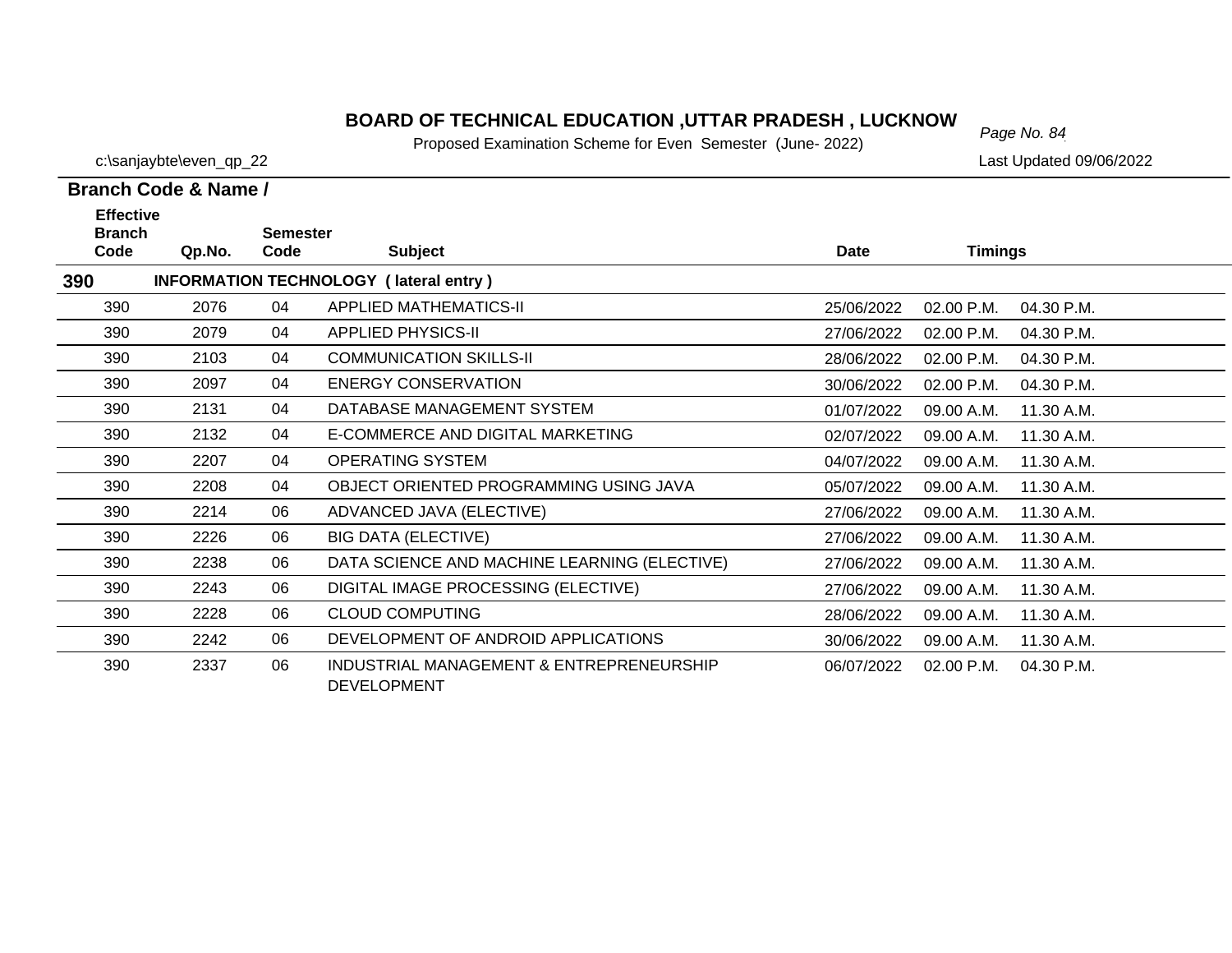Proposed Examination Scheme for Even Semester (June- 2022)

791

0030 06 ELECTRIC TRACTION

c:\sanjaybte\even\_qp\_22 Last Updated 09/06/2022

|                                           | Branch Code & Name / |                         |                                                      |             |                |            |
|-------------------------------------------|----------------------|-------------------------|------------------------------------------------------|-------------|----------------|------------|
| <b>Effective</b><br><b>Branch</b><br>Code | Qp.No.               | <b>Semester</b><br>Code | <b>Subject</b>                                       | <b>Date</b> | <b>Timings</b> |            |
| 391                                       |                      |                         | ELECTRICAL & ELECTRONICS ENGINEERING (lateral entry) |             |                |            |
| 391                                       | 2076                 | 04                      | <b>APPLIED MATHEMATICS-II</b>                        | 25/06/2022  | 02.00 P.M.     | 04.30 P.M. |
| 391                                       | 2079                 | 04                      | <b>APPLIED PHYSICS-II</b>                            | 27/06/2022  | 02.00 P.M.     | 04.30 P.M. |
| 391                                       | 2103                 | 04                      | <b>COMMUNICATION SKILLS-II</b>                       | 28/06/2022  | 02.00 P.M.     | 04.30 P.M. |
| 391                                       | 2195                 | 04                      | NETWORK FILTERS AND TRANSMISSION LINES               | 29/06/2022  | 02.00 P.M.     | 04.30 P.M. |
| 391                                       | 2112                 | 04                      | INDUSTRIAL ELECTRONICS AND CONTROL                   | 01/07/2022  | 02.00 P.M.     | 04.30 P.M. |
| 391                                       | 2192                 | 04                      | ELECTRICAL DESIGN, DRAWING AND ESTIMATING-I          | 02/07/2022  | 09.00 A.M.     | 12.00 NOON |
| 391                                       | 2193                 | 04                      | TRANSMISSION AND DISTRIBUTION OF ELECTRICAL POWER    | 04/07/2022  | 09.00 A.M.     | 11.30 A.M. |
| 391                                       | 2204                 | 04                      | PRINCIPLES OF COMMUNICATION ENGINEERING              | 05/07/2022  | 09.00 A.M.     | 11.30 A.M. |
| 791                                       | 0020                 | 06                      | ENVIRONMENTAL EDUCATION & DISASTER MANAGEMENT        | 25/06/2022  | 09.00 A.M.     | 11.30 A.M. |
| 791                                       | 0033                 | 06                      | <b>ENERGY MANAGEMENT</b>                             | 29/06/2022  | 09.00 A.M.     | 11.30 A.M. |
| 791                                       | 0101                 | 06                      | MODERN COMMUNICATION SYSTEM                          | 30/06/2022  | 09.00 A.M.     | 11.30 A.M. |
| 791                                       | 1937                 | 06                      | <b>INDUSTRIAL DRIVES &amp; CONTROL</b>               | 01/07/2022  | 09.00 A.M.     | 11.30 A.M. |

04/07/2022 02.00 P.M. 04.30 P.M.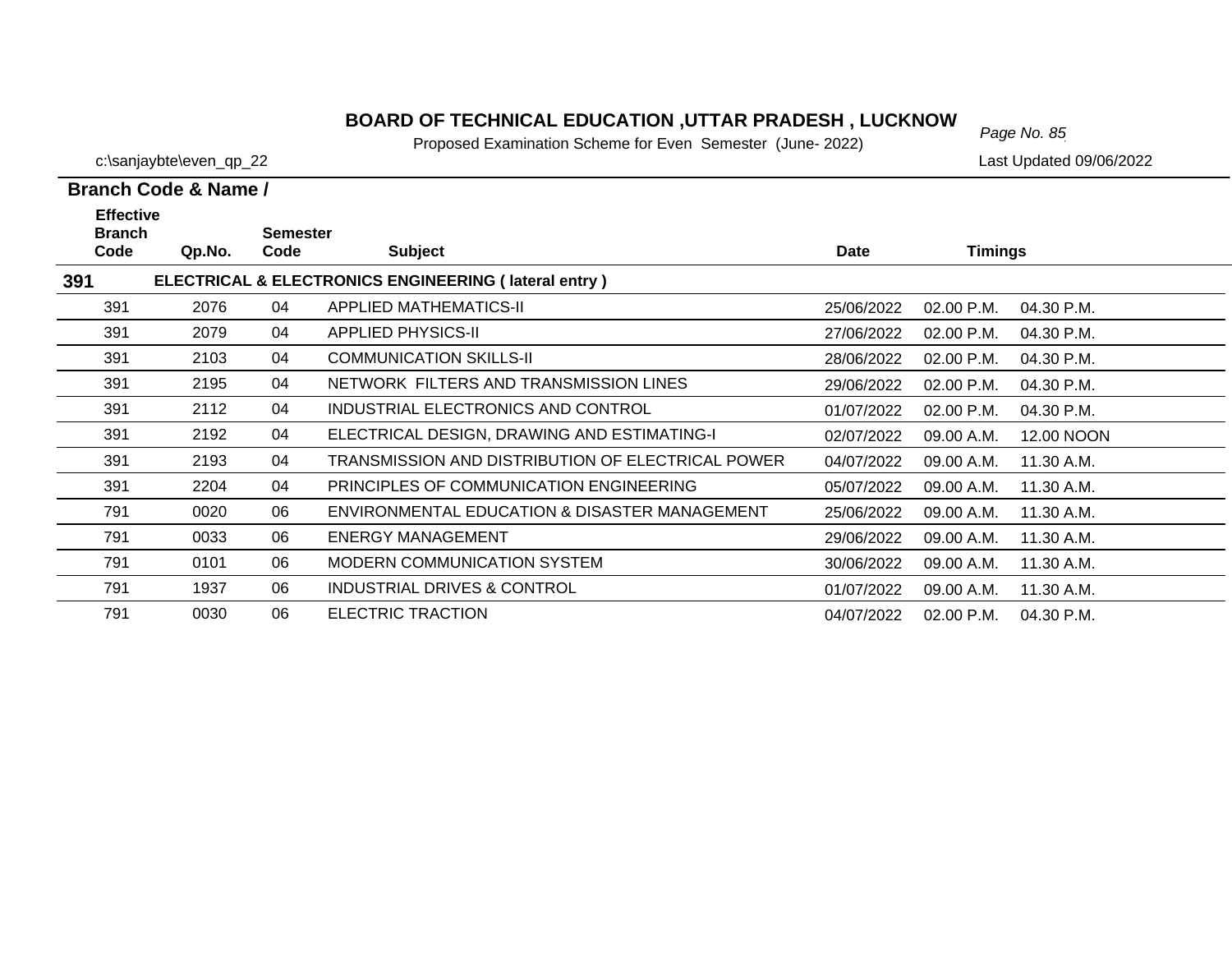# *Page No. 86* **BOARD OF TECHNICAL EDUCATION ,UTTAR PRADESH , LUCKNOW**

Proposed Examination Scheme for Even Semester (June- 2022)

c:\sanjaybte\even\_qp\_22 Last Updated 09/06/2022

| <b>Effective</b><br><b>Branch</b> |                     | <b>Semester</b> |                                               |             |                |            |
|-----------------------------------|---------------------|-----------------|-----------------------------------------------|-------------|----------------|------------|
| Code                              | Qp.No.              | Code            | <b>Subject</b>                                | <b>Date</b> | <b>Timings</b> |            |
| 392                               | PRINTING TECHNOLOGY |                 |                                               |             |                |            |
| 392                               | 1902                | 02              | APPLIED MATHEMATICS-I(B)                      | 25/06/2022  | 02.00 P.M.     | 04.30 P.M. |
| 392                               | 1904                | 02              | <b>APPLIED PHYSICS-II</b>                     | 27/06/2022  | $02.00$ P.M.   | 04.30 P.M. |
| 392                               | 1504                | 02              | <b>APPLIED CHEMISTRY</b>                      | 28/06/2022  | 02.00 P.M.     | 04.30 P.M. |
| 392                               | 1988                | 02              | <b>PRINTING PROCESSES - II</b>                | 30/06/2022  | 09.00 A.M      | 11.30 A.M. |
| 392                               | 1991                | 02              | <b>ENGINEERING DRAWING</b>                    | 02/07/2022  | 02.00 P.M.     | 05.00 P.M. |
| 392                               | 1906                | 04              | <b>FUNCTIONAL COMMUNICATION</b>               | 29/06/2022  | 02.00 P.M.     | 04.30 P.M. |
| 392                               | 2097                | 04              | ENERGY CONSERVATION                           | 30/06/2022  | 02.00 P.M.     | 04.30 P.M. |
| 392                               | 1976                | 04              | PROCESS PIANNING & FILM ASSEMBLY              | 01/07/2022  | 09.00 A.M.     | 11.30 A.M. |
| 392                               | 1977                | 04              | <b>REPRODUCTION TECHNOLOGY</b>                | 02/07/2022  | 09.00 A.M.     | 11.30 A.M. |
| 392                               | 1978                | 04              | <b>IMAGE CARRIER TECHNOLOGY-I</b>             | 04/07/2022  | 09.00 A.M.     | 11.30 A.M. |
| 392                               | 1989                | 04              | <b>BASIC ENGINEERING-II</b>                   | 05/07/2022  | 09.00 A.M.     | 11.30 A.M. |
| 392                               | 1990                | 04              | <b>COMPUTER APPLICATION</b>                   | 06/07/2022  | 09.00 A.M.     | 11.30 A.M. |
| 392                               | 1975                | 04              | <b>TEXT &amp; IMAGE SETTING-I</b>             | 07/07/2022  | 09.00 A.M.     | 11.30 A.M. |
| 392                               | 0020                | 06              | ENVIRONMENTAL EDUCATION & DISASTER MANAGEMENT | 25/06/2022  | 09.00 A.M.     | 11.30 A.M. |
| 392                               | 2014                | 06              | PRESS TECHNOLOGY-II                           | 27/06/2022  | 09.00 A.M.     | 11.30 A.M. |
| 392                               | 2017                | 06              | <b>BOOK DESIGN &amp; PRINT PRODUCTION</b>     | 29/06/2022  | 09.00 A.M.     | 11.30 A.M. |
| 392                               | 2019                | 06              | <b>BINDING &amp; PACKAGING-II</b>             | 01/07/2022  | 02.00 P.M.     | 04.30 P.M. |
| 392                               | 2016                | 06              | PRINTING COSTING & ESTIMATING                 | 04/07/2022  | 02.00 P.M.     | 04.30 P.M. |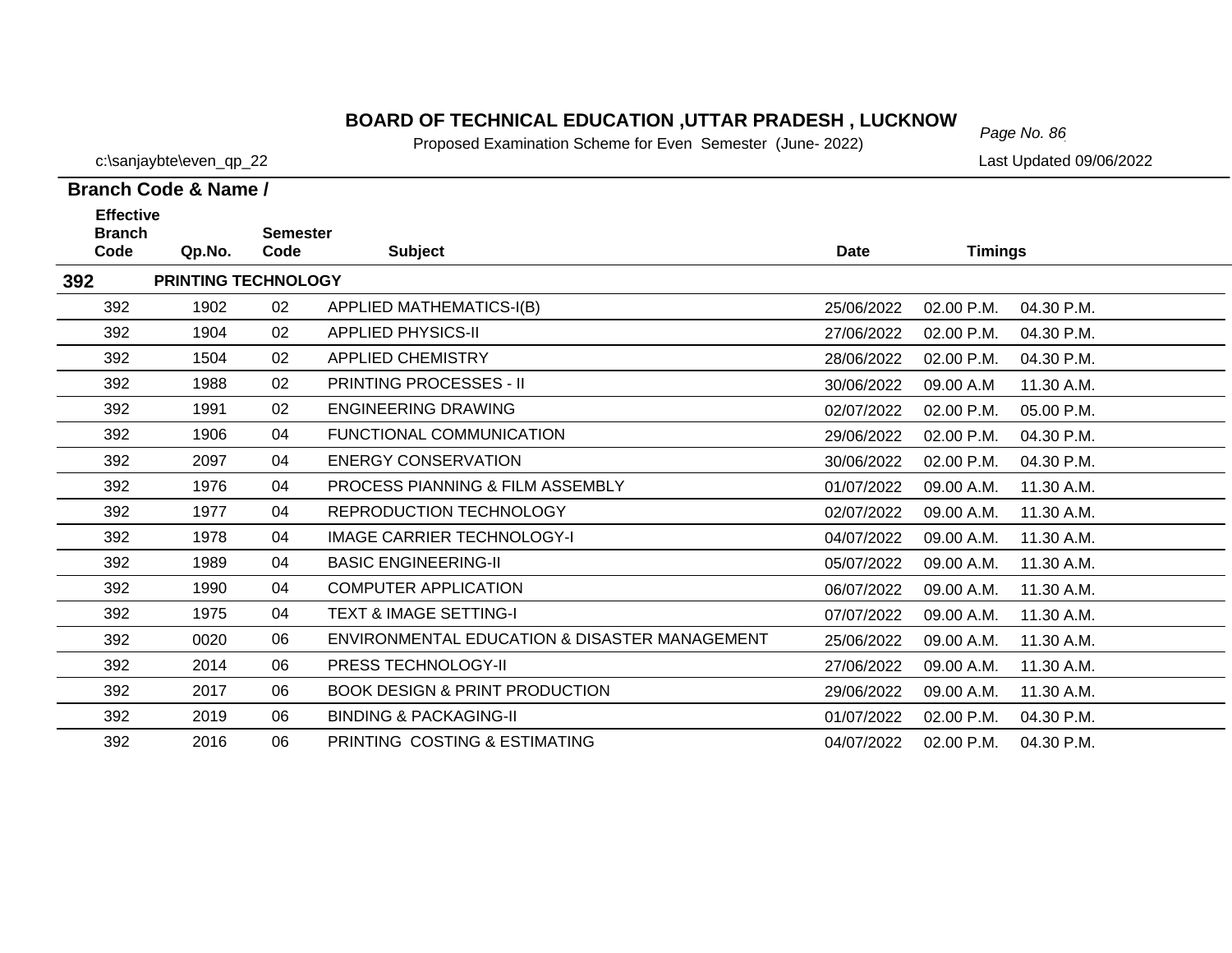Proposed Examination Scheme for Even Semester (June- 2022)

29/06/2022 09.00 A.M. 11.30 A.M.

393

c:\sanjaybte\even\_qp\_22 Last Updated 09/06/2022

 $\overline{\phantom{0}}$  $\overbrace{\hspace{25mm}}^{ }$  $\overline{\phantom{0}}$  $\overline{\phantom{0}}$ 

|                                                  | Branch Code & Name / |                         |                                                |             |                |            |  |  |  |
|--------------------------------------------------|----------------------|-------------------------|------------------------------------------------|-------------|----------------|------------|--|--|--|
| <b>Effective</b><br><b>Branch</b><br>Code        | Qp.No.               | <b>Semester</b><br>Code | <b>Subject</b>                                 | <b>Date</b> | <b>Timings</b> |            |  |  |  |
| <b>TEXTILE TECHNOLOGY (lateral entry)</b><br>393 |                      |                         |                                                |             |                |            |  |  |  |
| 393                                              | 1902                 | 04                      | APPLIED MATHEMATICS-I(B)                       | 25/06/2022  | $02.00$ P.M.   | 04.30 P.M. |  |  |  |
| 393                                              | 1904                 | 04                      | <b>APPLIED PHYSICS-II</b>                      | 27/06/2022  | $02.00$ P.M.   | 04.30 P.M. |  |  |  |
| 393                                              | 1504                 | 04                      | APPLIED CHEMISTRY                              | 28/06/2022  | 02.00 P.M.     | 04.30 P.M. |  |  |  |
| 393                                              | 1906                 | 04                      | FUNCTIONAL COMMUNICATION                       | 29/06/2022  | 02.00 P.M.     | 04.30 P.M. |  |  |  |
| 393                                              | 2097                 | 04                      | ENERGY CONSERVATION                            | 30/06/2022  | $02.00$ P.M.   | 04.30 P.M. |  |  |  |
| 393                                              | 1113                 | 04                      | <b>TEXTILE TESTING</b>                         | 01/07/2022  | 09.00 A.M.     | 11.30 A.M. |  |  |  |
| 393                                              | 1117                 | 04                      | INTRODUCTION TO KNITTING & GARMENT TECHNOLOGY  | 04/07/2022  | 09.00 A.M.     | 11.30 A.M. |  |  |  |
| 393                                              | 1111                 | 04                      | <b>INDUSTRIAL SAFETY</b>                       | 05/07/2022  | 09.00 A.M.     | 11.30 A.M. |  |  |  |
| 393                                              | 1116                 | 04                      | <b>PRINCIPLES OF DESIGN &amp; COLOUR</b>       | 06/07/2022  | $02.00$ P.M.   | 05.00 P.M. |  |  |  |
| 393                                              | 0020                 | 06                      | ENVIRONMENTAL EDUCATION & DISASTER MANAGEMENT  | 25/06/2022  | 09.00 A.M.     | 11.30 A.M. |  |  |  |
| 393                                              | 0245                 | 06                      | ADVANCE FABRIC STRUCTURE                       | 27/06/2022  | 09.00 A.M.     | 11.30 A.M. |  |  |  |
| 393                                              | 0246                 | 06                      | PROCESS CONTROL IN SPINNING & ADVANCE SPINNING | 28/06/2022  | 09.00 A.M.     | 11.30 A.M. |  |  |  |

0247 06 PROCESS CONTROL IN WEAVING & ADVANCE WEAVING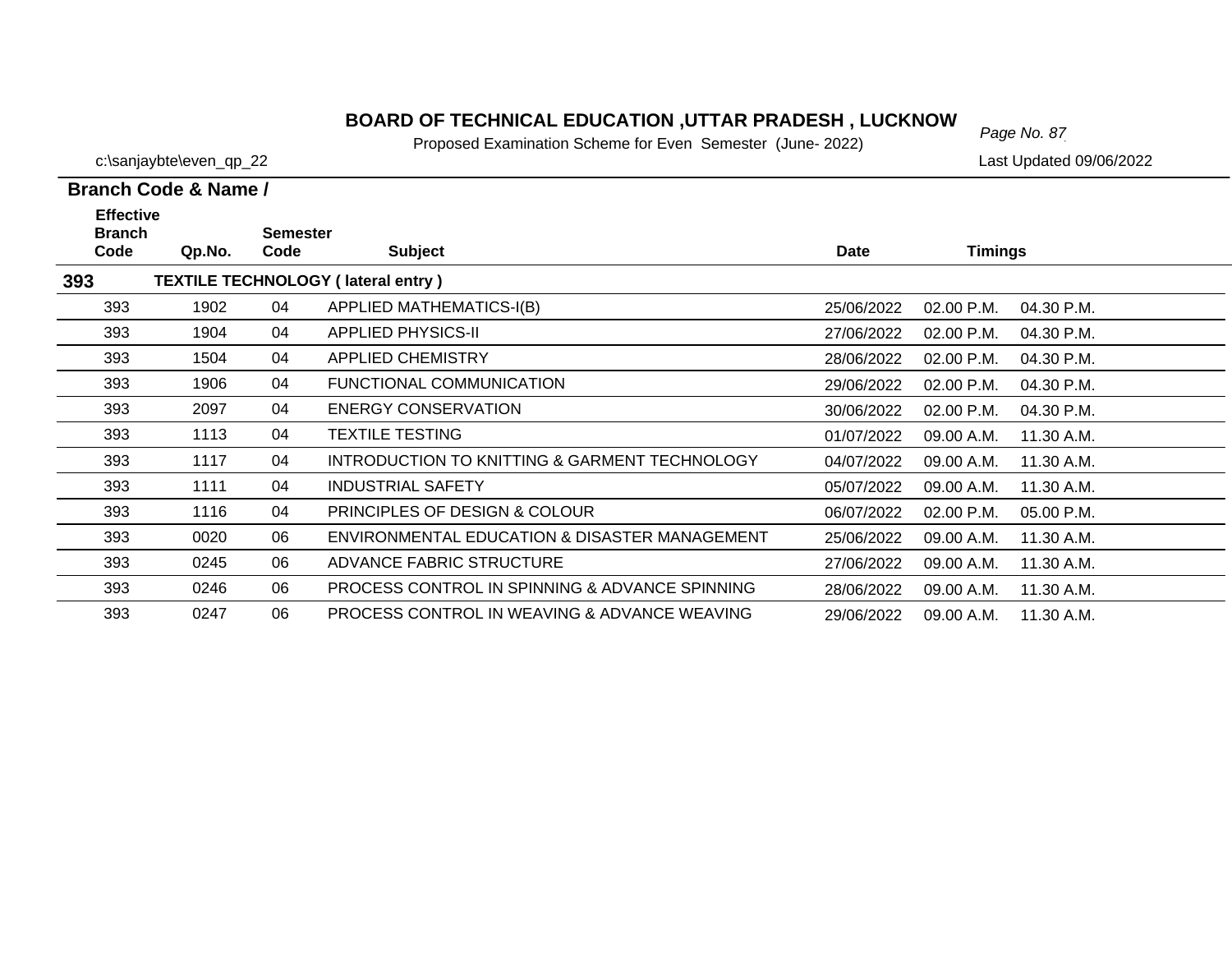Proposed Examination Scheme for Even Semester (June- 2022)

|                                                     | Branch Code & Name / |                         |                                               |             |                |            |
|-----------------------------------------------------|----------------------|-------------------------|-----------------------------------------------|-------------|----------------|------------|
| <b>Effective</b><br><b>Branch</b><br>Code<br>Qp.No. |                      | <b>Semester</b><br>Code | <b>Subject</b>                                | <b>Date</b> | <b>Timings</b> |            |
| 394                                                 |                      |                         | PRINTING TECHNOLOGY (lateral entry)           |             |                |            |
| 394                                                 | 1902                 | 04                      | <b>APPLIED MATHEMATICS-I(B)</b>               | 25/06/2022  | 02.00 P.M.     | 04.30 P.M. |
| 394                                                 | 1904                 | 04                      | <b>APPLIED PHYSICS-II</b>                     | 27/06/2022  | 02.00 P.M.     | 04.30 P.M. |
| 394                                                 | 1504                 | 04                      | <b>APPLIED CHEMISTRY</b>                      | 28/06/2022  | 02.00 P.M.     | 04.30 P.M. |
| 394                                                 | 1906                 | 04                      | FUNCTIONAL COMMUNICATION                      | 29/06/2022  | 02.00 P.M.     | 04.30 P.M. |
| 394                                                 | 2097                 | 04                      | ENERGY CONSERVATION                           | 30/06/2022  | 02.00 P.M.     | 04.30 P.M. |
| 394                                                 | 1976                 | 04                      | <b>PROCESS PIANNING &amp; FILM ASSEMBLY</b>   | 01/07/2022  | 09.00 A.M.     | 11.30 A.M. |
| 394                                                 | 1977                 | 04                      | <b>REPRODUCTION TECHNOLOGY</b>                | 02/07/2022  | 09.00 A.M.     | 11.30 A.M. |
| 394                                                 | 1978                 | 04                      | <b>IMAGE CARRIER TECHNOLOGY-I</b>             | 04/07/2022  | 09.00 A.M.     | 11.30 A.M. |
| 394                                                 | 1989                 | 04                      | <b>BASIC ENGINEERING-II</b>                   | 05/07/2022  | 09.00 A.M.     | 11.30 A.M. |
| 394                                                 | 1990                 | 04                      | <b>COMPUTER APPLICATION</b>                   | 06/07/2022  | 09.00 A.M.     | 11.30 A.M. |
| 394                                                 | 1975                 | 04                      | <b>TEXT &amp; IMAGE SETTING-I</b>             | 07/07/2022  | 09.00 A.M.     | 11.30 A.M. |
| 394                                                 | 0020                 | 06                      | ENVIRONMENTAL EDUCATION & DISASTER MANAGEMENT | 25/06/2022  | 09.00 A.M.     | 11.30 A.M. |
| 394                                                 | 2014                 | 06                      | <b>PRESS TECHNOLOGY-II</b>                    | 27/06/2022  | 09.00 A.M.     | 11.30 A.M. |
| 394                                                 | 2017                 | 06                      | <b>BOOK DESIGN &amp; PRINT PRODUCTION</b>     | 29/06/2022  | 09.00 A.M.     | 11.30 A.M. |
| 394                                                 | 2019                 | 06                      | <b>BINDING &amp; PACKAGING-II</b>             | 01/07/2022  | 02.00 P.M.     | 04.30 P.M. |
| 394                                                 | 2016                 | 06                      | PRINTING COSTING & ESTIMATING                 | 04/07/2022  | 02.00 P.M.     | 04.30 P.M. |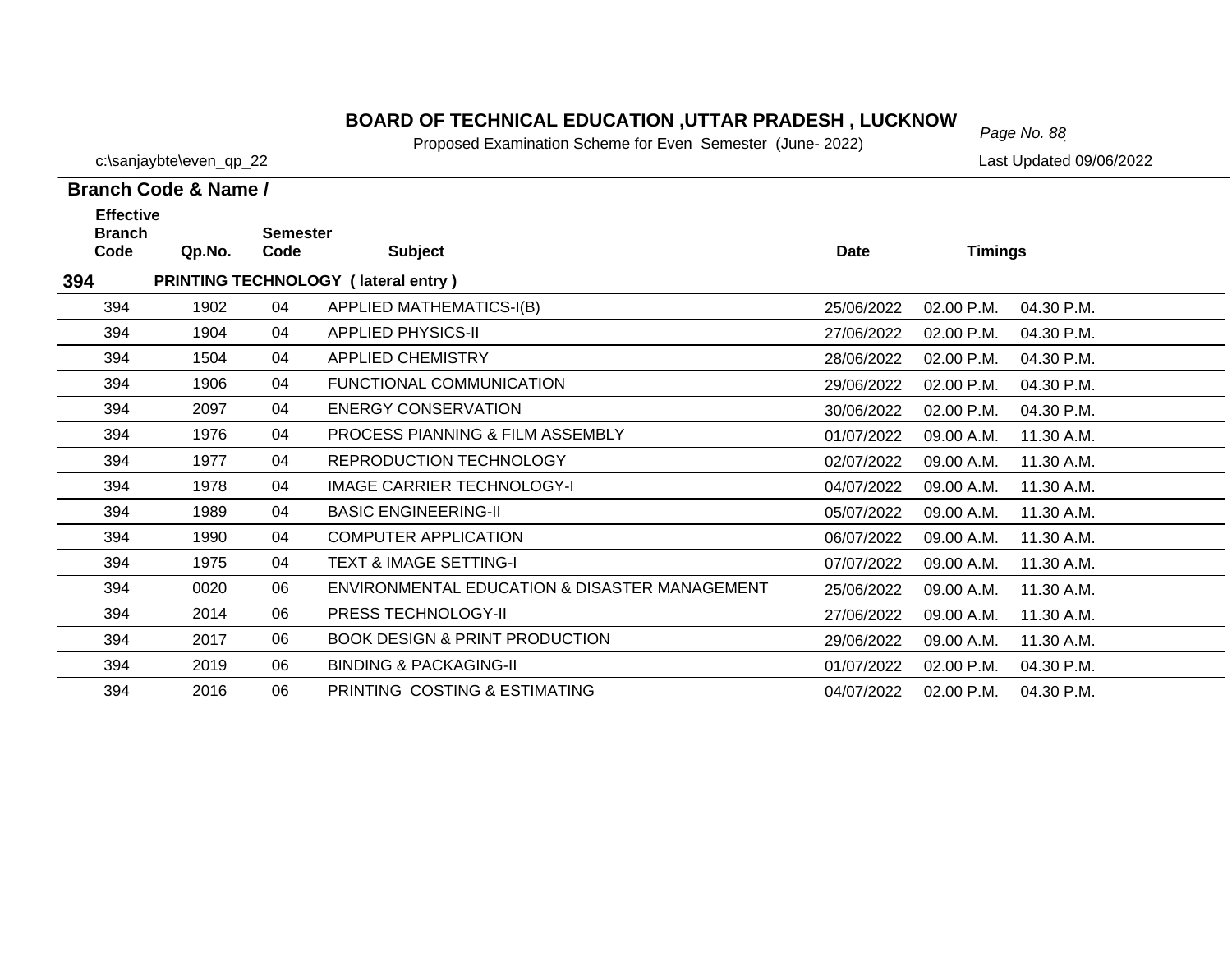# *Page No. 89* **BOARD OF TECHNICAL EDUCATION ,UTTAR PRADESH , LUCKNOW**

Proposed Examination Scheme for Even Semester (June- 2022)

c:\sanjaybte\even\_qp\_22 Last Updated 09/06/2022

| <b>Effective</b><br><b>Branch</b> |                                               | <b>Semester</b> |                                         |             |                            |  |  |  |  |
|-----------------------------------|-----------------------------------------------|-----------------|-----------------------------------------|-------------|----------------------------|--|--|--|--|
| Code                              | Qp.No.                                        | Code            | <b>Subject</b>                          | <b>Date</b> | <b>Timings</b>             |  |  |  |  |
| 395                               | <b>MECHANICAL ENGINEERING (lateral entry)</b> |                 |                                         |             |                            |  |  |  |  |
| 395                               | 2076                                          | 04              | <b>APPLIED MATHEMATICS-II</b>           | 25/06/2022  | 02.00 P.M.<br>04.30 P.M.   |  |  |  |  |
| 395                               | 2079                                          | 04              | <b>APPLIED PHYSICS-II</b>               | 27/06/2022  | $02.00$ P.M.<br>04.30 P.M. |  |  |  |  |
| 395                               | 2103                                          | 04              | <b>COMMUNICATION SKILLS-II</b>          | 28/06/2022  | 02.00 P.M.<br>04.30 P.M.   |  |  |  |  |
| 395                               | 2362                                          | 04              | <b>ENVIRONMENTAL STUDIES</b>            | 29/06/2022  | 02.00 P.M.<br>04.30 P.M.   |  |  |  |  |
| 395                               | 2097                                          | 04              | <b>ENERGY CONSERVATION</b>              | 30/06/2022  | 02.00 P.M.<br>04.30 P.M.   |  |  |  |  |
| 395                               | 2119                                          | 04              | COMPUTER AIDED DESIGN AND MANUFACTURING | 01/07/2022  | 09.00 A.M.<br>11.30 A.M.   |  |  |  |  |
| 395                               | 2120                                          | 04              | <b>HYDRAULICS AND PNEUMATICS</b>        | 02/07/2022  | 09.00 A.M.<br>11.30 A.M.   |  |  |  |  |
| 395                               | 2121                                          | 04              | REFRIGERATION AND AIR CONDITIONING      | 04/07/2022  | 09.00 A.M.<br>11.30 A.M.   |  |  |  |  |
| 395                               | 2229                                          | 06              | CNC MACHINES AND AUTOMATION             | 25/06/2022  | 09.00 A.M.<br>11.30 A.M.   |  |  |  |  |
| 395                               | 2263                                          | 06              | INDUSTRIAL ENGINEERING                  | 27/06/2022  | 11.30 A.M.<br>09.00 A.M.   |  |  |  |  |
| 395                               | 2351                                          | 06              | METROLOGY AND MEASURING INSTRUMENTS     | 28/06/2022  | 09.00 A.M.<br>11.30 A.M.   |  |  |  |  |
| 395                               | 2315                                          | 06              | TOOL ENGINEERING [ELECTIVE]             | 29/06/2022  | 09.00 A.M.<br>11.30 A.M.   |  |  |  |  |
| 395                               | 2433                                          | 06              | REPAIR AND MAINTENANCE [ELECTIVE]       | 30/06/2022  | 11.30 A.M.<br>09.00 A.M.   |  |  |  |  |